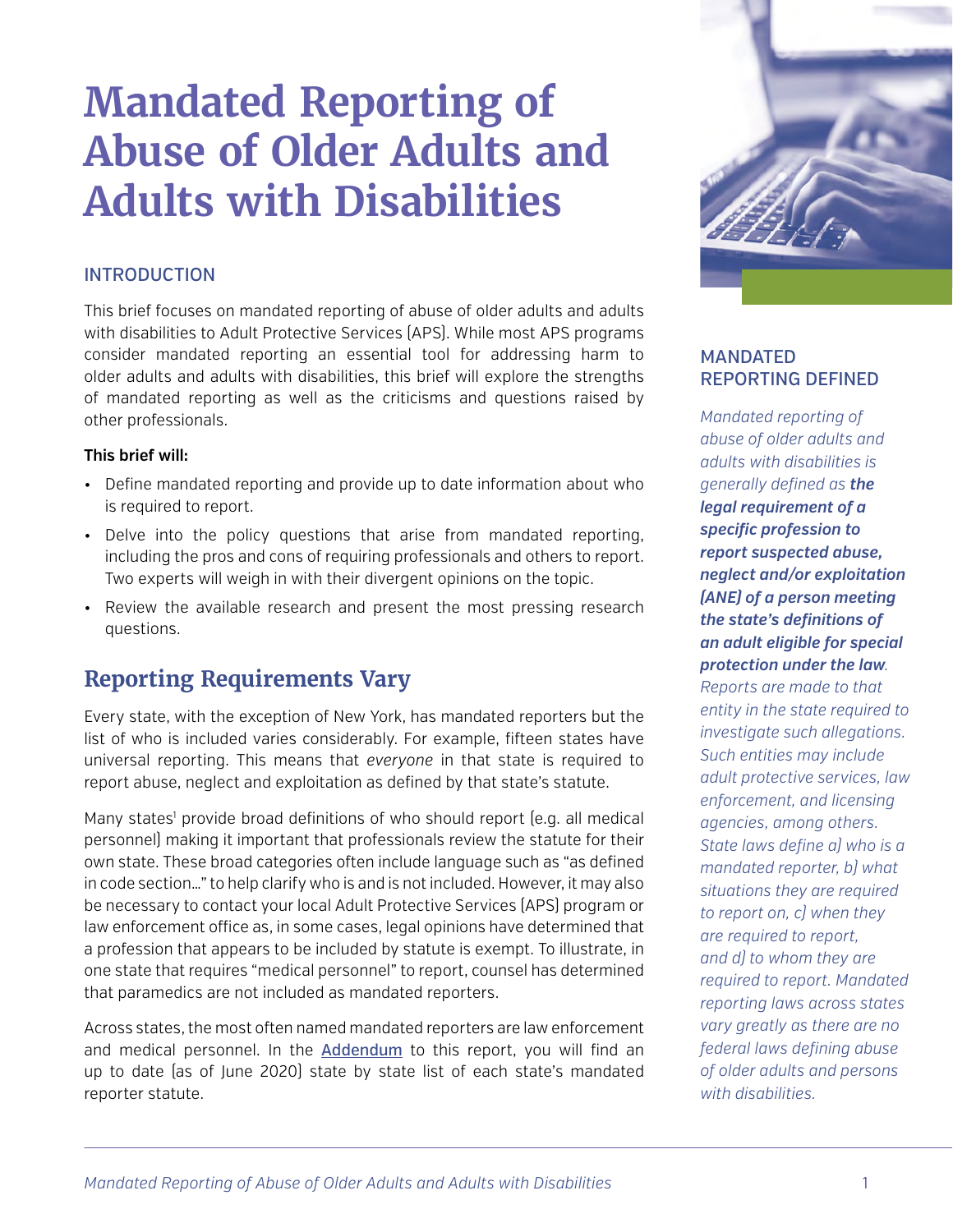# **Considerations for a Reporting System**

As states build their reporting systems, one of the first questions they must consider is whether to make reporting mandatory. This is an issue both when first developing a system and when adding new reporters to an existing reporting system.

In the journal article "Building the adult protective services system of tomorrow: The role of the APS national voluntary consensus guidelines"2 , the authors described mandated reporting as a "contentious issue garnering comments from every stakeholder group." The comments included:

- Concern that there is not an evidence-base for the belief that reporting reduces incidence of adult maltreatment.
- Lack of consensus as to who should be a mandated reporter.
- Objections by domestic violence advocates for their inclusion as mandated reporters.
- Multiple calls for further research.

The authors remarked that comments were evenly split between support of and opposition to mandated reporting. In the end, the APS national voluntary consensus guidelines identified specific professionals to consider as mandated reporters and recommended that suspected crimes related to adult maltreatment be reported to law enforcement.

# **Potential Risks and Advantages of Mandating Reporting**

# **RISKS**

Lisa Nerenberg's book, "Critical Topics in an Aging Society: Elder Justice, Ageism, and Elder Abuse", explores Nina Kohn's<sup>3</sup> question of whether some reporting laws violate the civil rights of victims. Nerenberg points out that in Kohn's analyses, reporting laws may:

- Conflict with protected communications (e.g. between spouses, professionals and their clients, and clergy and their members)
- Discourage victims from seeking help
- Damage reputations and/or relationships
- Stigmatize parties
- Disclose confidential information if adequate safeguards are not in place or not clearly understood (e.g. questions about sharing information within MDTS)
- Not meet the required justification for state involvement if mandated reporting is not more effective than voluntary reporting and/or educational efforts.

Elsewhere, Nerenberg points out that little is known about why some reporters choose to report, and others are discouraged due to distrust of the system. She also notes that, internationally, many countries have explored mandated reporting but rejected it in favor of rights-based advocacy approaches.<sup>4</sup>

Leigh Ann Davis, Director of Criminal Justice Initiatives, The Arc of the U.S. points out that many in the disability community believe that mandated reporting takes away the client's right to self-determination and can re-traumatize them [see **[Expert Opinion](#page-3-0)** in this brief for her full explanation].

Additionally, in the research around this question in the field of child abuse, commentators have argued that mandated reporting leads to increased unsubstantiated reports which waste time and cause damage5.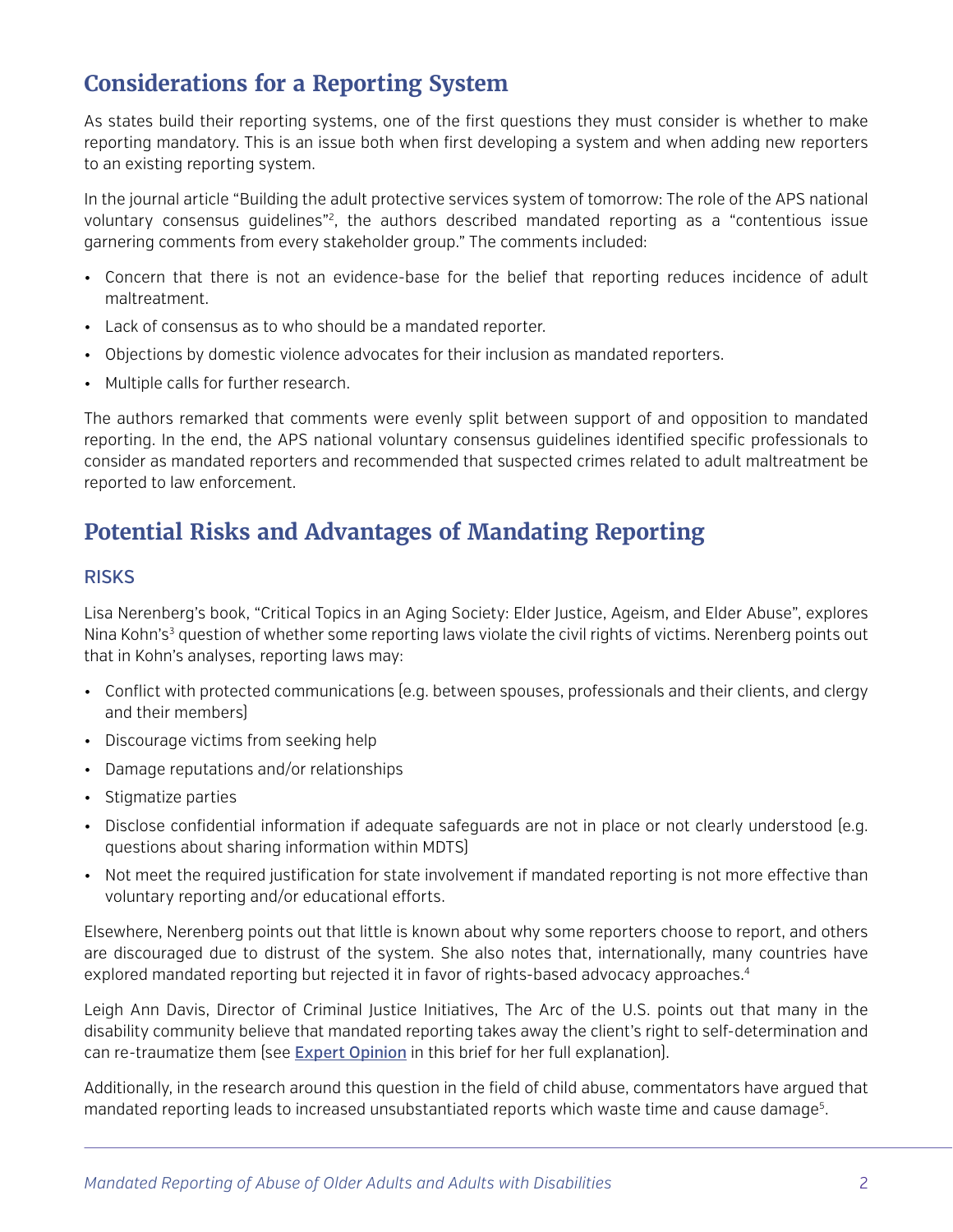# ADDITIONAL CONSIDERATIONS

Additional questions states should consider when designing or revising a reporting system include:

- What types of abuse, neglect and exploitation (ANE) must be reported? Should only criminal ANE be reported?
- Which occupations must report? Are there laws that limited that profession's ability to report (e.g. attorney privilege, sacramental confession, Long Term Care Ombudsman's advocacy role)? Are reports only required when ANE is discovered in the reporter's professional capacity?
- Does requiring "everyone" to report ANE dilute the effectiveness of mandated reporting statues? How is the requirement communicated to all reporters?
- How serious does the ANE need to be to be reported? Is the level of harm the same for all types of abuse? States often use conceptual terms like 'significant harm' or "failure to provide basic care" which, while allowing the reporter to exercise his/her professional judgement, have the disadvantage of being vague. Experts<sup>6</sup> recommend that legislation mandating reports should incorporate as much clarity as possible.
- Are reports required for past, present and/or suspected risk of future ANE? How is this defined?

# **EXPERT OPINION**

# **Nancy Alterio**

"If you see something, say something." It's such a familiar and well-worn adage that most of us overlook the responsibility it seeks to engender. While for the most part we each go about our days alone and independently—despite often being in a sea of people—we are part of something larger than ourselves.

Call it what you want—a community, or a city, or a society, or a global citizenry. We are parts of a whole. And, we owe an obligation to the greater good when we observe something that calls into question the health and safety of those around us. We do not need to rescue or render aid. But, we should, at a minimum, say something to someone who might be able to help.

Reporting suspicions is a universal concept. Mandating reporting of abuse of vulnerable people creates a system wherein those at the front lines who suspect abuse—first responders, teachers, doctors, etc.—are required to make an effort to remedy the situation and protect the individual by alerting the proper authorities. However, mandated reporting of abuse is not limited to "vulnerable" populations such as children, elders, or persons with disabilities. Most licensed professionals are, by law or code, required to report on peers when they engage in inappropriate or unethical conduct.



*Executive Director, Commonwealth of Massachusetts, Disabled Persons Protection Commission*

Employees are encouraged and protected under whistleblower laws from reporting misconduct by their employers. Mandated reporting is not unique to abuse. It extends to a wide array of circumstances and individuals, all in the promotion of the greater good.

As such, mandated reporting should not be construed as a constraint on an individual's self-determination; it should be viewed as a tool to help empower persons, including persons with disabilities who are being subjected to abuse. Safety is a cornerstone of self-determination; without feeling and being safe, self-determination is unlikely to be realized. Also, mandated reporting of abuse impacts at both an individual and societal level it sends a message to abusers that we as a larger whole will not tolerate abusive behavior. We unite in this effort by reporting reasonable suspicions, not by remaining silent.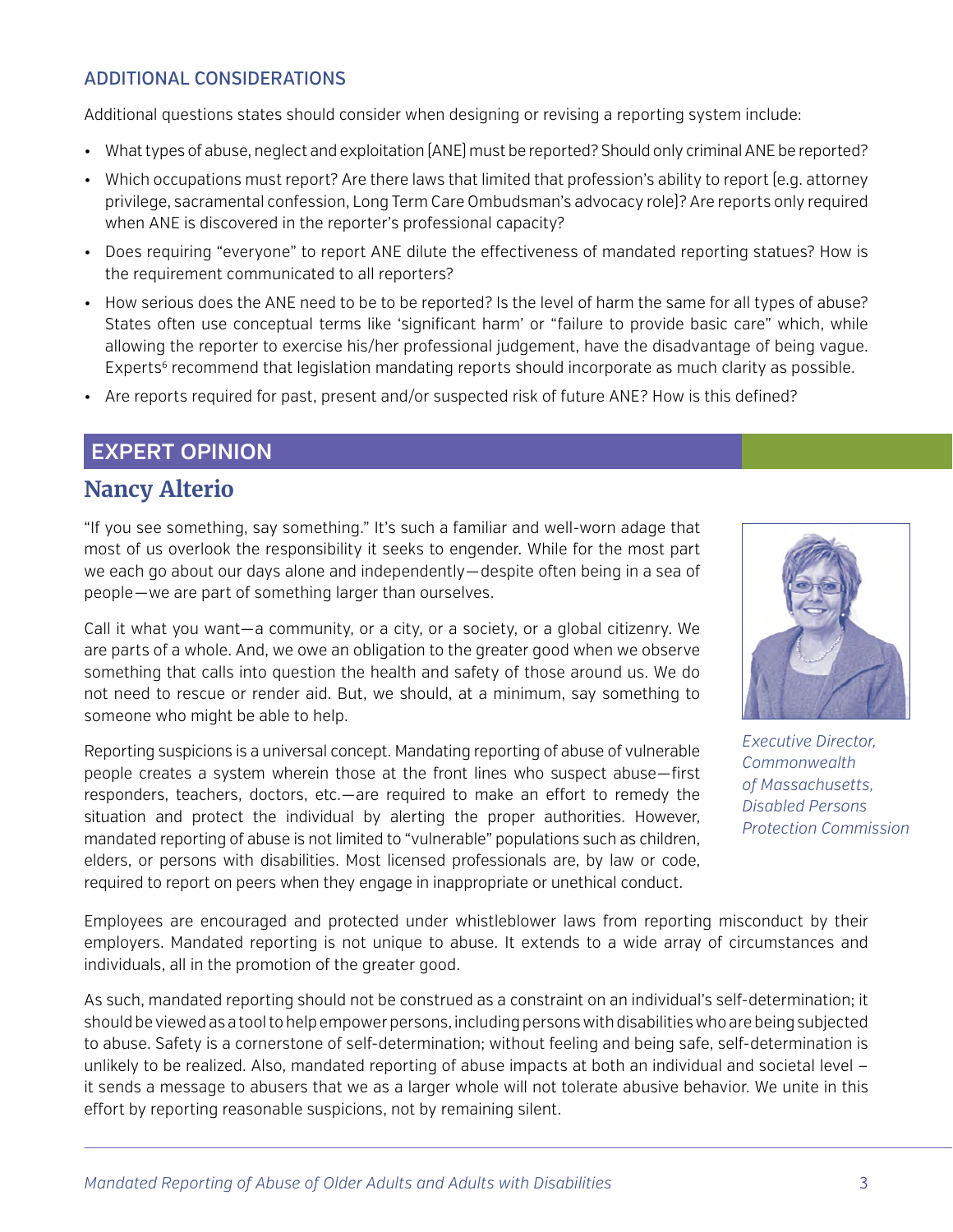<span id="page-3-0"></span>Mandated reporting of abuse should not be viewed as limiting or restricting the rights of a person with a disability any more than requiring a doctor or lawyer or electrician or realtor to report the malfeasance of a peer, or recommending someone attending a concert or ballgame alert security of a suspicious package. Mandated reporting is simply an extension of the well-recognized concept that in order to have a safe and functional society, we each share a small, but powerful role in looking out for the well-being of those around us by seeking help for those in need or trying to root out bad actors.

Permitting abuse to continue by failing to report does not empower the victim, it empowers his or her abuser. Individuals are empowered when they are provided with knowledge, choice and resources, including the choice to live a life free from abuse. If we see something, whether it is in a boardroom, at the ballgame, a bus stop, or at a group home—we should say something.

# **EXPERT OPINION**

# **Leigh Ann Davis**

The primary goal of mandated reporting is to ensure safety of victims and potential future victims, while holding offenders accountable. The question we must ask when it comes to adults with disabilities is this: How are their lives safer when a report is made, and how are we as a society empowering or disempowering them in the goal of increasing access to safety and healing?

In this era of emphasis on supported decision making and self-determination (a process by which people control their own lives) within the disability community, how does mandatory reporting support or negate this, and the "nothing about us, without us" philosophy?



*Director of Criminal Justice Initiatives, The Arc of the U.S.*

There is consensus to "assume competence" rather than assume people with disabilities do not have the ability or capacity to make decisions for themselves. How does this belief come into play when someone with a disability is being or has been abused and has no say about if, when and how the abuse is reported?

While mandated reporting can certainly increase a person's safety, has society, in its attempt to help people, neglected the impact mandatory reporting has on people with disabilities who may have little or no say about basic decisions affecting their lives? In this way, is the system re-victimizing or re-traumatizing the victim?

Other questions include:

- Does the victim fully comprehend the potential ramifications of making a report (while the ramifications can be serious and even dangerous for all people, for those with disabilities, the impact can be compounded)
- Thanks to the MeToo movement, we are becoming keenly aware of the power of people telling their stories when and how they choose. Shouldn't that decision be the victim's alone?
- The system is set up so that the victim will need to tell their story, possibly multiple times, before the criminal justice process is over. Will the person be supported through this process, and if so, how? Who works to ensure the support is available, and accessible, to people with disabilities?

Another consideration involves the aftermath of a report being filed. Victims with disabilities may have no idea of what the potential consequences might be when a report is filed. Will the mandated reporting be followed up with "mandated healing" for the victim, or will the victim be left to face the consequences alone? In this way, mandated reporting cannot be viewed as an isolated event, or seen in a vacuum. While trying to do good in a person's life, we must also strive to "do no harm."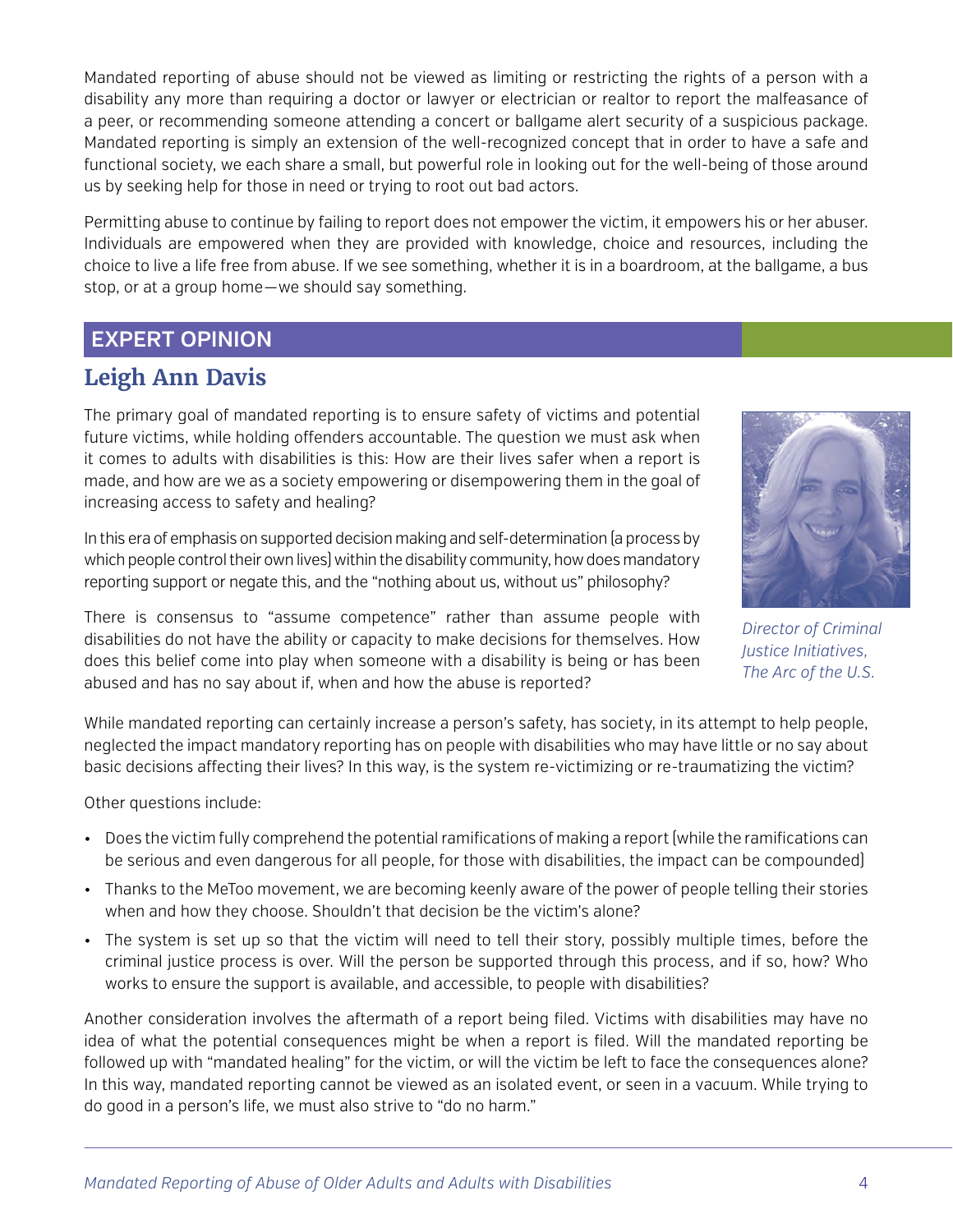# POSSIBLE SOLUTIONS

We must take steps toward ensuring safety of people with disabilities to be able to report abuse without repercussions.

- Mandated reporters must explain, using plain language, that they are mandated reporters and what that means. They should provide accessible materials to help the person understand the basics about reporting. Mandated reporters can also ask the individual if they have any questions or concerns about the reporting process and talk through what could happen once a report is filed.
- The victim should be given the opportunity to report with the mandatory reporter to ensure the experience is a positive, empowering one.
- The victims should be provided regular updates about the case and access to the investigator anytime there are questions about what is going on, what is happening next, etc.
- While there are some people who are obligated to report, there must be other resources and people available for those with disabilities who need help after a victimization occurs but want their information to remain confidential.
- State agencies should request input and advisement from people with disabilities about their mandated reporting policies.

Perhaps the question when it comes to mandated reporting is not about if one should report or not, but is more about creating a balanced, fair and empowering process that allows victims the dignity of risk to speak their truth when they are ready. Have we done all that we can to respect their process, trust their process, and empower them to make their own decisions after victimization? That, after all, is the foundation to realizing justice and experiencing deep healing.

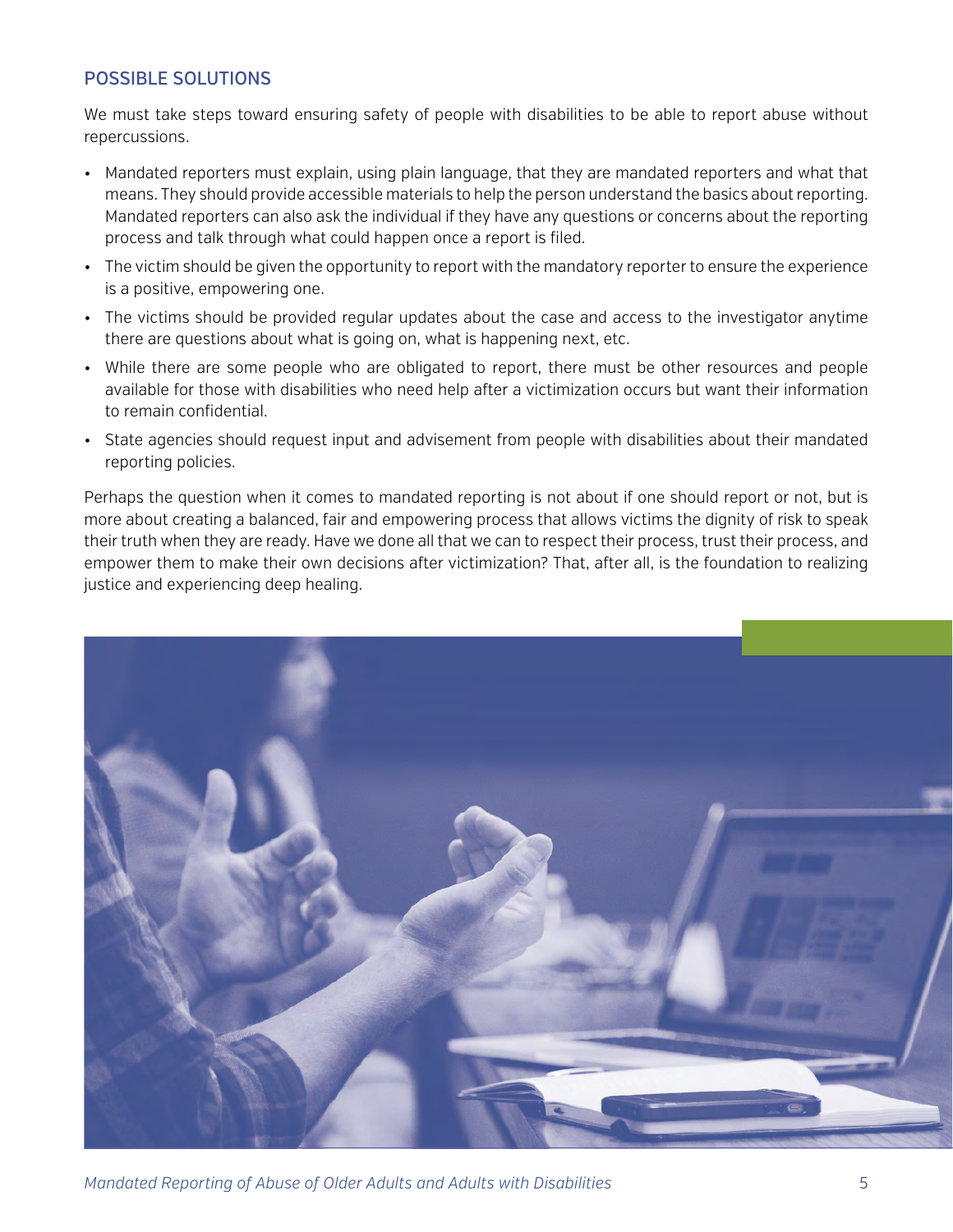# **Research on Mandated Reporting**

Although there is little research into mandated reporting of adult abuse, there is a body of research in child abuse. This issue brief relied heavily on a comprehensive review of the literature in child abuse conducted by Davies, Matthews and Read (2014) entitled "Mandatory Reporting? Issues to consider when developing legislation and policy to improve discovery of child abuse". That study conducted a well-documented examination of the pros and cons of mandated reporting across all English-speaking countries. They founded that the "most commonly identified reasons for professionals not reporting abuse and neglect are a) inadequate training in the indicators of child abuse leading to a lack of awareness of probable abusive situations, b) lack of knowledge of reporting obligations and procedure, c) fear of negative consequences for reporters, and d) fear of negative results of reporting for the child."<sup>7</sup> There is no reason to think that the same factors are not in play in adult abuse cases.

An older report by the Government Accountability Office (GAO), "ELDER ABUSE: Effectiveness of Reporting Laws and Other Factors" did not find enough evidence to support the case for mandatory reporting. In its concluding observations, the report stated: "State officials we surveyed agree that other factors — such as public awareness campaigns, interagency coordination, and in-home services and respite care — are more important than reporting laws."8

# THE CHALLENGES TO RESEARCHING MANDATED REPORTING AND ELDER ABUSE IN GENERAL

The lack of uniformity in definitions of adult ANE and who is required to report has negatively impacted national efforts to trace and combat adult abuse according to the CDC9. This lack of uniformity causes methodological problems when researchers attempt to collect and analyze data. For this reason, the CDC has recommended the adoption of uniform definitions to improve research into the scope and nature of elder abuse.

# LACK OF EVIDENCE THAT MANDATED REPORTING INCREASES CLIENT SAFETY

There is currently no research into whether or not mandated reporting increases the safety of APS clients. And, surprisingly, there is also no definitive research that children are safer in jurisdictions across the globe where mandated reporting is required. As a result of this, we are unable to draw any conclusions from that literature.

What is clear from the child abuse literature, according to Davies, Mathews and Read (2014)<sup>10</sup>, is that more abused and neglected children are seen by professionals in those jurisdictions requiring mandated reporting and the substantiation rates are higher. They also found that the resulting investigations frequently uncovered additional problems requiring interventions.

# FACTORS THAT INHIBIT REPORTING

There are factors inherent in identifying ANE that may naturally inhibit reporting. There are health conditions that cause symptoms which mimic indicators of caregiver neglect. For example, a client's weight loss can be caused by health issues (e.g. an undiagnosed cancer) but also by the caregiver failing to provide adequate calories or by the client's failure to thrive due to emotional issues. These can be difficult for medical professionals to confidently diagnosis as being caused by abuse versus natural disease processes.

There are also some types of injuries that can be caused by either accident or abuse. For example, disorders of coagulation can result in bruising that can look like abuse, and individuals with brittle bone disease can break bones with or without abuse. Without extensive training in recognizing ANE, medical professionals may not be able to differentiate between accidental and abusive causes. For those professionals already disinclined to report, this ambiguity can provide a justification for not reporting. And even for those who want to report, the fear of being wrong is an inhibiting factor in these cases.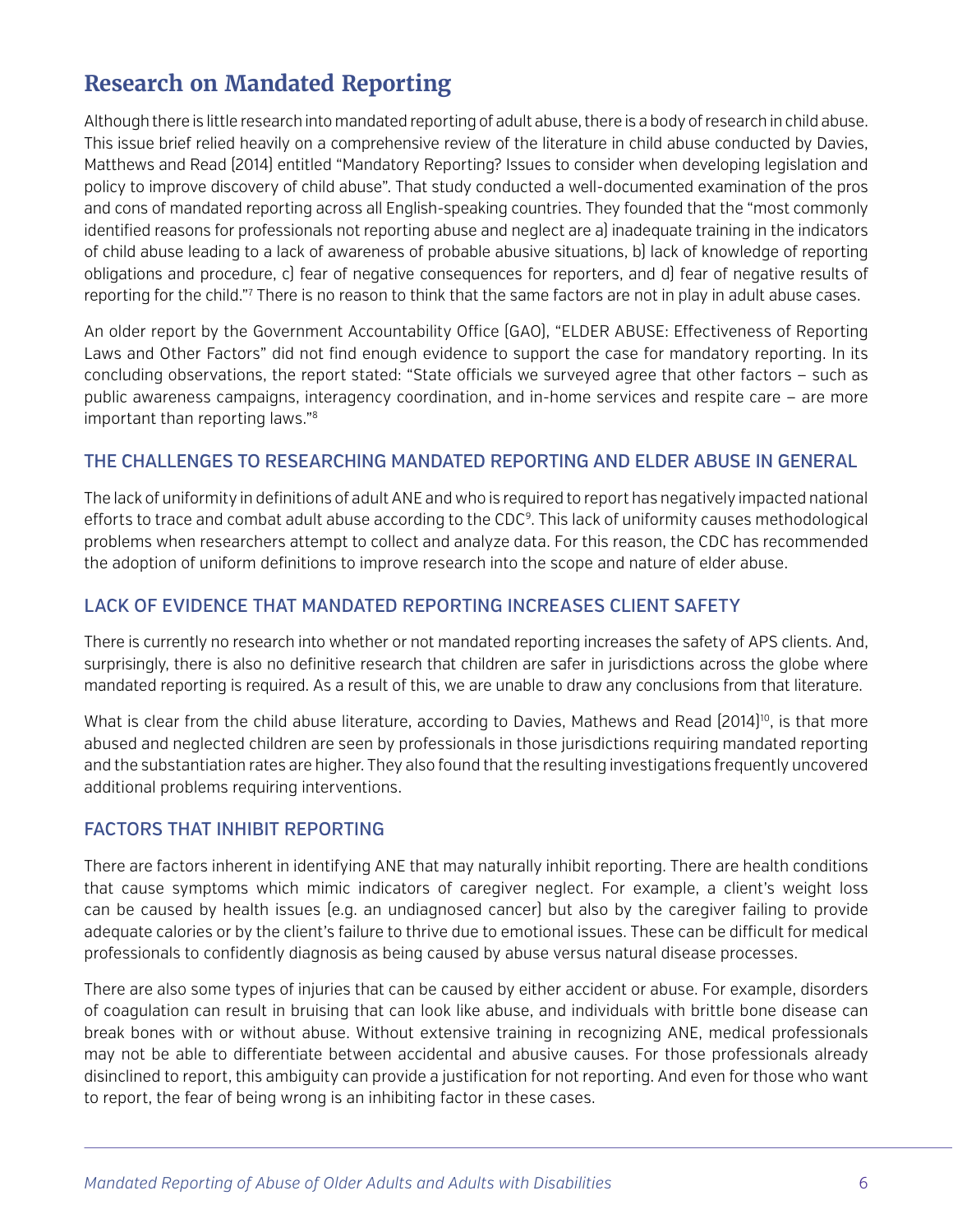Another factor that has been identified in the review of child abuse research is the impact of negative experiences with law enforcement/protective services upon reporting rates.11 When reporters feel that their reports don't lead to increased protection for the alleged victim, they are less likely to report in the future.

Because of strict confidentiality requirements, APS usually cannot update the reporter on the case, leading some reporters to conclude "nothing was done." This can be especially true in cases where APS does not take outwardly visible actions because the client does not want them taken.

Perhaps most importantly, people generally prefer to avoid conflict. There is a risk in making a report and getting it wrong. For this reason, it has been postulated that reporters rationalize not getting involved. Excuses include "I might make things worse for the adult", "I am not certain it is abuse", or "Reporting won't change anything". It takes courage to intervene.



Being mandated to report provides some protection from these fears of getting involved, getting it wrong or being unsure. For these reasons, professions who are not mandated to report stated that they experience anxiety about potential complaints from families and fear of disciplinary action if the abuse is not substantiated.

# INCREASE THE EFFECTIVENESS OF REPORTING

Training to identify abuse and overcome barriers to reporting has been suggested as one way to increase the effectiveness of reporting. Studies in child abuse have repeatedly found that mandated reporters often do not have the training required to equip them to fulfil their role. However, it is unclear what components and mechanisms of training are most effective for respective reporter groups.12

# ADDITIONAL RESEARCH QUESTIONS THAT NEED ANSWERS

- **What do specific professional groups know about their duty to report?** Are they adept at identifying indicators of ANE? If a report is not indicated, do they know how else to help? Under what circumstances, when they suspected ANE, have they decided not to make a report? Why were they reluctant to report? What is their attitude about reporting? What is their perception of the effectiveness of the current systems (APS and law enforcement) in addressing ANE?
- **Across professional groups**, what factors influence or impede effective reporting? Are some professionals more effective in identifying ANE? Why?
- **What is the impact of training** on the effectiveness of reporting? What type of training is most effective?
- **How effectively do investigative systems interact with reporters?**
- **What are the professional, attitudinal, political, cultural, ethical, and systemic barriers** to reporting and how can they be minimized or removed?
- **Are we intervening at the right time with the right intervention?** A public health model would suggest that, rather than focusing on treating the effects of abuse (once reported), we should be attempting to prevent the abuse from occurring in the first place by applying primary prevention programs. This model would suggest that we collect better incidence and prevalence data and evaluate the effectiveness of interventions rather than focusing on mandating reporting after the fact.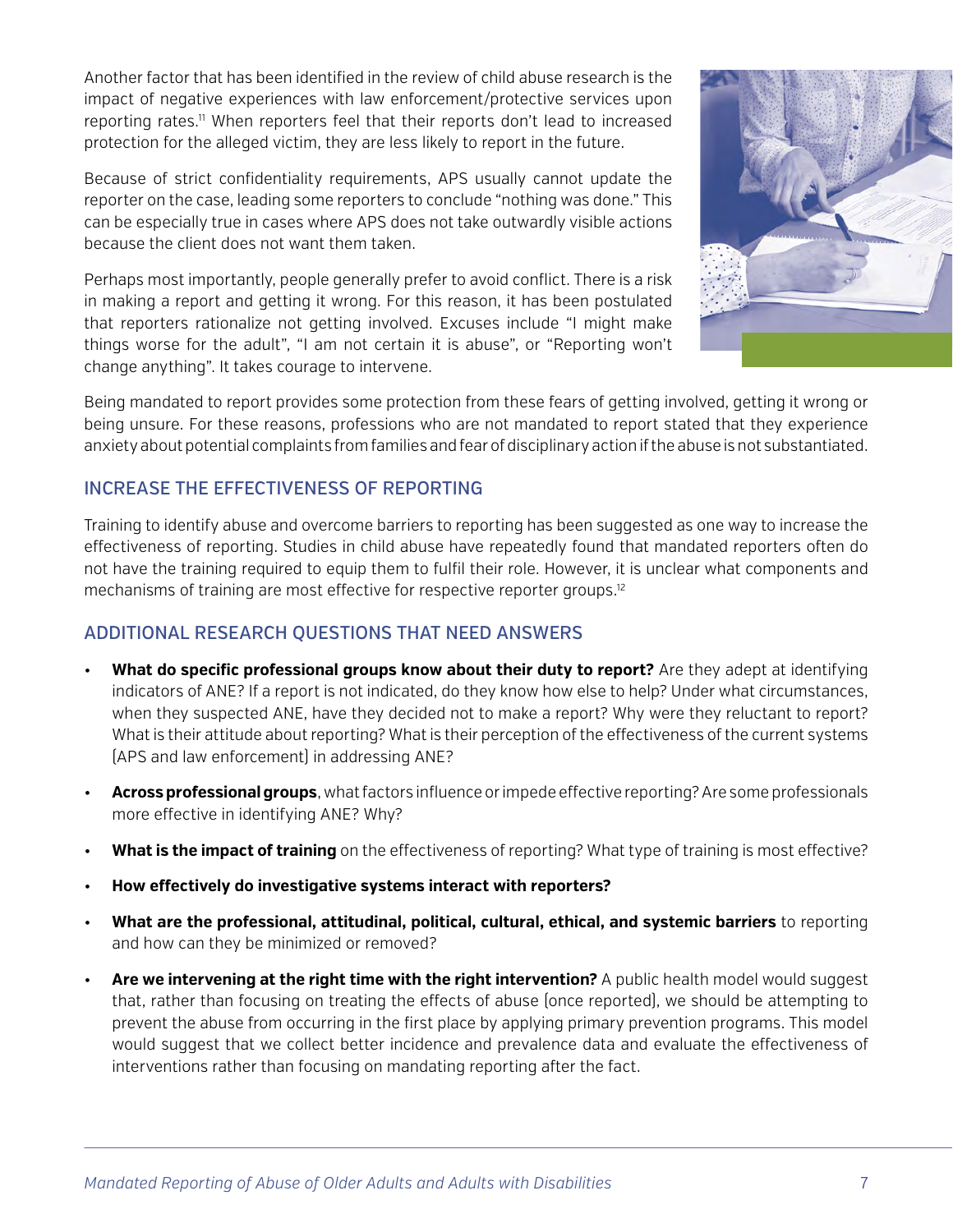# **Recommendations**

This overview of mandated reporting of adult maltreatment opens the door to a number of recommendations. Based on the information provided, we hope that APS professionals, researchers, advocates, and policy makers will seriously consider prioritizing the following recommendations:

- 1. Advocating for national standardized definitions of adult ANE
- 2. Developing a national research agenda that includes a review of the effectiveness of mandated reporting
- 3. Developing and evaluating training for reporters from various professions to determine what training is needed and effective for which professions.
- 4. Seriously evaluating the potential of preventative public health models to address the issue before reporting is necessary.

# **Conclusion**

This brief has provided an overview of the issue of mandated reporting of abuse of older adults and adults with disabilities to Adult Protective Services (APS). It defined mandated reporting and provided up to date information about who is required to report. A review of the list in the addendum clearly shows that there is great variance in who is required to report ANE across the country.

The questions and critiques raised by the review of child abuse literature and scant research into mandated reporting and adult maltreatment provides ample food for thought as APS professionals, researchers, advocates, and policy makers, especially those reviewing legislative proposals to develop and/or improve their reporting systems. A list of research questions has been provided to help both researchers and APS professionals think about what is and is not known about the effectiveness of mandated reporting. Although APS professionals for the most part are strongly in support of mandated reporting, there is ample room for philosophical and practical discussions around this topic and it is hoped that this brief has provided background for those conversations.

2 <https://www.tandfonline.com/doi/full/10.1080/08946566.2017.1382414>

3Kohn, N.A. (2009). Outliving civil rights. Washington University Law Review, 86(5),1053-1115. Retrieved from [https://openscholarship.wustl.edu/law\\_lawreview/vol86/iss5/1](https://openscholarship.wustl.edu/law_lawreview/vol86/iss5/1)

4Critical Topics in an Aging Society: Elder Justice, Ageism, and Elder Abuse, Lisa Nerenberg, 2019, page 81 5,6,7,10,11,12Mandatory Reporting? Issues to consider when developing legislation and policy to improve discovery of child abuse DOI:<https://doi.org/10.14296/islr.v2i1.2110>

8<https://www.gao.gov/assets/220/214127.pdf>

9Elder Abuse Surveillance: Uniform Definitions And Recommended Core Data Elements [https://www.cdc.gov/violenceprevention/pdf/EA\\_Book\\_Revised\\_2016.pdf](https://www.cdc.gov/violenceprevention/pdf/EA_Book_Revised_2016.pdf)







# **RESOURCES** & REFERENCES

*National Center on Law and Elder Rights Elder Abuse: Mandatory and Permissive Reporting for Lawyers Chapter Summary, April 2019*  [https://ncler.acl.gov/](https://ncler.acl.gov/getattachment/Legal-Training/Mandatory-Reporting-Ch-Summary.pdf.aspx) [getattachment/Legal-](https://ncler.acl.gov/getattachment/Legal-Training/Mandatory-Reporting-Ch-Summary.pdf.aspx)[Training/Mandatory-](https://ncler.acl.gov/getattachment/Legal-Training/Mandatory-Reporting-Ch-Summary.pdf.aspx)[Reporting-Ch-Summary.](https://ncler.acl.gov/getattachment/Legal-Training/Mandatory-Reporting-Ch-Summary.pdf.aspx) [pdf.aspx](https://ncler.acl.gov/getattachment/Legal-Training/Mandatory-Reporting-Ch-Summary.pdf.aspx)

*Critical Topics in an Aging Society: Elder Justice, Ageism, and Elder Abuse Lisa Nerenberg. 2019 Springer Publishing Company, LLC ISBN: 978-0-8261-4756-1*



This material was completed for the National Center on Elder Abuse situated at Keck School of Medicine at the University of Southern California in Collaboration with the National Adult Protective Services Association and is supported in part by a grant (No. 90ABRC000101-02) from the Administration for Community Living, U.S. Department of Health and Human Services (HHS). Grantees carrying out projects under government sponsorship are encouraged to express freely their findings and conclusions. Therefore, points of view or opinions do not necessarily represent official ACL or HHS policy.

<sup>1</sup> See addendum: [List of State Statutes](#page-8-0)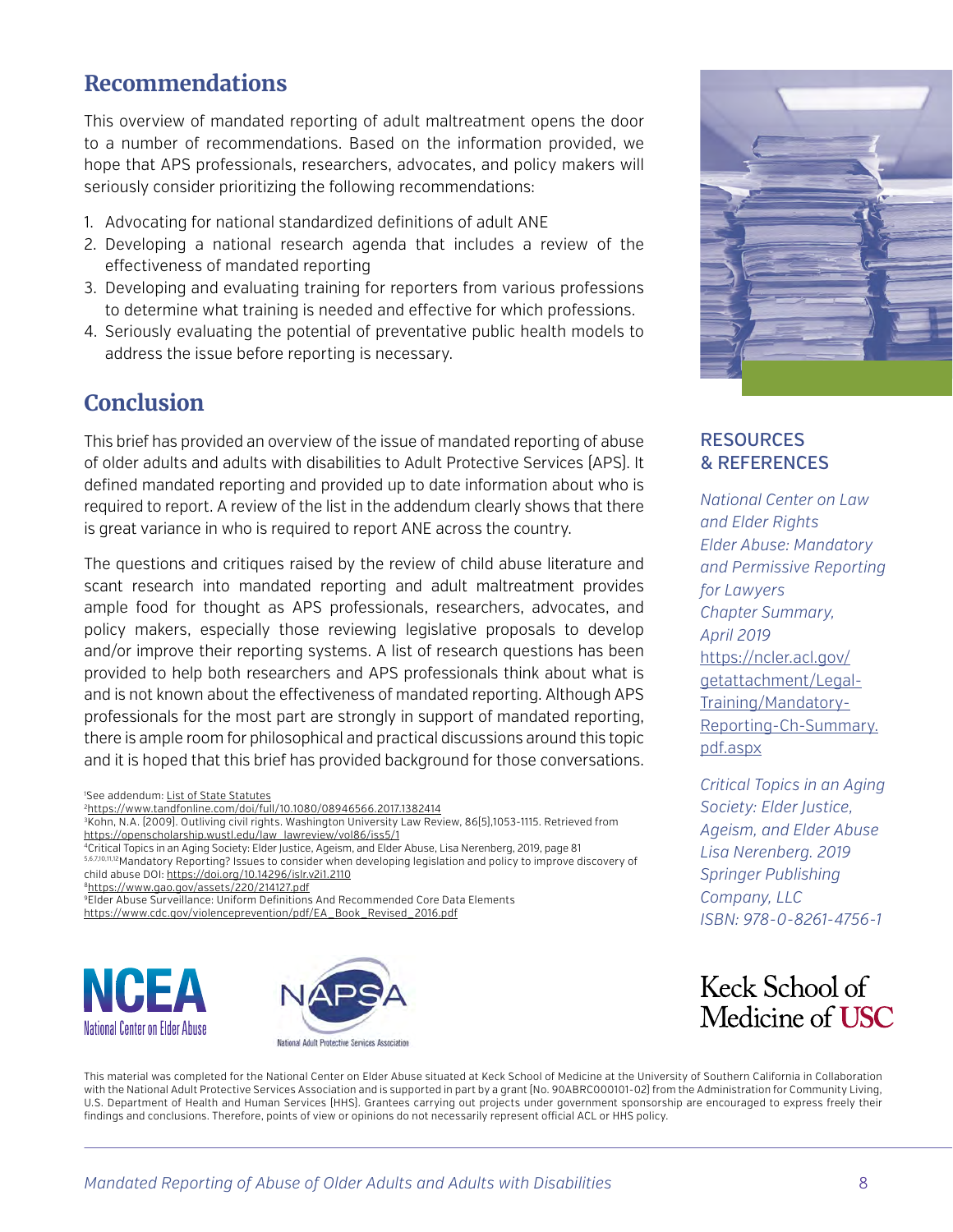# <span id="page-8-0"></span>**ADDENDUM**

# **List of State Statutes**

s Click on the state below to view its list of statutes. *Mandated Reporters are listed in purple italics.*

| Alabama         | Indiana       | <b>Nebraska</b>       | <b>South Carolina</b> |
|-----------------|---------------|-----------------------|-----------------------|
| Alaska          | lowa          | Nevada                | <b>South Dakota</b>   |
| Arizona         | <b>Kansas</b> | <b>New Hampshire</b>  | <b>Tennessee</b>      |
| <b>Arkansas</b> | Kentucky      | New Jersey            | Texas                 |
| California      | Louisiana     | <b>New Mexico</b>     | Utah                  |
| Colorado        | Maine         | <b>New York</b>       | Vermont               |
| Connecticut     | Maryland      | <b>North Carolina</b> | Virginia              |
| <b>Delaware</b> | Massachusetts | <b>North Dakota</b>   | Washington            |
| Florida         | Michigan      | Ohio                  | <b>West Virginia</b>  |
| Georgia         | Minnesota     | <b>Oklahoma</b>       | Wisconsin             |
| Hawaii          | Mississippi   | Oregon                | Wyoming               |
| Idaho           | Missouri      | Pennsylvania          |                       |
| Illinois        | Montana       | Rhode Island          |                       |

### <span id="page-8-1"></span>Alabama

*Medical Professional Medical Administration Paid Caregivers Unpaid Caregiver*

Alabama Code Title 38. Public Welfare § 38-9-8 (a) All physicians and other practitioners of the healing arts or any caregiver having reasonable cause to believe that any protected person has been subjected to physical abuse, neglect, exploitation, sexual abuse, or emotional abuse shall report or cause a report to be made as follows:

(1) An oral report, by telephone or otherwise, shall be made immediately, followed by a written report, to the county department of human resources or to the chief of police of the city or city and county, or to the sheriff of the county if the observation is made in an unincorporated territory, except that reports of a nursing home employee who abuses, neglects, or misappropriates the property of a nursing home resident shall be made to the Department of Public Health. The requirements to report suspicion of suspected abuse, neglect, or misappropriation of property of a nursing home resident by an employee of a nursing home shall be deemed satisfied if the report is made in accordance with the rules of the State Board of Health.

(2) Within seven days following an oral report, an investigation of any alleged abuse, neglect, exploitation, sexual abuse, or emotional abuse shall be made by the county department of human resources or the law enforcement official, whichever receives the report, and a written report prepared which includes the following:

a. Name, age, and address of the person.

b. Nature and extent of injury suffered by the person.

c. Any other facts or circumstances known to the reporter which may aid in the determination of appropriate action.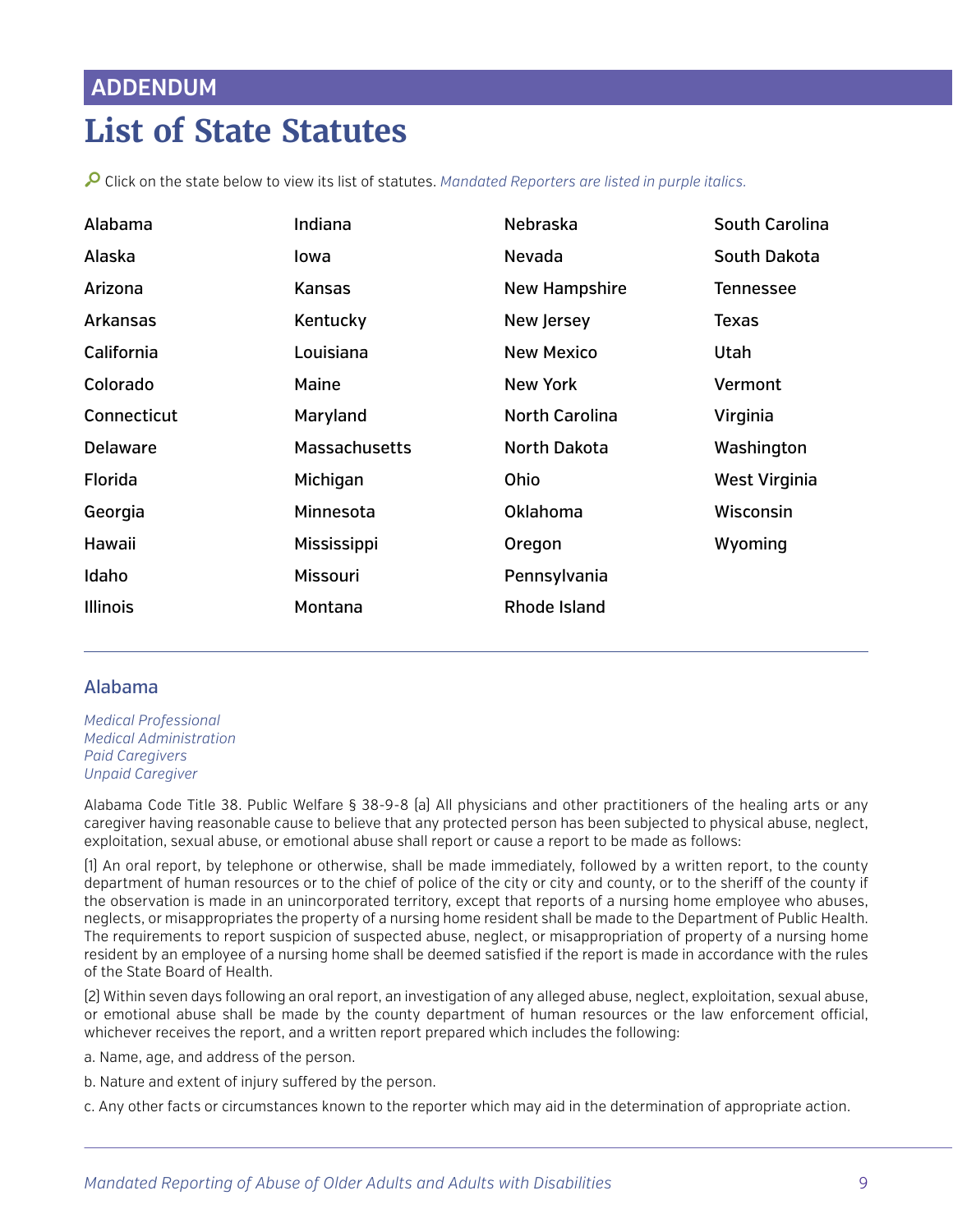### <span id="page-9-0"></span>Alaska

*Law Enforcement Social Workers Medical Professional Medical Administration Dentist Paid Caregiver Unpaid Caregiver Mental Health Counselor/Therapist EMTs Home Health Aids Psychologists Care Facility Owner/Employees Clergy Pharmacists Health and Human Services Employees Government Funded Service Provider to Elderly*

S 47.24.010. Reports of Harm. (a) Except as provided in (e) and (f) of this section, the following persons who, in the performance of their professional duties, have reasonable cause to believe that a vulnerable adult suffers from abandonment, exploitation, abuse, neglect, or self-neglect shall, not later than 24 hours after first having cause for the belief, report the belief to the department's central information and referral service for vulnerable adults:

(1) a physician or other licensed health care provider;

(2) a mental health professional as defined in AS 47.30.915 (11) and including a marital and family therapist licensed under AS 08.63;

(3) a pharmacist;

(4) an administrator of a nursing home, residential care or health care facility;

(5) a guardian or conservator;

(6) a police officer;

(7) a village public safety officer;

(8) a village health aide;

(9) a social worker;

(10) a member of the clergy;

(11) a staff employee of a project funded by the Department of Administration for the provision of services to older Alaskans, the Department of Health and Social Services, or the Council on Domestic Violence and Sexual Assault;

(12) an employee of a personal care or home health aide program;

(13) an emergency medical technician or a mobile intensive care paramedic;

(14) a caregiver of the vulnerable adult;

(15) a certified nurse aide.

(b) A report made under this section may include the name and address of the reporting person and must include:

(1) the name and address of the vulnerable adult;

(2) information relating to the nature and extent of the abandonment, exploitation, abuse, neglect, or selfneglect;

(3) other information that the reporting person believes might be helpful in an investigation of the case or in providing protection for the vulnerable adult.

#### <span id="page-9-1"></span>Arizona

*Accountant Law Enforcement Social Workers Medical Professional Dentist Paid Caregivers Unpaid Caregivers Mental Health Counselor/Therapist EMTs Coroners Home Health Aids Psychologists Broker/Dealers, Investment Advisors Fire Fighter Case Manager Care Facility Owner/Employees Attorney Pharmacists Health and Human Services Employees Guardian/Conservator Government Funded Service Provider to Elderly Trustee School Personnel Senior Transportation Services Hospice*

§ 46-454 Duty to report abuse, neglect and exploitation of vulnerable adults

A. A physician, registered nurse practitioner, hospital intern or resident, surgeon, dentist, psychologist, social worker, peace officer or other person who has responsibility for the care of a vulnerable adult and who has a reasonable basis to believe that abuse or neglect of the adult has occurred or that exploitation of the adult's property has occurred shall immediately report or cause reports to be made of such reasonable basis to a peace officer or to a protective services worker. The guardian or conservator of a vulnerable adult shall immediately report or cause reports to be made of such reasonable basis to the superior court. All of the above reports shall be made immediately in person or by telephone and shall be followed by a written report mailed or delivered within forty-eight hours or on the next working day if the forty-eight hours expire on a weekend or holiday.

B. An attorney, accountant, trustee, guardian, conservator or other person who has responsibility for preparing the tax records of a vulnerable adult or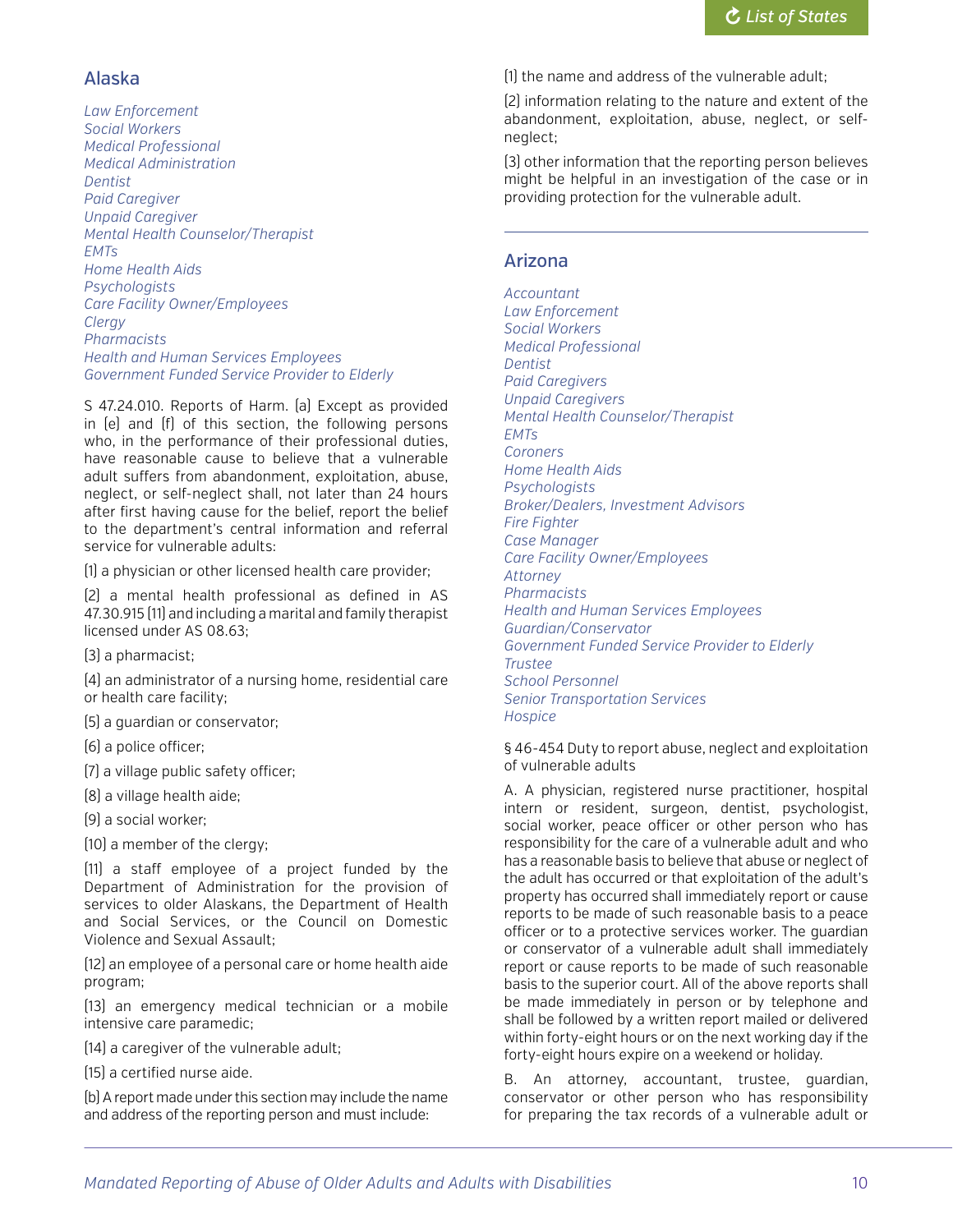a person who has responsibility for any other action concerning the use or preservation of the vulnerable adult's property and who, in the course of fulfilling that responsibility, discovers a reasonable basis to believe that exploitation of the adult's property has occurred or that abuse or neglect of the adult has occurred shall immediately report or cause reports to be made of such reasonable basis to a peace officer, to a protective services worker or to the public fiduciary of the county in which the vulnerable adult resides. If the public fiduciary is unable to investigate the contents of a report, the public fiduciary shall immediately forward the report to a protective services worker. If a public fiduciary investigates a report and determines that the matter is outside the scope of action of a public fiduciary, then the report shall be immediately forwarded to a protective services worker. All of the above reports shall be made immediately in person or by telephone and shall be followed by a written report mailed or delivered within forty-eight hours or on the next working day if the forty-eight hours expire on a weekend or holiday.

C. Reports pursuant to subsections A and B shall contain:

1. The names and addresses of the adult and any persons having control or custody of the adult, if known.

2. The adult's age and the nature and extent of the adult's vulnerability.

3. The nature and extent of the adult's injuries or physical neglect or of the exploitation of the adult's property.

4. Any other information that the person reporting believes might be helpful in establishing the cause of the adult's injuries or physical neglect or of the exploitation of the adult's property.

#### <span id="page-10-0"></span>Arkansas

*Law Enforcement Social Workers Medical Professional Medical Administration Dentist Mental Health Counselor/Therapist EMTs Coroners Home Health Aids Animal Control Bankers Fire Fighter Case Manager Care Facility Owner/Employees Clergy Government Funded Service Provider to Elderly Postal Employee Code Enforcement*

12-12-1708. Persons required to report adult or longterm care facility resident maltreatment.

(a) (1) Whenever any of the following persons has observed or has reasonable cause to suspect that an endangered person or an impaired person has been subjected to conditions or circumstances that constitute adult maltreatment or long-term care facility resident maltreatment, the person shall immediately report or cause a report to be made in accordance with the provisions of this section:

- (A) A physician;
- (B) A surgeon;
- (C) A coroner;
- (D) A dentist;
- (E) A dental hygienist;
- (F) An osteopath;
- (G) A resident intern;
- (H) A nurse;

(I) A member of a hospital's personnel who is engaged in the administration, examination, care, or treatment of persons;

- (J) A social worker;
- (K) A case manager;
- (L) A home health worker;
- (M) A mental health professional;
- (N) A peace officer;
- (O) A law enforcement officer;
- (P) A facility administrator or owner;
- (Q) An employee in a facility;
- (R) An employee of the Department of Human Services;
- (S) A firefighter;
- (T) An emergency medical technician;
- (U) An employee of a bank or other financial institution;
- (V) An employee of the United States Postal Service;

(W) An employee or a volunteer of a program or an organization funded partially or wholly by the department who enters the home of or has contact with an elderly person;

(X) A person associated with the care and treatment of animals, such as animal control officers and humane society officials;

(Y) An employee who enforces code requirements for a city, township, or municipality; or

(Z) Any clergy member, including without limitation, a minister, a priest, a rabbi, an accredited Christian Science practitioner, or any other similar functionary of a religious organization, or an individual reasonably believed to be a minister, a priest, a rabbi, an accredited Christian Science practitioner, or any other similar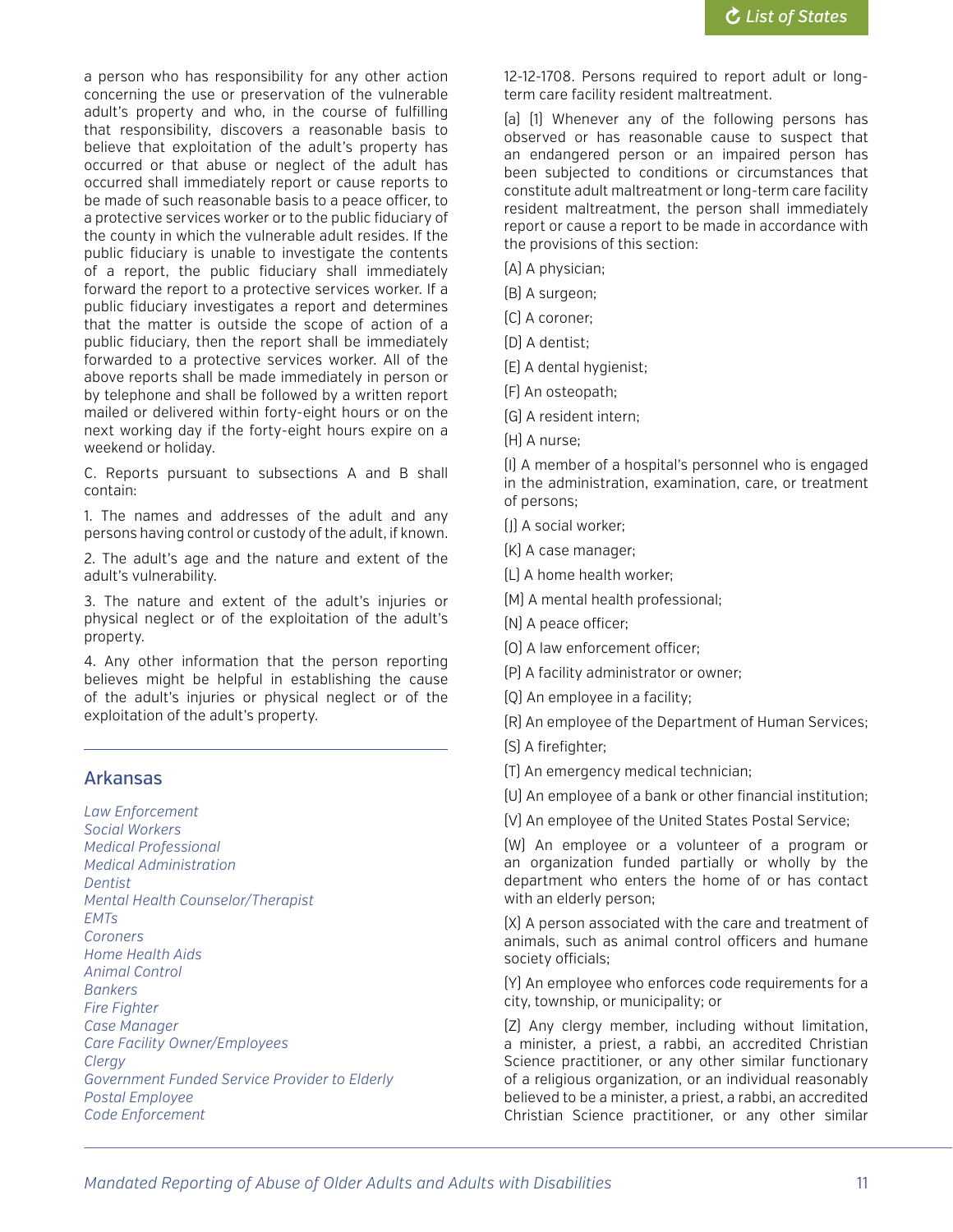functionary of a religious organization by the person consulting him or her, except to the extent he or she:

(i) Has acquired knowledge of suspected maltreatment through communications required to be kept confidential pursuant to the religious discipline of the relevant denomination or faith; or

(ii) Received the knowledge of the suspected maltreatment from the offender in the context of a statement of admission.

### <span id="page-11-0"></span>California

*Law Enforcement Social Workers Medical Professional Dentist Paid Caregivers Unpaid Caregivers Mental Health Counselor/Therapist EMTs Home Health Aids Bankers Broker/Dealers, Investment Advisors Care Facility Owner/Employees Clergy Health and Human Services Employees Government Funded Service Provider to Elderly Notary*

#### Section 15630.

Any person who has assumed full or intermittent responsibility for the care or custody of an elder or dependent adult, whether or not he or she receives compensation, including administrators, supervisors, and any licensed staff of a public or private facility that provides care or services for elder or dependent adults; Any elder or dependent adult care custodian; A health practitioner (including a physician and surgeon, psychiatrist, psychologist, dentist, resident, intern, podiatrist, chiropractor, registered nurse, dental hygienist, licensed clinical social worker or associate clinical social worker, marriage and family, therapist, or any other person who is currently licensed under Division 2 (commencing with Section 500) of the Business and Professions Code, any emergency medical technician I or II, paramedic, or person certified pursuant to Division 2.5 (commencing with Section 1797) of the Health and Safety Code, a psychological assistant registered pursuant to Section 2913 of the Business and Professions Code, a marriage and family therapist intern, as defined in subdivision (c) of Section 4980.03 of the Business and Professions Code, or an unlicensed marriage and family therapist intern registered under Section 4980.44 of the Business and Professions Code, a clinical counselor trainee (as defined in subdivision (g) of Section 4999.12 of the Business and Professions Code), a clinical counselor intern registered under Section 4999.42 of the

Business and Professions Code, a state or county public health or social service employee who treats an elder or a dependent adult for any condition, or a coroner); A clergy member (including a priest, minister, rabbi, religious practitioner, or similar functionary of a church, synagogue, temple, mosque, or recognized religious denomination or organization, but excluding any unpaid volunteers whose principal occupation or vocation does not involve active or ordained ministry in a church, synagogue, temple, mosque, or recognized religious denomination or organization, and who periodically visit elder or dependent adults on behalf of that church, synagogue, temple, mosque, or recognized religious denomination or organization); A clergy member who acquires knowledge or reasonable suspicion of elder or dependent adult abuse during a penitential communication is not a mandated reporter. "Penitential communication" means a communication that is intended to be in confidence, including, but not limited to, a sacramental confession made to a clergy member who, in the course of the discipline or practice of his or her church, denomination, or organization is authorized or accustomed to hear those communications and under the discipline tenets, customs, or practices of his or her church, denomination, or organization, has a duty to keep those communications secret. Nothing shall limit a clergy member's duty to report known or suspected elder and dependent adult abuse when he or she is acting in the capacity of a care custodian, health practitioner, or employee of an adult protective services agency. An employee of a county adult protective services agency or a local law enforcement agency; All officers and employees of financial institutions are mandated reporters of suspected financial abuse; and Any notary public who, in connection with providing notary services, has observed or has knowledge of suspected financial abuse of an elder or dependent adult is a mandatory reporter of suspected financial abuse.

#### 15630.1.

(a) As used in this section, "mandated reporter of suspected financial abuse of an elder or dependent adult" means all officers and employees of financial institutions.

(b) As used in this section, the term "financial institution" means any of the following:

(1) A depository institution, as defined in Section 3(c) of the Federal Deposit Insurance Act (12 U.S.C. Sec. 1813(c)).

(2) An institution-affiliated party, as defined in Section 3(u) of the Federal Deposit Insurance Act (12 U.S.C. Sec. 1813(u)).

(3) A federal credit union or state credit union, as defined in Section 101 of the Federal Credit Union Act (12 U.S.C. Sec. 1752), including, but not limited to, an institution-affiliated party of a credit union, as defined in Section 206(r) of the Federal Credit Union Act (12 U.S.C. Sec. 1786(r)).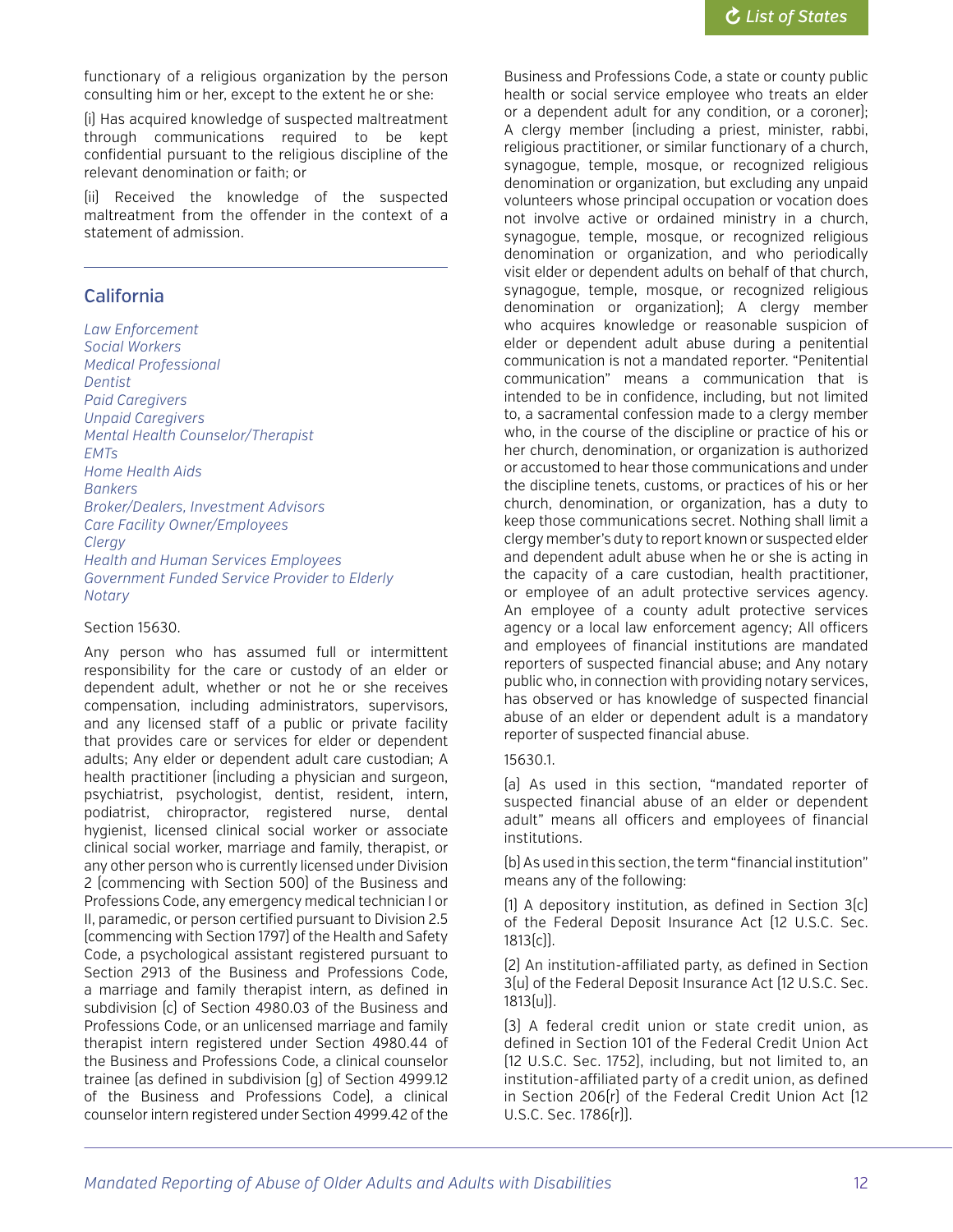#### 15630.2.

(a) For purposes of this section, the following terms have the following definitions:

(1) "Financial abuse" has the same meaning as in Section 15610.30.

(2) "Broker-dealer" has the same meaning as in Section 25004 of the Corporations Code.

(3) "Investment adviser" has the same meaning as in Section 25009 of the Corporations Code.

(4) "Mandated reporter of suspected financial abuse of an elder or dependent adult" means a broker-dealer or an investment adviser.''

#### WIC § 15634

(a) No care custodian, clergy member, health practitioner, mandated reporter of suspected financial abuse of an elder or dependent adult, or employee of an adult protective services agency or a local law enforcement agency who reports a known or suspected instance of abuse of an elder or dependent adult shall be civilly or criminally liable for any report required or authorized by this article. Any other person reporting a known or suspected instance of abuse of an elder or dependent adult shall not incur civil or criminal liability as a result of any report authorized by this article, unless it can be proven that a false report was made and the person knew that the report was false. No person required to make a report pursuant to this article, or any person taking photographs at his or her discretion, shall incur any civil or criminal liability for taking photographs of a suspected victim of abuse of an elder or dependent adult or causing photographs to be taken of such a suspected victim or for disseminating the photographs with the reports required by this article. However, this section shall not be construed to grant immunity from this liability with respect to any other use of the photographs.

(b) No care custodian, clergy member, health practitioner, mandated reporter of suspected financial abuse of an elder or dependent adult, or employee of an adult protective services agency or a local law enforcement agency who, pursuant to a request from an adult protective services agency or a local law enforcement agency investigating a report of known or suspected abuse of an elder or dependent adult, provides the requesting agency with access to the victim of a known or suspected instance of abuse of an elder or dependent adult, shall incur civil or criminal liability as a result of providing that access.

(c) The Legislature finds that, even though it has provided immunity from liability to persons required to report abuse of an elder or dependent adult, immunity does not eliminate the possibility that actions may be brought against those persons based upon required reports of abuse. In order to further limit the financial hardship that those persons may incur as a result of fulfilling their legal responsibilities, it is necessary that they not be unfairly burdened by legal fees incurred in defending those actions. Therefore, a care custodian, clergy member, health practitioner, or an employee of an adult protective services agency or a local law enforcement agency may present to the Department of General Services a claim for reasonable attorneys' fees incurred in any action against that person on the basis of making a report required or authorized by this article if the court has dismissed the action upon a demurrer or motion for summary judgment made by that person, or if he or she prevails in the action. The Department of General Services shall allow that claim if the requirements of this subdivision are met, and the claim shall be paid from an appropriation to be made for that purpose. Attorneys' fees awarded pursuant to this section shall not exceed an hourly rate greater than the rate charged by the Attorney General at the time the award is made and shall not exceed an aggregate amount of fifty thousand dollars (\$50,000). This subdivision shall not apply if a public entity has provided for the defense of the action pursuant to Section 995 of the Government Code.

#### <span id="page-12-0"></span>Colorado

*Law Enforcement Social Workers Medical Professional Medical Administration Dentist Mental Health Counselor/Therapist EMTs Coroners Animal Control Bankers Fire Fighter Case Manager Care Facility Owner/Employees Clergy Pharmacists Health and Human Services Employees Guardian/Conservator Government Funded Service Provider to Elderly Code Enforcement Home Care Planning Agency School Personnel Senior Transportation Services*

#### CRS 18-6.5-108

1) (a) On and after July 1, 2016, a person specified in paragraph (b) of this subsection (1) who observes the mistreatment of an at-risk elder or an at-risk adult with IDD, or who has reasonable cause to believe that an at-risk elder or an at-risk adult with IDD has been mistreated or is at imminent risk of mistreatment, shall report such fact to a law enforcement agency not more than twenty-four hours after making the observation or discovery.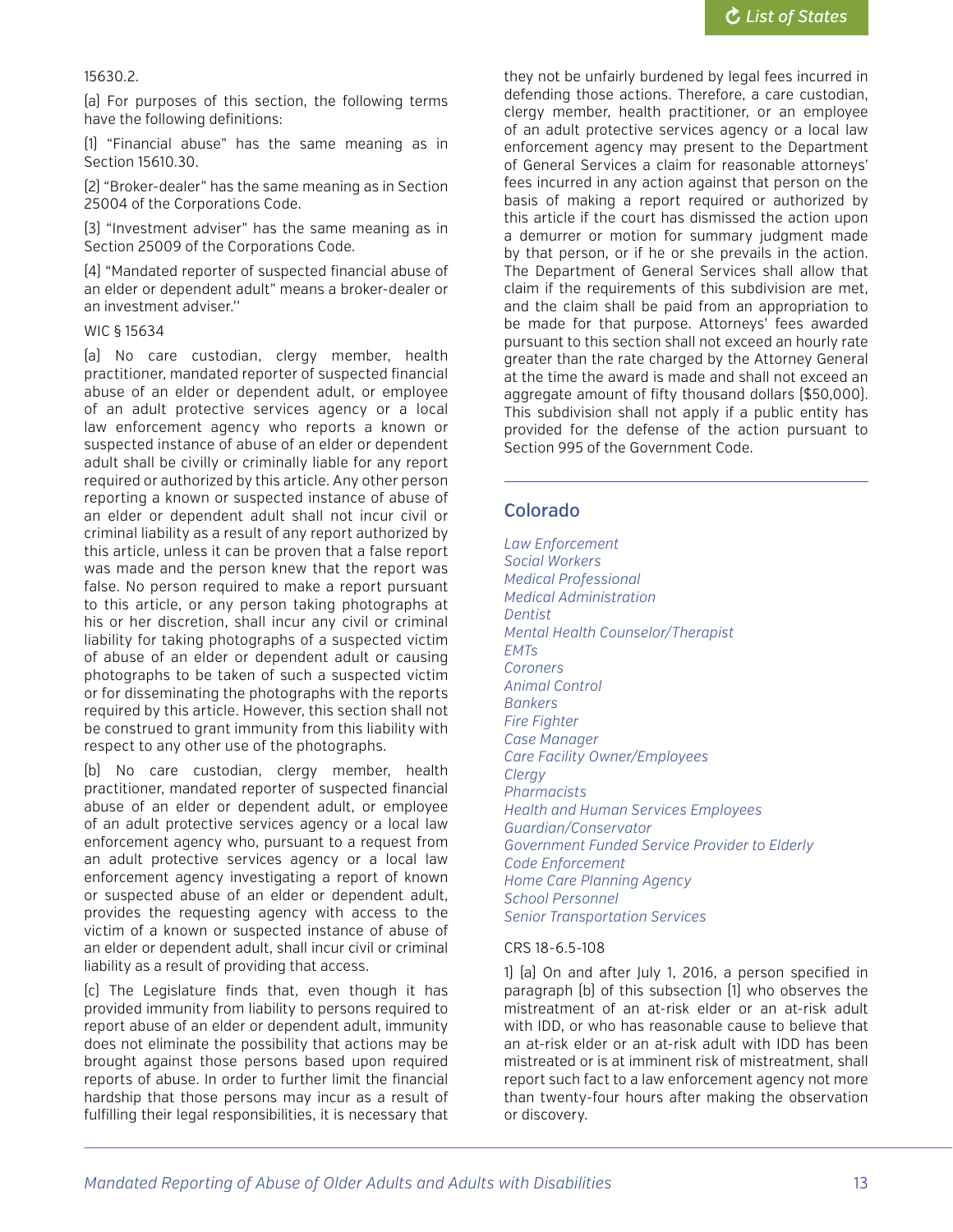(b) The following persons, whether paid or unpaid, shall report as required by subsection (1)(a) of this section:

(I) Any person providing health care or health-carerelated services, including general medical, surgical, or nursing services; medical, surgical, or nursing speciality services; dental services; vision services; pharmacy services; chiropractic services; naturopathic medicine services; or physical, occupational, musical, or other therapies;

(II) Hospital and long-term care facility personnel engaged in the admission, care, or treatment of patients;

(III) First responders including emergency medical service providers, fire protection personnel, law enforcement officers, and persons employed by, contracting with, or volunteering with any law enforcement agency, including victim advocates;

(IV) Medical examiners and coroners;

(V) Code enforcement officers;

(VI) Veterinarians;

(VII) Psychologists, addiction counselors, professional counselors, marriage and family therapists, and registered psychotherapists, as those persons are defined in article 245 of title 12;

(VIII) Social workers, as defined in part 4 of article 245 of title 12;

(IX) Staff of community-centered boards;

(X) Staff, consultants, or independent contractors of service agencies as defined in section 25.5-10-202 (34), C.R.S.;

(XI) Staff or consultants for a licensed or unlicensed, certified or uncertified, care facility, agency, home, or governing board, including but not limited to long-term care facilities, home care agencies, or home health providers;

(XII) Staff of, or consultants for, a home care placement agency, as defined in section 25-27.5-102 (5), C.R.S.;

(XIII) Persons performing case management or assistant services for at-risk elders or at-risk adults with IDD;

(XIV) Staff of county departments of human or social services;

(XV) Staff of the state departments of human services, public health and environment, or health care policy and financing;

(XVI) Staff of senior congregate centers or senior research or outreach organizations;

(XVII) Staff, and staff of contracted providers, of area agencies on aging, except attorneys at law providing legal assistance to individuals pursuant to a contract with an area agency on aging, the staff of such attorneys at law, and the long-term care ombudsmen;

(XVIII) Employees, contractors, and volunteers operating specialized transportation services for at-risk elders and at-risk adults with IDD;

(XIX) Court-appointed guardians and conservators;

(XX) Personnel at schools serving persons in preschool through twelfth grade;

(XXI) Clergy members; except that the reporting requirement described in paragraph (a) of this subsection [1] does not apply to a person who acquires reasonable cause to believe that an at-risk elder or an at-risk adult with IDD has been mistreated or has been exploited or is at imminent risk of mistreatment or exploitation during a communication about which the person may not be examined as a witness pursuant to section 13-90-107 [1][c], C.R.S., unless the person also acquires such reasonable cause from a source other than such a communication; and

(XXII) (A) Personnel of banks, savings and loan associations, credit unions, and other lending or financial institutions who directly observe in person the mistreatment of an at-risk elder or who have reasonable cause to believe that an at-risk elder has been mistreated or is at imminent risk of mistreatment; and (B) Personnel of banks, savings and loan associations, credit unions, and other lending or financial institutions who directly observe in person the mistreatment of an at-risk adult with IDD or who have reasonable cause to believe that an at-risk adult with IDD has been mistreated or is at imminent risk of mistreatment by reason of actual knowledge of facts or circumstances indicating the mistreatment.

### <span id="page-13-0"></span>**Connecticut**

*Law Enforcement Social Workers Medical Professional Medical Administration Dentist Paid Caregivers Mental Health Counselor/Therapist EMTs Coroners Home Health Aids Care Facility Owner/Employees Clergy Government Funded Service Provider to Elderly Home Care Planning Agency*

Sec. 17b-451. (Formerly Sec. 17a-431). Report of suspected abuse, neglect, exploitation or abandonment or need for protective services. Penalty for failure to report. Immunity and protection from retaliation. Training program. (a) A mandatory reporter, as defined in this section, who has reasonable cause to suspect or believe that any elderly person has been abused, neglected, exploited or abandoned, or is in a condition that is the result of such abuse, neglect, exploitation or abandonment, or is in need of protective services, shall, not later than seventy-two hours after such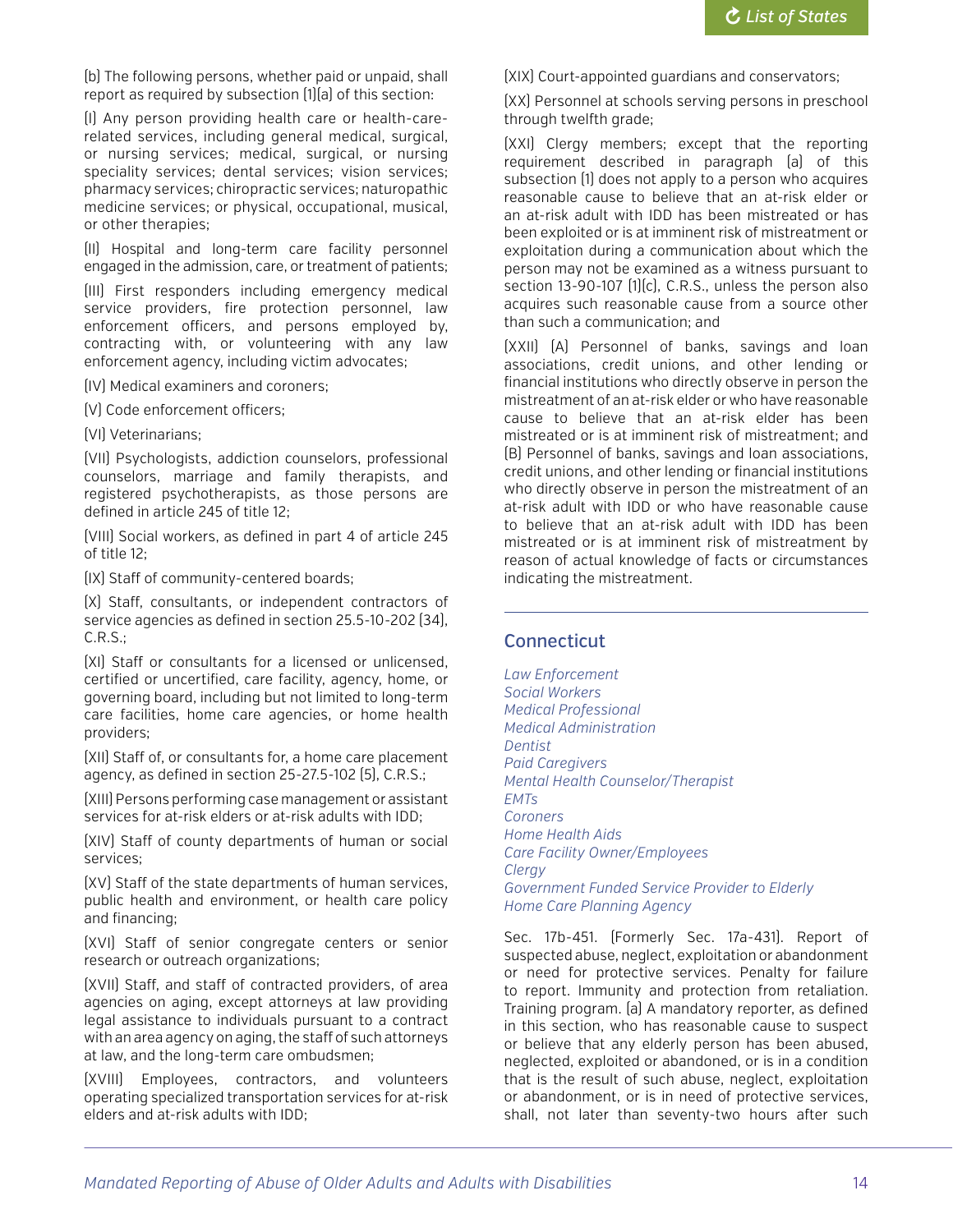suspicion or belief arose, report such information or cause a report to be made in any reasonable manner to the Commissioner of Social Services or to the person or persons designated by the commissioner to receive such reports. The term "mandatory reporter" means (1) any physician or surgeon licensed under the provisions of chapter 370, (2) any resident physician or intern in any hospital in this state, whether or not so licensed, (3) any registered nurse, (4) any nursing home administrator, nurse's aide or orderly in a nursing home facility or residential care home, (5) any person paid for caring for a resident in a nursing home facility or residential care home, (6) any staff person employed by a nursing home facility or residential care home, (7) any residents' advocate, other than a representative of the Office of the Long-Term Care Ombudsman, as established under section 17a-405, including the State Ombudsman, (8) any licensed practical nurse, medical examiner, dentist, optometrist, chiropractor, podiatrist, social worker, clergyman, police officer, pharmacist, psychologist or physical therapist, (9) any person paid for caring for an elderly person by any institution, organization, agency or facility, including without limitation, any employee of a community-based services provider, senior center, home care agency, homemaker and companion agency, adult day care center, villagemodel community and congregate housing facility, and (10) any person licensed or certified as an emergency medical services provider pursuant to chapter 368d or chapter 384d, including any such emergency medical services provider who is a member of a municipal fire department. Any mandatory reporter who fails to make such report within the prescribed time period shall be fined not more than five hundred dollars, except that, if such person intentionally fails to make such report within the prescribed time period, such person shall be guilty of a class C misdemeanor for the first offense and a class A misdemeanor for any subsequent offense. Any institution, organization, agency or facility employing individuals to care for persons sixty years of age or older shall provide mandatory training on detecting potential abuse, neglect, exploitation and abandonment of such persons and inform such employees of their obligations under this section. For purposes of this subsection, "person paid for caring for an elderly person by any institution, organization, agency or facility" includes an employee of a community-based services provider, senior center, home health care agency, homemaker and companion agency, adult day care center, villagemodel community and congregate housing facility.

(b) Such report shall contain the name and address of the involved elderly person, information regarding the nature and extent of the abuse, neglect, exploitation or abandonment, and any other information which the reporter believes might be helpful in an investigation of the case and the protection of such elderly person.

(c) Any other person having reasonable cause to suspect or believe that an elderly person is being, or has been, abused, neglected, exploited or abandoned, or who is in need of protective services, may report such information in any reasonable manner to the commissioner or the commissioner's designee.

(d) (1) Subject to subdivision (2) of this subsection, any person who makes any report pursuant to sections 17b-450 to 17b-461, inclusive, or who testifies in any administrative or judicial proceeding arising from such report shall be immune from any civil or criminal liability on account of such report or testimony, except for liability for perjury.

(2) Any person who makes any report pursuant to sections 17b-450 to 17b-461, inclusive, is guilty of making a fraudulent or malicious report or providing false testimony when such person (A) wilfully makes a fraudulent or malicious report to the commissioner pursuant to the provisions of this section, (B) conspires with another person to make or cause to be made such report, or (C) wilfully testifies falsely in any administrative or judicial proceeding arising from such report as to the abuse, neglect, exploitation or abandonment of, or need of protective services for, an elderly person. Making a fraudulent or malicious report or providing false testimony is a class A misdemeanor.

(e) Any person who is discharged or in any manner discriminated or retaliated against for making, in good faith, a report pursuant to this section shall be entitled to all remedies available under law including, but not limited to, remedies available under sections 19a-532 and 31-51m, as applicable.

(f) For the purposes of sections 17b-450 to 17b-461, inclusive, the treatment of any elderly person by a Christian Science practitioner, in lieu of treatment by a licensed practitioner of the healing arts, or the refusal of treatment by an elderly person for religious reasons shall not of itself constitute grounds for the implementation of protective services.

(g) The Commissioner of Social Services shall develop an educational training program to promote and encourage the accurate and prompt identification and reporting of abuse, neglect, exploitation and abandonment of elderly persons. Such training program shall be made available on the Internet web site of the Department of Social Services to mandated reporters and other interested persons. The commissioner shall also make such training available in person or otherwise at various times and locations throughout the state as determined by the commissioner.

#### <span id="page-14-0"></span>Delaware

#### *Everyone*

2 DE Code § 3910 (2014 through 146th Gen Ass)

(a) Any person having reasonable cause to believe that an adult person is impaired or incapacitated as defined in § 3902 of this title and is in need of protective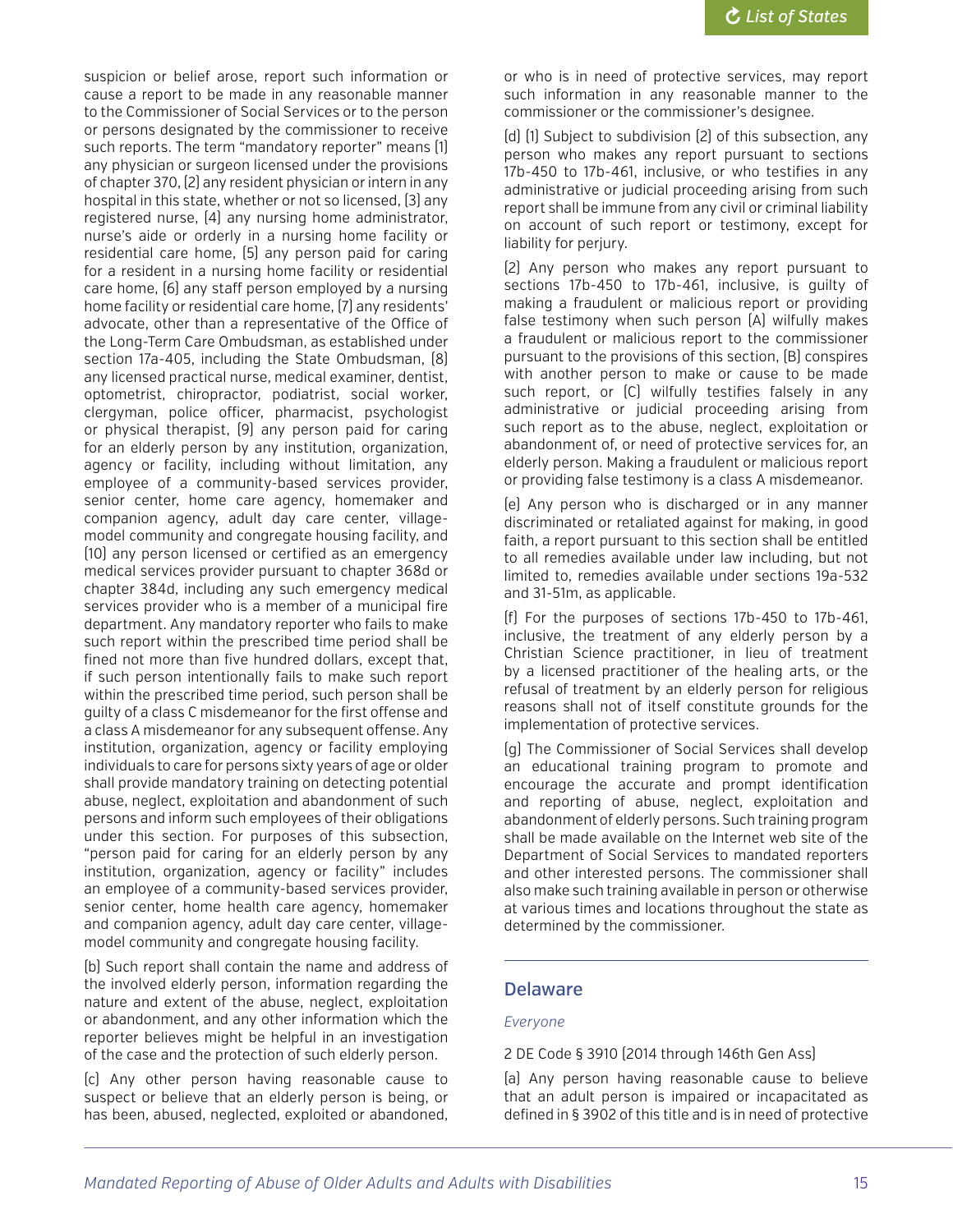services as defined in § 3904 of this title shall report such information to the Department of Health and Social Services.

(b) Upon receipt of a report, the Department shall make a prompt and thorough evaluation to determine whether the person named is in need of protective services and what services are needed, unless the Department determines that the report is frivolous or is without a factual basis. The evaluation may include a visit to the person and consultation with others having knowledge of the facts of the particular case. If outside professional assistance is required in order for a caseworker to complete an evaluation, the Department may contract with professionals in order to provide such services.

(c) Anyone participating in good faith in the making of a report pursuant to this chapter shall have immunity from any liability, civil or criminal that might otherwise exist and such immunity shall extend to participation in any judicial proceedings resulting from such report.

63 Del. Laws, c. 384, § 1; 66 Del. Laws, c. 49, §§ 5-7; 78 Del. Laws, c. 179, § 371.

### <span id="page-15-0"></span>Florida

*Everyone but specifically called out are: Law Enforcement Social Workers Medical Professional Medical Administration Dentist EMTs Coroners Home Health Aids Probation Officers Psychologists Bankers Broker/Dealers, Investment Advisors Case Manager Care Facility Owner/Employees Trustee Home Care Planning Agency Hospices Sheltered Workshop*

415.1034 Mandatory reporting of abuse, neglect, or exploitation of vulnerable adults; mandatory reports of death.

(1) MANDATORY REPORTING.

(a) Any person, including, but not limited to, any:

1. Physician, osteopathic physician, medical examiner, chiropractic physician, nurse, paramedic, emergency medical technician, or hospital personnel engaged in the admission, examination, care, or treatment of vulnerable adults;

2. Health professional or mental health professional other than one listed in subparagraph 1.;

3. Practitioner who relies solely on spiritual means for healing;

4. Nursing home staff; assisted living facility staff; adult day care center staff; adult family-care home staff; social worker; or other professional adult care, residential, or institutional staff;

5. State, county, or municipal criminal justice employee or law enforcement officer;

6. An employee of the Department of Business and Professional Regulation conducting inspections of public lodging establishments under s. 509.032;

7. Florida advocacy council member or long-term care ombudsman council member; or

8. Bank, savings and loan, or credit union officer, trustee, or employee, who knows, or has reasonable cause to suspect, that a vulnerable adult has been or is being abused, neglected, or exploited shall immediately report such knowledge or suspicion to the central abuse hotline.

(b) To the extent possible, a report made pursuant to paragraph (a) must contain, but need not be limited to, the following information:

1. Name, age, race, sex, physical description, and location of each victim alleged to have been abused, neglected, or exploited.

2. Names, addresses, and telephone numbers of the victim's family members.

3. Name, address, and telephone number of each alleged perpetrator.

4. Name, address, and telephone number of the caregiver of the victim, if different from the alleged perpetrator.

5. Name, address, and telephone number of the person reporting the alleged abuse, neglect, or exploitation.

6. Description of the physical or psychological injuries sustained.

7. Actions taken by the reporter, if any, such as notification of the criminal justice agency.

8. Any other information available to the reporting person which may establish the cause of abuse, neglect, or exploitation that occurred or is occurring.

(2) MANDATORY REPORTS OF DEATH. Any person who is required to investigate reports of abuse, neglect, or exploitation and who has reasonable cause to suspect that a vulnerable adult died as a result of abuse, neglect, or exploitation shall immediately report the suspicion to the appropriate medical examiner, to the appropriate criminal justice agency, and to the department, notwithstanding the existence of a death certificate signed by a practicing physician. The medical examiner shall accept the report for investigation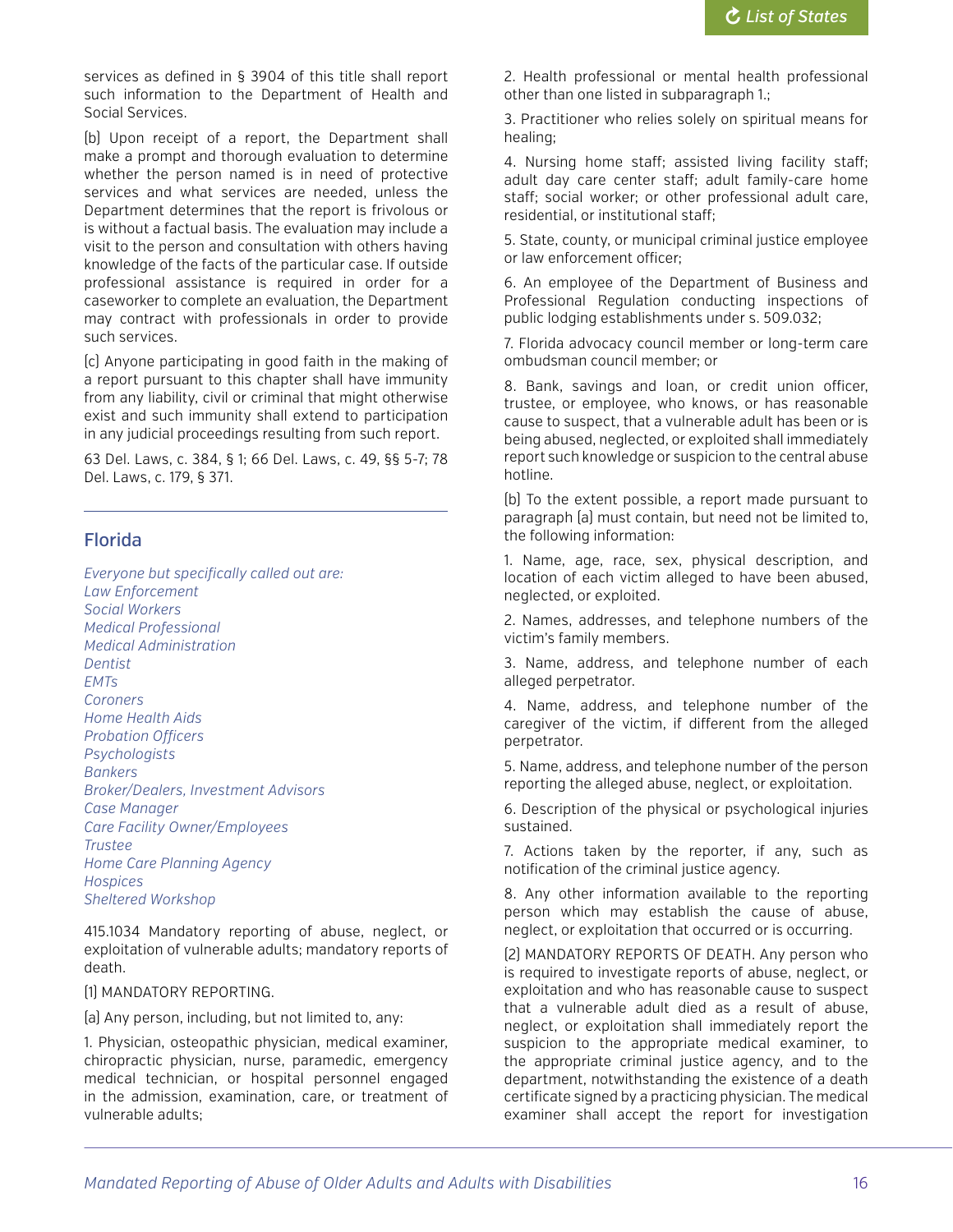pursuant to s. 406.11 and shall report the findings of the investigation, in writing, to the appropriate local criminal justice agency, the appropriate state attorney, and the department. Autopsy reports maintained by the medical examiner are not subject to the confidentiality requirements provided for in s. 415.107.

### <span id="page-16-0"></span>Georgia

*Social Workers Medical Professional Medical Administration Dentist EMTs Coroners Home Health Aids Bankers Broker/Dealers, Investment Advisors Fire Fighter Care Facility Owner/Employees Clergy Hospices* 

§ 30-5-4 – Reporting of need for protective services; manner and contents of report; immunity from civil or criminal liability; privileged communications

(a) (1) (A) The following persons having reasonable cause to believe that a disabled adult or elder person has been the victim of abuse, other than by accidental means, or has been neglected or exploited shall report or cause reports to be made in accordance with the provisions of this Code section:

(i) Any person required to report child abuse as provided in subsection (c) of Code Section 19-7-5;

(ii) Physical therapists;

(iii) Occupational therapists;

- (iv) Day-care personnel;
- (v) Coroners;

(vi) Medical examiners;

(vii) Emergency medical services personnel, as such term is defined in Code Section 31-11-49;

(viii) Any person who has been certified as an emergency medical technician, cardiac technician, paramedic, or first responder pursuant to Chapter 11 of Title 31;

(ix) Employees of a public or private agency engaged in professional health related services to elder persons or disabled adults; and

(x) Clergy members.

(B) Any employee of a financial institution or investment company having reasonable cause to believe that a disabled adult or elder person has been exploited shall report or cause reports to be made in accordance with the provisions of this Code section; provided, however,

that this obligation shall not apply to any employee of a financial institution or investment company while that employee is acting as a fiduciary, but only for such assets that the employee is holding or managing in a fiduciary capacity.

(C) When the person having a reasonable cause to believe that a disabled adult or elder person is in need of protective services performs services as a member of the staff of a hospital, social agency, financial institution, or similar facility, such person shall notify the person in charge of the facility and such person or that person's designee shall report or cause reports to be made in accordance with the provisions of this Code section.

(2) Any other person having a reasonable cause to believe that a disabled adult or elder person is in need of protective services or has been the victim of abuse, neglect, or exploitation may report such information as provided in this Code section.

(b) (1) (A) A report that a disabled adult or elder person is in need of protective services or has been the victim of abuse, neglect, or exploitation shall be made to an adult protection agency providing protective services as designated by the department and to an appropriate law enforcement agency or prosecuting attorney. If a report of a disabled adult or elder person abuse, neglect, or exploitation is made to an adult protection agency or independently discovered by the agency, then the agency shall immediately make a reasonable determination based on available information as to whether the incident alleges actions by an individual, other than the disabled adult or elder person, that constitute a crime and include such information in their report. If a crime is suspected, the report shall immediately be forwarded to the appropriate law enforcement agency or prosecuting attorney. During an adult protective agency's investigation, it shall be under a continuing obligation to immediately report the discovery of any evidence that may constitute a crime.

(B) If the disabled adult or person is 65 years of age or older and is a resident, a report shall be made in accordance with Article 4 of Chapter 8 of Title 31. If a report made in accordance with the provisions of this Code section alleges that the abuse or exploitation occurred within a long-term care facility, such report shall be investigated in accordance with Articles 3 and 4 of Chapter 8 of Title 31.

(2) Reporting required by subparagraph (A)(1) of this subsection may be made by oral or written communication. Such report shall include the name and address of the disabled adult or elder person and should include the name and address of the disabled adult's or elder person's caretaker, the age of the disabled adult or elder person, the nature and extent of the disabled adult's or elder person's injury or condition resulting from abuse, exploitation, or neglect, and other pertinent information.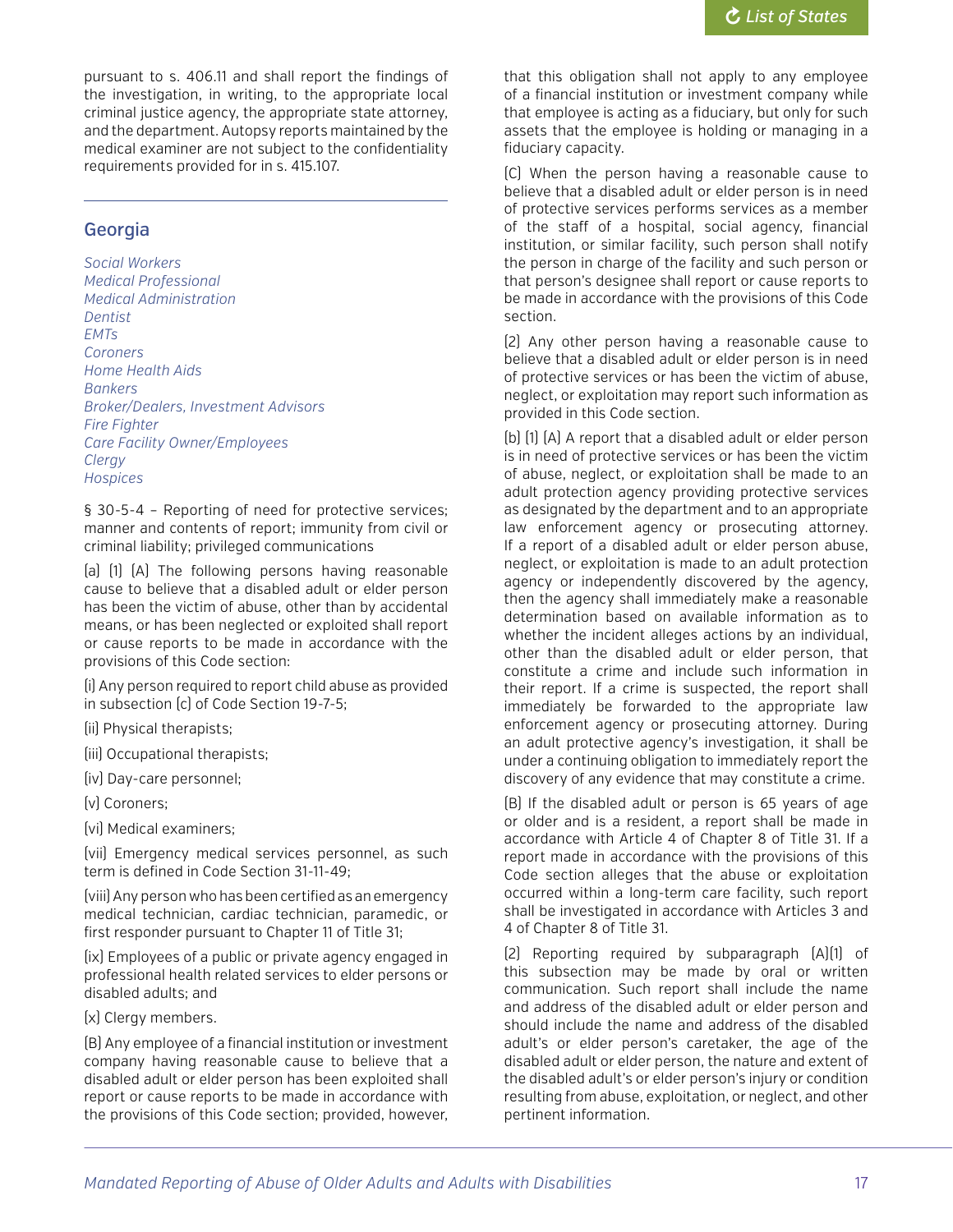(3) When a report of a disabled adult's or elder person's abuse, neglect, or exploitation is originally reported to a law enforcement agency, it shall be forwarded by such agency to the director or his or her designee within 24 hours of receipt.

(c) Anyone who makes a report pursuant to this chapter, who testifies in any judicial proceeding arising from the report, who provides protective services, or who participates in a required investigation under the provisions of this chapter shall be immune from any civil liability or criminal prosecution on account of such report or testimony or participation, unless such person acted in bad faith, with a malicious purpose, or was a party to such crime or fraud. Any financial institution or investment company, including without limitation officers and directors thereof, that is an employer of anyone who makes a report pursuant to this chapter in his or her capacity as an employee, or who testifies in any judicial proceeding arising from a report made in his or her capacity as an employee, or who participates in a required investigation under the provisions of this chapter in his or her capacity as an employee, shall be immune from any civil liability or criminal prosecution on account of such report or testimony or participation of its employee, unless such financial institution or investment company knew or should have known that the employee acted in bad faith or with a malicious purpose and failed to take reasonable and available measures to prevent such employee from acting in bad faith or with a malicious purpose. The immunity described in this subsection shall apply not only with respect to the acts of making a report, testifying in a judicial proceeding arising from a report, providing protective services, or participating in a required investigation but also shall apply with respect to the content of the information communicated in such acts.

(d) Any suspected abuse, neglect, exploitation, or need for protective services which is required to be reported by any person pursuant to this Code section shall be reported notwithstanding that the reasonable cause to believe such abuse, neglect, exploitation, or need for protective services has occurred or is occurring is based in whole or in part upon any communication to that person which is otherwise made privileged or confidential by law; provided, however, that a member of the clergy shall not be required to report such matters confided to him or her solely within the context of confession or other similar communication required to be kept confidential under church doctrine or practice. When a clergy member receives information about abuse, neglect, exploitation, or the need for protective services from any other source, the clergy member shall comply with the reporting requirements of this Code section, even though the clergy member may have also received a report of such matters from the confession of the perpetrator.

### <span id="page-17-0"></span>Hawaii

*Law Enforcement Social Workers Medical Professional Dentist Mental Health Counselor/Therapist EMTs Coroners Home Health Aids Probation Officers Psychologists Bankers Broker/Dealers, Investment Advisors Care Facility Owner/Employees Health and Human Services Employees Government Funded Service Provider to Elderly Hospices Sheltered Workshop*

Hawaii Revised Statutes 346-224 – Reports

346-224 Reports. (a) The following persons who, in the performance of their professional or official duties, know or have reason to believe that a vulnerable adult has incurred abuse or is in danger of abuse if immediate action is not taken shall promptly report the matter orally to the department:

(1) Any licensed or registered professional of the healing arts and any health-related occupation who examines, treats, or provides other professional or specialized services to a vulnerable adult, including physicians, physicians in training, psychologists, dentists, nurses, osteopathic physicians and surgeons, optometrists, chiropractors, podiatrists, pharmacists, and other health-related professionals;

(2) Employees or officers of any public or private agency or institution providing social, medical, hospital, or mental health services, including financial assistance;

(3) Employees or officers of any law enforcement agency, including the courts, police departments, correctional institutions, and parole or probation offices;

(4) Employees or officers of any adult residential care home, adult day care center, or similar institution;

(5) Medical examiners or coroners; and

(6) Social workers licensed pursuant to chapter 467E and non-licensed persons employed in a social worker position pursuant to section 467E-6(2).

(b) The initial oral report required by subsection (a) shall be followed as soon as possible by a written report to the department; provided that if a police department is the initiating agency, a written report shall not be required unless the police department declines to take further action and the department informs the police department that the department intends to investigate the oral report of abuse. A written report shall contain:

(1) The name and address of the vulnerable adult, if known;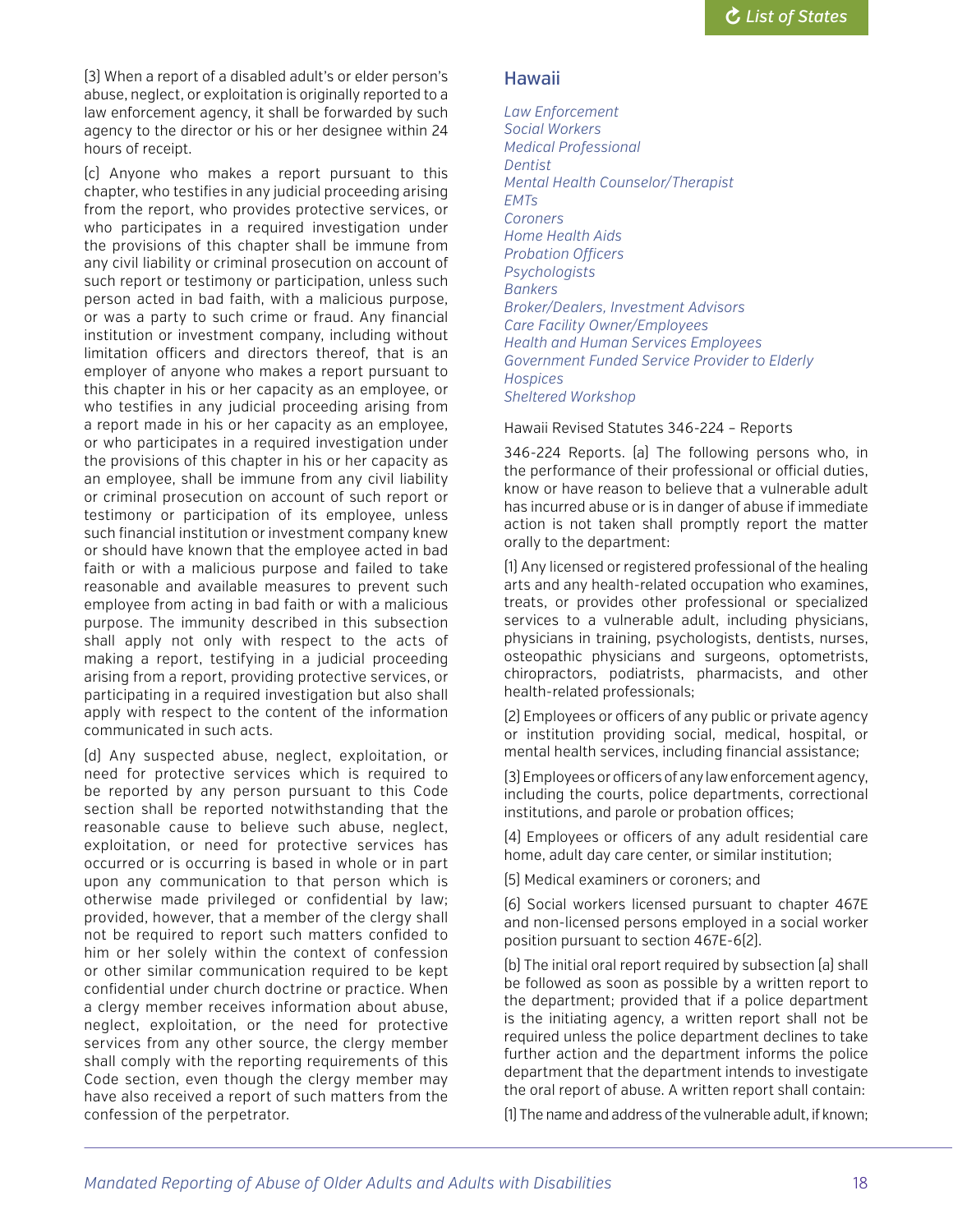(2) The name and address of the party who is alleged to have committed or been responsible for the abuse, if known;

(3) The nature and extent of the vulnerable adult's injury or harm; and

(4) Any other information the reporter believes may be helpful in establishing the cause of the abuse.

(c) This section shall not prohibit any person from reporting an incident that the person has reason to believe involves abuse that came to the person's attention in a private or nonprofessional capacity.

(d) Any person not enumerated in subsection (a) who has reason to believe that a vulnerable adult has incurred abuse or is in danger of abuse if immediate action is not taken may report the matter orally to the department.

(e) Any person who knowingly fails to report as required by this section or who wilfully prevents another person from reporting pursuant to this section shall be guilty of a petty misdemeanor.

(f) The department shall maintain a central registry of reported cases.

(g) Nothing in this section shall require a member of the clergy to report communications that are protected under rule 506 of the Hawaii rules of evidence.

§412:3-114.5 Mandatory reporting of suspected financial abuse of an elder. (a) A financial institution shall report suspected financial abuse that is directed towards, targets, or is committed against an elder to the department of human services and the appropriate county police department if:

(1) In connection with providing financial services to the elder, the officer or employee of a financial institution:

(A) Has direct contact with the elder; or

(B) Reviews or approves the elder's financial documents, records, or transactions; and

(2) The officer or employee, within the scope of employment or professional practice:

(A) Observes or has knowledge of an incident the officer or employee believes in good faith appears to be financial abuse; or

(B) In the case of officers or employers who do not have direct contact with the elder, has a good faith suspicion that financial abuse has occurred or may be occurring, based solely on the information present at the time of reviewing or approving the document, record, or transaction.

(b) Suspected financial abuse shall be reported by telephone, facsimile, or electronic device, immediately or as soon as practicably possible, to the department and the appropriate county police department.

(c) Upon notification by a financial institution of suspected financial abuse, the department, in a timely

manner, shall determine whether the department has jurisdiction over the elder involved and proceed in accordance with chapter 346.

(d) Upon notification by a financial institution of suspected financial abuse, the county police department, in a timely manner, shall proceed with a criminal investigation.

(e) Notwithstanding any other state law to the contrary, including but not limited to laws concerning confidentiality, any person, including a financial institution, who:

(1) Participates in the making of a report pursuant to this section; and

(2) Believes, in good faith, that the action is warranted by facts known to that person, shall have immunity from any liability, civil or criminal, that might be otherwise incurred or imposed by or as a result of the making of the report. Any person making the report shall have the same immunity with respect to participation in any judicial proceeding resulting from the report.

(f) For the purposes of this section:

"Department" means the department of human services.

"Elder" means a person who is sixty-two years of age or older.

"Financial abuse" means to wrongfully take, appropriate, obtain, or retain, or assist in taking, appropriating, obtaining, or retaining, real or personal property of an elder by any means, including undue influence, or with intent to defraud the elder. [L 2007, c 94, §2; am L 2013, c 216, §1]

#### <span id="page-18-0"></span>Idaho

*Law Enforcement Social Workers Medical Professional Medical Administration Dentist Paid Caregivers Mental Health Counselor/Therapist EMTs Coroners Home Health Aids Probation Officers Psychologists Fire Fighter Case Manager Care Facility Owner/Employees Pharmacists Government Funded Service Provider to Elderly School Personnel Hospices Sheltered Workshop*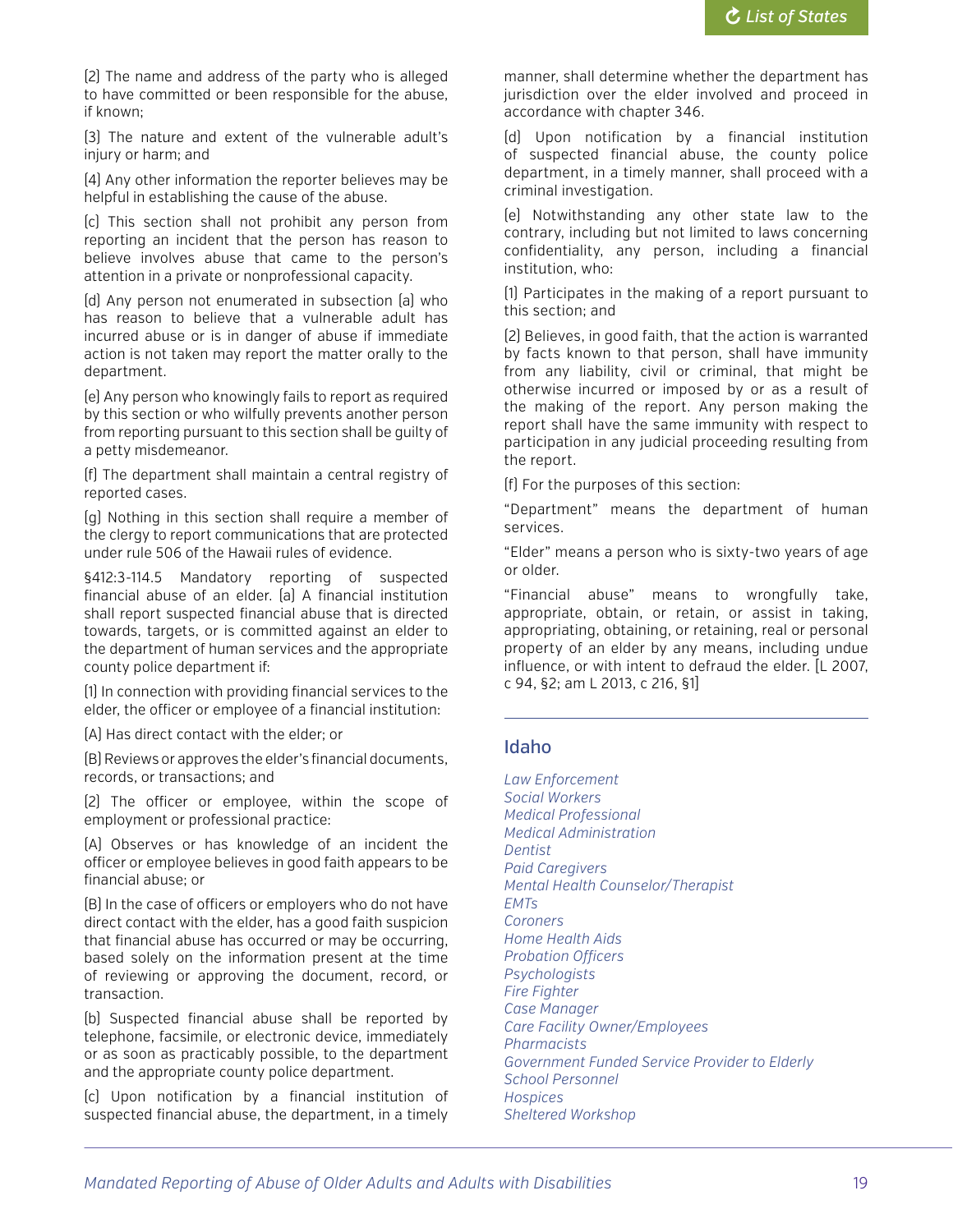#### TITLE 39, HEALTH AND SAFETY, CHAPTER 53

#### ADULT ABUSE, NEGLECT AND EXPLOITATION ACT

39-5303. DUTY TO REPORT CASES OF ABUSE, NEGLECT OR EXPLOITATION OF VULNERABLE ADULTS. (1) Any physician, nurse, employee of a public or private health facility, or a state-licensed or certified residential facility serving vulnerable adults, medical examiner, dentist, osteopath, optometrist, chiropractor, podiatrist, social worker, police officer, pharmacist, physical therapist, or home care worker who has reasonable cause to believe that a vulnerable adult is being or has been abused, neglected or exploited shall immediately report such information to the commission. Provided however, that nursing facilities defined in section 39-1301(b), Idaho Code, and employees of such facilities shall make reports required under this chapter to the department. When there is reasonable cause to believe that abuse or sexual assault has resulted in death or serious physical injury jeopardizing the life, health or safety of a vulnerable adult, any person required to report under this section shall also report such information within four (4) hours to the appropriate law enforcement agency.

(2) Failure to report as provided under this section is a misdemeanor subject to punishment as provided in section 18-113, Idaho Code. If an employee at a state licensed or certified residential facility fails to report abuse or sexual assault that has resulted in death or serious physical injury jeopardizing the life, health or safety of a vulnerable adult as provided under this section, the department shall also have the authority to:

(a) Revoke the facility's license and/or contract with the state to provide services;

(b) Deny payment;

(c) Assess and collect a civil monetary penalty with interest from the facility owner and/or facility administrator;

(d) Appoint temporary management;

(e) Close the facility and/or transfer residents to another certified facility;

(f) Direct a plan of correction;

(g) Ban admission of persons with certain diagnoses or requiring specialized care;

(h) Ban all admissions to the facility;

(i) Assign monitors to the facility; or

(j) Reduce the licensed bed capacity.

Any action taken by the department pursuant to this subsection shall be appealable as provided in chapter 52, title 67, Idaho Code.

(3) Any person, including any officer or employee of a financial institution, who has reasonable cause to believe that a vulnerable adult is being abused, neglected or exploited may report such information to the commission or its providers.

(4) The commission and its providers shall make training available to officers and employees of financial institutions in identifying and reporting instances of abuse, neglect or exploitation involving vulnerable adults.

(5) Any person who makes any report pursuant to this chapter, or who testifies in any administrative or judicial proceeding arising from such report, or who is authorized to provide supportive or emergency services pursuant to the provisions of this chapter, shall be immune from any civil or criminal liability on account of such report, testimony or services provided in good faith, except that such immunity shall not extend to perjury, reports made in bad faith or with malicious purpose nor, in the case of provision of services, in the presence of gross negligence under the existing circumstances.

(6) Any person who makes a report or allegation in bad faith, with malice or knowing it to be false, shall be liable to the party against whom the report was made for the amount of actual damages sustained or statutory damages in the amount of five hundred dollars (\$500), whichever is greater, plus attorney's fees and costs of suit. If the court finds that the defendant acted with malice or oppression, the court may award treble actual damages or treble statutory damages, whichever is greater.

#### <span id="page-19-0"></span>Illinois

*Accountant Law Enforcement Social Workers Medical Professional Medical Administration Dentist Paid Caregivers Mental Health Counselor/Therapist EMTs Coroners Home Health Aids Probation Officers Psychologists Fire Fighter Case Manager Care Facility Owner/Employees Clergy Health and Human Services Employees Guardian/Conservator Government Funded Service Provider to Elderly Postal Employee Code Enforcement School Personnel Sheltered Workshop*

2012 Illinois Compiled Statutes Chapter 320 - AGING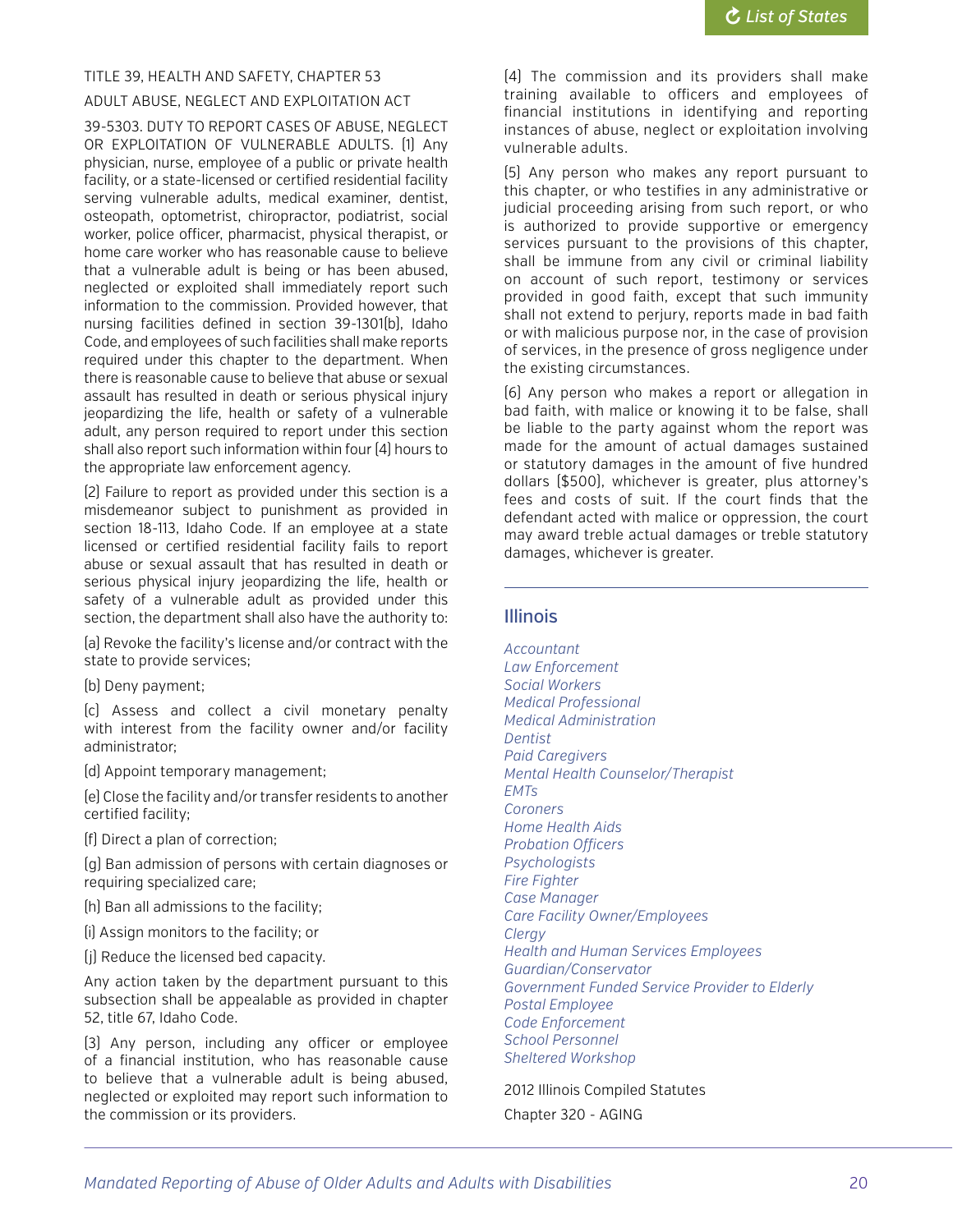Act 320 ILCS 20/ - Elder Abuse and Neglect Act.

(320 ILCS 20/2) (from Ch. 23, par. 6602)

Sec. 2. Definitions.

(f-5) "Mandated reporter" means any of the following persons while engaged in carrying out their professional duties:

(1) a professional or professional's delegate while engaged in: (i) social services, (ii) law enforcement, (iii) education, (iv) the care of an eligible adult or eligible adults, or (v) any of the occupations required to be licensed under the Clinical Psychologist Licensing Act, the Clinical Social Work and Social Work Practice Act, the Illinois Dental Practice Act, the Dietitian Nutritionist Practice Act, the Marriage and Family Therapy Licensing Act, the Medical Practice Act of 1987, the Naprapathic Practice Act, the Nurse Practice Act, the Nursing Home Administrators Licensing and Disciplinary Act, the Illinois Occupational Therapy Practice Act, the Illinois Optometric Practice Act of 1987, the Pharmacy Practice Act, the Illinois Physical Therapy Act, the Physician Assistant Practice Act of 1987, the Podiatric Medical Practice Act of 1987, the Respiratory Care Practice Act, the Professional Counselor and Clinical Professional Counselor Licensing and Practice Act, the Illinois Speech-Language Pathology and Audiology Practice Act, the Veterinary Medicine and Surgery Practice Act of 2004, and the Illinois Public Accounting Act;

(2) an employee of a vocational rehabilitation facility prescribed or supervised by the Department of Human Services;

(3) an administrator, employee, or person providing services in or through an unlicensed community based facility;

(4) any religious practitioner who provides treatment by prayer or spiritual means alone in accordance with the tenets and practices of a recognized church or religious denomination, except as to information received in any confession or sacred communication enjoined by the discipline of the religious denomination to be held confidential;

(5) field personnel of the Department of Healthcare and Family Services, Department of Public Health, and Department of Human Services, and any county or municipal health department;

(6) personnel of the Department of Human Services, the Guardianship and Advocacy Commission, the State Fire Marshal, local fire departments, the Department on Aging and its subsidiary Area Agencies on Aging and provider agencies, and the Office of State Long Term Care Ombudsman;

(7) any employee of the State of Illinois not otherwise specified herein who is involved in providing services to eligible adults, including professionals providing medical or rehabilitation services and all other persons having direct contact with eligible adults;

(8) a person who performs the duties of a coroner or medical examiner; or

(9) a person who performs the duties of a paramedic or an emergency medical technician.

# <span id="page-20-0"></span>Indiana

*Everyone*

IC 12-10-3-9

Sec. 9. (a) An individual who believes or has reason to believe that another individual is an endangered adult shall make a report under this chapter.

(b) If an individual is required to make a report under this chapter in the individual's capacity as a member of the staff of a medical or other public or private institution, school, hospital, facility, or agency, the individual shall immediately notify the individual in charge of the institution, school, hospital, facility, or agency, or the individual's designated agent, who also becomes responsible to report or cause a report to be made.

#### <span id="page-20-1"></span>Iowa

*Law Enforcement Social Worker Medical Professional Dentist Paid Caregivers Mental Health Counselor/Therapist EMTs Coroners Home Health Aids Probation Officers Psychologists Fire Fighter Case Manager Care Facility Owner/Employees Health and Human Services Employees Hospices Sheltered Workshop*

235B.3 Dependent adult abuse reports.

1. a. (1) The department shall receive dependent adult abuse reports and shall collect, maintain, and disseminate the reports by establishing a central registry for dependent adult abuse information. The department shall evaluate the reports expeditiously.

(2) However, the department of inspections and appeals is solely responsible for the evaluation and disposition of dependent adult abuse cases within facilities and programs pursuant to chapter 235E and shall inform the department of human services of such evaluations and dispositions pursuant to section 235E.2.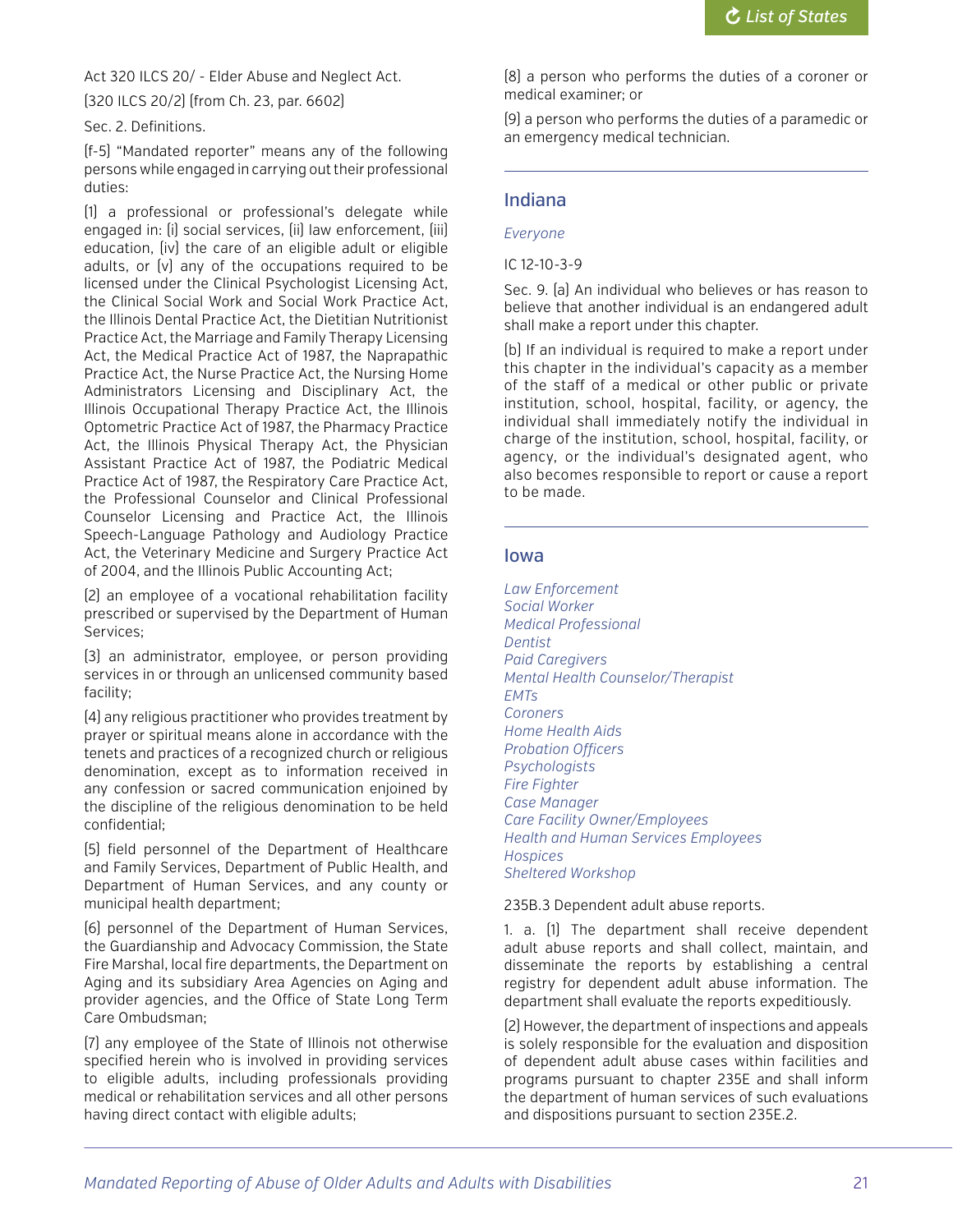(3) If, in the course of an assessment or evaluation of a report of dependent adult abuse, the department of human services or the department of inspections and appeals determines the case involves wages, workplace safety, or other labor and employment matters under the jurisdiction of the division of labor services of the department of workforce development, the relevant portions of the case shall be referred to the division.

(4) If, in the course of an assessment or evaluation of a report of dependent adult abuse, the department of human services or the department of inspections and appeals determines that the case involves discrimination under the jurisdiction of the civil rights commission, the relevant portions of the case shall be referred to the commission.

b. Reports of dependent adult abuse which is the result of the acts or omissions of the dependent adult shall be collected and maintained in the files of the dependent adult as assessments only and shall not be included in the central registry.

c. A report of dependent adult abuse that meets the definition of dependent adult abuse under section 235B.2, subsection 5, paragraph "a", subparagraph (1), subparagraph division (a) or (d), or section 235B.2, subsection 5, paragraph "a", subparagraph (4), which the department determines is minor, isolated, and unlikely to reoccur shall be collected and maintained by the department as an assessment only for a five-year period and shall not be included in the central registry and shall not be considered to be founded dependent adult abuse. However, a subsequent report of dependent adult abuse that meets the definition of dependent adult abuse under section 235B.2, subsection 5, paragraph "a", subparagraph (1), subparagraph division (a) or (d), or section 235B.2, subsection 5, paragraph "a", subparagraph (4), that occurs within the fiveyear period and that is committed by the caretaker responsible for the act or omission which was the subject of the previous report of dependent adult abuse which the department determined was minor, isolated, and unlikely to reoccur shall not be considered minor, isolated, and unlikely to reoccur.

2. A person who, in the course of employment, examines, attends, counsels, or treats a dependent adult and reasonably believes the dependent adult has suffered abuse, shall report the suspected dependent adult abuse to the department.

Persons required to report include all of the following:

a. A member of the staff of a community mental health center.

b. A peace officer.

c. An in-home homemaker-home health aide.

d. An individual employed as an outreach person.

e. A health practitioner, as defined in section C

f. A member of the staff or an employee of a supported

community living service, sheltered workshop, or work activity center.

g. A social worker.

h. A certified psychologist.

3. a. If a staff member or employee is required to report pursuant to this section, the person shall immediately notify the department and shall also immediately notify the person in charge or the person's designated agent.

b. The employer or supervisor of a person who is required to or may make a report pursuant to this section shall not apply a policy, work rule, or other requirement that interferes with the person making a report of dependent adult abuse or that results in the failure of another person to make the report. 4. An employee of a financial institution may report suspected financial exploitation of a dependent adult to the department.

5. Any other person who believes that a dependent adult has suffered abuse may report the suspected abuse to the department of human services.

6. Following the reporting of suspected dependent adult abuse, the department of human services or an agency approved by the department shall complete an assessment of necessary services and shall make appropriate referrals for receipt of these services. The assessment shall include interviews with the dependent adult, and, if appropriate, with the alleged perpetrator of the dependent adult abuse and with any person believed to have knowledge of the circumstances of the case. The department may provide necessary protective services and may establish a sliding fee schedule for those persons able to pay a portion of the protective services.

7. Upon a showing of probable cause that a dependent adult has been abused, a court may authorize a person, also authorized by the department, to make an evaluation, to enter the residence of, and to examine the dependent adult. Upon a showing of probable cause that a dependent adult has been financially exploited, a court may authorize a person, also authorized by the department, to make an evaluation, and to gain access to the financial records of the dependent adult.

8. If the department determines that disclosure is necessary for the protection of a dependent adult, the department may disclose to a subject of a dependent adult abuse report referred to in section 235B.6, subsection 2, paragraph "a", that an individual is listed in the child or dependent adult abuse registry or is required to register with the sex offender registry in accordance with chapter 692A.

9. The department shall inform the appropriate county attorneys of any reports of dependent adult abuse. The department may request information from any person believed to have knowledge of a case of dependent adult abuse. The person, including but not limited to a county attorney, a law enforcement agency, a multidisciplinary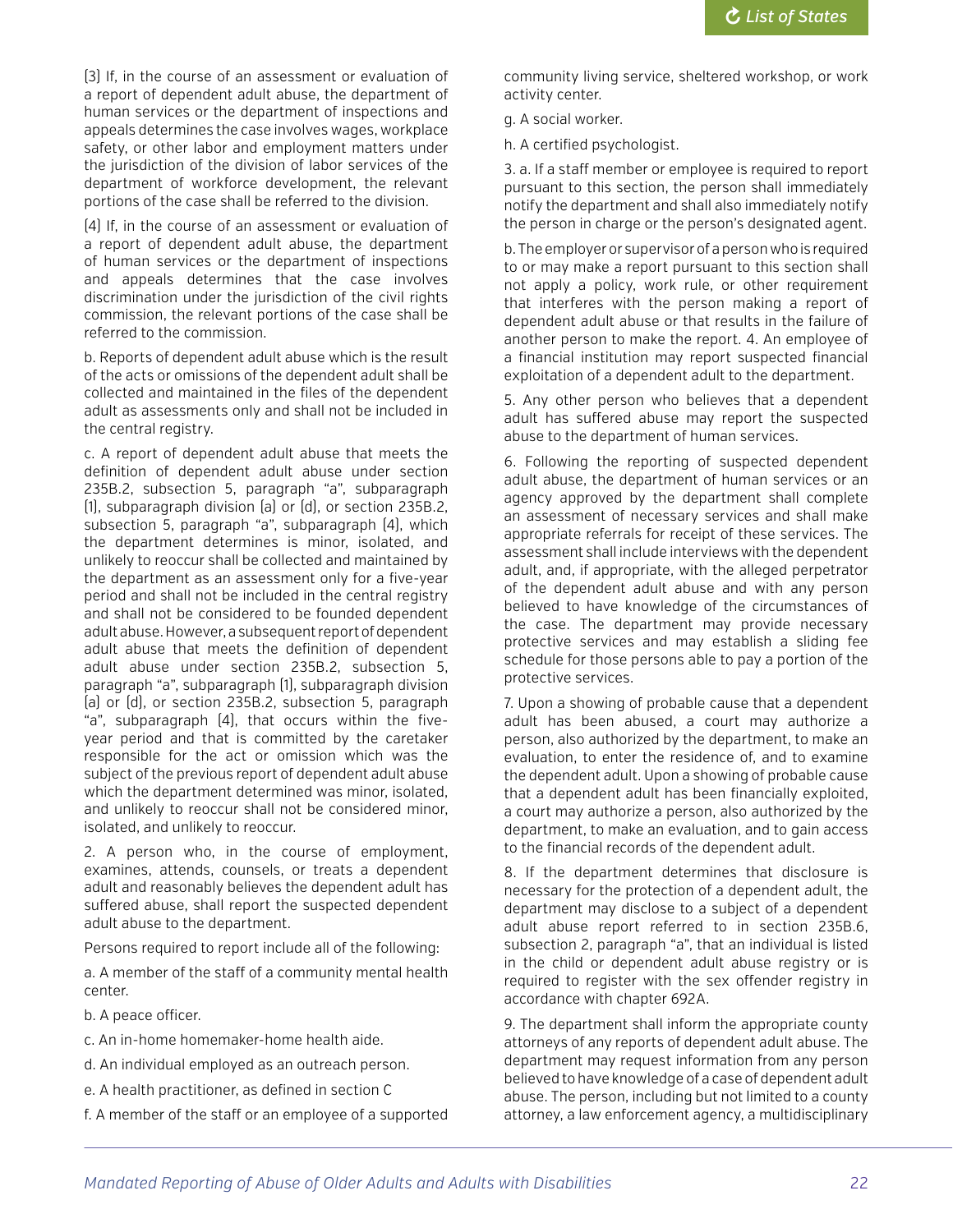team, a social services agency in the state, or any person who is required pursuant to subsection 2 to report dependent adult abuse, whether or not the person made the specific dependent adult abuse report, shall cooperate and assist in the evaluation upon the request of the department. If the department's assessment reveals that dependent adult abuse exists which might constitute a criminal offense, a report shall be made to the appropriate law enforcement agency. County attorneys and appropriate law enforcement agencies shall also take any other lawful action necessary or advisable for the protection of the dependent adult. a. If, upon completion of the evaluation or upon referral from the department of inspections and appeals, the department determines that the best interests of the dependent adult require court action, the department shall initiate action for the appointment of a guardian or conservator or for admission or commitment to an appropriate institution or facility pursuant to the applicable procedures under chapter 125, 222, 229, or 633, or shall pursue other remedies provided by law. The appropriate county attorney shall assist the department in the preparation of the necessary papers to initiate the action and shall appear and represent the department at all district court proceedings. b. The department shall assist the court during all stages of court proceedings involving a suspected case of dependent adult abuse. c. In every case involving abuse which is substantiated by the department and which results in a judicial proceeding on behalf of the dependent adult, legal counsel shall be appointed by the court to represent the dependent adult in the proceedings. The court may also appoint a guardian ad litem to represent the dependent adult if necessary to protect the dependent adult's best interests. The same attorney may be appointed to serve both as legal counsel and as guardian ad litem. Before legal counsel or a guardian ad litem is appointed pursuant to this section, the court shall require the dependent adult and any person legally responsible for the support of the dependent adult to complete under oath a detailed financial statement. If, on the basis of that financial statement, the court deems that the dependent adult or the legally responsible person is able to bear all or a portion of the cost of the legal counsel or guardian ad litem, the court shall so order. In cases where the dependent adult or the legally responsible person is unable to bear the cost of the legal counsel or guardian ad litem, the expense shall be paid by the county.

10. A person participating in good faith in reporting or cooperating with or assisting the department in evaluating a case of dependent adult abuse has immunity from liability, civil or criminal, which might otherwise be incurred or imposed based upon the act of making the report or giving the assistance. The person has the same immunity with respect to participating in good faith in a judicial proceeding resulting from the report or cooperation or assistance or relating to the subject matter of the report, cooperation, or assistance.

11. It shall be unlawful for any person or employer to discharge, suspend, or otherwise discipline a person required to report or voluntarily reporting an instance of suspected dependent adult abuse pursuant to subsection 2 or 5, or cooperating with, or assisting the department of human services in evaluating a case of dependent adult abuse, or participating in judicial proceedings relating to the reporting or cooperation or assistance based solely upon the person's reporting or assistance relative to the instance of dependent adult abuse. A person or employer found in violation of this subsection is guilty of a simple misdemeanor.

12. A person required by this section to report a suspected case of dependent adult abuse who knowingly and willfully fails to do so commits a simple misdemeanor. A person required by this section to report a suspected case of dependent adult abuse who knowingly fails to do so or who knowingly, in violation of subsection 3, interferes with the making of such a report or applies a requirement that results in such a failure is civilly liable for the damages proximately caused by the failure.

13. The department of inspections and appeals shall adopt rules which require facilities or programs to separate an alleged dependent adult abuser from a victim following an allegation of perpetration of abuse and prior to the completion of an investigation of the allegation

#### <span id="page-22-0"></span>Kansas

*Law Enforcement Social Workers Medical Professional Medical Administration Dentist Mental Health Counselor/Therapist EMTs Psychologists Bankers Broker/Dealers, Investment Advisors Fire Fighter Case Manager Care Facility Owner/Employees Health and Human Services Employees School Personnel*

39-1431. Abuse, neglect or exploitation of certain adults; reporting abuse, neglect or exploitation or need of protective services; persons required to report; penalty for failure to report; posting notice of requirements of act. [See Revisor's Note] (a) Any person who is licensed to practice any branch of the healing arts, a licensed psychologist, a licensed master level psychologist, a licensed clinical psychotherapist, the chief administrative officer of a medical care facility, a teacher, a licensed social worker, a licensed professional nurse, a licensed practical nurse, a licensed dentist, a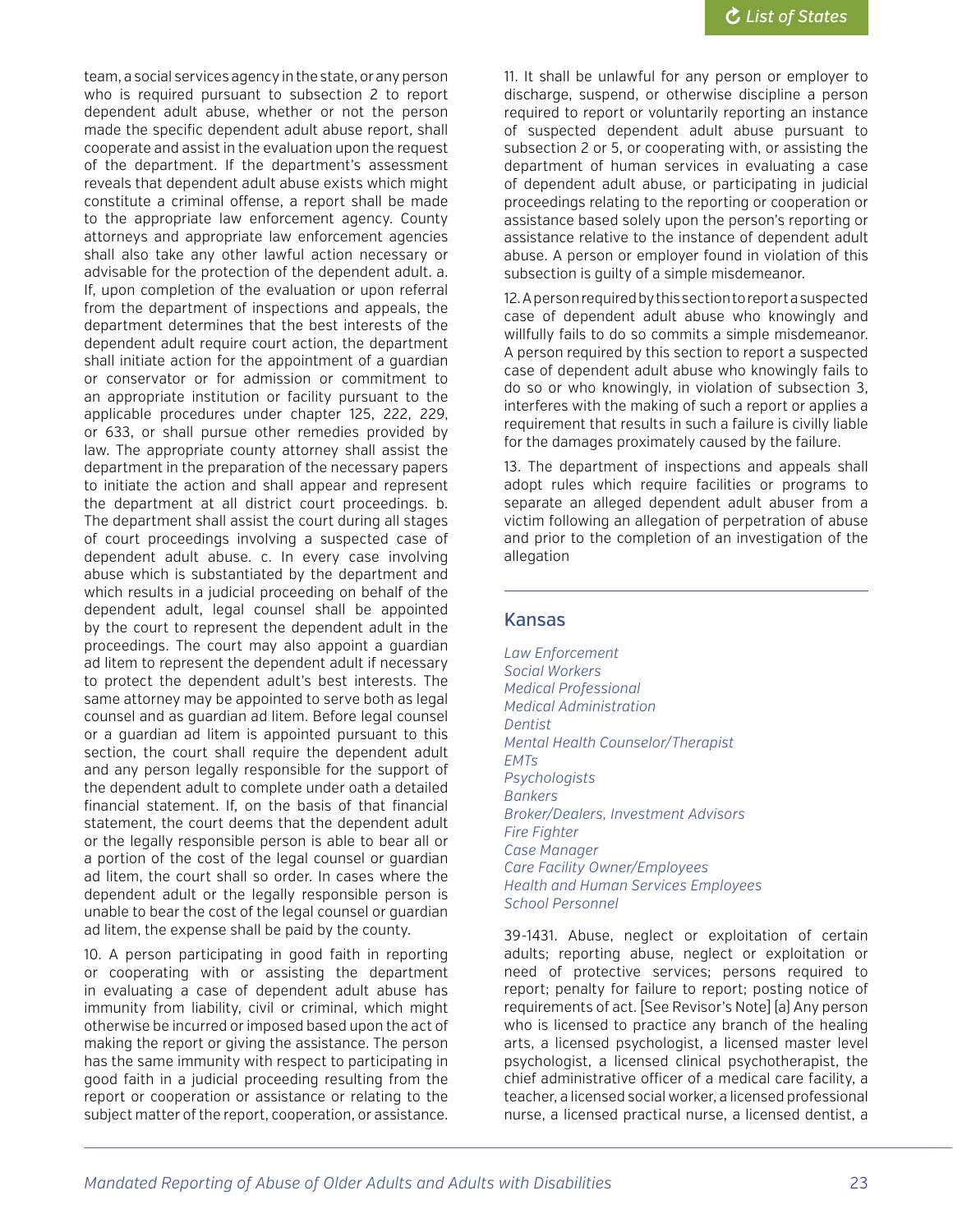licensed marriage and family therapist, a licensed clinical marriage and family therapist, licensed professional counselor, licensed clinical professional counselor, registered alcohol and drug abuse counselor, a law enforcement officer, an emergency medical service provider, a case manager, a rehabilitation counselor, a bank trust officer or any other officers of financial institutions, a legal representative, a governmental assistance provider, an owner or operator of a residential care facility, an independent living counselor and the chief administrative officer of a licensed home health agency, the chief administrative officer of an adult family home and the chief administrative officer of a provider of community services and affiliates thereof operated or funded by the Kansas department for aging and disability services or licensed under K.S.A. 2019 Supp. 39-2001 et seq., and amendments thereto, who has reasonable cause to believe that an adult is being or has been abused, neglected or exploited or is in need of protective services shall report, immediately from receipt of the information, such information or cause a report of such information to be made in any reasonable manner. An employee of a domestic violence center shall not be required to report information or cause a report of information to be made under this subsection. Other state agencies receiving reports that are to be referred to the Kansas department for children and families and the appropriate law enforcement agency, shall submit the report to the department and agency within six hours, during normal work days, of receiving the information. Reports shall be made to the Kansas department for children and families during the normal working week days and hours of operation. Reports shall be made to law enforcement agencies during the time the Kansas department for children and families is not in operation. Law enforcement shall submit the report and appropriate information to the Kansas department for children and families on the first working day that the Kansas department for children and families is in operation after receipt of such information.

(b) The report made pursuant to subsection (a) shall contain the name and address of the person making the report and of the caretaker caring for the involved adult, the name and address of the involved adult, information regarding the nature and extent of the abuse, neglect or exploitation, the name of the next of kin of the involved adult, if known, and any other information that the person making the report believes might be helpful in the investigation of the case and the protection of the involved adult.

(c) Any other person, not listed in subsection (a), having reasonable cause to suspect or believe that an adult is being or has been abused, neglected or exploited or is in need of protective services may report such information to the Kansas department for children and families. Reports shall be made to law enforcement agencies during the time the Kansas department for children and families is not in operation.

(d) A person making a report under subsection (a) shall not be required to make a report under K.S.A. 39-1401 through 39-1410, and amendments thereto.

(e) Any person required to report information or cause a report of information to be made under subsection (a) who knowingly fails to make such report or cause such report not to be made shall be guilty of a class B misdemeanor.

(f) Notice of the requirements of this act and the department to which a report is to be made under this act shall be posted in a conspicuous public place in every adult family home as defined in K.S.A. 39- 1501, and amendments thereto, and every provider of community services and affiliates thereof operated or funded by the Kansas department for aging and disability services or other facility licensed under K.S.A. 2019 Supp. 39-2001 et seq., and amendments thereto, and other institutions included in subsection (a).

### <span id="page-23-0"></span>Kentucky

#### *Everyone*

209.030 Administrative regulations -- Reports of adult abuse, neglect, or exploitation -- Cabinet actions -- Status and disposition reports.

(1) The secretary may promulgate administrative regulations in accordance with KRS Chapter 13A to effect the purposes of this chapter. While the cabinet shall continue to have primary responsibility for investigation and the provision of protective services under this chapter, nothing in this chapter shall restrict the powers of another authorized agency to act under its statutory authority.

(2) Any person, including but not limited to physician, law enforcement officer, nurse, social worker, cabinet personnel, coroner, medical examiner, alternate care facility employee, or caretaker, having reasonable cause to suspect that an adult has suffered abuse, neglect, or exploitation, shall report or cause reports to be made in accordance with the provisions of this chapter. Death of the adult does not relieve one of the responsibility for reporting the circumstances surrounding the death.

(3) An oral or written report shall be made immediately to the cabinet upon knowledge of suspected abuse, neglect, or exploitation of an adult.

(4) Any person making such a report shall provide the following information, if known:

(a) The name and address of the adult, or of any other person responsible for his care;

(b) The age of the adult;

(c) The nature and extent of the abuse, neglect, or exploitation, including any evidence of previous abuse, neglect, or exploitation;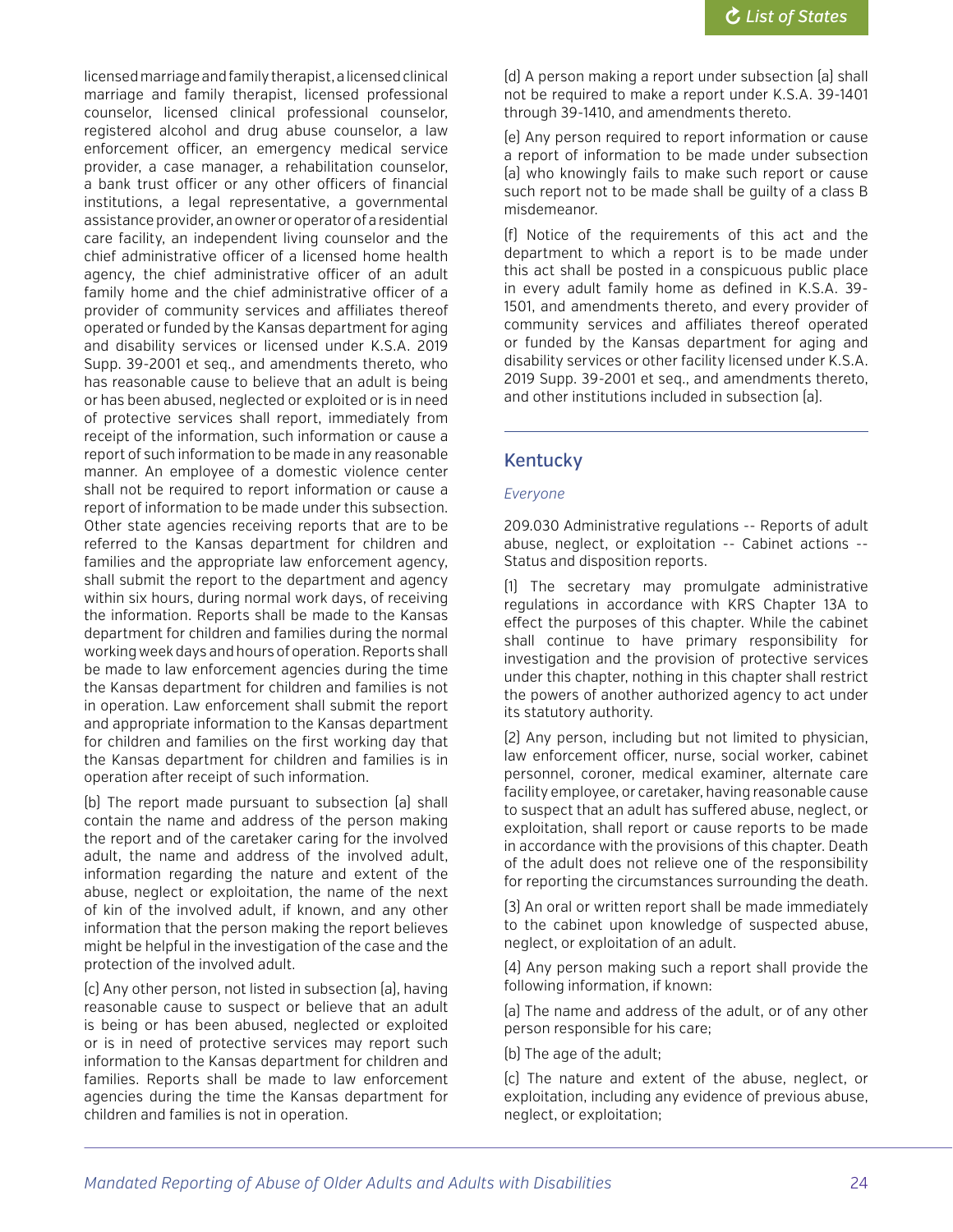(d) The identity of the perpetrator, if known;

(e) The identity of the complainant, if possible; and

(f) Any other information that the person believes might be helpful in establishing the cause of abuse, neglect, or exploitation

#### <span id="page-24-0"></span>Louisiana

#### *Everyone*

§1504. Mandatory reports and immunity

A. Any person, including but not limited to a health, mental health, and social service practitioner, having cause to believe that an adult's physical or mental health or welfare has been or may be further adversely affected by abuse, neglect, or exploitation shall report in accordance with R.S. 15:1505.

B. No cause of action shall exist against any person who in good faith makes a report, cooperates in an investigation by an adult protective agency, or participates in judicial proceedings authorized under the provisions of this Chapter, or any adult protective services caseworker who in good faith conducts an investigation or makes an investigative judgment or disposition, and such person shall have immunity from civil or criminal liability that otherwise might be incurred or imposed. This immunity shall not be extended to:

(1) Any alleged principal, conspirator, or accessory to an offense involving the abuse or neglect of the adult.

(2) Any person who makes a report known to be false or with reckless disregard for the truth of the report.

(3) Any person charged with direct or constructive contempt of court, any act of perjury as defined in Subpart C of Part VII of Chapter 1 of Title 14, or any offense affecting judicial functions and public records as defined in Subpart D of Part VII of Chapter 1 of Title 14.

Acts 2008, No. 181, §2, eff. June 13, 2008.

### <span id="page-24-1"></span>Maine

*Law Enforcement Social Workers Medical Professional Dentist Paid Caregivers Unpaid Caregivers Mental Health Counselor/Therapist Broker/Dealers, Investment Advisors EMTs Coroners Home Health Aids Probation Officers Psychologists*

*Case Manager Care Facility Owner/Employees Clergy Pharmacists Guardian/Conservator Government Funded Service Provider to Elderly Senior Transportation Services Animal Control*

#### 22 M.R.S. section 3477

§3477. Persons mandated to report suspected abuse, neglect or exploitation

1. Report required. The following persons immediately shall report to the department when the person knows or has reasonable cause to suspect that an incapacitated or dependent adult has been or is likely to be abused, neglected or exploited:

A. While acting in a professional capacity:

(1) An allopathic or osteopathic physician;

(2) A medical resident or intern;

- (3) A medical examiner;
- (4) A physician's assistant;
- (5) A dentist, dental hygienist or dental assistant;
- (6) A chiropractor;
- (7) A podiatrist;
- (8) A registered or licensed practical nurse;
- (9) A certified nursing assistant;
- (10) A social worker;
- (11) A psychologist;
- (12) A pharmacist;
- (13) A physical therapist;
- (14) A speech therapist;
- (15) An occupational therapist;
- (16) A mental health professional;

(17) A law enforcement official, corrections officer or other person holding a certification from the Maine Criminal Justice Academy;

- (18) Emergency room personnel;
- (19) An ambulance attendant;

(20) An emergency medical technician or other licensed medical service provider;

(21) Unlicensed assistive personnel;

(22) A humane agent employed by the Department of Agriculture, Conservation and Forestry;

(23) A clergy member acquiring the information as a result of clerical professional work except for information received during confidential communications;

(24) A sexual assault counselor;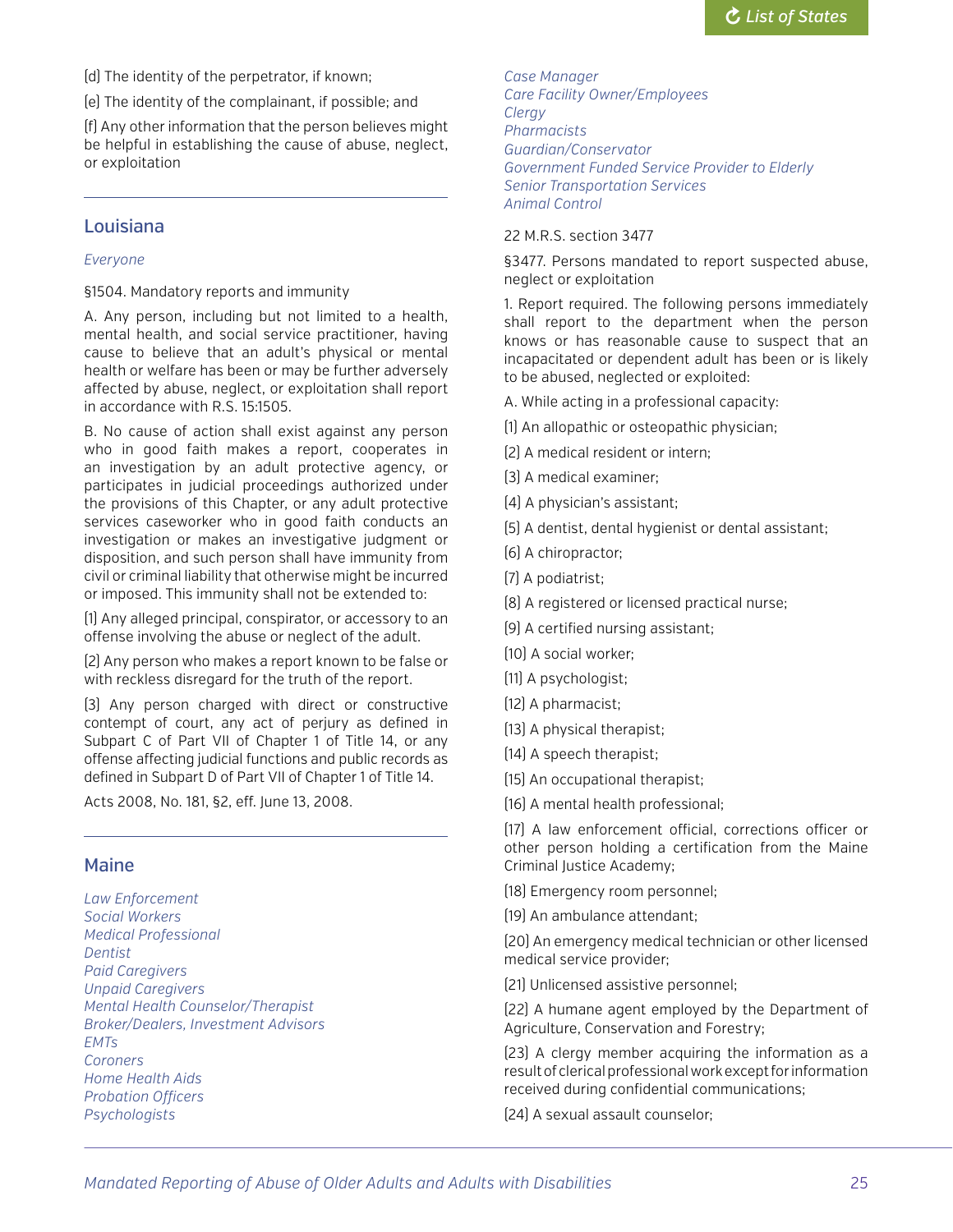- (25) A family or domestic violence victim advocate;
- (26) A naturopathic doctor;

(27) A respiratory therapist;

(28) A court-appointed guardian or conservator; or

(29) A chair of a professional licensing board that has jurisdiction over mandated reporters

B. Any person who has assumed full, intermittent or occasional responsibility for the care or custody of the incapacitated or dependent adult, regardless of whether the person receives compensation;

C. Any person affiliated with a church or religious institution who serves in an administrative capacity or has otherwise assumed a position of trust or responsibility to the members of that church or religious institution, while acting in that capacity, regardless of whether the person receives compensation; or

D. Any person providing transportation services as a volunteer or employee of an agency, business or other entity, whether or not the services are provided for compensation.

The duty to report under this subsection applies to individuals who must report directly to the department. A supervisor or administrator of a person making a report under this section may not impede or inhibit the reporting, and a person making a report may not be subject to any sanction for making a report. Internal procedures to facilitate reporting consistent with this chapter and to ensure confidentiality of and apprise supervisors and administrators of reports may be established as long as those procedures are consistent with this chapter.

1-A. Permitted reporters. An animal control officer, as defined in Title 7, section 3907, subsection 4, may report to the department when that person has reasonable cause to suspect that an incapacitated or dependent adult has been or is at substantial risk of abuse, neglect or exploitation.

32 M.R.S. ch. 135(8)

http://legislature.maine.gov/bills/getPDF.asp?paper= HP0410&item=3&snum=129

PROTECTION OF VULNERABLE ADULTS FROM FINANCIAL EXPLOITATION

§16801.

Definitions

As used in this subchapter, unless the context otherwise indicates, the following terms have the following meanings.

1. Eligible adult. "Eligible adult" means:

A. An individual 65 years of age or older; or

B. An individual protected under the Adult Protective Services Act.

2. Financial exploitation. "Financial exploitation" means:

A. The wrongful or unauthorized taking, withholding, appropriation or use of money, assets or property of an eligible adult; or

B. Any act or omission made by a person, including through the use of a power of attorney, guardianship or conservatorship of an eligible adult, to:

(1) Obtain control, through deception, intimidation or undue influence, over the eligible adult's money, assets or property to deprive the eligible adult of the ownership, use, benefit or possession of the eligible adult's money, assets or property; or

(2) Convert money, assets or property of the eligible adult to deprive the eligible adult of the ownership, use, benefit or possession of the eligible adult's money, assets or property.

3. Qualified individual.

"Qualified individual" means an agent, investment adviser representative or individual who serves in a supervisory, compliance or legal capacity for a brokerdealer or investment adviser.

§16802. Governmental disclosures

If a qualified individual reasonably believes that financial exploitation of an eligible adult may have occurred, may have been attempted or is being attempted, the qualified individual shall promptly notify the Department of Health and Human Services and the administrator.

§16803. Immunity for governmental disclosures

A qualified individual who in good faith and exercising reasonable care makes a disclosure of information pursuant to section 16802 is immune from any administrative or civil liability that might otherwise arise from the disclosure or for a failure to notify the eligible adult of the disclosure.

§16804. Third-party disclosures

If a qualified individual reasonably believes that financial exploitation of an eligible adult may have occurred, may have been attempted or is being attempted, the qualified individual may notify any 3rd party previously designated by the eligible adult. Disclosure may not be made to any designated 3rd party that is suspected of financial exploitation or other abuse of the eligible adult.

§16805. Immunity for 3rd-party disclosures

A qualified individual who in good faith and exercising reasonable care complies with section 16804 is immune from any administrative or civil liability that might otherwise arise from a disclosure under section 16804.

§16806. Delaying disbursements

A broker-dealer or investment adviser may delay disbursements in accordance with this section.

1. Disbursement delay authorized. A broker-dealer or investment adviser may delay a disbursement from an account of an eligible adult or an account on which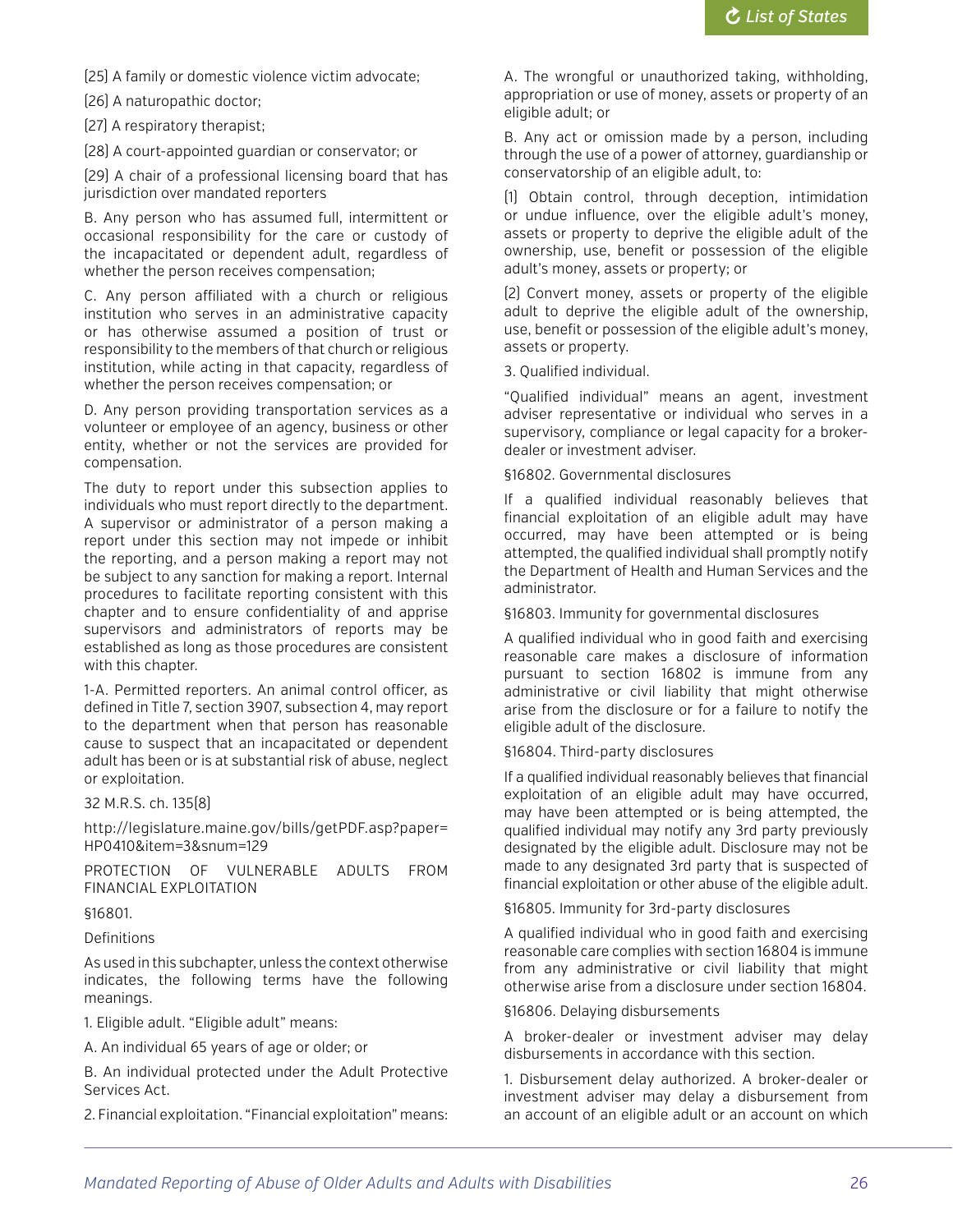an eligible adult is a beneficiary if the broker-dealer or investment adviser or a qualified individual reasonably believes, after initiating an internal review of the requested disbursement and the suspected financial exploitation, that the requested disbursement may result in financial exploitation of the eligible adult. If a broker-dealer or investment adviser delays a disbursement under this subsection, the broker-dealer or investment adviser shall:

A. Within 2 business days after the requested disbursement, provide written notification of the delay and the reason for the delay to all parties authorized to transact business on the account, except that notification may not be provided to a 3rd party reasonably believed to have engaged in suspected or attempted financial exploitation of the eligible adult;

B. Within 2 business days after the requested disbursement, notify the Department of Health and Human Services and the administrator; and C. Continue the broker-dealer's or investment adviser's internal review of the suspected or attempted financial exploitation of the eligible adult, as necessary, and report the results of the internal review to the Department of Health and Human Services and the administrator within 7 business days after the requested disbursement.

#### 2. Expiration.

A delay of a disbursement as authorized by this section expires upon the sooner of:

A. A determination by the broker-dealer or investment adviser that the disbursement will not result in financial exploitation of the eligible adult; or

B. Fifteen business days after the date on which the broker-dealer or investment adviser first delayed disbursement of the funds unless the Department of Health and Human Services or the administrator requests that the broker-dealer or investment adviser extend the delay, in which case the delay expires no more than 25 business days after the date on which the broker-dealer or investment adviser first delayed disbursement of the funds unless terminated earlier by the Department of Health and Human Services or the administrator or by an order of a court of competent jurisdiction.

#### 3. Judicial order.

A court of competent jurisdiction may enter an order extending the delay of the disbursement of funds or may order other protective relief based on a petition from the Department of Health and Human Services or the administrator or from the broker-dealer or the investment adviser that initiated the delay under this section or from another interested party.

§16807. Immunity for delaying disbursements A brokerdealer or investment adviser that in good faith and exercising reasonable care complies with section 16806 is immune from any administrative or civil liability that might otherwise arise from a delay in a disbursement in accordance with section 16806.

§16808. Records A broker-dealer or investment adviser shall provide access to or copies of records that are relevant to the suspected or attempted financial exploitation of an eligible adult to the Department of Health and Human Services and to a law enforcement agency as part of a referral to the department or to a law enforcement agency or upon request of the department or a law enforcement agency pursuant to an investigation. The records may include historical records and records relating to recent transactions that may constitute financial exploitation of an eligible adult. All records made available to agencies under this section are not public records for purposes of Title 1, chapter 13, subchapter 1. Nothing in this section limits or otherwise impedes the authority of the administrator to access or examine the books and records of broker-dealers and investment advisers as otherwise provided by law.

#### <span id="page-26-0"></span>Maryland

*Law Enforcement Social Worker Medical Professional Dentist Psychologists Bankers Broker/Dealers, Investment Advisors Case Manager Pharmacists Health and Human Services Employees Government Funded Service Provider to Elderly*

#### §14–302.

(a) (1) Except as provided in paragraph (2) of this subsection, notwithstanding any law on privileged communications, each health practitioner, police officer, or human service worker who contacts, examines, attends, or treats an alleged vulnerable adult, and who has reason to believe that the alleged vulnerable adult has been subjected to abuse, neglect, self–neglect, or exploitation shall:

(i) notify the local department; and

(ii) if acting as a staff member of a hospital or public health agency, immediately notify and give all the information required by this section to the head of the institution or the designee of the head.

(2) An ombudsman, as defined in § 10–901 of the Human Services Article, shall comply with 42 U.S.C. § 3058g(d) (2) and may not disclose the identity of a resident or complainant except as authorized under 42 U.S.C. § 3058g(d)(2).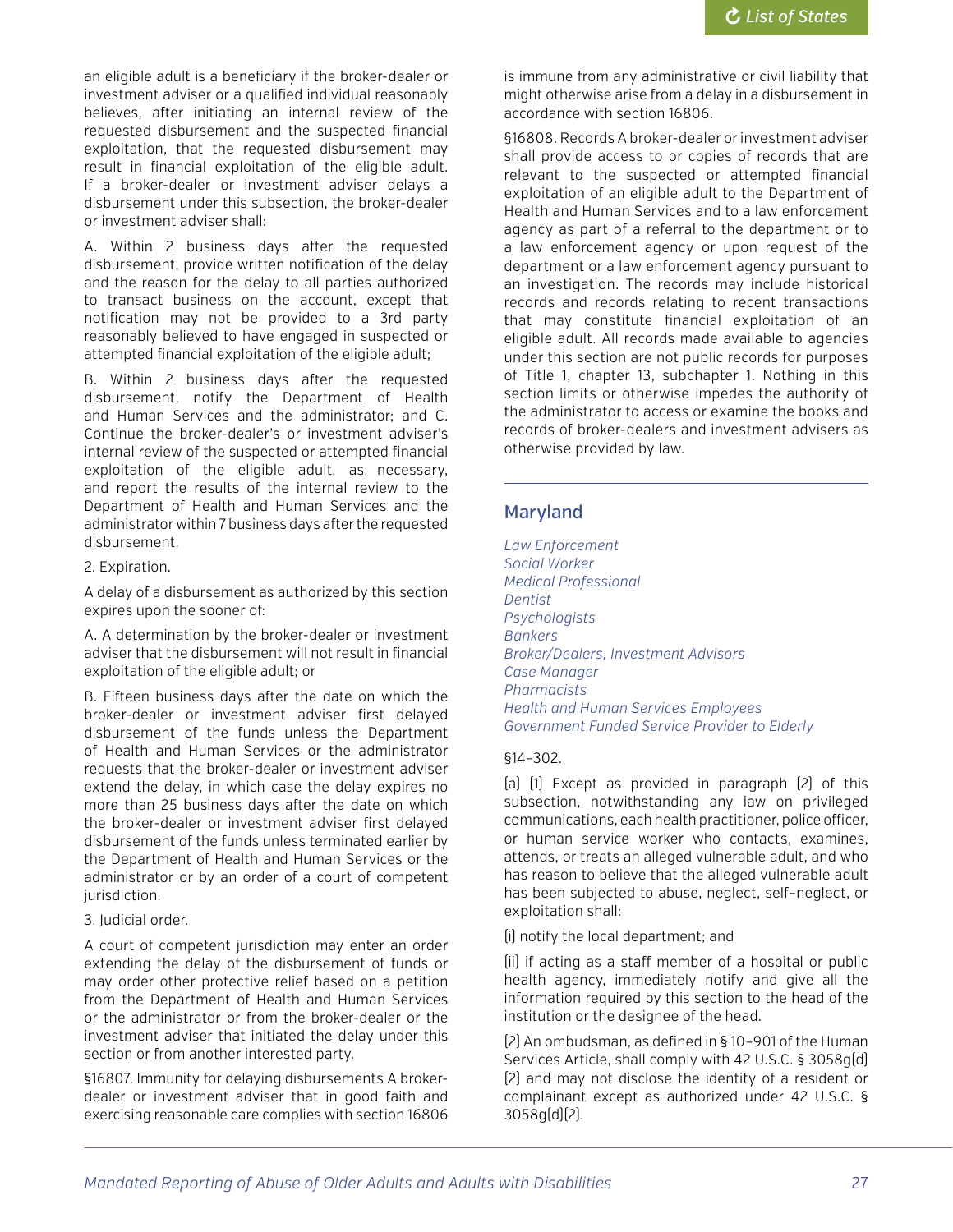### <span id="page-27-0"></span>**Massachusetts**

*Law Enforcement Medical Professional Dentist Counselor/Therapist EMTs Coroner Animal Control Psychologist Fire Fighters Case Manager Care Facility Owner/Employees Government Funded Service Provider to Elderly*

Regulations as they pertain to disabled persons 18- 64 years old and the Disabled Persons Protection Commission

https://malegislature.gov/Laws/GeneralLaws/PartI/ TitleII/Chapter19C

#### Section 1: Definitions

''Mandated reporter'', any physician, medical intern, hospital personnel engaged in the examination, care or treatment of persons, medical examiner, dentist, psychologist, nurse, chiropractor, podiatrist, osteopath, public or private school teacher, educational administrator, guidance or family counselor, day care worker, probation officer, animal control officer, social worker, foster parent, police officer or person employed by a state agency within the executive office of health and human services as defined by section sixteen of chapter six A, or employed by a private agency providing services to disabled persons who, in his professional capacity shall have reasonable cause to believe that a disabled person is suffering from a reportable condition.

Section 10: Reporters of abuse; liability; privileged communications

Section 10. Except when prevented by the constraints of professional privilege as hereinafter provided, mandated reporters shall notify the commission orally of any reportable condition immediately upon becoming aware of such condition and shall report in writing within fortyeight hours after such oral report. Mandated reporters who have reasonable cause to believe that a disabled person has died as a result of a reportable condition shall immediately report such death, in writing, to the commission, to the district attorney for the county in which such death occurred and to the medical examiner as required by section six of chapter thirty-eight. Any person may file report if such person has reasonable cause to believe that a disabled person is suffering from abuse or has died as a result thereof. No mandated reporter shall be liable in any civil or criminal action by reason of submitting a report. No other person making a report shall be liable in any civil or criminal action by reason of submitting a report if such report was made in good faith; provided, however, that no person who abuses a disabled person shall be exempt from civil or criminal liability by reason of their reporting such abuse. No privilege established, by sections one hundred and thirty-five A and one hundred and thirty-five B of chapter one hundred and twelve, by section twenty or twenty B of chapter two hundred and thirty-three, by court decision or by professional code relating to the exclusion of confidential communications and the competency of witnesses may be invoked to prevent a report by a mandated reporter or in any civil action arising out of a report made pursuant to this chapter; provided, however, that a mandated reporter need not report an otherwise reportable condition if the disabled person invokes a privilege, established by law or professional code, to maintain the confidentiality of communications with such mandated reporter. Any person required by this section to make oral and written reports, who fails to do so, shall be punished by a fine of not more than one thousand dollars.

### <span id="page-27-1"></span>Michigan

*Health Care Services, including, but not limited to: Physicians Nurses Psychologists Counselors Aides Hospital Administrators and Staff Educational Services, including, but not limited to: Teachers Administrators Counselors Public Services, including, but not limited to: Social Workers (administrators, supervisors, caseworkers, etc.) Law Enforcement Officers County Medical Examiner and Employees of the County Medical Examiner Adult Day Care Providers*

#### AUTHORITY

The Social Welfare Act, 1939 PA 280, includes the legal requirement for reporting, investigating, and responding to abuse, neglect, or exploitation of an adult. The act requires certain persons to report the abuse, neglect, or exploitation of an adult and permits all persons to report the abuse, neglect, or exploitation of an adult. The act sets forth civil penalties for a mandated reporter's failure to make a report of reasonably suspected abuse, neglect, or exploitation of an adult. Additionally, it states the civil immunity for a party making a report in good faith.

#### PURPOSE

The intent of this item is to inform Michigan Department of Health and Human Services (MDHHS) employees of their responsibilities as mandated reporters of suspected abuse, neglect, or exploitation of an adult, to provide instruction on how to report such instances,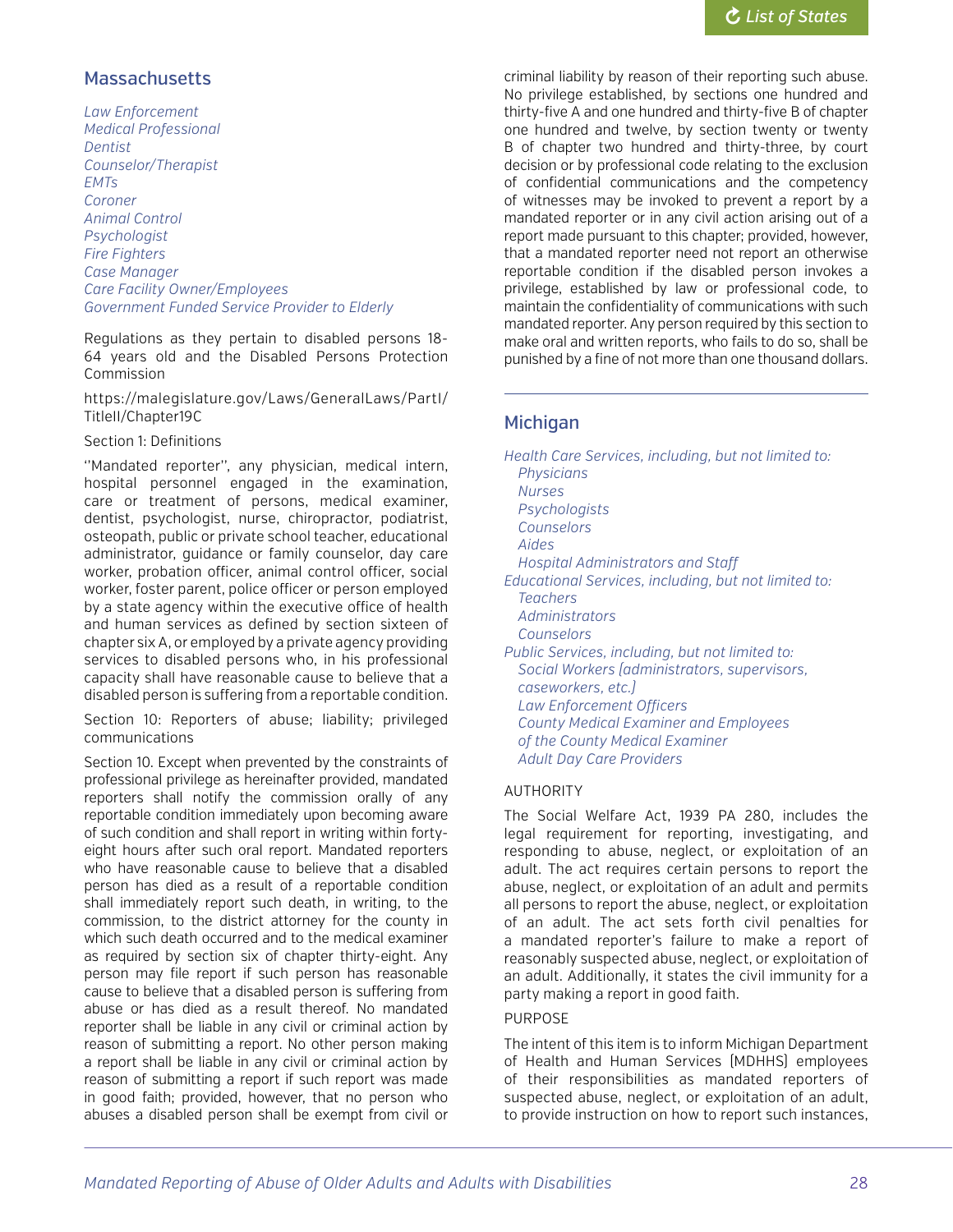and consequences for failure to report.

DEFINITIONS RELATED TO ADULT ABUSE, NEGLECT, EXPLOITATION

Abuse - Harm or threatened harm to an adult's health or welfare caused by another person. Abuse includes, but is not limited to, non-accidental physical or mental injury, sexual abuse, or maltreatment.

Adult, or adult in need of protective services - Vulnerable person not less than 18 years of age who is suspected of being abused, neglected, or exploited.

Exploitation - An action that involves the misuse of an adult's funds, property, or personal dignity by another person.

Neglect - Harm to an adult's health or welfare caused by the inability of the adult to respond to a harmful situation or by the conduct of a person who assumes responsibility for a significant aspect of the adult's health or welfare. Neglect includes the failure to provide adequate food, clothing, shelter, or medical care. A person shall not be considered to be abused, neglected or in need of emergency or protective services for the sole reason that the person is receiving or relying upon treatment by spiritual means through prayer alone in accordance with the tenets and practices of a recognized church or religious denomination, and this act shall not require any medical care or treatment in contravention of the stated or implied objection of that person.

Adult Protective Services - Includes but is not limited to, remedial, social, legal, health, mental health, and referral services provided in response to a report of alleged harm or threatened harm because of abuse, neglect, or exploitation.

Vulnerable - A condition in which an adult is unable to protect himself or herself from abuse, neglect, or exploitation because of mental or physical impairment or because of advanced age.

#### MANDATED REPORTERS

The Social Welfare Act requires persons who are employed, licensed, registered, or certified to provide health care, educational, social welfare, mental health, or other human services; an employee of an agency licensed to provide health care, educational, social welfare, mental health or other human services; a law enforcement officer; or an employee of the office of the county medical examiner to report suspected abuse, neglect or exploitation of an adult. All MDHHS employees are mandated reporters of adult abuse, neglect, and exploitation.

#### Procedures for Making A Report

A mandated reporter who suspects or has reasonable cause to believe an adult has been abused, neglected, or exploited must immediately, by telephone or otherwise, make an oral report to the MDHHS Centralized Intake unit at 855-444-3911. The report must contain the name of the adult and a description of the abuse, neglect,

or exploitation. The report must contain information available to the reporting person that may establish the cause of the abuse, neglect, or exploitation and the way the abuse, neglect, or exploitation occurred or is occurring. When in doubt as to whether to make a report of suspected abuse, neglect, or exploitation of an adult, a report must be made to the Centralized Intake unit at 855-444-3911.

APB 2019-004

#### <span id="page-28-0"></span>Minnesota

*Law Enforcement Social Workers Medical Professionals Medical Administration Dentist Paid Caregivers Coroners Home Health Aids Psychologists Case Manager Care Facility Owner/Employees Pharmacists Guardian/Conservator Government Funded Service Provider to Elderly School Personnel Hospice*

https://www.revisor.mn.gov/statutes/cite/626.5572# stat.626.5572.16

Subd. 16.Mandated reporter.

"Mandated reporter" means a professional or professional's delegate while engaged in: (1) social services; (2) law enforcement; (3) education; (4) the care of vulnerable adults; (5) any of the occupations referred to in section 214.01, subdivision 2; (6) an employee of a rehabilitation facility certified by the commissioner of jobs and training for vocational rehabilitation; (7) an employee or person providing services in a facility as defined in subdivision 6; or (8) a person that performs the duties of the medical examiner or coroner.

#### <span id="page-28-1"></span>Mississippi

#### *Everyone except Ombudsman*

§ 43-47-7. Reporting abuse, neglect, or exploitation; establishment of central register; confidentiality.

(1) (a) Except as otherwise provided by Section 43-47- 37 for vulnerable adults in care facilities, any person including, but not limited to, the following, who knows or suspects that a vulnerable adult has been or is being abused, neglected or exploited shall immediately report such knowledge or suspicion to the Department of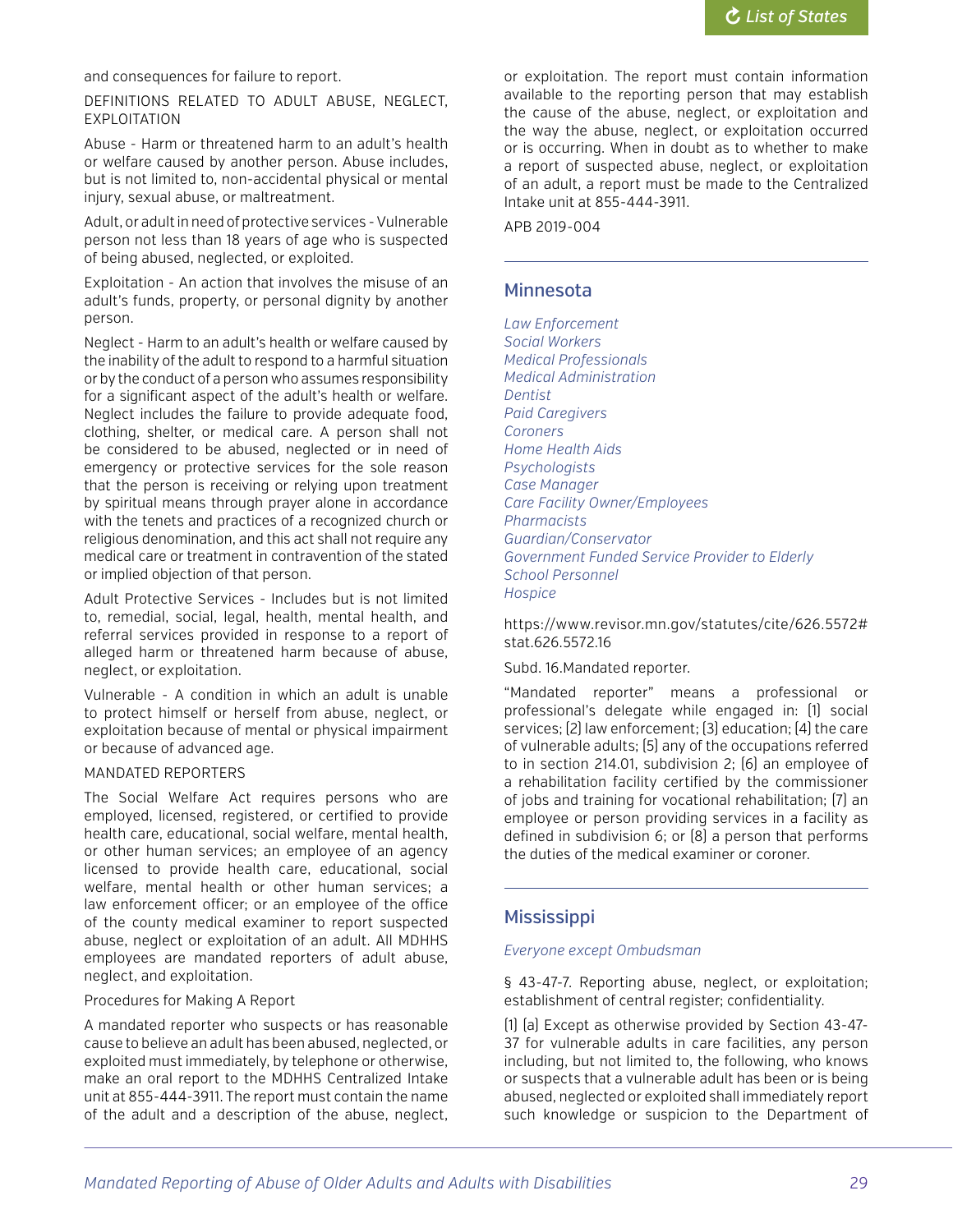Human Services or to the county department of human services where the vulnerable adult is located:

(i) Attorney, physician, osteopathic physician, medical examiner, chiropractor or nurse engaged in the admission, examination, care or treatment of vulnerable adults;

(ii) Health professional or mental health professional other than one listed in subparagraph (i);

(iii) Practitioner who relies solely on spiritual means for healing;

(iv) Social worker, family protection worker, family protection specialist or other professional adult care, residential or institutional staff;

(v) State, county or municipal criminal justice employee or law enforcement officer;

(vi) Human rights advocacy committee or long-term care ombudsman council member; or

(vii) Accountant, stockbroker, financial advisor or consultant, insurance agent or consultant, investment advisor or consultant, financial planner, or any officer or employee of a bank, savings and loan, credit union or any other financial service provider.

(b) To the extent possible, a report made pursuant to paragraph (a) must contain, but need not be limited to, the following information:

(i) Name, age, race, sex, physical description and location of each vulnerable adult alleged to have been abused, neglected or exploited.

(ii) Names, addresses and telephone numbers of the vulnerable adult's family members.

(iii) Name, address and telephone number of each alleged perpetrator.

(iv) Name, address and telephone number of the caregiver of the vulnerable adult, if different from the alleged perpetrator.

(v) Description of the neglect, exploitation, physical or psychological injuries sustained.

(vi) Actions taken by the reporter, if any, such as notification of the criminal justice agency.

(vii) Any other information available to the reporting person which may establish the cause of abuse, neglect or exploitation that occurred or is occurring.

In addition to the above, any person or entity holding or required to hold a license as specified in Title 73, Professions and Vocations, Mississippi Code of 1972, shall be required to give his, her or its name, address and telephone number in the report of the alleged abuse, neglect or exploitation.

(c) The department, or its designees, shall report to an appropriate criminal investigative or prosecutive authority any person required by this section to report or who fails to comply with this section. A person who fails to make a report as required under this subsection

or who, because of the circumstances, should have known or suspected beyond a reasonable doubt that a vulnerable adult suffers from exploitation, abuse, neglect or self-neglect but who knowingly fails to comply with this section shall, upon conviction, be guilty of a misdemeanor and shall be punished by a fine not exceeding Five Thousand Dollars (\$5,000.00), or by imprisonment in the county jail for not more than six (6) months, or both such fine and imprisonment. However, for purposes of this subsection (1), any recognized legal financial transaction shall not be considered cause to report the knowledge or suspicion of the financial exploitation of a vulnerable adult. If a person convicted under this section is a member of a profession or occupation that is licensed, certified or regulated by the state, the court shall notify the appropriate licensing, certifying or regulating entity of the conviction.

(2) Reports received by law enforcement authorities or other agencies shall be forwarded immediately to the Department of Human Services or the county department of human services. The Department of Human Services shall investigate the reported abuse, neglect or exploitation immediately and shall file a preliminary report of its findings with the Office of the Attorney General within forty-eight (48) hours if immediate attention is needed, or seventy-two (72) hours if the vulnerable adult is not in immediate danger and shall make additional reports as new information or evidence becomes available. The Department of Human Services, upon request, shall forward a statement to the person making the initial report required by this section as to what action is being taken, if any.

(3) The report may be made orally or in writing, but where made orally, it shall be followed up by a written report. A person who fails to report or to otherwise comply with this section, as provided herein, shall have no civil or criminal liability, other than that expressly provided for in this section, to any person or entity in connection with any failure to report or to otherwise comply with the requirements of this section.

(4) Anyone who makes a report required by this section or who testifies or participates in any judicial proceedings arising from the report or who participates in a required investigation or evaluation shall be presumed to be acting in good faith and in so doing shall be immune from liability, civil or criminal, that might otherwise be incurred or imposed. However, the immunity provided under this subsection shall not apply to any suspect or perpetrator of any abuse, neglect or exploitation.

(5) A person who intentionally makes a false report under the provisions of this section may be found liable in a civil suit for any actual damages suffered by the person or persons so reported and for any punitive damages set by the court or jury.

(6) The Executive Director of the Department of Human Services shall establish a statewide central register of reports made pursuant to this section. The central register shall be capable of receiving reports of vulnerable adults in need of protective services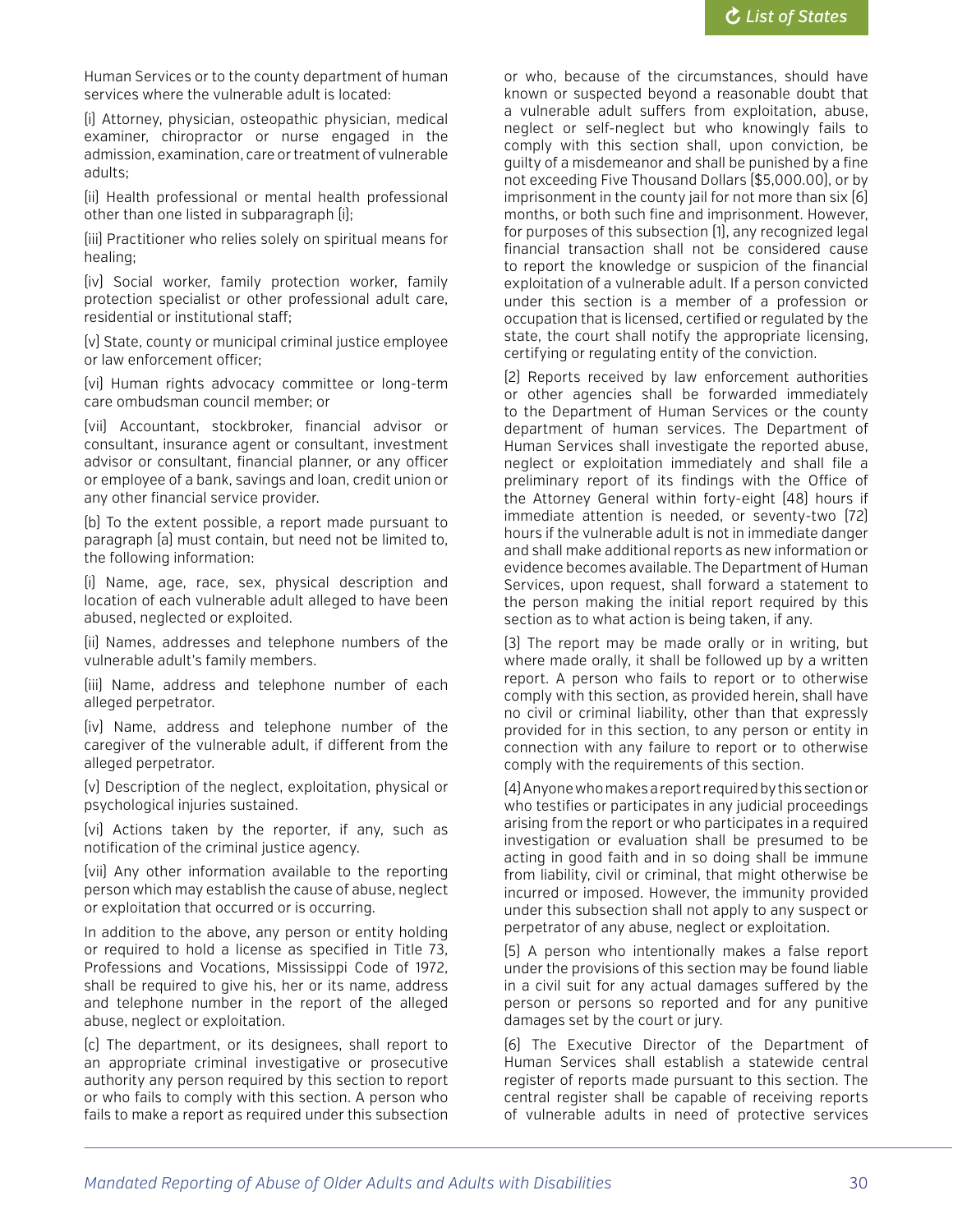seven (7) days a week, twenty-four (24) hours a day. To effectuate this purpose, the executive director shall establish a single toll-free statewide phone number that all persons may use to report vulnerable adults in need of protective services, and that all persons authorized by subsection (7) of this section may use for determining the existence of prior reports in order to evaluate the condition or circumstances of the vulnerable adult before them. Such oral reports and evidence of previous reports shall be transmitted to the appropriate county department of human services. The central register shall include, but not be limited to, the following information: the name and identifying information of the individual reported, the county department of human services responsible for the investigation of each such report, the names, affiliations and purposes of any person requesting or receiving information which the executive director believes might be helpful in the furtherance of the purposes of this chapter, the name, address, birth date, social security number of the perpetrator of abuse, neglect and/or exploitation, and the type of abuse, neglect and/or exploitation of which there was substantial evidence upon investigation of the report. The central register shall inform the person making reports required under this section of his or her right to request statements from the department as to what action is being taken, if any.

Each person, business, organization or other entity, whether public or private, operated for profit, operated for nonprofit or a voluntary unit of government not responsible for law enforcement providing care, supervision or treatment of vulnerable adults shall conduct criminal history records checks on each new employee of the entity who provides, and/or would provide direct patient care or services to adults or vulnerable persons, as provided in Section 43-11-13.

The department shall not release data that would be harmful or detrimental to the vulnerable adult or that would identify or locate a person who, in good faith, made a report or cooperated in a subsequent investigation unless ordered to do so by a court of competent jurisdiction.

(7) Reports made pursuant to this section, reports written or photographs taken concerning such reports in the possession of the Department of Human Services or the county department of human services shall be confidential and shall only be made available to:

(a) A physician who has before him a vulnerable adult whom he reasonably suspects may be abused, neglected or exploited, as defined in Section 43-47-5;

(b) A duly authorized agency having the responsibility for the care or supervision of a subject of the report;

(c) A grand jury or a court of competent jurisdiction, upon finding that the information in the record is necessary for the determination of charges before the grand jury;

(d) A district attorney or other law enforcement official. Notwithstanding the provisions of paragraph (b) of this subsection, the department may not disclose a report of the abandonment, exploitation, abuse, neglect or selfneglect of a vulnerable adult to the vulnerable adult's guardian, attorney-in-fact, surrogate decision maker, or caregiver who is a perpetrator or alleged perpetrator of the abandonment, exploitation, abuse or neglect of the vulnerable adult.

Any person given access to the names or other information identifying the subject of the report, except the subject of the report, shall not divulge or make public such identifying information unless he is a district attorney or other law enforcement official and the purpose is to initiate court action. Any person who willfully permits the release of any data or information obtained pursuant to this section to persons or agencies not permitted to such access by this section shall be guilty of a misdemeanor.

(8) Upon reasonable cause to believe that a caretaker or other person has abused, neglected or exploited a vulnerable adult, the department shall promptly notify the district attorney of the county in which the vulnerable adult is located and the Office of the Attorney General, except as provided in Section 43-47-37(2).

Sources: Laws, 1986, ch. 468, § 4; reenacted, Laws, 1989, ch. 381, § 4; Laws, 1990, ch. 493, § 3; Laws, 1991, ch. 431 § 2; Laws, 1996, ch. 351, § 2; Laws, 2001, ch. 603, § 2; Laws, 2004, ch. 489, § 7; Laws, 2006, ch. 600, § 9; Laws, 2009, ch. 468, § 1, eff from and after July 1, 2009.

#### <span id="page-30-0"></span>**Missouri**

*Law Enforcement Social Workers Medical Professional Dentist Paid Caregivers Unpaid Caregivers Mental Health Counselor/Therapist EMTs Coroners Home Health Aids Probation Officers Psychologists Fire Fighter Case Manager Care Facility Owner/Employees Clergy Pharmacists Health and Human Services Employees Government Funded Service Provider to Elderly Home Care Planning Agency Hospices Funeral Home Operator*

192.2405. Mandatory reporters--penalty for failure to report. — 1. The following persons shall be required to immediately report or cause a report to be made to the department under sections 192.2400 to 192.2470: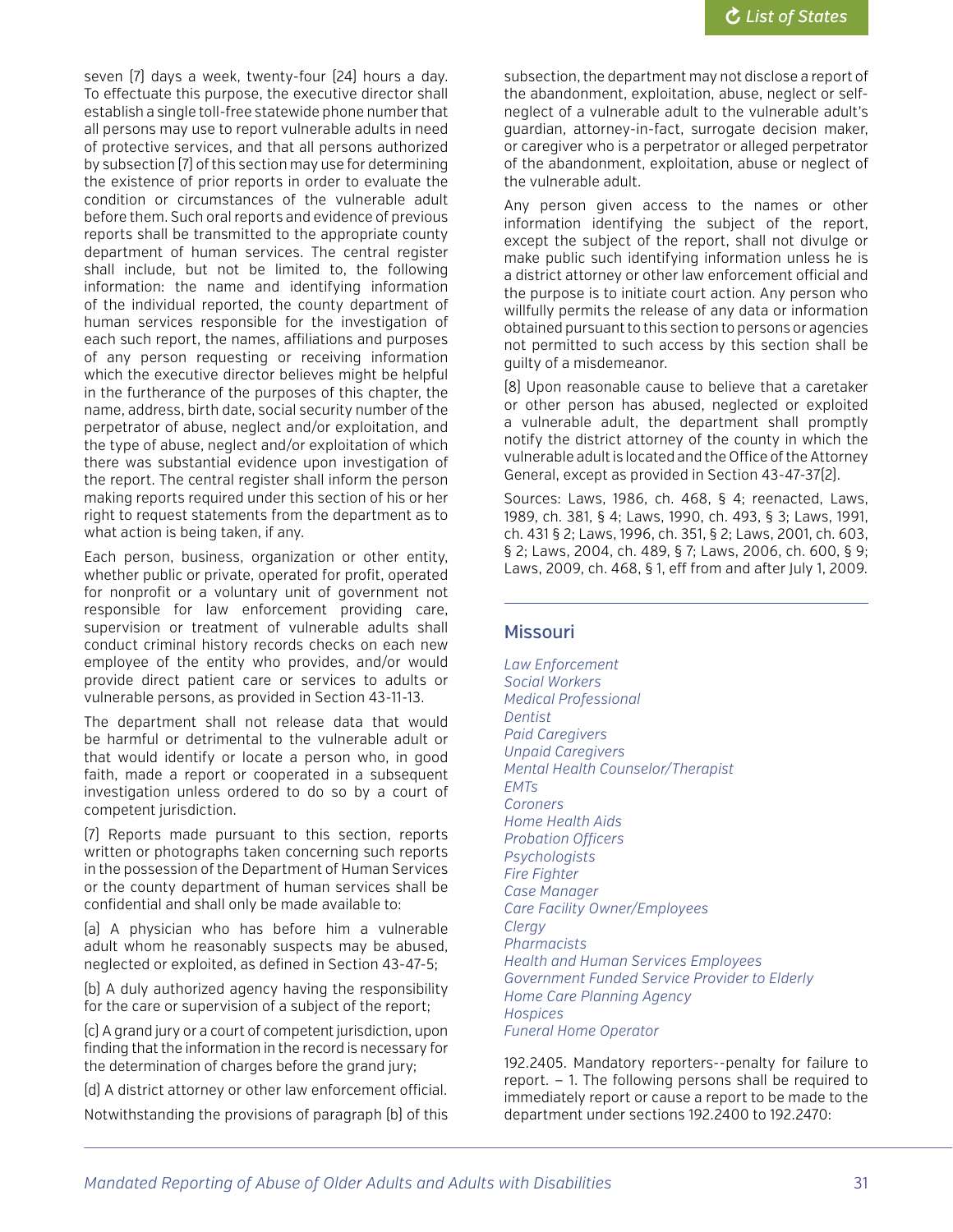(1) Any person having reasonable cause to suspect that an eligible adult presents a likelihood of suffering serious physical harm, or bullying as defined in subdivision (2) of section 192.2400, and is in need of protective services; and

(2) Any adult day care worker, chiropractor, Christian Science practitioner, coroner, dentist, embalmer, employee of the departments of social services, mental health, or health and senior services, employee of a local area agency on aging or an organized area agency on aging program, emergency medical technician, firefighter, first responder, funeral director, home health agency, home health agency employee, hospital and clinic personnel engaged in the care or treatment of others, in-home services owner or provider, in-home services operator or employee, law enforcement officer, long-term care facility administrator or employee, medical examiner, medical resident or intern, mental health professional, minister, nurse, nurse practitioner, optometrist, other health practitioner, peace officer, pharmacist, physical therapist, physician, physician's assistant, podiatrist, probation or parole officer, psychologist, social worker, or other person with the responsibility for the care of an eligible adult who has reasonable cause to suspect that the eligible adult has been subjected to abuse or neglect or observes the eligible adult being subjected to conditions or circumstances which would reasonably result in abuse or neglect. Notwithstanding any other provision of this section, a duly ordained minister, clergy, religious worker, or Christian Science practitioner while functioning in his or her ministerial capacity shall not be required to report concerning a privileged communication made to him or her in his or her professional capacity.

#### <span id="page-31-0"></span>Montana

*Law Enforcement Social Workers Medical Professional Medical Administration Dentist Paid Caregivers Mental Health Counselor/Therapist EMTs Coroners Home Health Aids Probation Officers Psychologists Case Manager Care Facility Owner/Employees Attorney Health and Human Services Employees Government Funded Service Provider to Elderly Home Care Planning Agency Senior Transportation Services Hospices Sheltered Workshop*

52-3-811. Reports. (1) When the professionals and other persons listed in subsection (3) know or have reasonable cause to suspect that an older person or a person with a developmental disability known to them in their professional or official capacities has been subjected to abuse, sexual abuse, neglect, or exploitation, they shall:

(a) if the person is not a resident of a long-term care facility, report the matter to:

(i) the department or its local affiliate; or

(ii) the county attorney of the county in which the person resides or in which the acts that are the subject of the report occurred;

(b) if the person is a resident of a long-term care facility, report the matter to the long-term care ombudsman appointed under the provisions of 42 U.S.C. 3027(a) (12) and to the department. The department shall investigate the matter pursuant to its authority in 50- 5-204 and, if it finds any allegations of abuse, sexual abuse, neglect, or exploitation contained in the report to be substantially true, forward a copy of the report to the county attorney as provided in subsection (1)(a)(ii).

(2) If the report required in subsection (1) involves an act or omission of the department that may be construed as abuse, sexual abuse, neglect, or exploitation, a copy of the report may not be sent to the department but must be sent instead to the county attorney of the county in which the older person or the person with a developmental disability resides or in which the acts that are the subject of the report occurred.

(3) Professionals and other persons required to report are:

(a) a physician, resident, intern, professional or practical nurse, physician assistant, or member of a hospital staff engaged in the admission, examination, care, or treatment of persons;

(b) an osteopath, dentist, denturist, chiropractor, optometrist, podiatrist, medical examiner, coroner, or any other health or mental health professional;

(c) an ambulance attendant;

(d) a social worker or other employee of the state, a county, or a municipality assisting an older person or a person with a developmental disability in the application for or receipt of public assistance payments or services;

(e) a person who maintains or is employed by a roominghouse, retirement home or complex, nursing home, group home, adult foster care home, adult daycare center, or assisted living facility or an agency or individual that provides home health services or personal care in the home;

(f) an attorney, unless the attorney acquired knowledge of the facts required to be reported from a client and the attorney-client privilege applies;

(g) a peace officer or other law enforcement official;

(h) a person providing services to an older person or a person with a developmental disability pursuant to a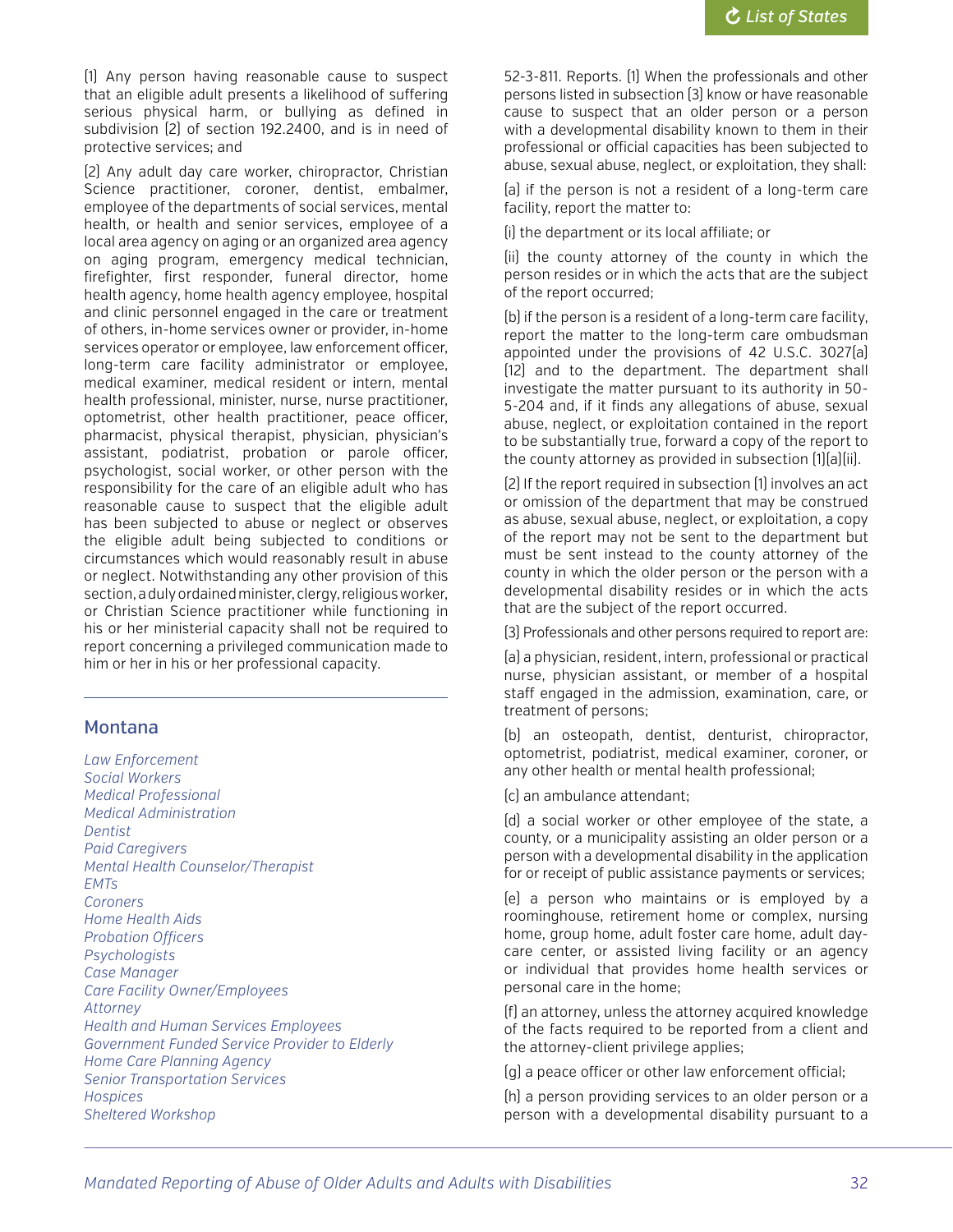contract with a state or federal agency; and

(i) an employee of the department while in the conduct of the employee's duties.

(4) Any other persons or entities may, but are not required to, submit a report in accordance with subsection (1).

The department for Montana under this statute is Adult Protective Services

# <span id="page-32-0"></span>Nebraska

*Law Enforcement Social Workers Medical Professional Medical Administration Dentist Paid Caregivers Unpaid Caregivers Mental Health Counselor/Therapist EMTs Home Health Aids Animal Control\* Psychologists Case Manager Care Facility Owner/Employees Pharmacists Health and Human Services Employees Guardian/Conservator Government Funded Service Provider to Elderly Code Enforcement\* Home Care Planning Agency Funeral Home Operator*

Section 28-372. Report of abuse, neglect, or exploitation; required; contents; notification; toll-free number established.

(1) When any physician, psychologist, physician assistant, nurse, nursing aide, other medical, developmental disability, or mental health professional, law enforcement personnel, caregiver or employee of a caregiver, operator or employee of a sheltered workshop, owner, operator, or employee of any facility licensed by the department, or human services professional or paraprofessional not including a member of the clergy has reasonable cause to believe that a vulnerable adult has been subjected to abuse, neglect, or exploitation or observes such adult being subjected to conditions or circumstances which reasonably would result in abuse, neglect, or exploitation, he or she shall report the incident or cause a report to be made to the appropriate law enforcement agency or to the department. Any other person may report abuse, neglect, or exploitation if such person has reasonable cause to believe that a vulnerable adult has been subjected to abuse, neglect, or exploitation or observes such adult being subjected to conditions or circumstances which reasonably would result in abuse, neglect, or exploitation.

#### <span id="page-32-1"></span>Nevada

*Law Enforcement Social Workers Medical Professional Dentist Paid Caregivers Mental Health Counselor/Therapist EMTs Coroners Home Health Aids Probation Officers Psychologists Broker/Dealers, Investment Advisors Case Manager Care Facility Owner/Employees Health and Human Services Employees Home Care Planning Agency School Personnel Hospices Funeral Home Operator*

Sec. 6. NRS 200.5093 is hereby amended to read as follows:

200.5093 1. Any person who is described in subsection 4 and 16 who, in a professional or occupational capacity, knows or has reasonable cause to believe that an older person or vulnerable person has been abused, neglected, exploited, isolated or abandoned shall:

(a) Except as otherwise provided in subsection 2, report the abuse, neglect, exploitation, isolation or abandonment of the older person or vulnerable person to

(1) The local office of the Aging and Disability Services Division of the Department of Health and Human Services;

(2) A police department or sheriff's office; or

(3) A toll-free telephone service designated by the Aging and Disability Services Division of the Department of Health and Human Services; and

(b) Make such a report as soon as reasonably practicable but not later than 24 hours after the person knows or has reasonable cause to believe that the older person or vulnerable person has been abused, neglected, exploited, isolated or abandoned.

2. If a person who is required to make a report pursuant to subsection 1 knows or has reasonable cause to believe that the abuse, neglect, exploitation, isolation or abandonment of the older person or vulnerable person involves an act or omission of the Aging and Disability Services Division, another division of the Department of Health and Human Services or a law enforcement agency, the person shall make the report to an agency other than the one alleged to have committed the act or omission.

3. Each agency, after reducing a report to writing, shall forward a copy of the report to the Aging and Disability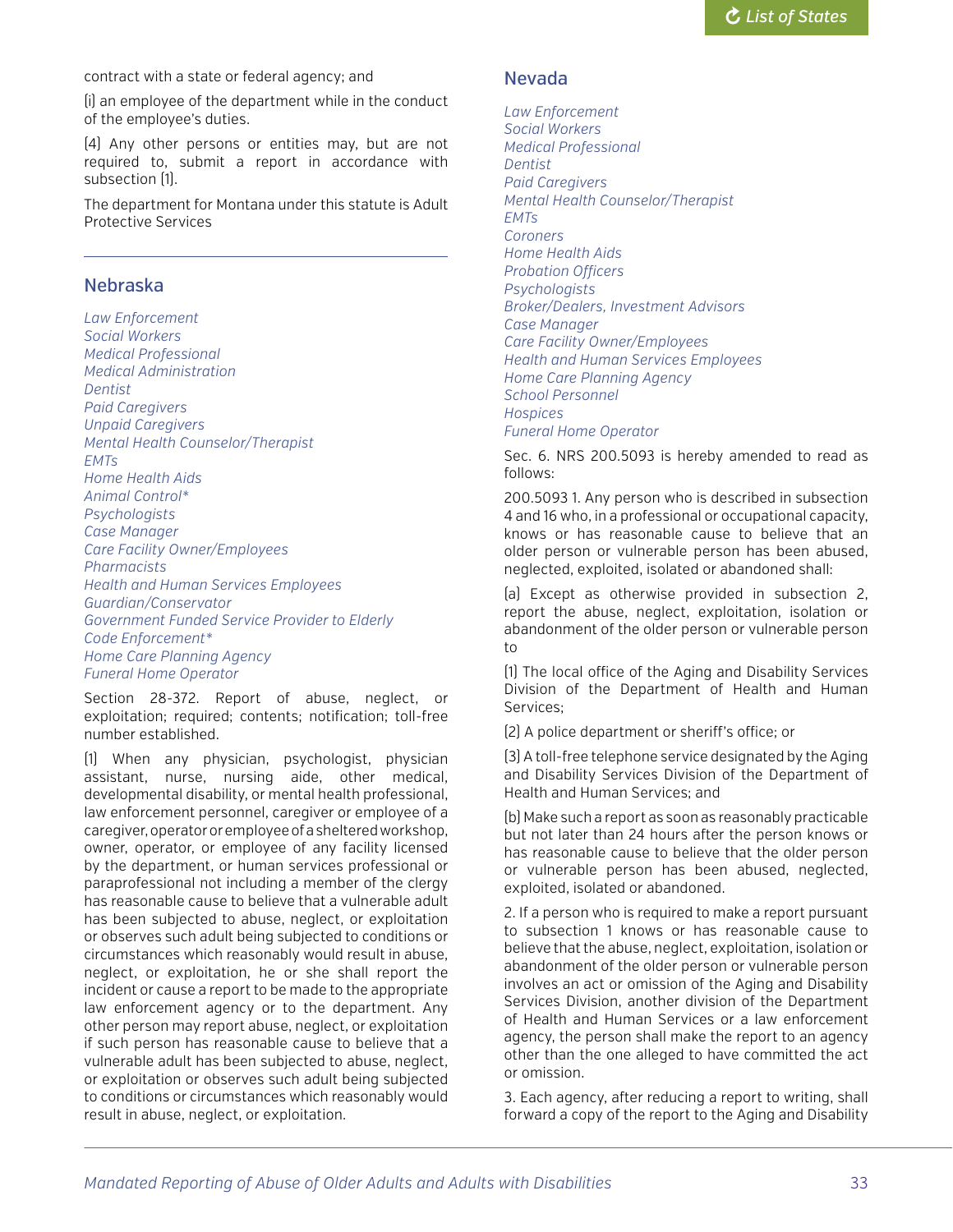Services Division of the Department of Health and Human Services and the Unit for the Investigation and Prosecution of Crimes.

4. A report must be made pursuant to subsection 1 by the following persons:

(a) Every physician, dentist, dental hygienist, chiropractor, optometrist, podiatric physician, medical examiner, resident, intern, professional or practical nurse, physician assistant licensed pursuant to chapter 630 or 633 of NRS, perfusionist, psychiatrist, psychologist, marriage and family therapist, clinical professional counselor, clinical alcohol and drug abuse counselor, alcohol and drug abuse counselor, music therapist, athletic trainer, driver of an ambulance, paramedic, licensed dietitian or other person providing medical services licensed or certified to practice in this State, who examines, attends or treats an older person or vulnerable person who appears to have been abused, neglected, exploited, isolated or abandoned.

(b) Any personnel of a hospital or similar institution engaged in the admission, examination, care or treatment of persons or an administrator, manager or other person in charge of a hospital or similar institution upon notification of the suspected abuse, neglect, exploitation, isolation or abandonment of an older person or vulnerable person by a member of the staff of the hospital.

(c) A coroner.

(d) Every person who maintains or is employed by an agency to provide personal care services in the home.

(e) Every person who maintains or is employed by an agency to provide nursing in the home.

(f) Every person who operates, who is employed by or who contracts to provide services for an intermediary service organization as defined in NRS 449.4304.

(g) Any employee of the Department of Health and Human Services, except the State Long-Term Care Ombudsman appointed pursuant to NRS 427A.125 and any of his or her advocates or volunteers where prohibited from making such a report pursuant to

45 C.F.R. § 1321.11. 33

(h) Any employee of a law enforcement agency or a county's office for protective services or an adult or juvenile probation officer. 36

(i) Any person who maintains or is employed by a facility or establishment that provides care for older persons [.] or vulnerable persons.

(j) Any person who maintains, is employed by or serves as a volunteer for an agency or service which advises persons regarding the abuse, neglect, exploitation, isolation or abandonment of an older person or vulnerable person and refers them to persons and agencies where their requests and needs can be met.

(k) Every social worker.

(l) Any person who owns or is employed by a funeral home or mortuary.

(m) Every person who operates or is employed by a peer support recovery organization, as defined in NRS 449.01563.

(n) Every person who operates or is employed by a community health worker pool, as defined in NRS 449.0028, or with whom a community health worker pool contracts to provide the services of a community health worker, as defined in NRS 449.0027.

5. A report may be made by any other person.

6. If a person who is required to make a report pursuant to subsection 1 knows or has reasonable cause to believe that an older person or vulnerable person has died as a result of abuse, neglect, isolation or abandonment, the person shall, as soon as reasonably practicable, report this belief to the appropriate medical examiner or coroner, who shall investigate the cause of death of the older person or vulnerable person and submit to the appropriate local law enforcement agencies, the appropriate prosecuting attorney, the Aging and Disability Services Division of the Department of Health and Human Services and the Unit for the Investigation and Prosecution of Crimes his or her written findings. The written findings must include the information required pursuant to the provisions of NRS 200.5094, when possible.

7. A division, office or department which receives a report pursuant to this section shall cause the investigation of the report to commence within 3 working days. A copy of the final report of the investigation conducted by a division, office or department, other than the Aging and Disability Services Division of the Department of Health and Human Services, must be forwarded within 30 days after the completion of the report to the:

(a) Aging and Disability Services Division;

(b) Repository for Information Concerning Crimes Against Older Persons or Vulnerable Persons created by NRS 179A.450; 32 and

(c) Unit for the Investigation and Prosecution of Crimes.

8. If the investigation of a report results in the belief that an older person or vulnerable person is abused, neglected, exploited, isolated or abandoned, the Aging and Disability Services Division of the Department of Health and Human Services or the county's office for protective services may provide protective services to the older person or vulnerable person if the older person or vulnerable person is able and willing to accept them.

9. A person who knowingly and willfully violates any of the provisions of this section is guilty of a misdemeanor.

10. As used in this section, "Unit for the Investigation and Prosecution of Crimes" means the Unit for the Investigation and Prosecution of Crimes Against Older Persons or Vulnerable Persons in the Office of the Attorney General created pursuant to NRS 228.265.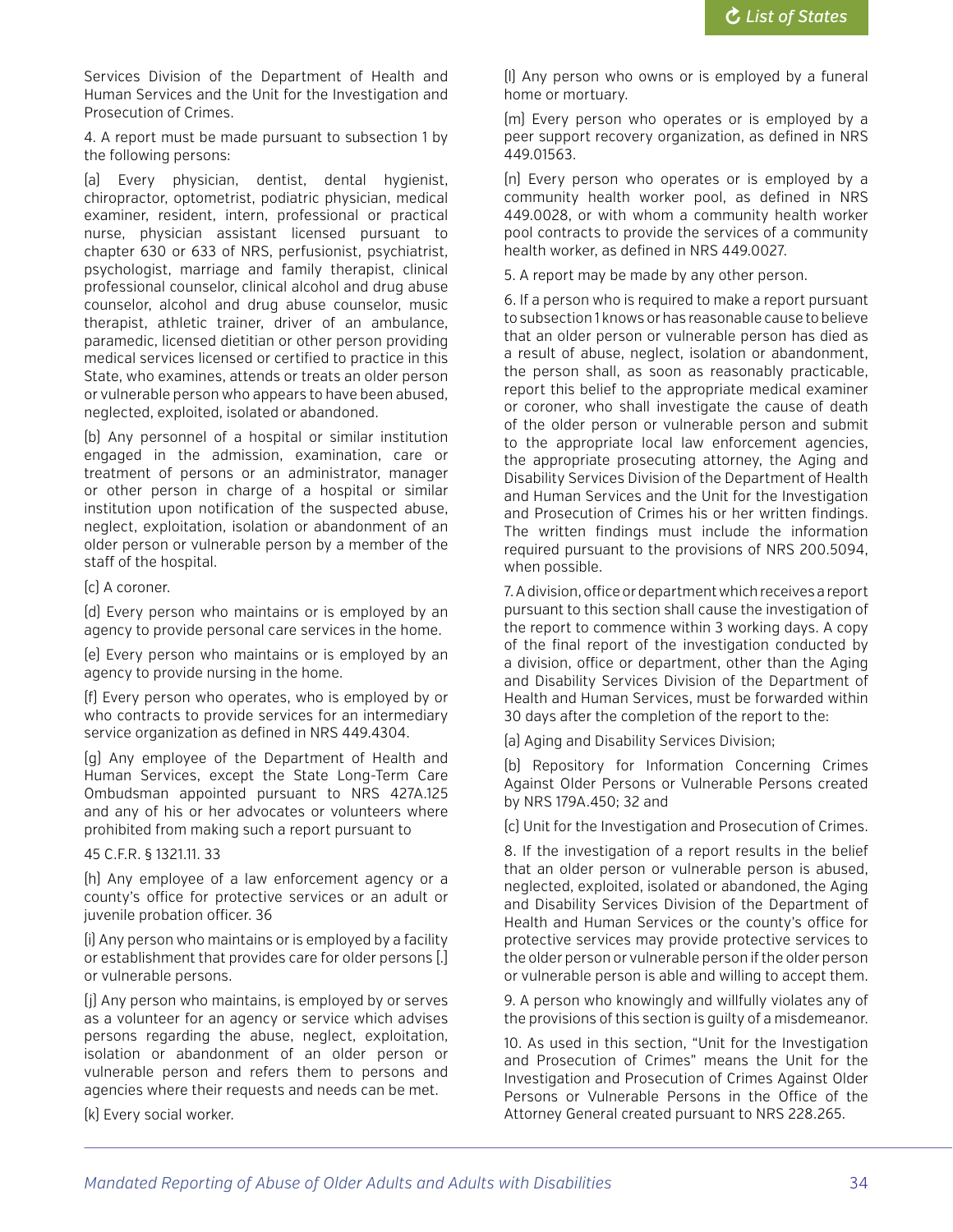NRS 90.614 Duty of broker-dealers and investment advisers to provide training; reporting to designated reporter.

1. Each broker-dealer and investment adviser shall provide training concerning the identification and reporting of the suspected exploitation of an older person or vulnerable person to each sales representative, representative of the investment adviser and officer and employee of the broker-dealer or investment adviser who may:

(a) As part of his or her regular duties for the brokerdealer or investment adviser, come into direct contact with an older person or vulnerable person;

(b) Review or approve the financial documents, records or transactions of an older person or vulnerable person in connection with the offer, sale or purchase of securities; or

(c) Offer advice as to the value or advisability of investing in, purchasing or selling securities to an older person or vulnerable person.

2. The training required pursuant to subsection 1:

(a) Must be provided as soon as reasonably practicable, but not later than 6 months after the sales representative, representative of the investment adviser or officer or employee is employed by the broker-dealer or investment adviser; and

(b) May be part of any existing continuing education or training program required to be completed by the sales representative, representative of the investment adviser or officer or employee of the broker-dealer or investment adviser.

3. The training required pursuant to subsection 1 must include, without limitation:

(a) An explanation of the conduct which constitutes exploitation of an older person or vulnerable person;

(b) The manner in which exploitation of an older person or vulnerable person may be recognized;

(c) Information concerning the manner in which reports of exploitation of an older person or vulnerable person are investigated; and

(d) Instruction concerning when and how to report known or suspected exploitation of an older person or vulnerable person.

4. A sales representative, representative of an investment adviser or officer or employee of a brokerdealer or investment adviser who has observed or has knowledge of an incident that is directly related to a transaction or matter which is within his or her scope of practice and which reasonably appears to be exploitation of an older person or vulnerable person shall report the known or suspected exploitation to a designated reporter pursuant to NRS 90.6145.

(Added to NRS by 2015, 2020)

NRS 90.6145 Designated reporter: Designation; duty to report; immunity.

1. Each broker-dealer and investment adviser shall designate a person or persons to whom a sales representative, representative of the investment adviser or officer or employee of the broker-dealer or investment adviser must report known or suspected exploitation of an older person or vulnerable person.

2. If a sales representative, representative of an investment adviser or officer or employee of the broker-dealer or investment adviser reports known or suspected exploitation of an older person to a designated reporter and, based on such a report or based on his or her own observations or knowledge, the designated reporter knows or has reasonable cause to believe that an older person has been exploited, the designated reporter shall:

(a) Except as otherwise provided in subsection 3, report the known or suspected exploitation of the older person to:

(1) The local office of the Aging and Disability Services Division of the Department of Health and Human Services;

(2) A police department or sheriff's office;

(3) The county's office for protective services, if one exists in the county where the suspected exploitation occurred; or

(4) A toll-free telephone service designated by the Aging and Disability Services Division; and

(b) Make such a report as soon as reasonably practicable.

3. If the designated reporter knows or has reasonable cause to believe that the exploitation of an older person involves an act or omission of the Aging and Disability Services Division, another division of the Department of Health and Human Services or a law enforcement agency, the designated reporter shall make the report to an agency other than the agency alleged to have committed the act or omission.

4. If a sales representative, representative of an investment adviser or officer or employee of a broker-dealer or investment adviser reports known or suspected exploitation of a vulnerable person to a designated reporter and, based on such a report or based on his or her own observations or knowledge, the designated reporter knows or has reasonable cause to believe that a vulnerable person has been exploited, the designated reporter shall:

(a) Except as otherwise provided in subsection 5, report the known or suspected exploitation of the vulnerable person to a law enforcement agency; and

(b) Make such a report as soon as reasonably practicable.

5. If the designated reporter knows or has reasonable cause to believe that the exploitation of a vulnerable person involves an act or omission of a law enforcement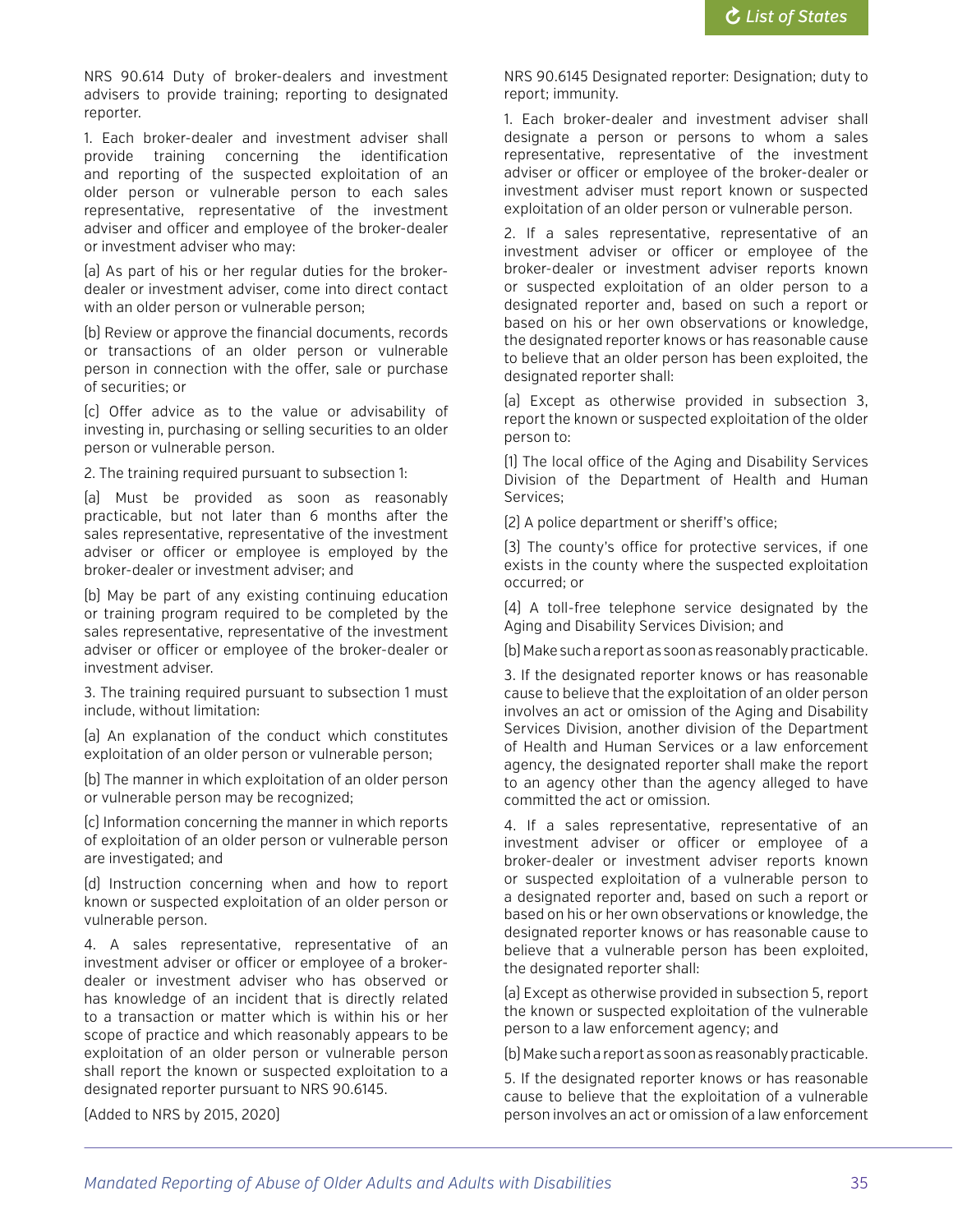agency, the designated reporter shall make the report to a law enforcement agency other than the agency alleged to have committed the act or omission.

6. In accordance with the provisions of subsection 3 of NRS 239A.070, in making a report pursuant to this section, a designated reporter may:

(a) Disclose any fact or information that forms the basis of the determination that the designated reporter knows or has reasonable cause to believe that an older person or vulnerable person has been exploited, including, without limitation, the identity of any person believed to be involved in the exploitation of the older person or vulnerable person; and

(b) Provide any financial records or other documentation relating to the exploitation of the older person or vulnerable person.

7. A sales representative, representative of an investment adviser or officer or employee of a brokerdealer or investment adviser and a designated reporter are entitled to the immunity from liability set forth in NRS 200.5096 for making a report pursuant to this section in good faith.

(Added to NRS by 2015, 2021)

Financial Institutions:

NRS 657.280 Training; reporting to designated reporter.

1. Each financial institution shall provide training concerning the identification and reporting of the suspected exploitation of an older person or vulnerable person to each officer and employee of the financial institution who:

(a) May, as part of his or her regular duties for the financial institution, come into direct contact with an older person or vulnerable person; or

(b) May review or approve the financial documents, records or transactions of an older person or vulnerable person in connection with providing financial services to the older person or vulnerable person.

2. The training required pursuant to subsection 1 must be provided as soon as reasonably practicable, but not later than 6 months after the officer or employee is employed by the financial institution.

3. The training required pursuant to subsection 1 must include, without limitation:

(a) An explanation of the conduct which constitutes exploitation of an older person or vulnerable person;

(b) The manner in which exploitation of an older person or vulnerable person may be recognized;

(c) Information concerning the manner in which reports of exploitation are investigated; and

(d) Instruction concerning when and how to report known or suspected exploitation of an older person or vulnerable person.

4. An officer or employee who has observed or has knowledge of an incident that is directly related to a transaction or matter which is within his or her scope of practice and which reasonably appears to be exploitation of an older person or vulnerable person shall report the known or suspected exploitation to the designated reporter.

#### (Added to NRS by 2007, 1489)

NRS 657.290 Designated reporter: Designation; duty to report; immunity.

1. Each financial institution shall designate a person or persons to whom an officer or employee of the financial institution must report known or suspected exploitation of an older person or vulnerable person.

2. If an officer or employee reports known or suspected exploitation of an older person to a designated reporter and, based on such a report or based on his or her own observations or knowledge, the designated reporter knows or has reasonable cause to believe that an older person has been exploited, the designated reporter shall:

(a) Except as otherwise provided in subsection 3, report the known or suspected exploitation of the older person to:

(1) The local office of the Aging and Disability Services Division of the Department of Health and Human Services;

(2) A police department or sheriff's office;

(3) The county's office for protective services, if one exists in the county where the suspected action occurred; or

(4) A toll-free telephone service designated by the Aging and Disability Services Division of the Department of Health and Human Services; and

(b) Make such a report as soon as reasonably practicable.

3. If the designated reporter knows or has reasonable cause to believe that the exploitation of the older person involves an act or omission of the Aging and Disability Services Division, another division of the Department of Health and Human Services or a law enforcement agency, the designated reporter shall make the report to an agency other than the one alleged to have committed the act or omission.

4. If an officer or employee reports known or suspected exploitation of a vulnerable person to a designated reporter and, based on such a report or based on his or her own observations or knowledge, the designated reporter knows or has reasonable cause to believe that a vulnerable person has been exploited, the designated reporter shall:

(a) Except as otherwise provided in subsection 5, report the known or suspected exploitation of the vulnerable person to a law enforcement agency; and

(b) Make such a report as soon as reasonably practicable.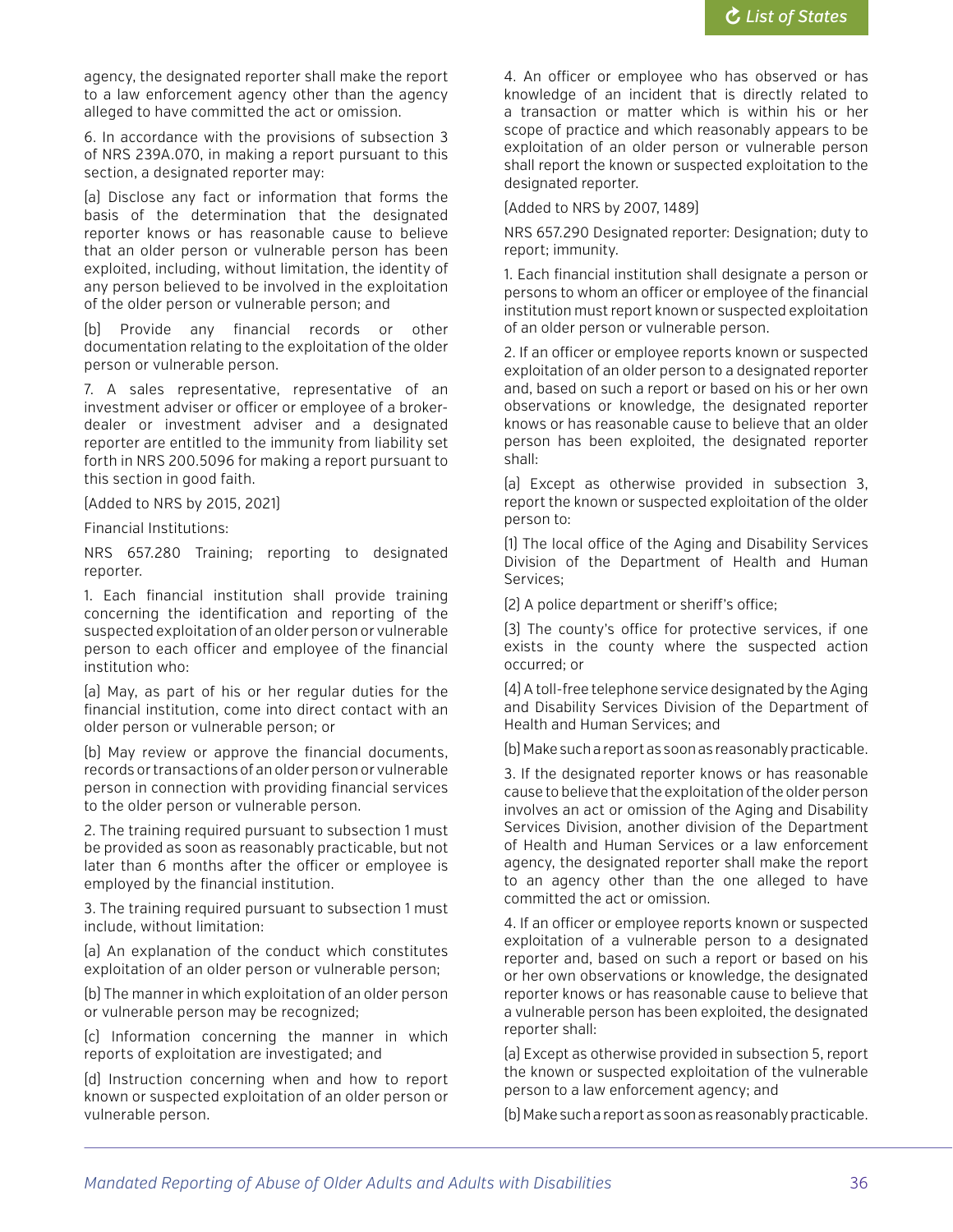5. If the designated reporter knows or has reasonable cause to believe that the exploitation of the vulnerable person involves an act or omission of a law enforcement agency, the designated reporter shall make the report to a law enforcement agency other than the one alleged to have committed the act or omission.

6. In accordance with the provisions of subsection 3 of NRS 239A.070, in making a report pursuant to this section, a designated reporter may:

(a) Disclose any facts or information that form the basis of the determination that the designated reporter knows or has reasonable cause to believe that an older person or vulnerable person has been exploited, including, without limitation, the identity of any person believed to be involved in the exploitation of the older person or vulnerable person; and

(b) Provide any financial records or other documentation relating to the exploitation of the older person or vulnerable person.

7. An officer, employee and the designated reporter are entitled to the immunity from liability set forth in NRS 200.5096 for making a report in good faith.

(Added to NRS by 2007, 1489)

## New Hampshire

### *Everyone*

https://law.justia.com/codes/new-hampshire/2016/ title-xii/chapter-161-f/section-161-f-46/

161-F:46 Reports of Adult Abuse; Investigations. – Any person, including, but not limited to, physicians, other health care professionals, social workers, clergy, and law enforcement officials, suspecting or believing in good faith that any adult who is or who is suspected to be vulnerable has been subjected to abuse, neglect, self-neglect, or exploitation or is living in hazardous conditions shall report or cause a report to be made as follows:

I. An oral report, by telephone or otherwise, shall be made immediately, followed by a written report, if so requested, to the commissioner or his authorized representative. When oral reports are made after working hours of the department, or on weekends or holidays, such reports shall be made to the police department of the appropriate political subdivision, or to the sheriff of the county, in which the alleged abuse, neglect or exploitation occurred. Law enforcement officials receiving reports under this paragraph shall notify the commissioner within 72 hours of receipt of such reports.

II. Within 72 hours following receipt by the commissioner or his authorized representative of such oral reports, an investigation shall be initiated by the commissioner or his authorized representative.

III. Investigations shall not be made if the commissioner or his authorized representative determines that the report is frivolous or without a factual basis.

Source. 1989, 7:1. 1995, 310:175, 183. 2002, 36:3, eff. July 1, 2002. 2016, 59:2, eff. July 4, 2016.

2006 New Hampshire Statutes - Section 161-F:48 Abrogation of Privileged Communication.

The privileged quality of communication between husband and wife and any professional person and his patient or client, except that between attorney and client, shall not apply to any proceedings instituted pursuant to this subdivision and shall not constitute grounds for failure to report as required by this subdivision.

## New Jersey

*Law Enforcement Licensed Social Workers Medical Professional Paid Caregivers EMTs Home Health Aids Psychologists Fire Fighter Care Facility Owner/Employees*

52:27D-407 Definitions.

2. As used in this act:

"Abuse" means the willful infliction of physical pain, injury or mental anguish, unreasonable confinement, or the willful deprivation of services which are necessary to maintain a person's physical and mental health.

"Caretaker" means a person who has assumed the responsibility for the care of a vulnerable adult as a result of family relationship or who has assumed responsibility for the care of a vulnerable adult voluntarily, by contract, or by order of a court of competent jurisdiction, whether or not they reside together.

"Commissioner" means the Commissioner of Human Services.

"Community setting" means a private residence or any noninstitutional setting in which a person may reside alone or with others, but shall not include residential health care facilities, rooming houses or boarding homes or any other facility or living arrangement subject to licensure by, operated by, or under contract with, a State department or agency.

"County adult protective services provider" means a county Board of Social Services or other public or nonprofit agency with experience as a New Jersey provider of protective services for adults, designated by the county and approved by the commissioner. The county adult protective services provider receives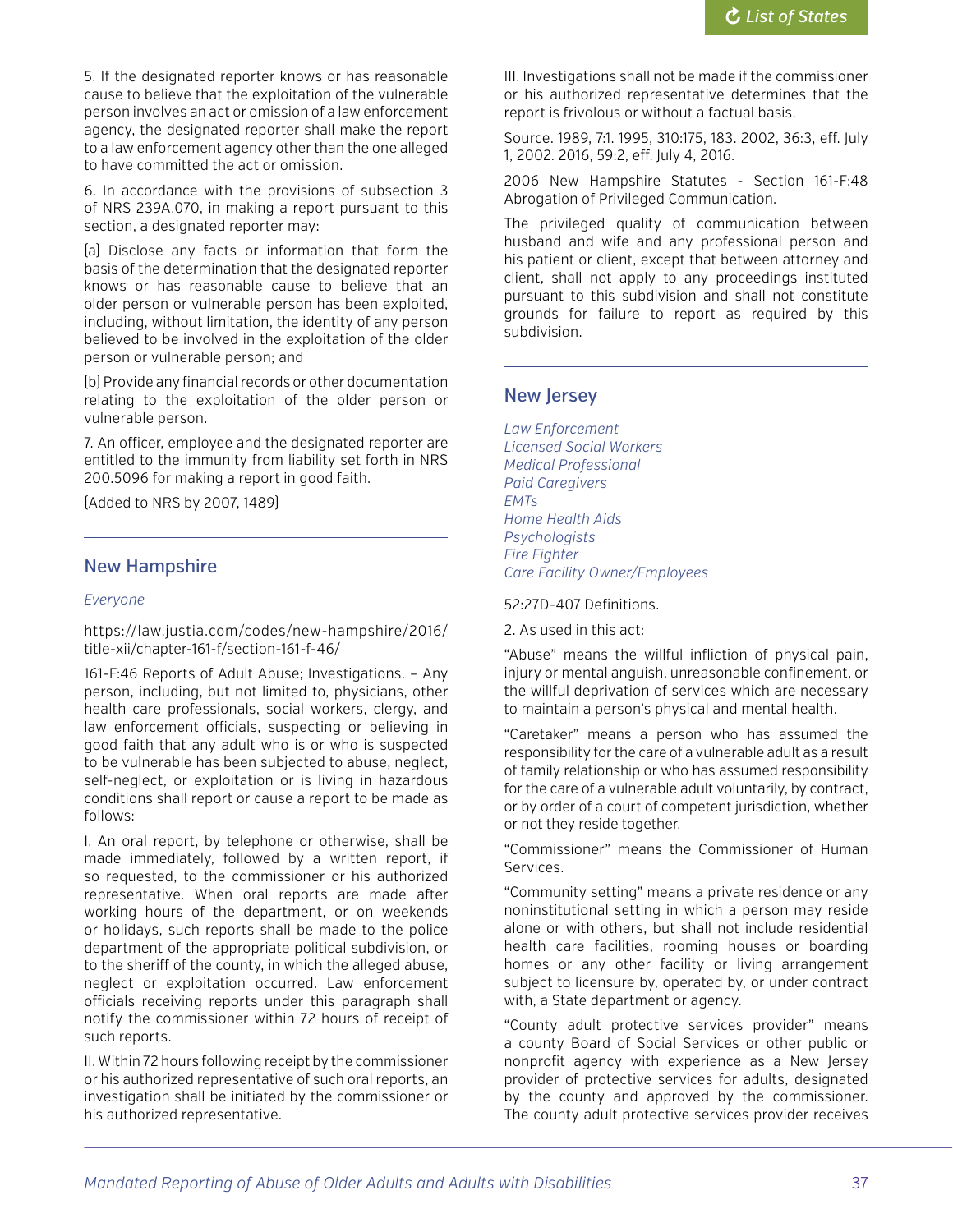reports made pursuant to this act, maintains pertinent records and provides, arranges, or recommends protective services.

"County director" means the director of a county adult protective services provider.

"Department" means the Department of Human Services.

"Emergency medical technician" means a person trained in basic life support services as defined in section 1 of P.L.1985, c.351 (C.26:2K-21) and who is certified by the Department of Health to provide that level of care.

"Exploitation" means the act or process of illegally or improperly using a person or his resources for another person's profit or advantage.

"Firefighter" means a paid or volunteer firefighter.

"Health care professional" means a health care professional who is licensed or otherwise authorized, pursuant to Title 45 or Title 52 of the Revised Statutes, to practice a health care profession that is regulated by one of the following boards or by the Director of the Division of Consumer Affairs: the State Board of Medical Examiners, the New Jersey Board of Nursing, the New Jersey State Board of Dentistry, the New Jersey State Board of Optometrists, the New Jersey State Board of Pharmacy, the State Board of Chiropractic Examiners, the Acupuncture Examining Board, the State Board of Physical Therapy, the State Board of Respiratory Care, the Orthotics and Prosthetics Board of Examiners, the State Board of Psychological Examiners, the State Board of Social Work Examiners, the State Board of Examiners of Ophthalmic Dispensers and Ophthalmic Technicians, the Audiology and Speech-Language Pathology Advisory Committee, the State Board of Marriage and Family Therapy Examiners, the Occupational Therapy Advisory Council, the Certified Psychoanalysts Advisory Committee, and the State Board of Polysomnography. "Health care professional" also means a nurse aide or personal care assistant who is certified by the Department of Health.

"Neglect" means an act or failure to act by a vulnerable adult or his caretaker which results in the inadequate provision of care or services necessary to maintain the physical and mental health of the vulnerable adult, and which places the vulnerable adult in a situation which can result in serious injury or which is life-threatening.

"Protective services" means voluntary or court-ordered social, legal, financial, medical or psychiatric services necessary to safeguard a vulnerable adult's rights and resources, and to protect a vulnerable adult from abuse, neglect or exploitation. Protective services include, but are not limited to: evaluating the need for services, providing or arranging for appropriate services, obtaining financial benefits to which a person is entitled, and arranging for guardianship and other legal actions.

"Vulnerable adult" means a person 18 years of age or older who resides in a community setting and who,

because of a physical or mental illness, disability or deficiency, lacks sufficient understanding or capacity to make, communicate, or carry out decisions concerning his well-being and is the subject of abuse, neglect or exploitation. A person shall not be deemed to be the subject of abuse, neglect or exploitation or in need of protective services for the sole reason that the person is being furnished nonmedical remedial treatment by spiritual means through prayer alone or in accordance with a recognized religious method of healing in lieu of medical treatment, and in accordance with the tenets and practices of the person's established religious tradition.

52:27D-409 Report of suspected abuse, neglect, exploitation.

4. a. (1) A health care professional, law enforcement officer, firefighter, paramedic or emergency medical technician who has reasonable cause to believe that a vulnerable adult is the subject of abuse, neglect or exploitation shall report the information to the county adult protective services provider.

(2)Any other person who has reasonable cause to believe that a vulnerable adult is the subject of abuse, neglect or exploitation may report the information to the county adult protective services provider.

b.The report, if possible, shall contain the name and address of the vulnerable adult; the name and address of the caretaker, if any; the nature and possible extent of the vulnerable adult's injury or condition as a result of abuse, neglect or exploitation; and any other information that the person reporting believes may be helpful.

c.A person who reports information pursuant to this act, or provides information concerning the abuse of a vulnerable adult to the county adult protective services provider, or testifies at a grand jury, judicial or administrative proceeding resulting from the report, is immune from civil and criminal liability arising from the report, information, or testimony, unless the person acts in bad faith or with malicious purpose.

d.An employer or any other person shall not take any discriminatory or retaliatory action against an individual who reports abuse, neglect or exploitation pursuant to this act. An employer or any other person shall not discharge, demote or reduce the salary of an employee because the employee reported information in good faith pursuant to this act. A person who violates this subsection is liable for a fine of up to \$1,000.

e.A county adult protective services provider and its employees are immune from criminal and civil liability when acting in the performance of their official duties, unless their conduct is outside the scope of their employment, or constitutes a crime, actual fraud, actual malice, or willful misconduct.

NEW JERSEY ACT SAVE IN DRIVE- FINANCIAL INSTITUTIONS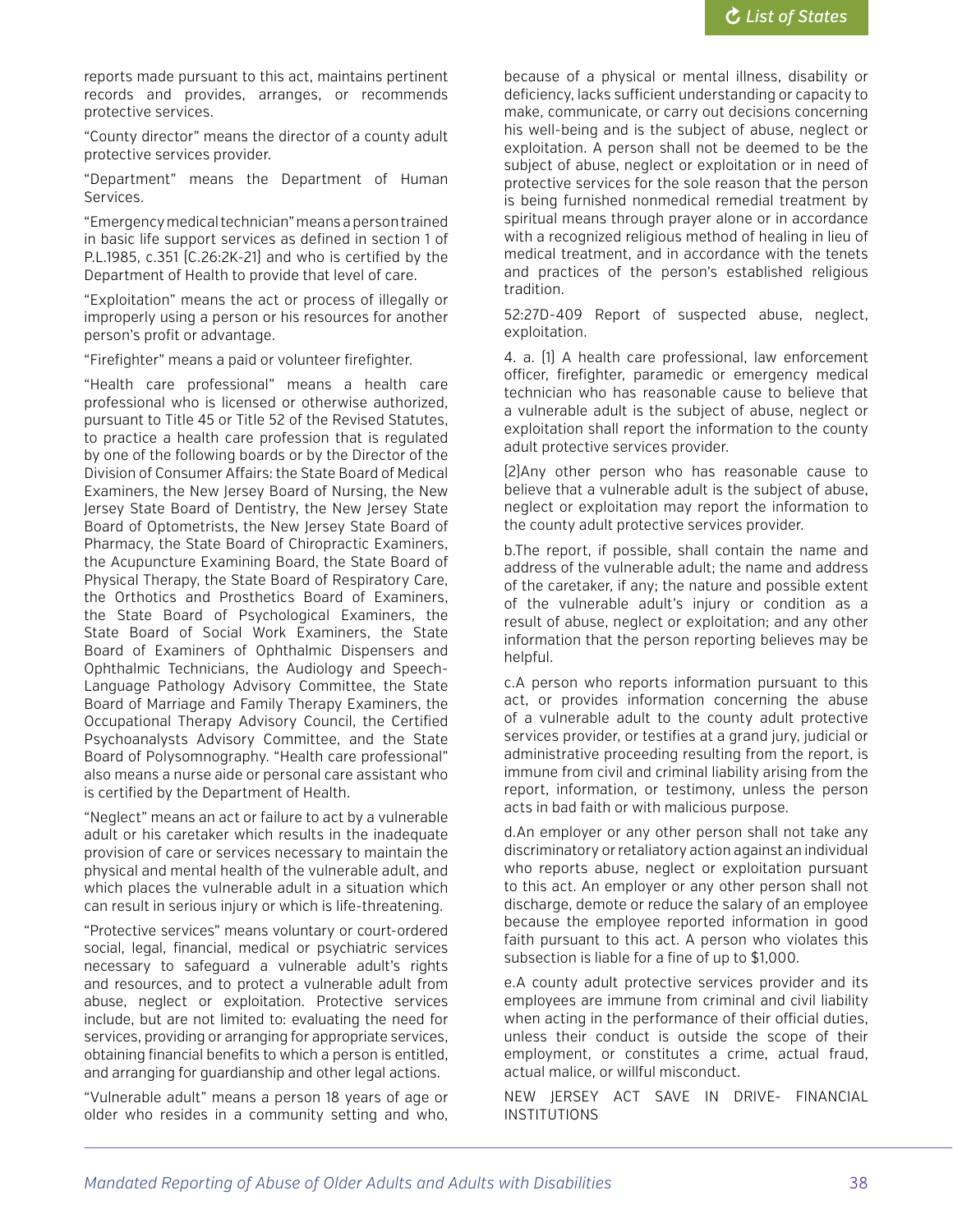# New Mexico

### *Everyone*

New Mexico Statutes Chapter 27. Public Assistance § 27-7-30. Duty to report; penalty

A. Any person, including financial institutions, having reasonable cause to believe that an incapacitated adult is being abused, neglected or exploited shall immediately report that information to the department.

B. The report required in Subsection A of this section may be made orally or in writing. The report shall include the name, age and address of the adult, the name and address of any other person responsible for the adult's care, the nature and extent of the adult's condition, the basis of the reporter's knowledge and other relevant information.

C. Any person failing or refusing to report, or obstructing or impeding any investigation, as required by Subsection A of this section is guilty of a misdemeanor.

D. The department may assess a civil penalty not to exceed ten thousand dollars (\$10,000) per violation against a person that violates the provisions of Subsection A of this section or obstructs or impedes any investigation as required pursuant to Subsection A of this section. The department may assess and collect the penalty, after notice and an opportunity for hearing before a hearing officer designated by the department to hear the matter, upon a determination that a person violated the provisions of Subsection A of this section or obstructed or impeded any investigation as required pursuant to this section. The hearing officer has the power to administer oaths on request of any party and issue subpoenas and subpoenas duces tecum. Additionally, if the violation is against a person covered by the Personnel Act, the department shall refer the matter to the agency employing the person for disciplinary action. Any party may appeal a final decision by the department to the court pursuant to the provisions of Section 39-3-1.1 NMSA 1978 .

30-47-3. Definitions.

As used in the Resident Abuse and Neglect Act:

A. "abuse" means any act or failure to act performed intentionally, knowingly or recklessly that causes or is likely to cause harm to a resident, including:

(1) physical contact that harms or is likely to harm a resident of a care facility;

(2) inappropriate use of a physical restraint, isolation or medication that harms or is likely to harm a resident;

(3) inappropriate use of a physical or chemical restraint, medication or isolation as punishment or in conflict with a physician's order;

(4) medically inappropriate conduct that causes or is likely to cause physical harm to a resident;

(5) medically inappropriate conduct that causes or is

likely to cause great psychological harm to a resident; or

(6) an unlawful act, a threat or menacing conduct directed toward a resident that results and might reasonably be expected to result in fear or emotional or mental distress to a resident;

B. "care facility" means a hospital; skilled nursing facility; intermediate care facility; care facility for the mentally retarded; psychiatric facility; rehabilitation facility; kidney disease treatment center; home health agency; ambulatory surgical or outpatient facility; home for the aged or disabled; group home; adult foster care home; private residence that provides personal care, sheltered care or nursing care for one or more persons; a resident's or care provider's home in which personal care, sheltered care or nursing care is provided; adult day care center; boarding home; adult residential shelter care home; and any other health or resident care related facility or home, but does not include a care facility located at or performing services for any correctional facility;

C. "department" means the human services department or its successor, contractor, employee or designee;

D. "great psychological harm" means psychological harm that causes mental or emotional incapacitation for a prolonged period of time or that causes extreme behavioral change or severe physical symptoms that require psychological or psychiatric care;

E. "great physical harm" means physical harm of a type that causes physical loss of a bodily member or organ or functional loss of a bodily member or organ for a prolonged period of time;

F. "neglect" means, subject to the resident's right to refuse treatment and subject to the caregiver's right to exercise sound medical discretion, the grossly negligent:

(1) failure to provide any treatment, service, care, medication or item that is necessary to maintain the health or safety of a resident;

(2) failure to take any reasonable precaution that is necessary to prevent damage to the health or safety of a resident; or

(3) failure to carry out a duty to supervise properly or control the provision of any treatment, care, good, service or medication necessary to maintain the health or safety of a resident;

G. "person" means any individual, corporation, partnership, unincorporated association or other governmental or business entity;

H. "physical harm" means an injury to the body that causes substantial pain or incapacitation; and

I. "resident" means any person who resides in a care facility or who receives treatment from a care facility.

30-47-9. Reporting requirements; failure to report; crime created; criminal penalty; discrimination or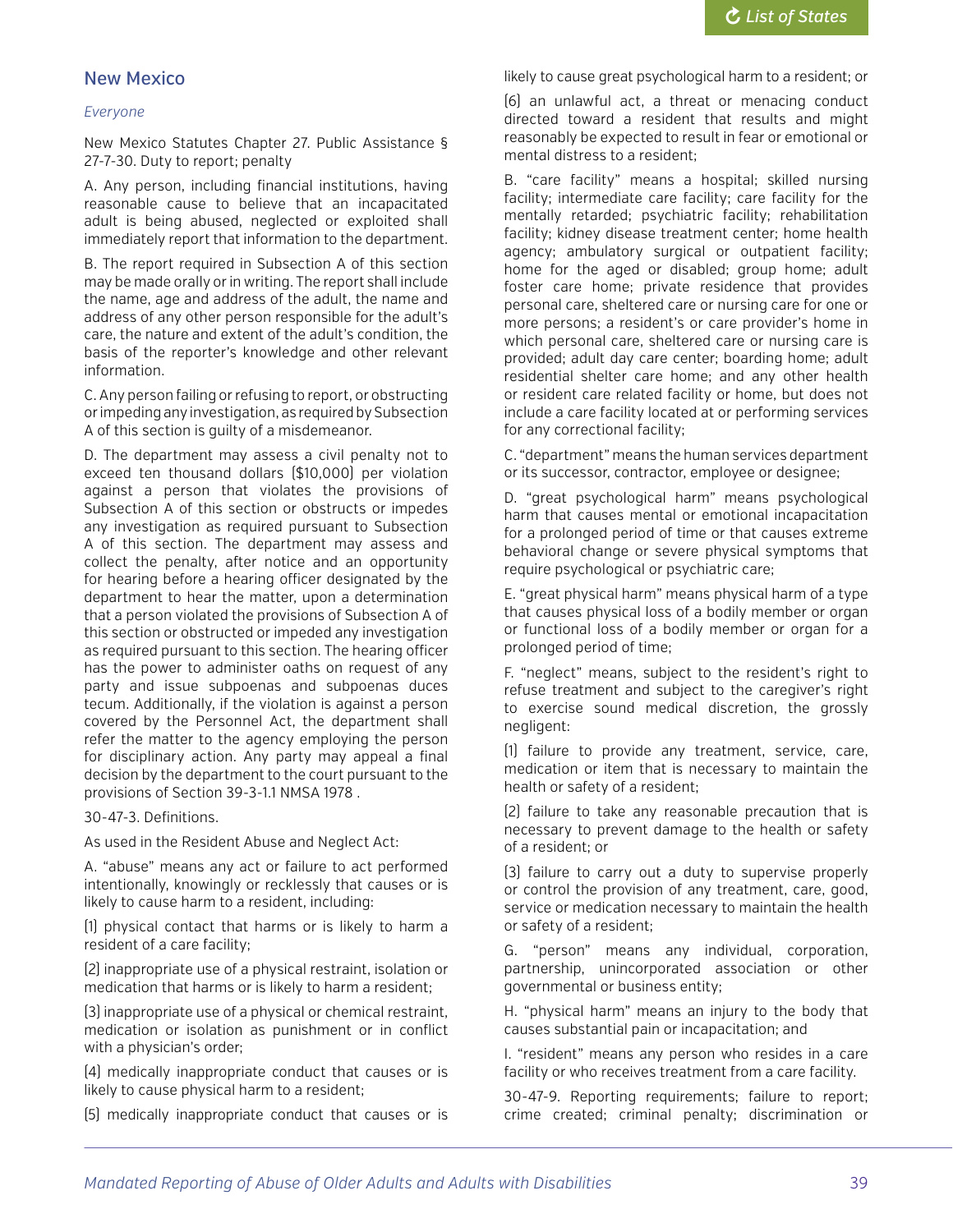retaliation for filing a report prohibited.

A. Any person paid in whole or part for providing to a resident any treatment, care, good, service or medication who has reasonable cause to believe that the resident has been abused, neglected or exploited shall report the abuse, neglect or exploitation in accordance with the provisions of Section 27-7-30 NMSA 1978.

B. Any person required to make a report pursuant to Subsection A of this section who fails to do so is guilty of a misdemeanor and upon conviction shall be sentenced pursuant to the provisions of Subsection A of Section 31-19-1 NMSA 1978.

C. In addition to those persons required to report pursuant to Subsection A of this section, any other person shall make a report if the person has reasonable cause to believe that a patient or resident of a facility has been abused, neglected or exploited.

D. Any person making a report pursuant to Subsection C of this section shall not be liable in any civil or criminal action based on the report if it was made in good faith.

E. No facility shall, without just cause, discharge or in any manner discriminate or retaliate against any person who in good faith makes a report required or permitted by the Resident Abuse and Neglect Act [30- 47-1 NMSA 1978], or testifies, or is about to testify, in any proceeding about the abuse, neglect or exploitation of a resident in that facility. For the purposes of this section, "retaliate" includes transferring to another facility, without just cause, over the objection of the resident or the resident's guardian, any resident who has reported an incident pursuant to this section.

## New York

### *No one is mandated to report*

### N.Y. Social Services Law §§ 488

As used in this article, the following terms shall have the following meanings:

1. "Reportable incident" shall mean the following conduct that a mandated reporter is required to report to the vulnerable persons' central register:

(a) "Physical abuse," which shall mean conduct by a custodian intentionally or recklessly causing, by physical contact, physical injury or serious or protracted impairment of the physical, mental or emotional condition of a service recipient or causing the likelihood of such injury or impairment. Such conduct may include but shall not be limited to: slapping, hitting, kicking, biting, choking, smothering, shoving, dragging, throwing, punching, shaking, burning, cutting or the use of corporal punishment. Physical abuse shall not include reasonable emergency interventions necessary to protect the safety of any person.

(b) "Sexual abuse," which shall mean any conduct by a custodian that subjects a person receiving services to any offense defined in article one hundred thirty or section 255.25 , 255.26 or 255.27 of the penal law ; or any conduct or communication by such custodian that allows, permits, uses or encourages a service recipient to engage in any act described in articles two hundred thirty or two hundred sixty-three of the penal law. For purposes of this paragraph only, a person with a developmental disability who is or was receiving services and is also an employee or volunteer of a service provider shall not be considered a custodian if he or she has sexual contact with another service recipient who is a consenting adult who has consented to such contact.

(c) "Psychological abuse," which shall mean conduct by a custodian intentionally or recklessly causing, by verbal or non-verbal conduct, a substantial diminution of a service recipient's emotional, social or behavioral development or condition, supported by a clinical assessment performed by a physician, psychologist, psychiatric nurse practitioner, licensed clinical or master social worker or licensed mental health counselor, or causing the likelihood of such diminution. Such conduct may include but shall not be limited to intimidation, threats, the display of a weapon or other object that could reasonably be perceived by a service recipient as a means for infliction of pain or injury, in a manner that constitutes a threat of physical pain or injury, taunts, derogatory comments or ridicule.

(d) "Deliberate inappropriate use of restraints," which shall mean the use of a restraint when the technique that is used, the amount of force that is used or the situation in which the restraint is used is deliberately inconsistent with a service recipient's individual treatment plan or behavioral intervention plan, generally accepted treatment practices and/or applicable federal or state laws, regulations or policies, except when the restraint is used as a reasonable emergency intervention to prevent imminent risk of harm to a person receiving services or to any other person. For purposes of this subdivision, a "restraint" shall include the use of any manual, pharmacological or mechanical measure or device to immobilize or limit the ability of a person receiving services to freely move his or her arms, legs or body.

(e) "Use of aversive conditioning," which shall mean the application of a physical stimulus that is intended to induce pain or discomfort in order to modify or change the behavior of a person receiving services in the absence of a person-specific authorization by the operating, licensing or certifying state agency pursuant to governing state agency regulations. Aversive conditioning may include but is not limited to, the use of physical stimuli such as noxious odors, noxious tastes, blindfolds, the withholding of meals and the provision of substitute foods in an unpalatable form and movement limitations used as punishment, including but not limited to helmets and mechanical restraint devices.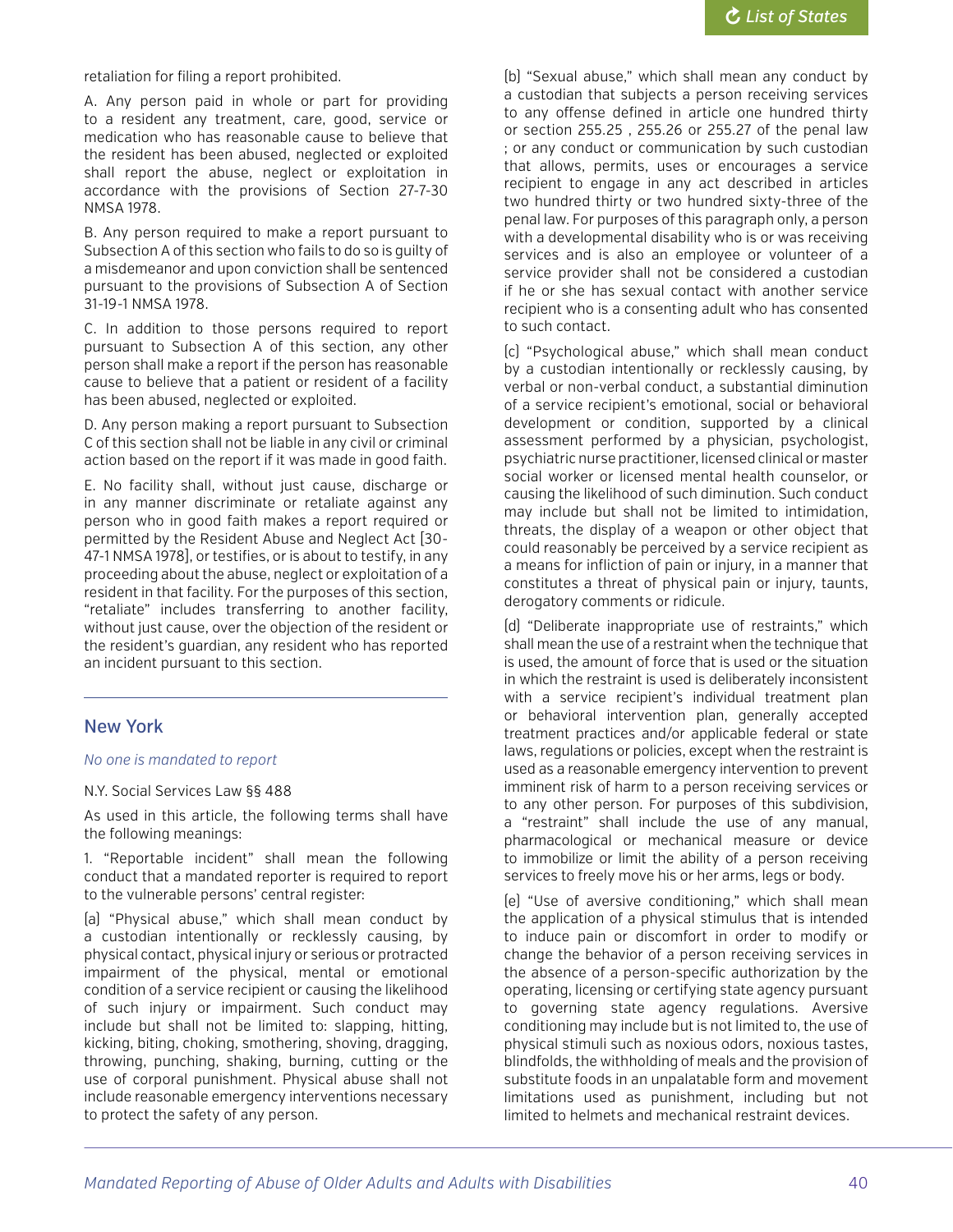(f) "Obstruction of reports of reportable incidents," which shall mean conduct by a custodian that impedes the discovery, reporting or investigation of the treatment of a service recipient by falsifying records related to the safety, treatment or supervision of a service recipient, actively persuading a mandated reporter from making a report of a reportable incident to the statewide vulnerable persons' central register with the intent to suppress the reporting of the investigation of such incident, intentionally making a false statement or intentionally withholding material information during an investigation into such a report; intentional failure of a supervisor or manager to act upon such a report in accordance with governing state agency regulations, policies or procedures; or, for a mandated reporter who is a custodian as defined in subdivision two of this section, failing to report a reportable incident upon discovery.

(g) "Unlawful use or administration of a controlled substance," which shall mean any administration by a custodian to a service recipient of: a controlled substance as defined by article thirty-three of the public health law, without a prescription; or other medication not approved for any use by the federal food and drug administration. It also shall include a custodian unlawfully using or distributing a controlled substance as defined by article thirty-three of the public health law, at the workplace or while on duty.

(h) "Neglect," which shall mean any action, inaction or lack of attention that breaches a custodian's duty and that results in or is likely to result in physical injury or serious or protracted impairment of the physical, mental or emotional condition of a service recipient. Neglect shall include, but is not limited to: (i) failure to provide proper supervision, including a lack of proper supervision that results in conduct between persons receiving services that would constitute abuse as described in paragraphs (a) through (g) of this subdivision if committed by a custodian; (ii) failure to provide adequate food, clothing, shelter, medical, dental, optometric or surgical care, consistent with the rules or regulations promulgated by the state agency operating, certifying or supervising the facility or provider agency, provided that the facility or provider agency has reasonable access to the provision of such services and that necessary consents to any such medical, dental, optometric or surgical treatment have been sought and obtained from the appropriate individuals; or (iii) failure to provide access to educational instruction, by a custodian with a duty to ensure that an individual receives access to such instruction in accordance with the provisions of part one of article sixty-five of the education law and/or the individual's individualized education program.

(i) "Significant incident" shall mean an incident, other than an incident of abuse or neglect, that because of its severity or the sensitivity of the situation may result in, or has the reasonably foreseeable potential to result in, harm to the health, safety or welfare of a person receiving services and shall include but shall not be limited to:

(1) conduct between persons receiving services that would constitute abuse as described in paragraphs (a) through (g) of this subdivision if committed by a custodian; or

(2) conduct on the part of a custodian, which is inconsistent with a service recipient's individual treatment plan or individualized educational program, generally accepted treatment practices and/or applicable federal or state laws, regulations or policies and which impairs or creates a reasonably foreseeable potential to impair the health, safety or welfare of a person receiving services, including but not limited to:

(A) unauthorized seclusion, which shall mean the placement of a person receiving services in a room or area from which he or she cannot, or perceives that he or she cannot, leave at will;

(B) unauthorized use of time-out, which shall mean the use of a procedure in which a person receiving services is removed from regular programming and isolated in a room or area for the convenience of a custodian, or as a substitute for programming but shall not include the use of a time-out as an emergency intervention to protect the health or safety of the individual or other persons;

(C) except as provided for in paragraph (g) of subdivision one of this section, the administration of a prescribed or over-the-counter medication, which is inconsistent with a prescription or order issued for a service recipient by a licensed, qualified health care practitioner, and which has an adverse effect on a service recipient. For purposes of this paragraph, "adverse effect" shall mean the unanticipated and undesirable side effect from the administration of a particular medication which unfavorably affects the well-being of a service recipient;

(D) inappropriate use of restraints, which shall mean the use of a restraint when the technique that is used, the amount of force that is used or the situation in which the restraint is used is inconsistent with a service recipient's individual plan, generally accepted treatment practices and/or applicable federal or state laws, regulations or policies. For the purposes of this subdivision, a "restraint" shall include the use of any manual, pharmacological or mechanical measure or device to immobilize or limit the ability of a person receiving services to freely move his or her arms, legs or body; or

(3) any other conduct identified in regulations of the state oversight agency, pursuant to guidelines or standards established by the executive director.

2. "Custodian" means a director, operator, employee or volunteer of a facility or provider agency; or a consultant or an employee or volunteer of a corporation, partnership, organization or governmental entity which provides goods or services to a facility or provider agency pursuant to contract or other arrangement that permits such person to have regular and substantial contact with individuals who are cared for by the facility or provider agency.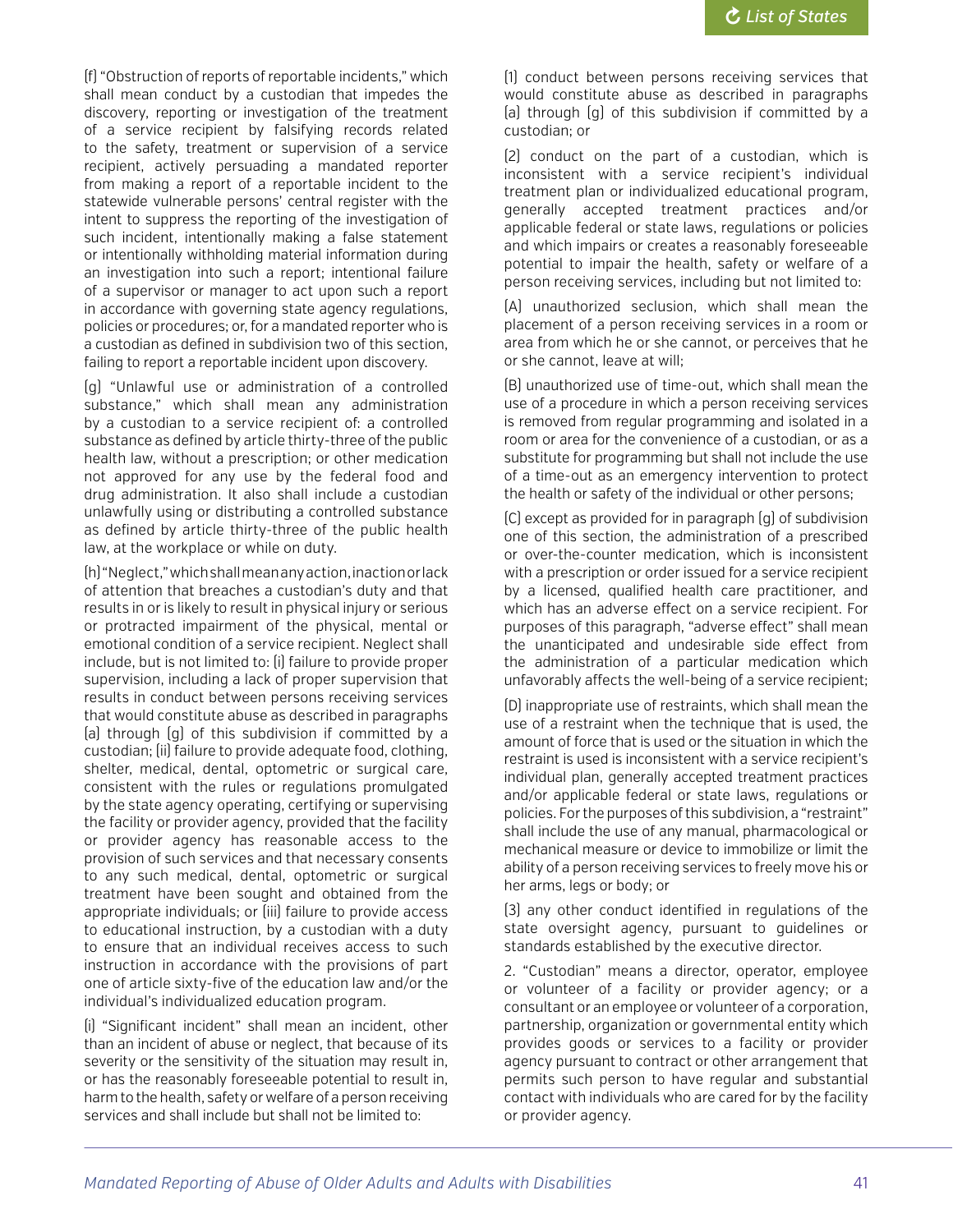3. "Executive director" shall mean the executive director of the justice center for the protection of people with special needs as established by article twenty of the executive law.

## 4. "Facility" or "provider agency" shall mean:

(a) a facility or program in which services are provided and which is operated, licensed or certified by the office of mental health, the office for people with developmental disabilities or the office of alcoholism and substance abuse services, including but not limited to psychiatric centers, inpatient psychiatric units of a general hospital, developmental centers, intermediate care facilities, community residences, group homes and family care homes, provided, however, that such term shall not include a secure treatment facility as defined in section 10.03 of the mental hygiene law , services defined in subparagraph four of subdivision (a) of section 16.03 of the mental hygiene law , or services provided in programs or facilities that are operated by the office of mental health and located in state correctional facilities under the jurisdiction of the department of corrections and community supervision;

(b) any program or facility that is operated by the office of children and family services for juvenile delinquents or juvenile offenders placed in the custody of the commissioner of such office and any residential programs or facilities licensed or certified by the office of children and family services, excluding foster family homes and residential programs for victims of domestic violence;

(c) adult care facilities, which shall mean adult homes or enriched housing programs licensed pursuant to article seven of this chapter: (i) (A) that have a licensed capacity of eighty or more beds; and (B) in which at least twenty-five percent of the residents are persons with serious mental illness as defined by subdivision fifty-two of section 1.03 of the mental hygiene law ; (ii) but not including an adult home or enriched housing program which is authorized to operate fifty-five percent or more of its total licensed capacity of beds as assisted living program beds pursuant to section four hundred sixty-one-l of this chapter;

(d) any overnight, summer day and traveling summer day camps for children with developmental disabilities as defined in regulations promulgated by the commissioner of health; or

(e) the New York state school for the blind and the New York state school for the deaf, which operate pursuant to articles eighty-seven and eighty-eight of the education law; an institution for the instruction of the deaf and the blind which has a residential component and is subject to the visitation of the commissioner of education pursuant to article eighty-five of the education law with respect to its day and residential components; special act school districts serving students with disabilities; or in-state private schools which have been approved by the commissioner of education for special education services or programs, and which have a residential program.

4-a. "State oversight agency" shall mean the state agency that operates, licenses or certifies an applicable facility or provider agency; provided however that such term shall only include the following entities: the office of mental health, the office for people with developmental disabilities, the office of alcoholism and substance abuse services, the office of children and family services, the department of health and the state education department. "State oversight agency" does not include agencies that are certification agencies pursuant to federal law or regulation.

5. "Mandated reporter" shall mean a custodian or a human services professional, but shall not include a service recipient.

5-a. "Human services professional" shall mean any: physician; registered physician assistant; surgeon; medical examiner; coroner; dentist; dental hygienist; osteopath; optometrist; chiropractor; podiatrist; resident; intern; psychologist; registered nurse; licensed practical nurse; nurse practitioner; social worker; emergency medical technician; licensed creative arts therapist; licensed marriage and family therapist; licensed mental health counselor; licensed psychoanalyst; licensed behavior analyst; certified behavior analyst assistant; licensed speech/language pathologist or audiologist; licensed physical therapist; licensed occupational therapist; hospital personnel engaged in the admission, examination, care or treatment of persons; Christian Science practitioner; school official, which includes but is not limited to school teacher, school guidance counselor, school psychologist, school social worker, school nurse, school administrator or other school personnel required to hold a teaching or administrative license or certificate; full or part-time compensated school employee required to hold a temporary coaching license or professional coaching certificate; social services worker; any other child care or foster care worker; mental health professional; person credentialed by the office of alcoholism and substance abuse services; peace officer; police officer; district attorney or assistant district attorney; investigator employed in the office of a district attorney; or other law enforcement official.

6. "Physical injury" and "impairment of physical condition" shall mean any confirmed harm, hurt or damage resulting in a significant worsening or diminution of an individual's physical condition.

7. "Delegate investigatory entity" shall mean a facility or provider agency, or any other entity authorized by the regulations of a state oversight agency or the justice center for the protection of people with special needs to conduct an investigation of a reportable incident.

8. "Justice center" shall mean the justice center for the protection of people with special needs.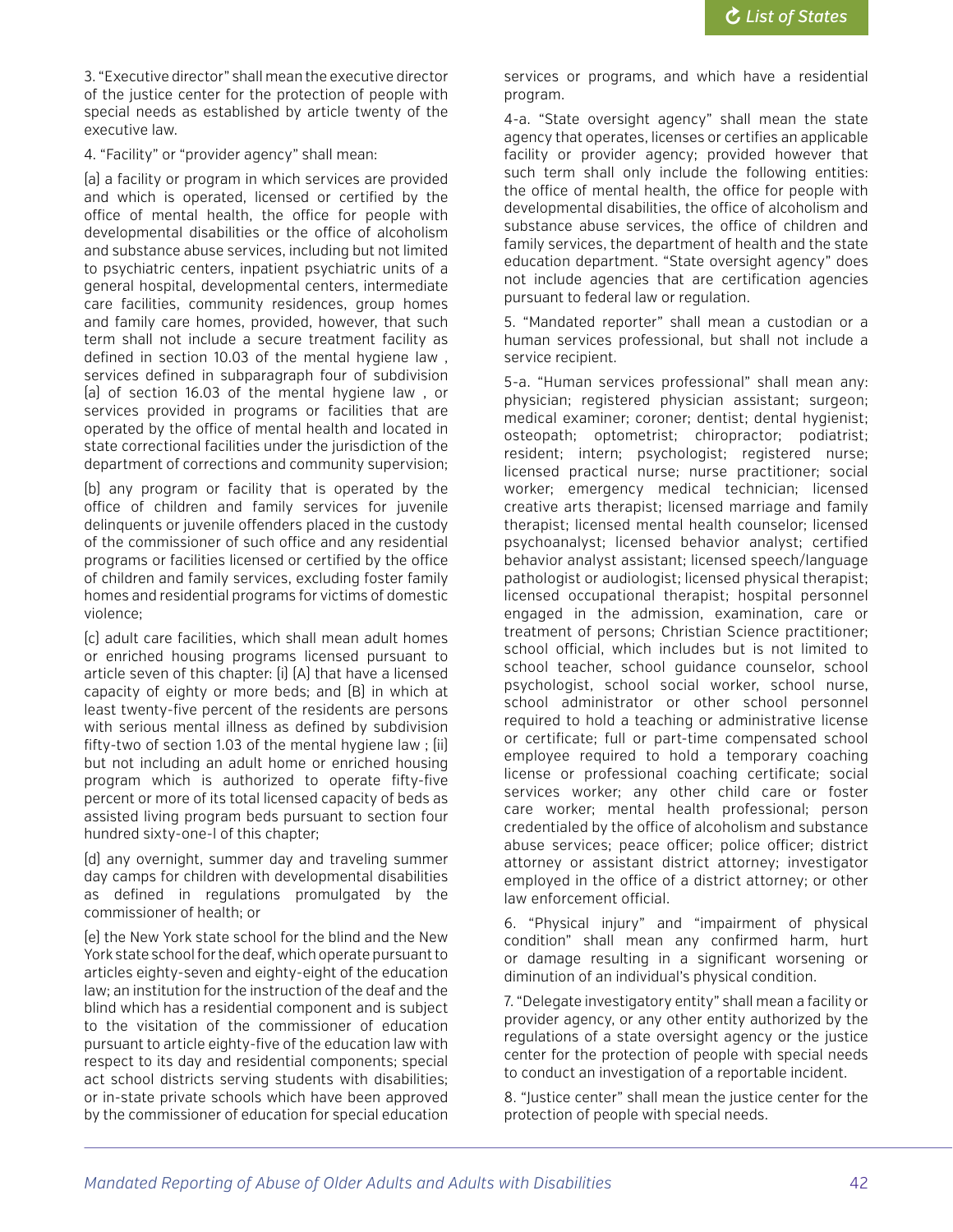9. "Person receiving services," or "service recipient" shall mean an individual who resides or is an inpatient in a residential facility or who receives services from a facility or provider agency.

10. "Personal representative" shall mean a person authorized under state, tribal, military or other applicable law to act on behalf of a vulnerable person in making health care decisions or, for programs that serve children under the jurisdiction of the state education department or the office of children and family services, the service recipient's parent, guardian or other person legally responsible for such person.

11. "Abuse or neglect" shall mean the conduct described in paragraphs (a) through (h) of subdivision one of this section.

12. "Subject of the report" shall mean a custodian, as defined in subdivision two of this section, who is reported to the vulnerable persons' central register for the alleged abuse or neglect of a vulnerable person as defined in subdivision eleven of this section.

13. "Other persons named in the report" shall mean and be limited to the following persons who are named in a report to the vulnerable persons' central register other than the subject of the report: the service recipient whose care and treatment is the concern of a report to the vulnerable persons' central register, and the personal representative, if any, as defined in subdivision ten of this section.

14. "Vulnerable persons' central register" shall mean the statewide central register of reportable incidents involving vulnerable persons, which shall operate in accordance with section four hundred ninety-two of this article.

15. "Vulnerable person" shall mean a person who, due to physical or cognitive disabilities, or the need for services or placement, is receiving services from a facility or provider agency.

16. "Intentionally" and "recklessly" shall have the same meanings as provided in subdivisions one and three of section 15.05 of the penal law .

### Section 2803-D

Reporting abuses of persons receiving care or services in residential health care facilities.

1. The following persons are required to report in accordance with this section when they have reasonable cause to believe that a person receiving care or services in a residential health care facility has been physically abused, mistreated or neglected by other than a person receiving care or services in the facility: any operator or employee of such facility, any person who, or employee of any corporation, partnership, organization or other entity which, is under contract to provide patient care services in such facility, and any nursing home administrator, physician, medical examiner, coroner, physician's associate, specialist's

assistant, osteopath, chiropractor, physical therapist, occupational therapist, registered professional nurse, licensed practical nurse, dentist, podiatrist, optometrist, pharmacist, psychologist, licensed master social worker, licensed clinical social worker, speech pathologist and audiologist.

2. In addition to those persons required to report suspected physical abuse, mistreatment or neglect of persons receiving care or services in residential health care facilities, any other person may make such a report if he or she has reasonable cause to believe that a person receiving care or services has been physically abused, mistreated or neglected in the facility.

3. Reports of suspected physical abuse, mistreatment or neglect made pursuant to this section shall be made immediately by telephone and in writing within fortyeight hours to the department. Written reports shall be made on forms supplied by the commissioner and shall include the following information: the identity of the person making the report and where he can be found; the name and address of the residential health care facility; the names of the operator and administrator of the facility, if known; the name of the subject of the alleged physical abuse, mistreatment or neglect, if known; the nature and extent of the physical abuse, mistreatment or neglect; the date, time and specific location of the occurrence; the names of next of kin or sponsors of the subject of the alleged physical abuse, mistreatment or neglect, if known; and any other information which the person making the report believes would be helpful to further the purposes of this section. Such written reports shall be admissible in evidence, consistent with the provisions of paragraph (f) of subdivision six of this section, in any actions or proceedings relating to physical abuse, mistreatment or neglect of persons receiving care or services in residential health care facilities. Written reports made other than on forms supplied by the commissioner which contain the information required herein shall be treated as if made on such forms.

4. Any person who in good faith makes a report pursuant to this section shall have immunity from any liability, civil or criminal, for having made such a report. For the purpose of any proceeding, civil or criminal, the good faith of any person required to report instances of physical abuse, mistreatment or neglect of persons receiving care or services in residential health care facilities shall be presumed.

5. Notwithstanding the provisions of section two hundred thirty of this chapter, any licensed person who commits an act of physical abuse, mistreatment or neglect of a person receiving care or services in a residential health care facility and any licensed person required by this section to report an instance of suspected physical abuse, mistreatment or neglect of a person receiving care or services in a residential health care facility who fails to do so shall be guilty of unprofessional conduct in the practice of his or her profession.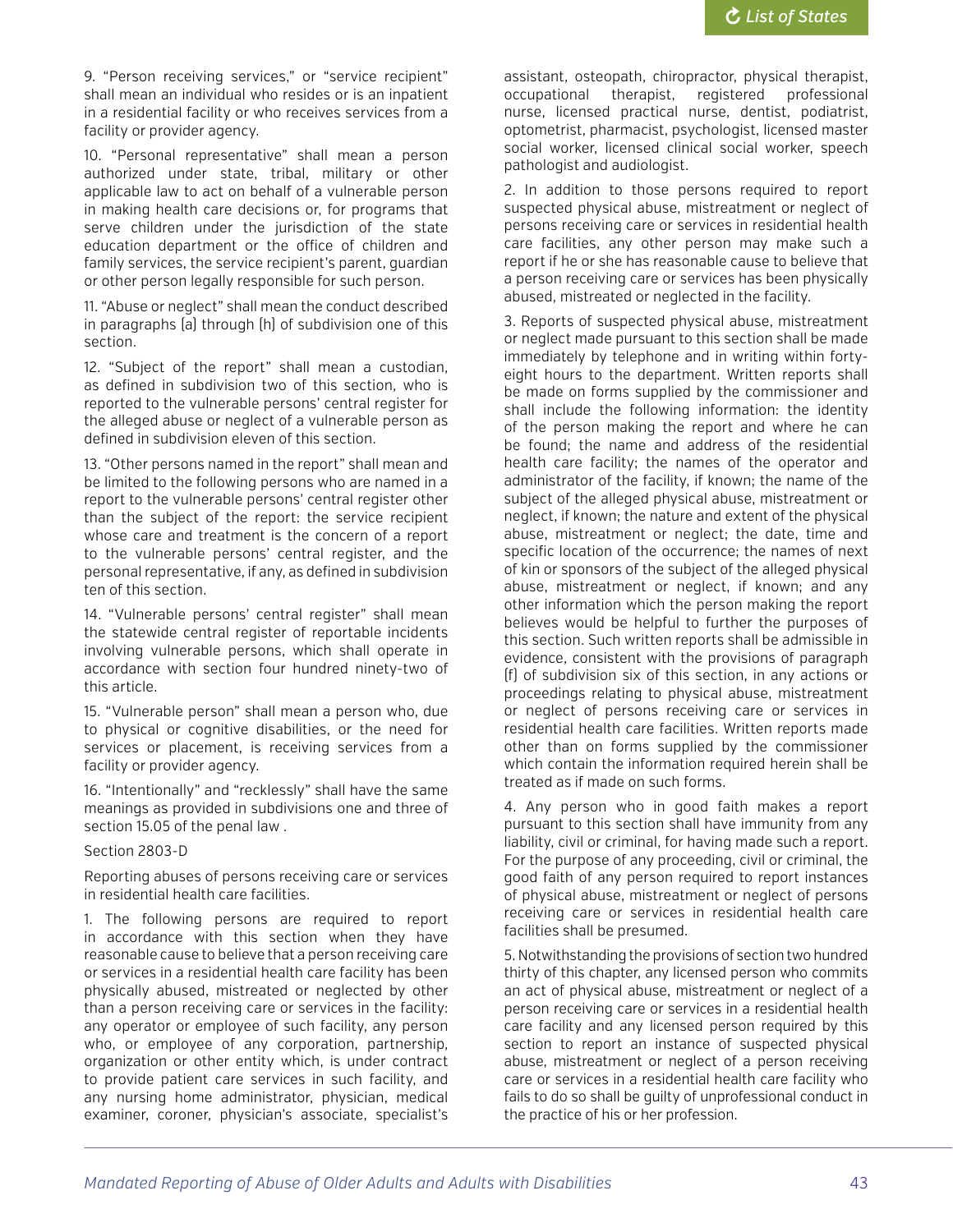6. (a) Upon receipt of a report made pursuant to this section, the commissioner shall cause an investigation to be made of the allegations contained in the report. Notification of the receipt of a report shall be made immediately by the department to the appropriate district attorney if a prior request in writing has been made to the department by the district attorney. Prior to the completion of the investigation by the department, every reasonable effort shall be made to notify, personally or by certified mail, any person under investigation for having committed an act of physical abuse, mistreatment or neglect. The commissioner shall make a written determination, based on the findings of the investigation, of whether or not sufficient credible evidence exists to sustain the allegations contained in the report or would support a conclusion that a person not named in such report has committed an act of physical abuse, neglect or mistreatment. A copy of such written determination, together with a notice of the right to a hearing as provided in this subdivision, shall be sent by registered or certified mail to each person who the commissioner has determined has committed an act of physical abuse, neglect or mistreatment. A letter shall be sent to any other person alleged in such report to have committed such an act stating that a determination has been made that there is not sufficient evidence to sustain the allegations relating to such person. A copy of each such determination and letter shall be sent to the facility in which the alleged incident occurred.

(b) The commissioner may make a written determination, based on the findings of the investigation, that sufficient credible evidence exists to support a conclusion that a person required by this section to report suspected physical abuse, mistreatment or neglect had reasonable cause to believe that such an incident occurred and failed to report such incident. A copy of such written determination, together with a notice of the right to a hearing as provided in this subdivision, shall be sent by registered or certified mail to each person who the commissioner has determined has failed to report as required by this section.

(c) All information relating to any allegation which the commissioner has determined would not be sustained shall be expunged one hundred twenty days following notification of such determination to the person who made the report pursuant to this section, unless a proceeding pertaining to such allegation is pending pursuant to article seventy-eight of the civil practice law and rules. Whenever information is expunged, the commissioner shall notify any official notified pursuant to paragraph (a) of this subdivision that the information has been expunged.

(d) At any time within thirty days of the receipt of a copy of a determination made pursuant to this section, a person named in such determination as having committed an act of physical abuse, neglect or mistreatment, or as having failed to report such an incident, may request in

writing that the commissioner amend or expunge the record of such report, to the extent such report applies to such person, or such written determination. If the commissioner does not comply with such request within thirty days, such person shall have the right to a fair hearing to determine whether the record of the report or the written determination should be amended or expunged on the grounds that the record is inaccurate or the determination is not supported by the evidence. The burden of proof in such hearing shall be on the department. Whenever information is expunged, the commissioner shall notify any official notified pursuant to paragraph (a) of this subdivision that the information has been expunged.

(e) Except as hereinafter provided, any report, record of the investigation of such report and all other information related to such report shall be confidential and shall be exempt from disclosure under article six of the public officers law.

(f) Information relating to a report made pursuant to this section shall be disclosed under any of the following conditions:

(i) pursuant to article six of the public officers law after expungement or amendment, if any, is made in accordance with a hearing conducted pursuant to this section, or at least forty-five days after a written determination is made by the commissioner concerning such report, whichever is later; provided, however, that the identity of the person who made the report, the victim, or any other person named, except a person who the commissioner has determined committed an act of physical abuse, neglect or mistreatment, shall not be disclosed unless such person authorizes such disclosure;

(ii) as may be required by the penal law or any lawful order or warrant issued pursuant to the criminal procedure law; or

(iii) to a person who has requested a hearing pursuant to this section, information relating to the determination upon which the hearing is to be conducted; provided, however, that the identity of the person who made the report or any other person who provided information in an investigation of the report shall not be disclosed unless such person authorizes such disclosure.

(g) Where appropriate, the commissioner shall report instances of physical abuse, mistreatment or neglect or the failure to report as required by this section, to the appropriate committee on professional conduct for the professions enumerated in subdivision one of this section when a determination has been made after the commissioner has provided an opportunity to be heard. The commissioner shall report instances of physical abuse, mistreatment, neglect or misappropriation of resident property by a nurse aide or other unlicensed individual and any brief statement by the nurse aide or other unlicensed individual disputing the finding to the nursing home nurse aide registry established pursuant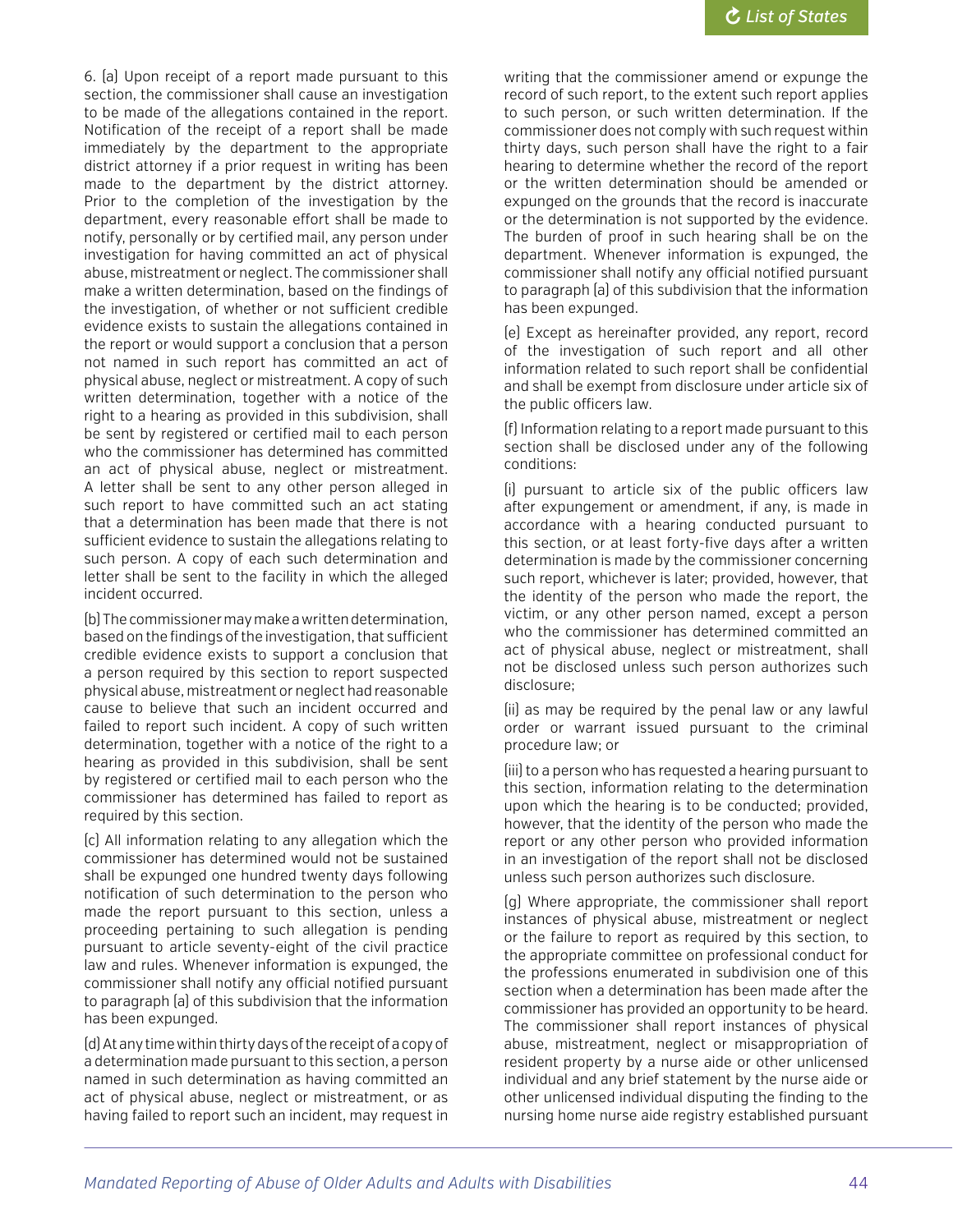to section twenty-eight hundred three-j of this article when a determination has been made after the commissioner has provided an opportunity to be heard.

7. In addition to any other penalties prescribed by law, any person who commits an act of physical abuse, neglect or mistreatment, or who fails to report such an act as provided in this section, shall be deemed to have violated this section and shall be liable for a penalty pursuant to section twelve of this chapter after an opportunity to be heard pursuant to this section.

8. No residential health care facility or officer or employee thereof shall discharge or in any manner discriminate or retaliate against any person in any residential health care facility, or any relative, or sponsor thereof, or against any employee of the facility, or against any other person because such person, relative, legal representative, sponsor or employee has made, or is about to make, a report pursuant to this section, or has testified, or is about to testify, in any proceeding relating to physical abuse, mistreatment or neglect of a person receiving care or services in a residential health care facility. The supreme court may grant injunctive relief to any person subject to such retaliation or discrimination. Any violation of this subdivision shall be punishable pursuant to section twelve of this chapter.

9. No later than March fifteenth of every year the commissioner shall prepare and transmit to the governor and the legislature a report on the incidents of physical abuse, mistreatment and neglect of persons receiving care or services in residential health care facilities. No information concerning any individual or facility shall be disclosed in a report made pursuant to this subdivision, or in any other report, except information which would be available pursuant to article six of the public officers law as provided in this section. Nothing in this section shall be construed to prohibit the maintenance or disclosure of, or require the expungement of, statistical data which would not reveal the identity of any person or facility.

10. An investigation shall be made of each incident reported pursuant to this section, but only the provisions of paragraphs (e) and (f) of subdivision six, and subdivisions two, four, eight and nine shall apply to physical abuse by persons receiving care or services in residential health care facilities.

11. The commissioner shall adopt rules and regulations necessary to implement this section.

### \* NB Effective until April 14, 2020

\* § 2803-d. Reporting abuses of persons receiving care or services in residential health care facilities. 1. The following persons are required to report in accordance with this section when they have reasonable cause to believe that a person receiving care or services in a residential health care facility has been abused, mistreated, neglected or subjected to the

misappropriation of property by other than a person receiving care or services in the facility: any operator or employee of such facility, or employee of any corporation, partnership, organization or other entity which, and any other person who, is under contract with such facility, and any nursing home administrator, physician, medical examiner, coroner, physician's associate, specialist's assistant, osteopath, chiropractor, physical therapist, occupational therapist, registered professional nurse, licensed practical nurse, dentist, podiatrist, optometrist, pharmacist, psychologist, licensed master social worker, licensed clinical social worker, speech pathologist and audiologist.

2. In addition to those persons required to report suspected abuse, mistreatment, neglect or misappropriation of the property of persons receiving care or services in residential health care facilities, any other person may make such a report if he or she has reasonable cause to believe that a person receiving care or services has been abused, mistreated, neglected or subjected to the misappropriation of property in the facility.

3. Reports of suspected abuse, mistreatment, neglect or the misappropriation of property made pursuant to this section shall be made immediately by telephone and in writing within forty-eight hours to the department. The department shall provide forms, which shall be available to be downloaded from the department's website, which may be, but are not required to be, used for making the written reports. Written reports shall include the following information: the identity of the person making the report and where he can be found; the name and address of the residential health care facility; the names of the operator and administrator of the facility, if known; the name of the subject of the alleged abuse, mistreatment, neglect or misappropriation of property, if known; the nature and extent of the abuse, mistreatment, neglect or misappropriation of property; the date, time and specific location of the occurrence; the names of next of kin or sponsors of the subject of the alleged abuse, mistreatment, neglect or misappropriation of property, if known; and any other information which the person making the report believes would be helpful to further the purposes of this section. Such written reports shall be admissible in evidence, consistent with the provisions of paragraph (f) of subdivision six of this section, in any actions or proceedings relating to abuse, mistreatment, neglect or misappropriation of property of persons receiving care or services in residential health care facilities. Written reports made other than on forms supplied by the commissioner which contain the information required herein shall be treated as if made on such forms.

4. Any person who in good faith makes a report pursuant to this section shall have immunity from any liability, civil or criminal, for having made such a report. For the purpose of any proceeding, civil or criminal, the good faith of any person required to report instances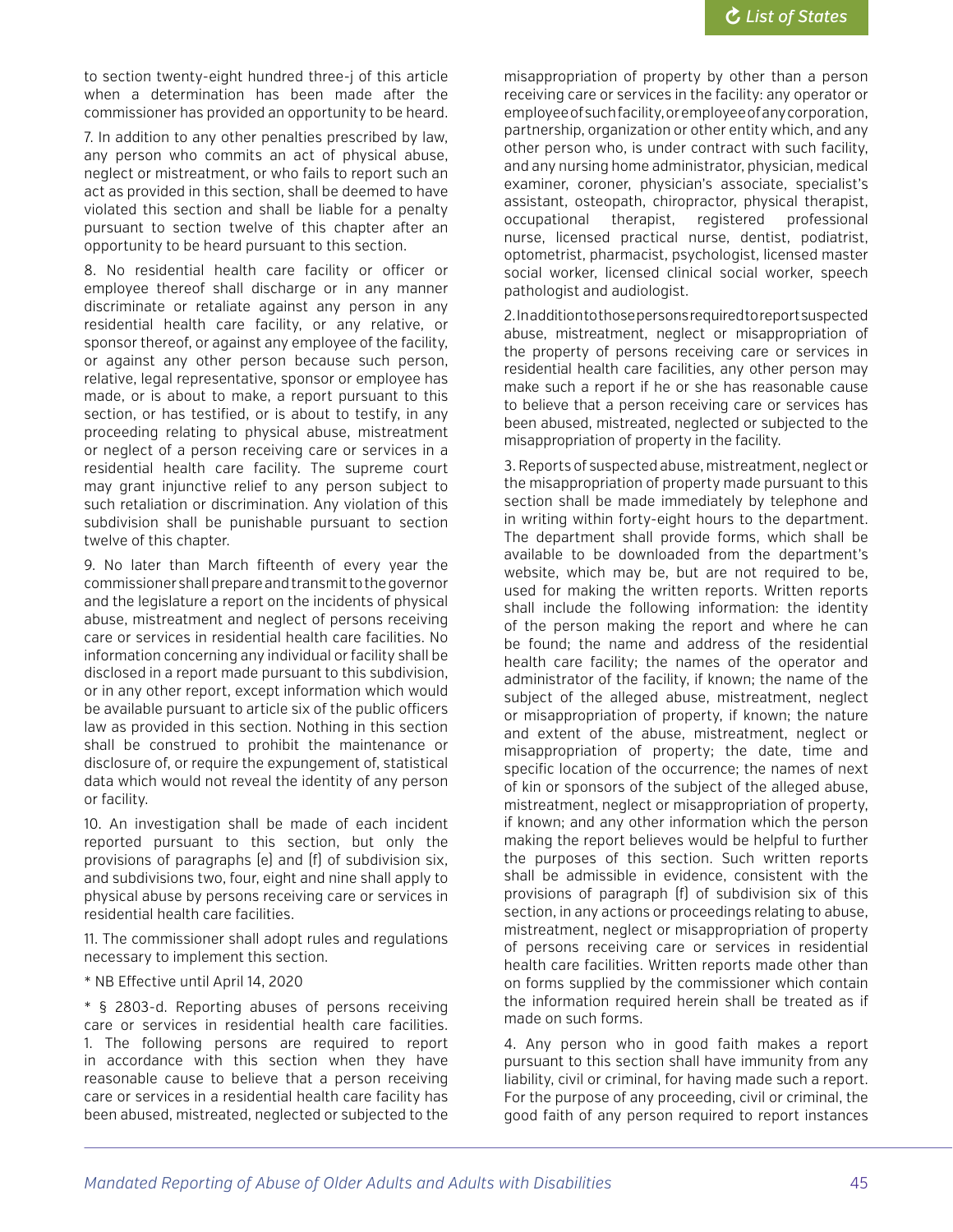of abuse, mistreatment, neglect or misappropriation of property of persons receiving care or services in residential health care facilities shall be presumed.

5. Notwithstanding the provisions of section two hundred thirty of this chapter, any licensed person who commits an act of abuse, mistreatment, neglect or misappropriation of property of a person receiving care or services in a residential health care facility and any licensed person required by this section to report an instance of suspected abuse, mistreatment, neglect or misappropriation of property of a person receiving care or services in a residential health care facility who fails to do so shall be guilty of unprofessional conduct in the practice of his or her profession.

6. (a) Upon receipt of a report made pursuant to this section, the commissioner shall cause an investigation to be made of the allegations contained in the report. Notification of the receipt of a report shall be made immediately by the department to the appropriate district attorney if a prior request in writing has been made to the department by the district attorney. At any time, if the department determines that there is a reasonable belief that a reported allegation may constitute a crime under the laws of the state of New York or the United States, the department shall notify the appropriate law enforcement official or authority. Prior to the completion of the investigation by the department, reasonable effort shall be made to notify, personally or by certified mail, any person under investigation for having committed an act of abuse, mistreatment, neglect or misappropriation of property. The commissioner shall make a written determination, based on the findings of the investigation, of whether or not sufficient credible evidence exists to sustain the allegations contained in the report or would support a conclusion that a person not named in such report has committed an act of abuse, neglect, mistreatment or misappropriation of property. A copy of such written determination, together with a notice of the right to a hearing as provided in this subdivision, shall be sent by registered or certified mail to each person who the commissioner has determined has committed an act of abuse, neglect, mistreatment or misappropriation of property. A letter shall be sent to any other person alleged in such report to have committed such an act stating that a determination has been made that there is not sufficient evidence to sustain the allegations relating to such person. A copy of each such determination and letter shall be sent to the facility in which the alleged incident occurred.

(b) The commissioner may make a written determination, based on the findings of the investigation, that sufficient credible evidence exists to support a conclusion that a person required by this section to report suspected abuse, mistreatment, neglect or misappropriation of property had reasonable cause to believe that such an incident occurred and failed to report such incident. A copy of such written determination, together with

a notice of the right to a hearing as provided in this subdivision, shall be sent by registered or certified mail to each person who the commissioner has determined has failed to report as required by this section.

(c) All information relating to any allegation which the commissioner has determined would not be sustained shall be sealed one hundred twenty days following notification of such determination to the person who made the report pursuant to this section, unless a proceeding pertaining to such allegation is pending pursuant to article seventy-eight of the civil practice law and rules. Whenever information is sealed, the commissioner shall notify any official notified pursuant to paragraph (a) of this subdivision that the information has been sealed.

(d) At any time within thirty days of the receipt of a copy of a determination made pursuant to this section, a person named in such determination as having committed an act of abuse, neglect, mistreatment or misappropriation of property, or as having failed to report such an incident, may request in writing that the commissioner amend or seal the record of such report, to the extent such report applies to such person, or such written determination. If the commissioner does not comply with such request within thirty days, such person shall have the right to a fair hearing to determine whether the record of the report or the written determination should be amended or sealed on the grounds that the record is inaccurate or the determination is not supported by the evidence. The burden of proof in such hearing shall be on the department. Whenever information is sealed, the commissioner shall notify any official notified pursuant to paragraph (a) of this subdivision that the information has been sealed.

(e) Except as hereinafter provided, any report, record of the investigation of such report and all other information related to such report shall be confidential and shall be exempt from disclosure under article six of the public officers law.

(f) Information relating to a report made pursuant to this section shall be disclosed under any of the following conditions:

(i) pursuant to article six of the public officers law after sealing or amendment, if any, is made in accordance with a hearing conducted pursuant to this section, or at least forty-five days after a written determination is made by the commissioner concerning such report, whichever is later; provided, however, that the identity of the person who made the report, the victim, or any other person named, except a person who the commissioner has determined committed an act of abuse, neglect, mistreatment or misappropriation of property, shall not be disclosed unless such person authorizes such disclosure;

(ii) as may be required by the penal law or any lawful order or warrant issued pursuant to the criminal procedure law; or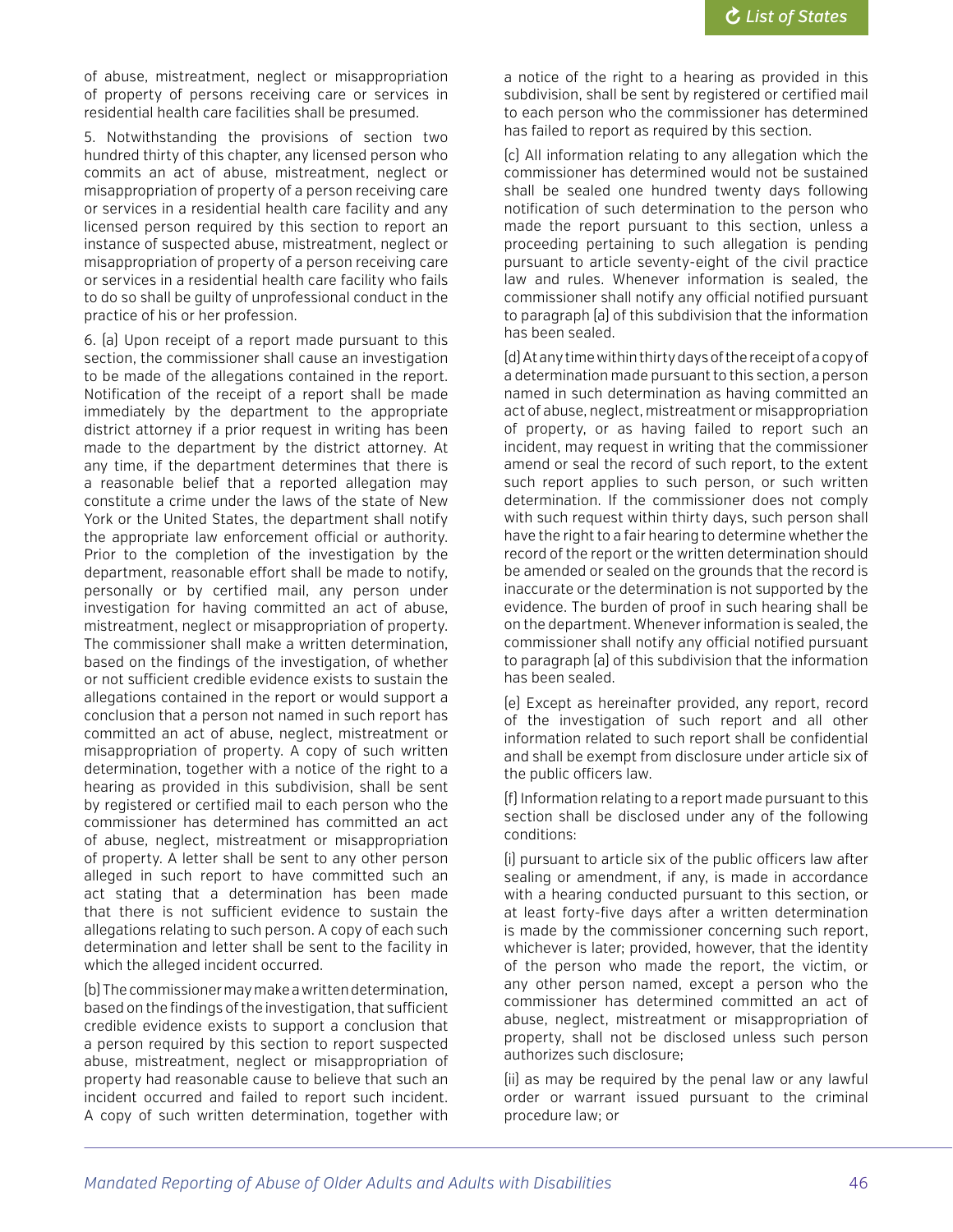(iii) to a person who has requested a hearing pursuant to this section, information relating to the determination upon which the hearing is to be conducted; provided, however, that the identity of the person who made the report or any other person who provided information in an investigation of the report shall not be disclosed unless such person authorizes such disclosure.

(g) Where appropriate, the commissioner shall report instances of abuse, mistreatment, neglect or misappropriation of property or the failure to report as required by this section, to the appropriate committee on professional conduct for the professions enumerated in subdivision one of this section when a determination has been made after the commissioner has provided an opportunity to be heard. The commissioner shall report instances of abuse, mistreatment, neglect, misappropriation of property by a nurse aide or other unlicensed individual and any brief statement by the nurse aide or other unlicensed individual disputing the finding to the nursing home nurse aide registry established pursuant to section twenty-eight hundred three-j of this article when a determination has been made after the commissioner has provided an opportunity to be heard.

7. In addition to any other penalties prescribed by law, any person who commits an act of abuse, neglect, mistreatment or misappropriation of property, or who fails to report such an act as provided in this section, shall be deemed to have violated this section and shall be liable for a penalty pursuant to section twelve of this chapter after an opportunity to be heard pursuant to this section.

8. No residential health care facility or officer or employee thereof shall discharge or in any manner discriminate or retaliate against any person in any residential health care facility, or any relative, or sponsor thereof, or against any employee of the facility, or against any other person because such person, relative, legal representative, sponsor or employee has made, or is about to make, a report pursuant to this section, or has testified, or is about to testify, in any proceeding relating to abuse, mistreatment, neglect or misappropriation of property of a person receiving care or services in a residential health care facility. The supreme court may grant injunctive relief to any person subject to such retaliation or discrimination. Any violation of this subdivision shall be punishable pursuant to section twelve of this chapter.

9. No later than March fifteenth of every year the commissioner shall prepare and transmit to the governor and the legislature a report on the incidents of abuse, mistreatment, neglect and misappropriation of property of persons receiving care or services in residential health care facilities. No individual identifying information concerning any individual subjected to abuse, mistreatment, neglect or misappropriation of property shall be disclosed in a report made pursuant to this subdivision, or in any other report, except information which would be available pursuant to article six of the public officers law as provided in this section. Nothing in this section shall be construed to prohibit the maintenance or disclosure of, or require the sealing of, statistical data which would not reveal the identity of any person.

10. An investigation shall be made of each incident reported pursuant to this section.

11. The commissioner shall adopt regulations necessary to implement this section.

# North Carolina

*Everyone*

§ 108A-101. Definitions.

(a) The word "abuse" means the willful infliction of physical pain, injury or mental anguish, unreasonable confinement, or the willful deprivation by a caretaker of services which are necessary to maintain mental and physical health.

(b) The word "caretaker" shall mean an individual who has the responsibility for the care of the disabled adult as a result of family relationship or who has assumed the responsibility for the care of the disabled adult voluntarily or by contract.

(c) The word "director" shall mean the director of the county department of social services in the county in which the person resides or is present, or his representative as authorized in G.S. 108A-14.

(d) The words "disabled adult" shall mean any person 18 years of age or over or any lawfully emancipated minor who is present in the State of North Carolina and who is physically or mentally incapacitated due to an intellectual disability, cerebral palsy, epilepsy or autism; organic brain damage caused by advanced age or other physical degeneration in connection therewith; or due to conditions incurred at any age which are the result of accident, organic brain damage, mental or physical illness, or continued consumption or absorption of substances.

(e) A "disabled adult" shall be "in need of protective services" if that person, due to his physical or mental incapacity, is unable to perform or obtain for himself essential services and if that person is without able, responsible, and willing persons to perform or obtain for his essential services.

(f) The words "district court" shall mean the judge of that court.

(g) The word "emergency" refers to a situation where (i) the disabled adult is in substantial danger of death or irreparable harm if protective services are not provided immediately, (ii) the disabled adult is unable to consent to services, (iii) no responsible, able, or willing caretaker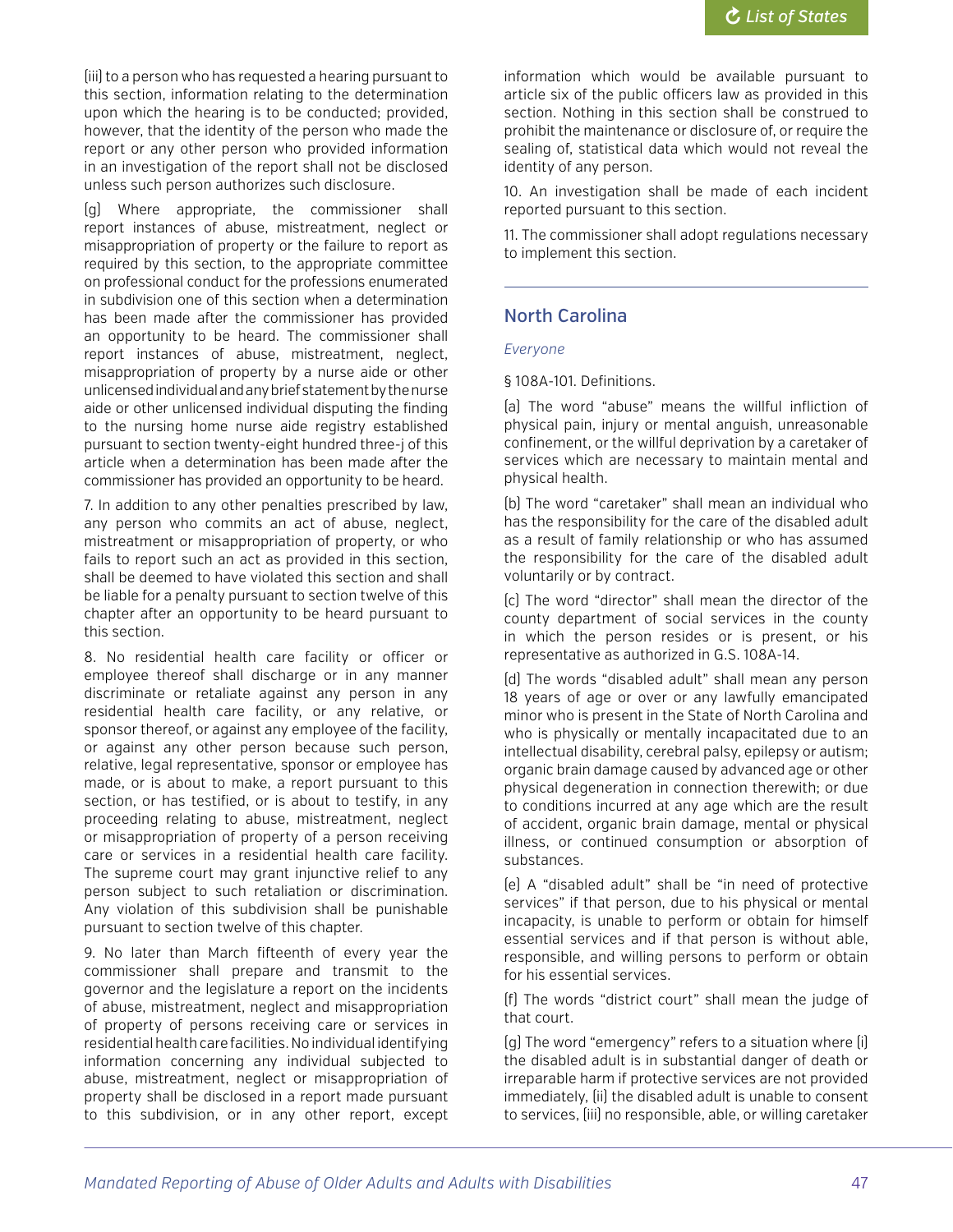is available to consent to emergency services, and (iv) there is insufficient time to utilize procedure provided in G.S. 108A-105.

(h) The words "emergency services" refer to those services necessary to maintain the person's vital functions and without which there is reasonable belief that the person would suffer irreparable harm or death. This may include taking physical custody of the disabled person.

(i) The words "essential services" shall refer to those social, medical, psychiatric, psychological or legal services necessary to safeguard the disabled adult's rights and resources and to maintain the physical or mental well-being of the individual. These services shall include, but not be limited to, the provision of medical care for physical and mental health needs, assistance in personal hygiene, food, clothing, adequately heated and ventilated shelter, protection from health and safety hazards, protection from physical mistreatment, and protection from exploitation. The words "essential services" shall not include taking the person into physical custody without his consent except as provided for in G.S. 108A-106 and in Chapter 122C of the General Statutes.

(j) The word "exploitation" means the illegal or improper use of a disabled adult or his resources for another's profit or advantage.

(k) The word "indigent" shall mean indigent as defined in G.S. 7A-450.

(l) The words "lacks the capacity to consent" shall mean lacks sufficient understanding or capacity to make or communicate responsible decisions concerning his person, including but not limited to provisions for health or mental health care, food, clothing, or shelter, because of physical or mental incapacity. This may be reasonably determined by the director or he may seek a physician's or psychologist's assistance in making this determination.

(m) The word "neglect" refers to a disabled adult who is either living alone and not able to provide for himself or herself the services which are necessary to maintain the person's mental or physical health or is not receiving services from the person's caretaker. A person is not receiving services from his caretaker if, among other things and not by way of limitation, the person is a resident of one of the State-owned psychiatric hospitals listed in G.S. 122C-181(a)(1), the State-owned Developmental Centers listed in G.S. 122C-181(a)(2), or the State-owned Neuro-Medical Treatment Centers listed in G.S. 122C-181(a)(3), the person is, in the opinion of the professional staff of that State-owned facility, mentally incompetent to give consent to medical treatment, the person has no legal guardian appointed pursuant to Chapter 35A, or guardian as defined in G.S. 122C-3(15), and the person needs medical treatment.

(n) The words "protective services" shall mean services

provided by the State or other government or private organizations or individuals which are necessary to protect the disabled adult from abuse, neglect, or exploitation. They shall consist of evaluation of the need for service and mobilization of essential services on behalf of the disabled adult. (1973, c. 1378, s. 1; 1975, c. 797; 1979, c. 1044, ss. 1-4; 1981, c. 275, s. 1; 1985, c. 589, s. 34; 1987, c. 550, s. 24; 1989, c. 770, s. 29; 1991, c. 258, s. 2; 2007-177, s. 4; 2019-76, s. 14.)

§ 108A-102. Duty to report; content of report; immunity.

(a) Any person having reasonable cause to believe that a disabled adult is in need of protective services shall report such information to the director.

(b) The report may be made orally or in writing. The report shall include the name and address of the disabled adult; the name and address of the disabled adult's caretaker; the age of the disabled adult; the nature and extent of the disabled adult's injury or condition resulting from abuse or neglect; and other pertinent information.

(c) Anyone who makes a report pursuant to this statute, who testifies in any judicial proceeding arising from the report, or who participates in a required evaluation shall be immune from any civil or criminal liability on account of such report or testimony or participation, unless such person acted in bad faith or with a malicious purpose. (1973, c. 1378, s. 1; 1975, c. 797; 1981, c. 275, s. 1.)

## North Dakota

*Law Enforcement Social Workers Medical Professional Medical Administration Dentist Paid Caregivers Unpaid Caregivers Mental Health Counselor/Therapist Coroners Home Health Aids Probation Officers Psychologists Broker/Dealers, Investment Advisors Fire Fighter Case Manager Care Facility Owner/Employees Clergy Pharmacists Health and Human Services Employees Guardian/Conservator Government Funded Service Provider to Elderly Home Care Planning Agency Hospices* 

50-25.2-03. Reporting of abuse or neglect - Method of reporting.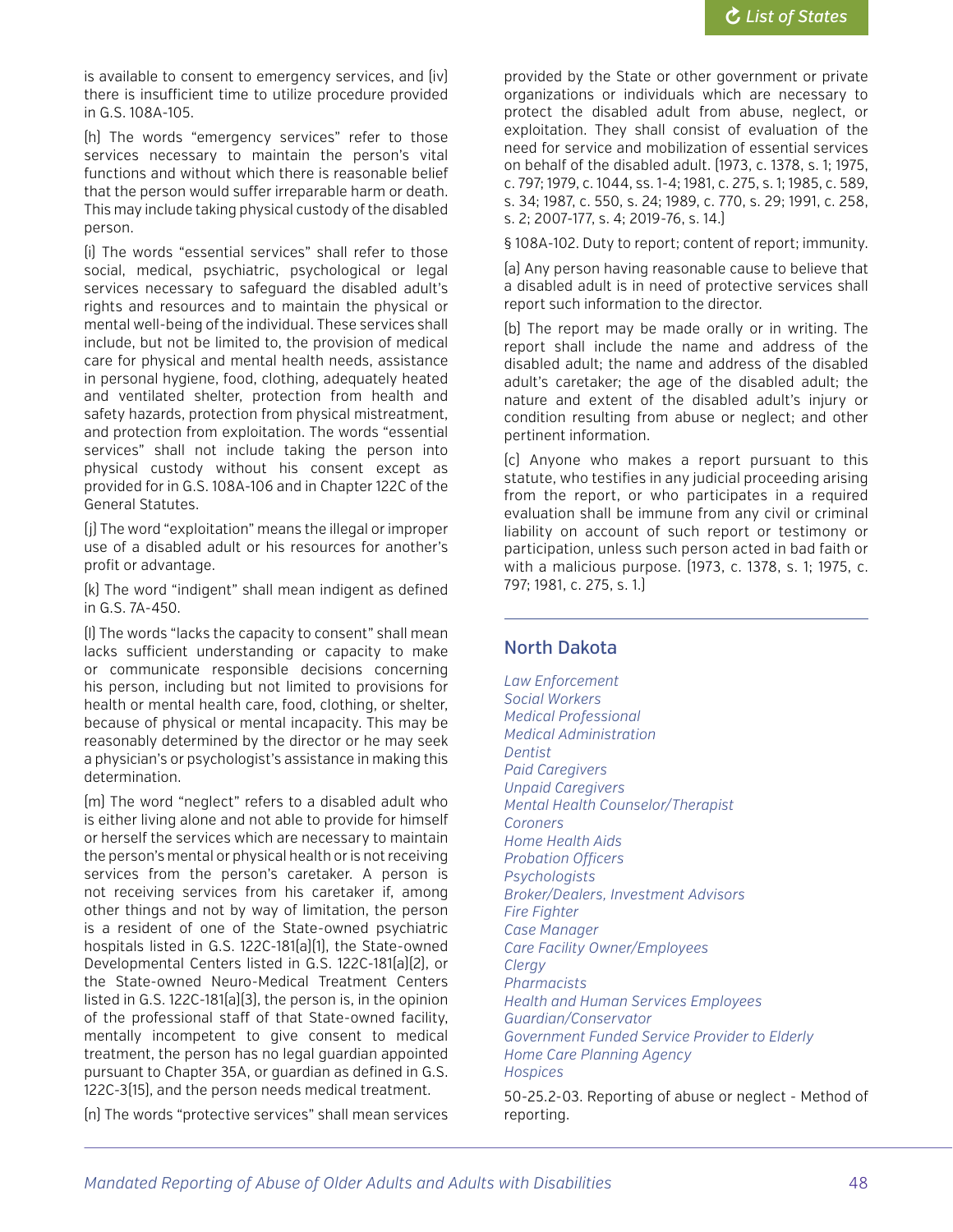1. Any medical or mental health professional or personnel, law enforcement officer, firefighter, member of the clergy, or caregiver having knowledge a vulnerable adult has been subjected to abuse or neglect, or who observes a vulnerable adult being subjected to conditions or circumstances that reasonably would result in abuse or neglect, shall report the information to the department, or the department's designee, or to an appropriate law enforcement agency if the knowledge is derived from information received by that individual in that individual's official or professional capacity. A member of the clergy, however, is not required to report the information if the knowledge is derived from information received in the capacity of spiritual adviser. An individual in the position of a long-term care ombudsman is not a mandated reporter of suspected abuse or neglect. For purposes of this subsection, "medical or mental health professional or personnel" means a professional or personnel providing health care or services to a vulnerable adult, on a full-time or part-time basis, on an individual basis or at the request of a caregiver, and includes a medical examiner, coroner, dentist, dental hygienist, optometrist, pharmacist, chiropractor, podiatrist, physical therapist, occupational therapist, tier 1 through tier 4 mental health professional as defined under section 25-01-01, emergency medical services personnel, hospital personnel, nursing home personnel, congregate care personnel, or any other person providing medical and mental health services to a vulnerable adult.

2. A report, if required by section 25-01.3-04, satisfies all reporting requirements of this chapter.

3. Any person not required to report under subsection 1 who has reasonable cause to believe that a vulnerable adult has been subjected to abuse or neglect, or who observes a vulnerable adult being subjected to conditions or circumstances that reasonably would result in abuse or neglect, may report the information to the department or the department's designee or to an appropriate law enforcement agency. A law enforcement agency receiving a report under this section shall immediately notify the department or the department's designee of the report.

4. An individual required to report under subsection 1 shall make an oral or written report and a person voluntarily reporting under subsection 2 may make an oral or written report, as soon as possible. To the extent reasonably possible, a person who makes a report under this section shall include in the report:

a. The name, age, and residence address of the alleged vulnerable adult;

b. The name and residence address of the caregiver, if any;

c. The nature and extent of the alleged abuse or neglect or the conditions and circumstances that would reasonably be expected to result in abuse or neglect;

d. Any evidence of previous abuse or neglect, including the nature and extent of the abuse or neglect; and

e. Any other information in the opinion of the person making the report may be helpful in establishing the cause of the alleged abuse or neglect and the identity of the individual responsible for the alleged abuse or neglect.

## Ohio

*Accountant Law Enforcement Social Workers Medical Professional Medical Administration Dentist Paid Caregivers Mental Health Counselor/Therapist EMTs Coroners Home Health Aids Animal Control Psychologists Bankers Broker/Dealers, Investment Advisors Fire Fighter Case Manager Care Facility Owner/Employees Clergy Pharmacists Health and Human Services Employees Guardian/Conservator Government Funded Service Provider to Elderly Home Care Planning Agency Hospices* 

5101.60 Adult protective services definitions.

As used in sections 5101.60 to 5101.73 of the Revised Code:

(A) "Abandonment" means desertion of an adult by a caretaker without having made provision for transfer of the adult's care.

(B) "Abuse" means the infliction upon an adult by self or others of injury, unreasonable confinement, intimidation, or cruel punishment with resulting physical harm, pain, or mental anguish.

(C) "Adult" means any person sixty years of age or older within this state who is handicapped by the infirmities of aging or who has a physical or mental impairment which prevents the person from providing for the person's own care or protection, and who resides in an independent living arrangement.

(D) "Area agency on aging" means a public or private nonprofit entity designated under section 173.011 of the Revised Code to administer programs on behalf of the department of aging.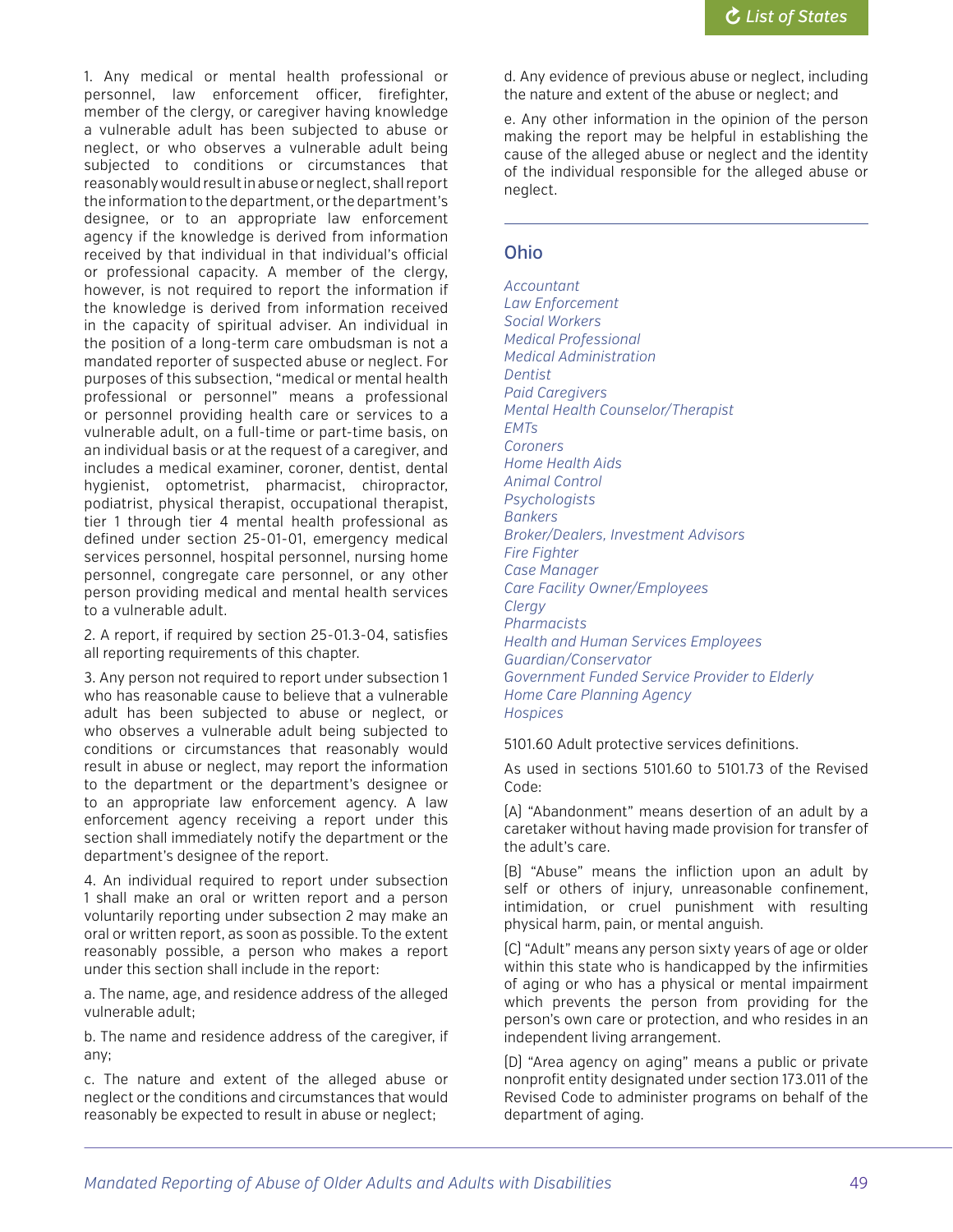(E) "Caretaker" means the person assuming the primary responsibility for the care of an adult by any of the following means:

(1) On a voluntary basis;

(2) By contract;

(3) Through receipt of payment for care;

(4) As a result of a family relationship;

(5) By order of a court of competent jurisdiction.

(F) "Community mental health agency" means any agency, program, or facility with which a board of alcohol, drug addiction, and mental health services contracts to provide the mental health services listed in section 340.99 of the Revised Code.

(G) "Court" means the probate court in the county where an adult resides.

(H) "Emergency" means that the adult is living in conditions which present a substantial risk of immediate and irreparable physical harm or death to self or any other person.

(I) "Emergency services" means protective services furnished to an adult in an emergency.

(J) "Exploitation" means the unlawful or improper act of a person using, in one or more transactions, an adult or an adult's resources for monetary or personal benefit, profit, or gain when the person obtained or exerted control over the adult or the adult's resources in any of the following ways:

(1) Without the adult's consent or the consent of the person authorized to give consent on the adult's behalf;

(2) Beyond the scope of the express or implied consent of the adult or the person authorized to give consent on the adult's behalf;

(3) By deception;

(4) By threat;

(5) By intimidation.

(K) "In need of protective services" means an adult known or suspected to be suffering from abuse, neglect, or exploitation to an extent that either life is endangered or physical harm, mental anguish, or mental illness results or is likely to result.

(L) "Incapacitated person" means a person who is impaired for any reason to the extent that the person lacks sufficient understanding or capacity to make and carry out reasonable decisions concerning the person's self or resources, with or without the assistance of a caretaker. Refusal to consent to the provision of services shall not be the sole determinative that the person is incapacitated.

(M) "Independent living arrangement" means a domicile of a person's own choosing, including, but not limited to, a private home, apartment, trailer, or rooming house. "Independent living arrangement" includes a residential

facility licensed under section 5119.22 of the Revised Code that provides accommodations, supervision, and personal care services for three to sixteen unrelated adults, but does not include any other institution or facility licensed by the state or a facility in which a person resides as a result of voluntary, civil, or criminal commitment.

(N) "Mental illness" means a substantial disorder of thought, mood, perception, orientation, or memory that grossly impairs judgment, behavior, capacity to recognize reality, or ability to meet the ordinary demands of life.

(O) "Neglect" means any of the following:

(1) Failure of an adult to provide for self the goods or services necessary to avoid physical harm, mental anguish, or mental illness;

(2) Failure of a caretaker to provide such goods or services;

(3) Abandonment.

(P) "Outpatient health facility" means a facility where medical care and preventive, diagnostic, therapeutic, rehabilitative, or palliative items or services are provided to outpatients by or under the direction of a physician or dentist.

(Q) "Peace officer" means a peace officer as defined in section 2935.01 of the Revised Code.

(R) "Physical harm" means bodily pain, injury, impairment, or disease suffered by an adult.

(S) "Protective services" means services provided by the county department of job and family services or its designated agency to an adult who has been determined by evaluation to require such services for the prevention, correction, or discontinuance of an act of as well as conditions resulting from abuse, neglect, or exploitation. Protective services may include, but are not limited to, case work services, medical care, mental health services, legal services, fiscal management, home health care, homemaker services, housingrelated services, guardianship services, and placement services as well as the provision of such commodities as food, clothing, and shelter.

(T) "Reasonable decisions" means decisions made in daily living that facilitate the provision of food, shelter, clothing, and health care necessary for life support.

(U) "Senior service provider" means a person who provides care or specialized services to an adult .

(V) "Working day" means Monday, Tuesday, Wednesday, Thursday, and Friday, except when such day is a holiday as defined in section 1.14 of the Revised Code.

5101.63 Reporting abuse, neglect or exploitation of adult.

(A) (1) Any individual listed in division (A)(2) of this section having reasonable cause to believe that an adult is being abused, neglected, or exploited, or is in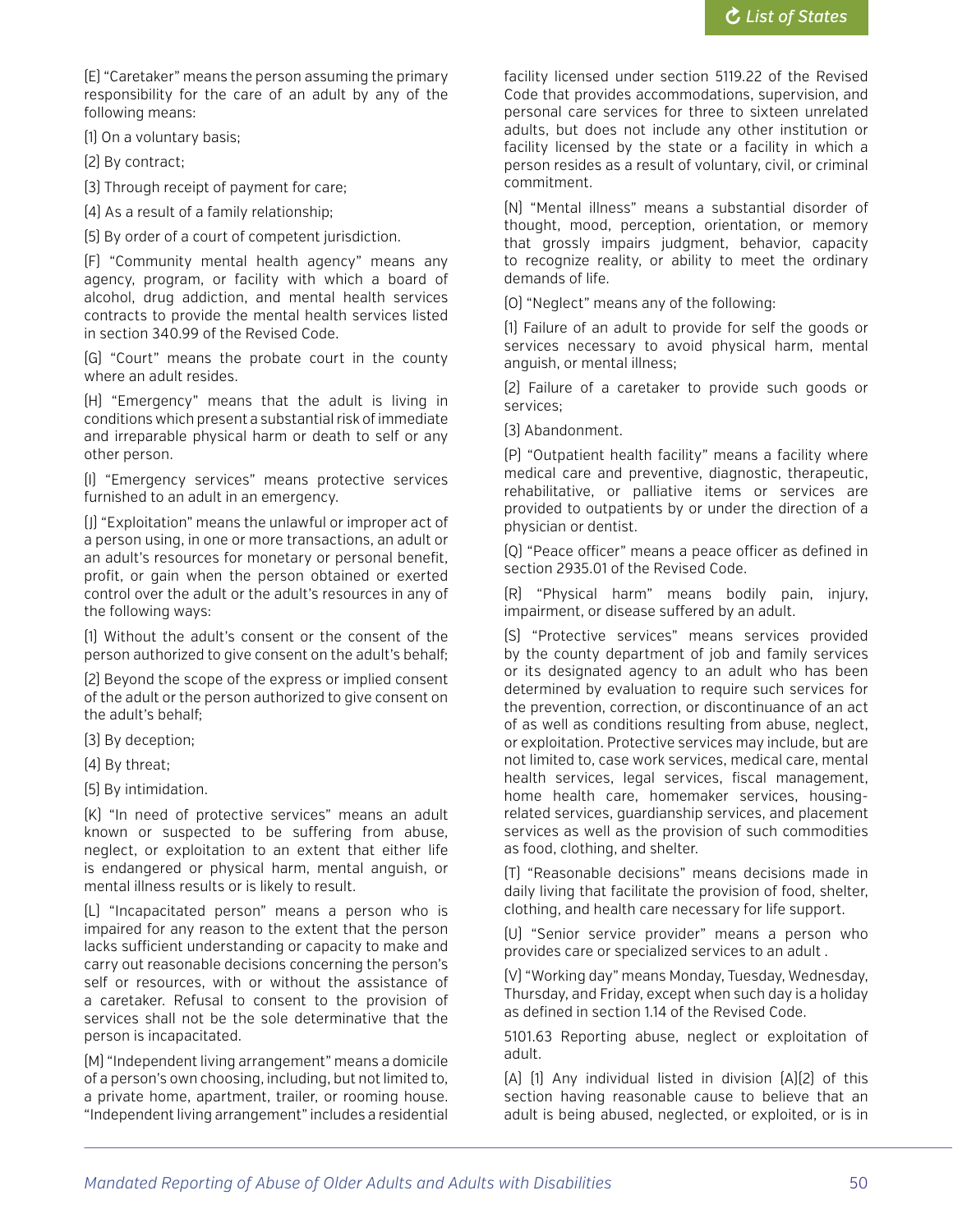a condition which is the result of abuse, neglect, or exploitation shall immediately report such belief to the county department of job and family services.

(2) All of the following are subject to division (A)(1) of this section:

(a) An attorney admitted to the practice of law in this state;

(b) An individual authorized under Chapter 4731. of the Revised Code to practice medicine and surgery, osteopathic medicine and surgery, or podiatric medicine and surgery;

(c) An individual licensed under Chapter 4734. of the Revised Code as a chiropractor;

(d) An individual licensed under Chapter 4715. of the Revised Code as a dentist;

(e) An individual licensed under Chapter 4723. of the Revised Code as a registered nurse or licensed practical nurse;

(f) An individual licensed under Chapter 4732. of the Revised Code as a psychologist;

(g) An individual licensed under Chapter 4757. of the Revised Code as a social worker, independent social worker, professional counselor, professional clinical counselor, marriage and family therapist, or independent marriage and family therapist;

(h) An individual licensed under Chapter 4729. of the Revised Code as a pharmacist;

(i) An individual holding a certificate to practice as a dialysis technician issued under Chapter 4723. of the Revised Code;

(j) An employee of a home health agency, as defined in section 3701.881 of the Revised Code;

(k) An employee of an outpatient health facility;

(l) An employee of a hospital, as defined in section 3727.01 of the Revised Code;

(m) An employee of a hospital or public hospital, as defined in section 5122.01 of the Revised Code;

(n) An employee of a nursing home or residential care facility, as defined in section 3721.01 of the Revised Code;

(o) An employee of a residential facility licensed under section 5119.22 of the Revised Code that provides accommodations, supervision, and personal care services for three to sixteen unrelated adults;

(p) An employee of a health department operated by the board of health of a city or general health district or the authority having the duties of a board of health under section 3709.05 of the Revised Code;

(q) An employee of a community mental health agency, as defined in section 5122.01 of the Revised Code;

(r) An agent of a county humane society organized under section 1717.05 of the Revised Code;

(s) An individual who is a firefighter for a lawfully constituted fire department;

(t) An individual who is an ambulance driver for an emergency medical service organization, as defined in section 4765.01 of the Revised Code;

(u) A first responder, emergency medical technicianbasic, emergency medical technician-intermediate, or paramedic, as those terms are defined in section 4765.01 of the Revised Code;

(v) An official employed by a local building department to conduct inspections of houses and other residential buildings;

(w) A peace officer;

(x) A coroner;

(y) A member of the clergy;

(z) An individual who holds a certificate issued under Chapter 4701. of the Revised Code as a certified public accountant or is registered under that chapter as a public accountant;

(aa) An individual licensed under Chapter 4735. of the Revised Code as a real estate broker or real estate salesperson;

(bb) An individual appointed and commissioned under section 147.01 of the Revised Code as a notary public;

(cc) An employee of a bank, savings bank, savings and loan association, or credit union organized under the laws of this state, another state, or the United States;

(dd) A dealer, investment adviser, sales person, or investment advisor representative licensed under Chapter 1707. of the Revised Code;

(ee) A financial planner accredited by a national accreditation agency;

(ff) Any other individual who is a senior service provider, other than a representative of the office of the state long-term care ombudsman program as defined in section 173.14 of the Revised Code.

(B) Any person having reasonable cause to believe that an adult has suffered abuse, neglect, or exploitation may report, or cause a report to be made of such belief to the county department of job and family services.

This division applies to a representative of the office of the state long-term care ombudsman program only to the extent permitted by federal law.

(C) The reports made under this section shall be made orally or in writing except that oral reports shall be followed by a written report if a written report is requested by the department. Written reports shall include:

(1) The name, address, and approximate age of the adult who is the subject of the report;

(2) The name and address of the individual responsible for the adult's care, if any individual is, and if the individual is known;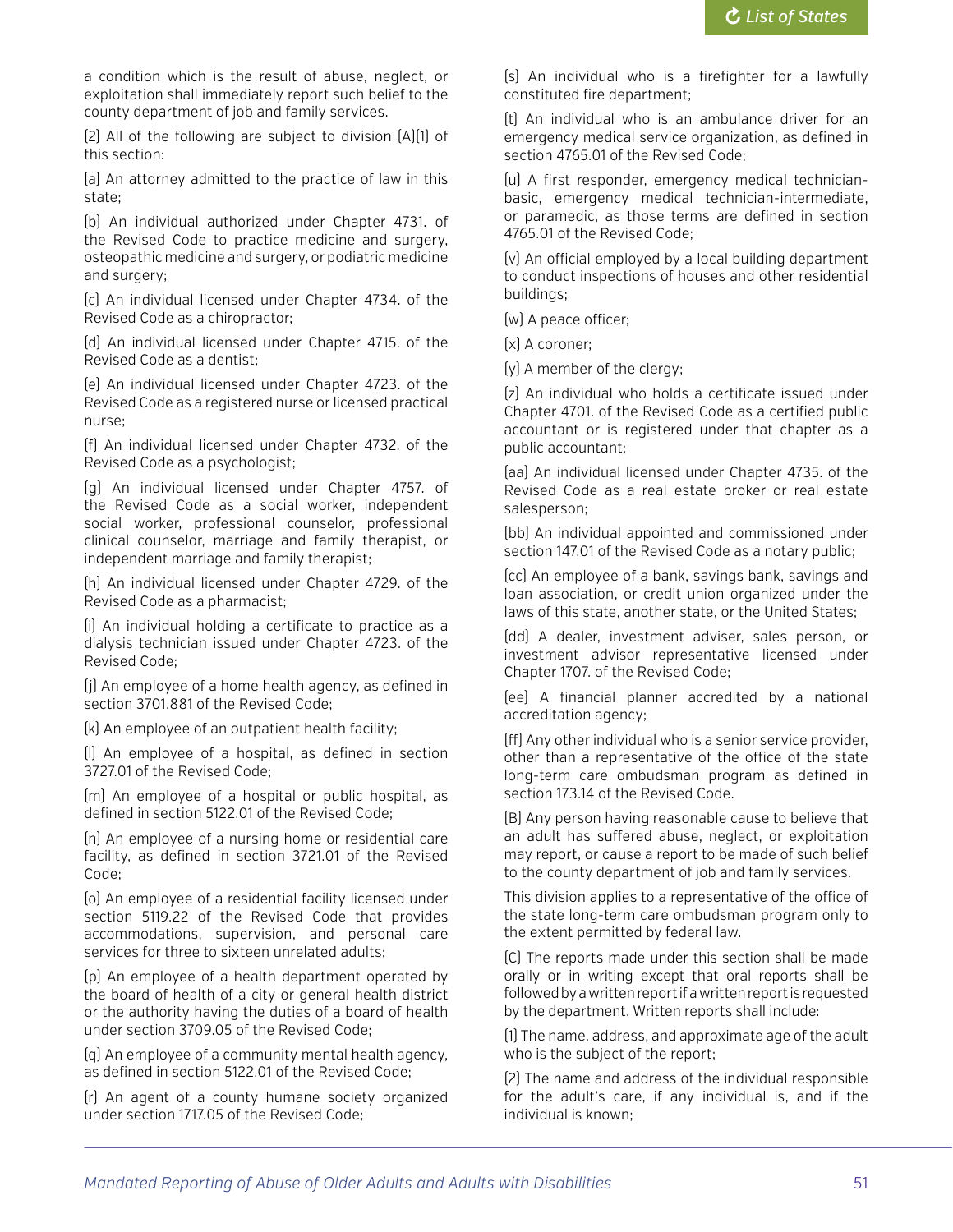(3) The nature and extent of the alleged abuse, neglect, or exploitation of the adult;

(4) The basis of the reporter's belief that the adult has been abused, neglected, or exploited.

(D) Any person with reasonable cause to believe that an adult is suffering abuse, neglect, or exploitation who makes a report pursuant to this section or who testifies in any administrative or judicial proceeding arising from such a report, or any employee of the state or any of its subdivisions who is discharging responsibilities under section 5101.65 of the Revised Code shall be immune from civil or criminal liability on account of such investigation, report, or testimony, except liability for perjury, unless the person has acted in bad faith or with malicious purpose.

(E) No employer or any other person with the authority to do so shall do any of the following as a result of an employee's having filed a report under this section:

(1) Discharge, demote, transfer, or prepare a negative work performance evaluation;

(2) Reduce benefits, pay, or work privileges;

(3) Take any other action detrimental to an employee or in any way retaliate against the employee.

(F) The written or oral report provided for in this section and the investigatory report provided for in section 5101.65 of the Revised Code are confidential and are not public records, as defined in section 149.43 of the Revised Code. In accordance with rules adopted by the department of job and family services, information contained in the report shall upon request be made available to the adult who is the subject of the report and to legal counsel for the adult. If it determines that there is a risk of harm to a person who makes a report under this section or to the adult who is the subject of the report, the county department of job and family services may redact the name and identifying information related to the person who made the report.

(G) The county department of job and family services shall be available to receive the written or oral report provided for in this section twenty-four hours a day and seven days a week.

5123.61 Reporting abuse, neglect, and other major unusual incidents.

(A) As used in this section:

(1) "Law enforcement agency" means the state highway patrol, the police department of a municipal corporation, or a county sheriff.

(2) "Abuse" has the same meaning as in section 5123.50 of the Revised Code, except that it includes a misappropriation, as defined in that section.

(3) "Neglect" has the same meaning as in section 5123.50 of the Revised Code.

(B) The department of developmental disabilities shall establish a registry office for the purpose of maintaining reports of abuse, neglect, and other major unusual incidents made to the department under this section and reports received from county boards of developmental disabilities under section 5126.31 of the Revised Code. The department shall establish committees to review reports of abuse, neglect, and other major unusual incidents.

(C) (1) Any person listed in division (C)(2) of this section, having reason to believe that an individual with a developmental disability has suffered or faces a substantial risk of suffering any wound, injury, disability, or condition of such a nature as to reasonably indicate abuse or neglect of that individual, shall immediately report or cause reports to be made of such information to the entity specified in this division. Except as provided in section 5120.173 of the Revised Code or as otherwise provided in this division, the person making the report shall make it to a law enforcement agency or to the county board of developmental disabilities. If the report concerns a resident of a facility operated by the department of developmental disabilities the report shall be made either to a law enforcement agency or to the department. If the report concerns any act or omission of an employee of a county board of developmental disabilities, the report immediately shall be made to the department and to the county board.

(2) All of the following persons are required to make a report under division (C)(1) of this section:

(a) Any physician, including a hospital intern or resident, any dentist, podiatrist, chiropractor, practitioner of a limited branch of medicine as specified in section 4731.15 of the Revised Code, hospital administrator or employee of a hospital, nurse licensed under Chapter 4723. of the Revised Code, employee of an outpatient health facility as defined in section 5101.60 of the Revised Code, employee of a home health agency, employee of a residential facility licensed under section 5119.34 of the Revised Code that provides accommodations, supervision, and personal care services for three to sixteen unrelated adults, or employee of a community mental health facility;

(b) Any school teacher or school authority, licensed professional clinical counselor, licensed professional counselor, independent social worker, social worker, independent marriage and family therapist, marriage and family therapist, psychologist, attorney, peace officer, coroner, or residents' rights advocate as defined in section 3721.10 of the Revised Code;

(c) A superintendent, board member, or employee of a county board of developmental disabilities; an administrator, board member, or employee of a residential facility licensed under section 5123.19 of the Revised Code; an administrator, board member, or employee of any other public or private provider of services to an individual with a developmental disability, or any developmental disabilities employee, as defined in section 5123.50 of the Revised Code;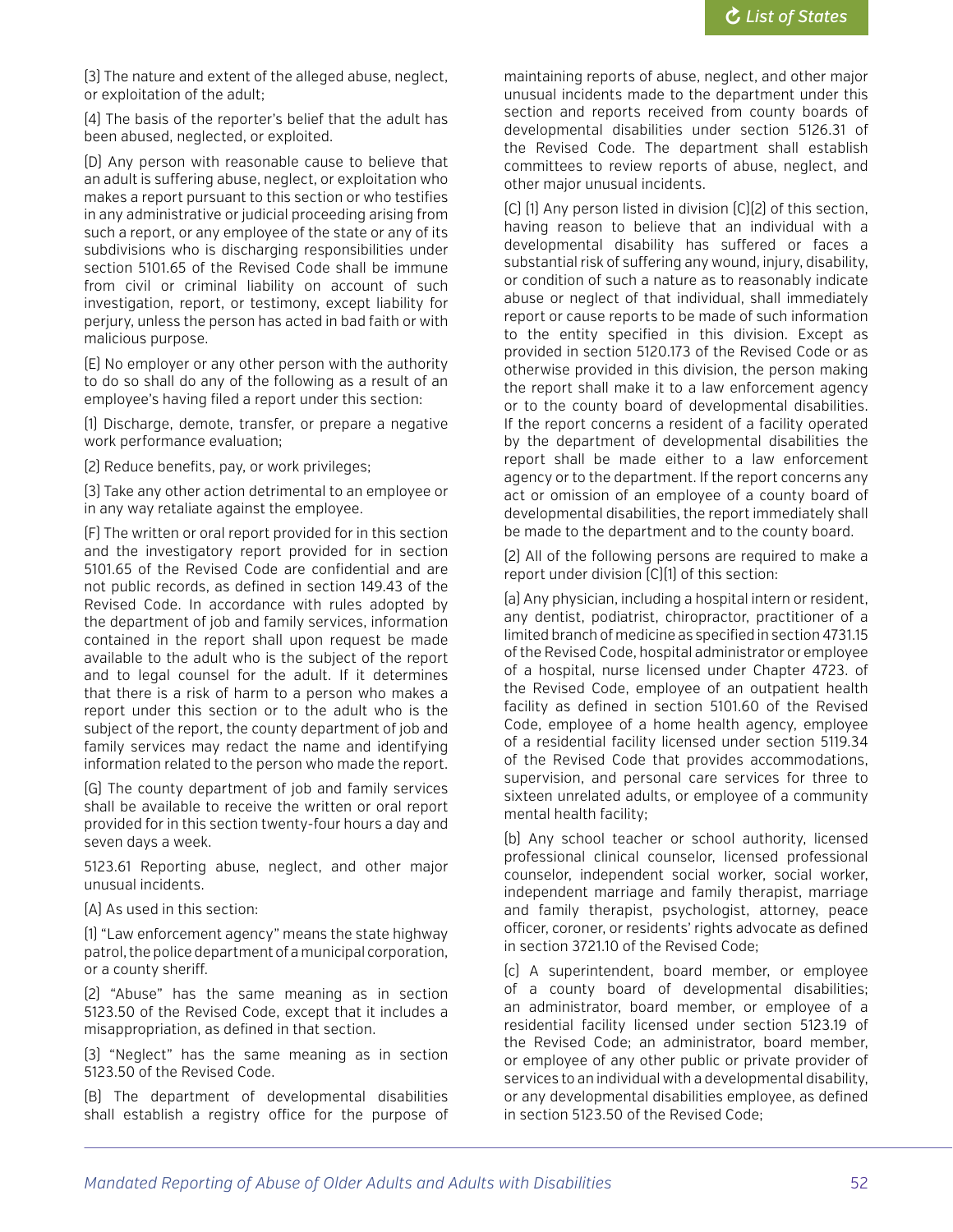(d) A member of a citizen's advisory council established at an institution or branch institution of the department of developmental disabilities under section 5123.092 of the Revised Code;

(e) A member of the clergy who is employed in a position that includes providing specialized services to an individual with a developmental disability, while acting in an official or professional capacity in that position, or a person who is employed in a position that includes providing specialized services to an individual with a developmental disability and who, while acting in an official or professional capacity, renders spiritual treatment through prayer in accordance with the tenets of an organized religion.

(3) (a) The reporting requirements of this division do not apply to employees of the Ohio protection and advocacy system.

(b) An attorney or physician is not required to make a report pursuant to division (C)(1) of this section concerning any communication the attorney or physician receives from a client or patient in an attorney-client or physician-patient relationship, if, in accordance with division (A) or (B) of section 2317.02 of the Revised Code, the attorney or physician could not testify with respect to that communication in a civil or criminal proceeding, except that the client or patient is deemed to have waived any testimonial privilege under division (A) or (B) of section 2317.02 of the Revised Code with respect to that communication and the attorney or physician shall make a report pursuant to division (C)(1) of this section, if both of the following apply:

(i) The client or patient, at the time of the communication, is an individual with a developmental disability.

(ii) The attorney or physician knows or suspects, as a result of the communication or any observations made during that communication, that the client or patient has suffered or faces a substantial risk of suffering any wound, injury, disability, or condition of a nature that reasonably indicates abuse or neglect of the client or patient.

(4) Any person who fails to make a report required under division (C) of this section and who is a developmental disabilities employee, as defined in section 5123.50 of the Revised Code, shall be eligible to be included in the registry regarding misappropriation, abuse, neglect, or other specified misconduct by developmental disabilities employees established under section 5123.52 of the Revised Code.

(D) The reports required under division (C) of this section shall be made forthwith by telephone or in person and shall be followed by a written report. The reports shall contain the following:

(1) The names and addresses of the individual with a developmental disability and the individual's custodian, if known;

(2) The age of the individual with a developmental disability;

(3) Any other information that would assist in the investigation of the report.

(E) When a physician performing services as a member of the staff of a hospital or similar institution has reason to believe that an individual with a developmental disability has suffered injury, abuse, or physical neglect, the physician shall notify the person in charge of the institution or that person's designated delegate, who shall make the necessary reports.

(F) Any person having reasonable cause to believe that an individual with a developmental disability has suffered or faces a substantial risk of suffering abuse or neglect may report or cause a report to be made of that belief to the entity specified in this division. Except as provided in section 5120.173 of the Revised Code or as otherwise provided in this division, the person making the report shall make it to a law enforcement agency or the county board of developmental disabilities. If the individual is a resident of a facility operated by the department of developmental disabilities, the report shall be made to a law enforcement agency or to the department. If the report concerns any act or omission of an employee of a county board of developmental disabilities, the report immediately shall be made to the department and to the county board.

(G) (1) Upon the receipt of a report concerning the possible abuse or neglect of an individual with a developmental disability, the law enforcement agency shall inform the county board of developmental disabilities or, if the individual is a resident of a facility operated by the department of developmental disabilities, the department.

(2) On receipt of a report under this section that includes an allegation of action or inaction that may constitute a crime under federal law or the law of this state, the department of developmental disabilities shall notify the law enforcement agency.

(3) When a county board of developmental disabilities receives a report under this section that includes an allegation of action or inaction that may constitute a crime under federal law or the law of this state, the superintendent of the board or an individual the superintendent designates under division (H) of this section shall notify the law enforcement agency. The superintendent or individual shall notify the department of developmental disabilities when it receives any report under this section.

(4) When a county board of developmental disabilities receives a report under this section and believes that the degree of risk to the person is such that the report is an emergency, the superintendent of the board or an employee of the board the superintendent designates shall attempt a face-to-face contact with the individual with a developmental disability who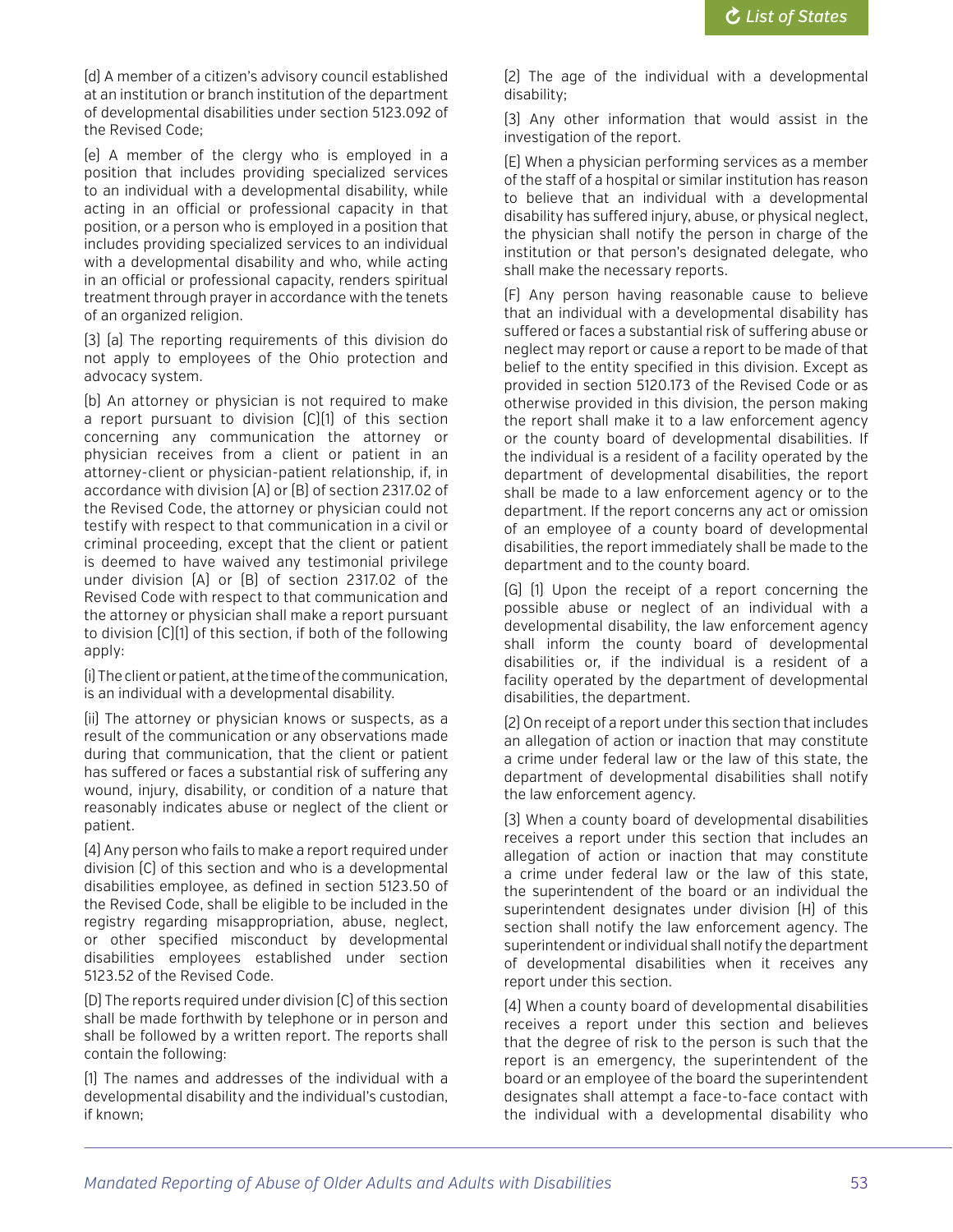allegedly is the victim within one hour of the board's receipt of the report.

(H) The superintendent of the board may designate an individual to be responsible for notifying the law enforcement agency and the department when the county board receives a report under this section.

(I) An adult with a developmental disability about whom a report is made may be removed from the adult's place of residence only by law enforcement officers who consider that the adult's immediate removal is essential to protect the adult from further injury or abuse or in accordance with the order of a court made pursuant to section 5126.33 of the Revised Code.

(J) A law enforcement agency shall investigate each report of abuse or neglect it receives under this section. In addition, the department, in cooperation with law enforcement officials, shall investigate each report regarding a resident of a facility operated by the department to determine the circumstances surrounding the injury, the cause of the injury, and the person responsible. The investigation shall be in accordance with the memorandum of understanding prepared under section 5126.058 of the Revised Code. The department shall determine, with the registry office which shall be maintained by the department, whether prior reports have been made concerning an adult with a developmental disability or other principals in the case. If the department finds that the report involves action or inaction that may constitute a crime under federal law or the law of this state, it shall submit a report of its investigation, in writing, to the law enforcement agency. If the individual with a developmental disability is an adult, with the consent of the adult, the department shall provide such protective services as are necessary to protect the adult. The law enforcement agency shall make a written report of its findings to the department.

If the individual with a developmental disability is an adult and is not a resident of a facility operated by the department, the county board of developmental disabilities shall review the report of abuse or neglect in accordance with sections 5126.30 to 5126.33 of the Revised Code and the law enforcement agency shall make the written report of its findings to the county board.

(K) Any person or any hospital, institution, school, health department, or agency participating in the making of reports pursuant to this section, any person participating as a witness in an administrative or judicial proceeding resulting from the reports, or any person or governmental entity that discharges responsibilities under sections 5126.31 to 5126.33 of the Revised Code shall be immune from any civil or criminal liability that might otherwise be incurred or imposed as a result of such actions except liability for perjury, unless the person or governmental entity has acted in bad faith or with malicious purpose.

(L) No employer or any person with the authority to do so shall discharge, demote, transfer, prepare a negative work performance evaluation, reduce pay or benefits, terminate work privileges, or take any other action detrimental to an employee or retaliate against an employee as a result of the employee's having made a report under this section. This division does not preclude an employer or person with authority from taking action with regard to an employee who has made a report under this section if there is another reasonable basis for the action.

(M) Reports made under this section are not public records as defined in section 149.43 of the Revised Code. Information contained in the reports on request shall be made available to the individual who is the subject of the report, to the individual's legal counsel, and to agencies authorized to receive information in the report by the department or by a county board of developmental disabilities.

(N) Notwithstanding section 4731.22 of the Revised Code, the physician-patient privilege shall not be a ground for excluding evidence regarding the injuries or physical neglect of an individual with a developmental disability or the cause thereof in any judicial proceeding resulting from a report submitted pursuant to this section.

# Oklahoma

*Everyone*

Oklahoma Statutes

Title 43A. Mental Health

§43A-10-103. Definitions.

A. When used in the Protective Services for Vulnerable Adults Act:

1. "Protective services" means services which are necessary to aid a vulnerable adult in meeting the essential requirements for mental or physical health and safety that the vulnerable adult is unable to provide or obtain without assistance. The term "protective services" includes but is not limited to services provided to or obtained for such person in order to prevent or remedy the abuse, neglect, or exploitation of such person;

2. "Services which are necessary to aid an individual to meet essential requirements for mental or physical health and safety" include, but shall not be limited to:

a. the identification of vulnerable adults in need of the services,

b. the provision of medical care for physical and mental health needs,

c. the provision of social services assistance in personal hygiene, food, clothing, and adequately heated and ventilated shelter,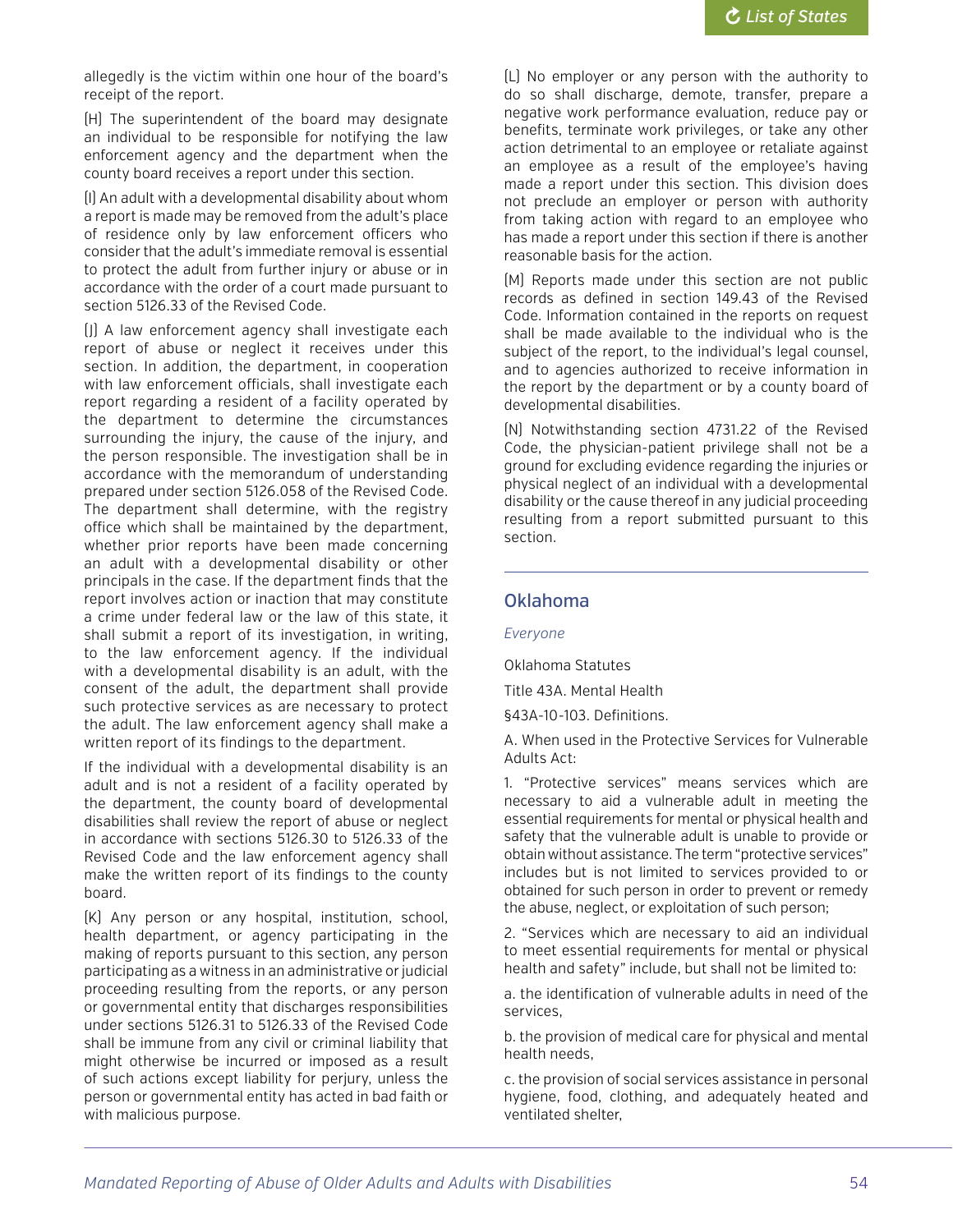- d. protection from health and safety hazards,
- e. protection from physical mistreatment,
- f. guardianship referral,
- g. outreach programs, and

h. the transportation necessary to secure any of such services.

The term shall not include taking the person into physical custody without the consent of the person except as provided for in Sections 10-107 and 10-108 of this title, and the evaluation, monitoring, and provision of protective placements;

3. "Meet essential requirements for mental or physical health and safety" means those actions necessary to provide the health care, food, shelter, clothing, personal hygiene and other care without which physical injury or illness to the vulnerable adult is likely to occur;

4. "Incapacitated person" means:

a. any person eighteen (18) years of age or older:

(1) who is impaired by reason of mental or physical illness or disability, dementia or related disease, mental retardation, developmental disability or other cause, and

(2) whose ability to receive and evaluate information effectively or to make and to communicate responsible decisions is impaired to such an extent that such person lacks the capacity to manage his or her financial resources or to meet essential requirements for his or her mental or physical health or safety without assistance from others, or

b. a person for whom a guardian, limited guardian, or conservator has been appointed pursuant to the Oklahoma Guardianship and Conservatorship Act;

5. "Vulnerable adult" means an individual who is an incapacitated person or who, because of physical or mental disability, incapacity, or other disability, is substantially impaired in the ability to provide adequately for the care or custody of himself or herself, or is unable to manage his or her property and financial affairs effectively, or to meet essential requirements for mental or physical health or safety, or to protect himself or herself from abuse, verbal abuse, neglect, or exploitation without assistance from others;

6. "Caretaker" means a person who has:

a. the responsibility for the care of a vulnerable adult or the financial management of the resources of a vulnerable adult as a result of a family relationship,

b. assumed the responsibility for the care of a vulnerable adult voluntarily, by contract, or as a result of the ties of friendship, or

c. been appointed a guardian, limited guardian, or conservator pursuant to the Oklahoma Guardianship and Conservatorship Act;

7. "Department" means the Department of Human Services;

8. "Abuse" means causing or permitting:

a. the infliction of physical pain, injury, sexual abuse, sexual exploitation, unreasonable restraint or confinement, or mental anguish, or

b. the deprivation of nutrition, clothing, shelter, health care, or other care or services without which serious physical or mental injury is likely to occur to a vulnerable adult by a caretaker or other person providing services to a vulnerable adult;

9. "Exploitation" or "exploit" means an unjust or improper use of the resources of a vulnerable adult for the profit or advantage, pecuniary or otherwise, of a person other than the vulnerable adult through the use of undue influence, coercion, harassment, duress, deception, false representation or false pretense;

10. "Financial neglect" means repeated instances by a caretaker, or other person, who has assumed the role of financial management, of failure to use the resources available to restore or maintain the health and physical well-being of a vulnerable adult, including, but not limited to:

a. squandering or negligently mismanaging the money, property, or accounts of a vulnerable adult,

b. refusing to pay for necessities or utilities in a timely manner, or

c. providing substandard care to a vulnerable adult despite the availability of adequate financial resources;

11. "Neglect" means:

a. the failure to provide protection for a vulnerable adult who is unable to protect his or her own interest,

b. the failure to provide a vulnerable adult with adequate shelter, nutrition, health care, or clothing, or

c. negligent acts or omissions that result in harm or the unreasonable risk of harm to a vulnerable adult through the action, inaction, or lack of supervision by a caretaker providing direct services;

12. "Sexual abuse" means:

a. oral, anal, or vaginal penetration of a vulnerable adult by or through the union with the sexual organ of a caretaker or other person providing services to the vulnerable adult, or the anal or vaginal penetration of a vulnerable adult by a caretaker or other person providing services to the vulnerable adult with any other object, or

b. for the purpose of sexual gratification, the touching, feeling or observation of the body or private parts of a vulnerable adult by a caretaker or other person providing services to the vulnerable adult, or

c. indecent exposure by a caretaker or other person providing services to the vulnerable adult;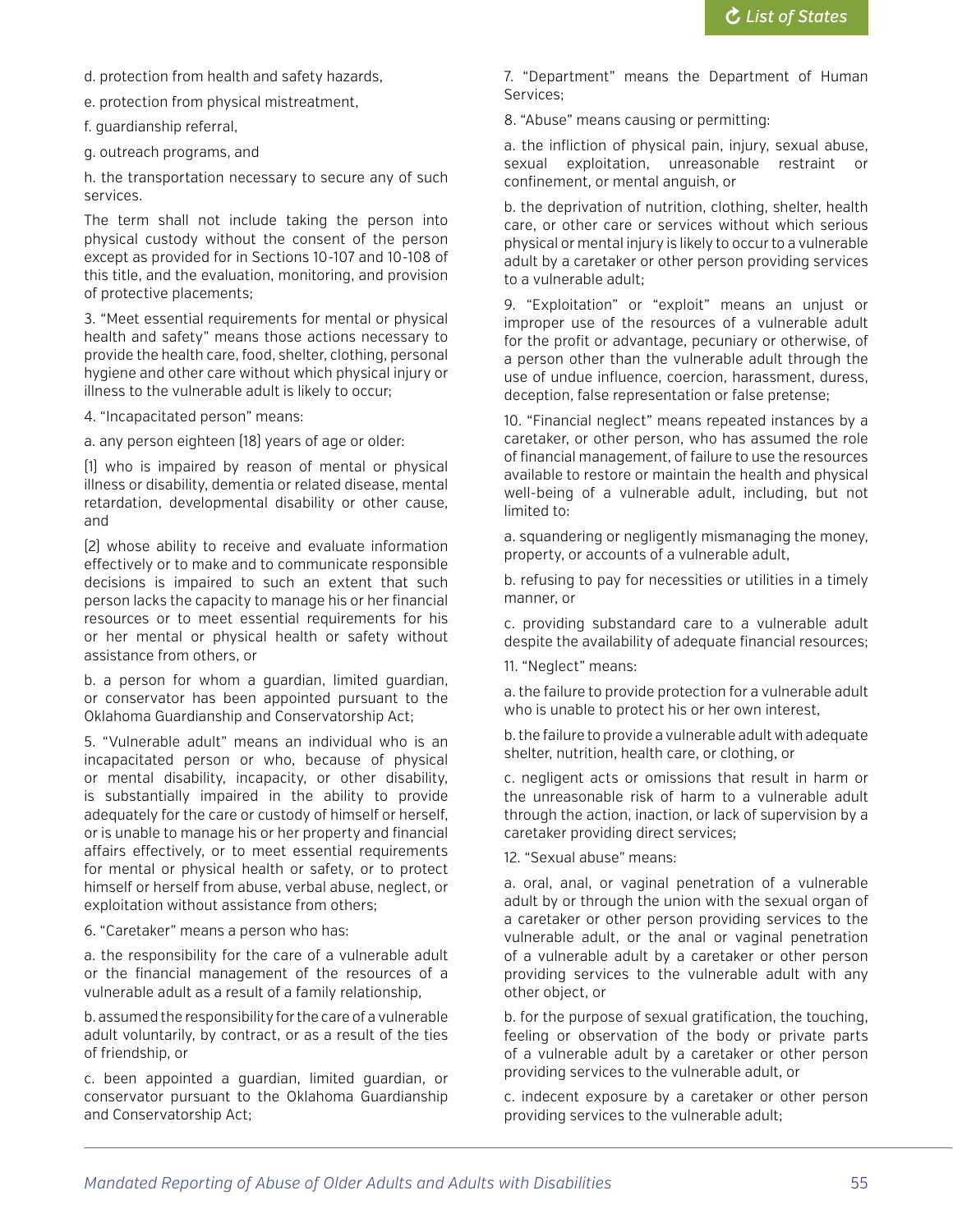13. "Indecent exposure" means forcing or requiring a vulnerable adult to:

a. look upon the body or private parts of another person or upon sexual acts performed in the presence of the vulnerable adult, or

b. touch or feel the body or private parts of another;

14. "Self-neglect" means the action or inaction of a vulnerable adult which causes that person to fail to meet the essential requirements for physical or mental health and safety due to the vulnerable adult's lack of awareness, incompetence or incapacity;

15. "Sexual exploitation" includes, but is not limited to, a caretaker's causing, allowing, permitting or encouraging a vulnerable adult to engage in prostitution or in the lewd, obscene, or pornographic photographing, filming or depiction of the vulnerable adult as those acts are defined by state law; and

16. "Verbal abuse" means the use of words, sounds, or other communication including, but not limited to, gestures, actions or behaviors, by a caretaker or other person providing services to a vulnerable adult that are likely to cause a reasonable person to experience humiliation, intimidation, fear, shame or degradation.

B. Nothing in this section shall be construed to mean a vulnerable adult is abused or neglected for the sole reason the vulnerable adult, in good faith, selects and depends upon spiritual means alone through prayer, in accordance with the practices of a recognized religious method of healing, for the treatment or cure of disease or remedial care, or a caretaker or other person responsible, in good faith, is furnishing such vulnerable adult spiritual means alone through prayer, in accordance with the tenets and practices of a recognized church or religious denomination, for the treatment or cure of disease or remedial care in accordance with the practices of or express consent of the vulnerable adult.

Persons required to make reports pursuant to this Section shall include, but not be limited to:

Physicians;

Operators of emergency response vehicles and other medical professionals;

Social workers and mental health professionals;

Law enforcement officials;

Staff of domestic violence programs;

Long-term care facility personnel (including staff of nursing facilities, intermediate care facilities for individuals with intellectual disabilities, assisted living facilities, and residential care facilities);

Other health care professionals;

Persons entering into transactions with a caretaker or other person who has assumed the role of financial management for a vulnerable adult;

Staff of residential care facilities, group homes, or employment settings for individuals with intellectual disabilities;

Job coaches, community service workers, and personal care assistants; and

Municipal employees

## **Oregon**

*Law Enforcement Social Workers Medical Professional Medical Administration Dentist Paid Caregivers Mental Health Counselor/Therapist EMTs Home Health Aids Probation Officers Psychologists Fire Fighter Case Manager Care Facility Owner/Employees Attorney Clergy Health and Human Services Employees Government Funded Service Provider to Elderly Home Care Planning Agency Hospices* 

2017 ORS 124.060 Duty of officials to report

Any public or private official having reasonable cause to believe that any person 65 years of age or older with whom the official comes in contact has suffered abuse, or that any person with whom the official comes in contact has abused a person 65 years of age or older, shall report or cause a report to be made in the manner required in ORS 124.065 (Method of reporting). Nothing contained in ORS 40.225 (Rule 503. Lawyerclient privilege) to 40.295 (Rule 514. Effect on existing privileges) affects the duty to report imposed by this section, except that a psychiatrist, psychologist, member of the clergy or attorney is not required to report such information communicated by a person if the communication is privileged under ORS 40.225 (Rule 503. Lawyer-client privilege) to 40.295 (Rule 514. Effect on existing privileges). An attorney is not required to make a report under this section by reason of information communicated to the attorney in the course of representing a client if disclosure of the information would be detrimental to the client [Formerly 410.630; 2009 c.708 § 2; 2013 c.351 § 6]

Chapter 75 Oregon Law 2018 (SB1534)

Definitions:

"Public or private official" means: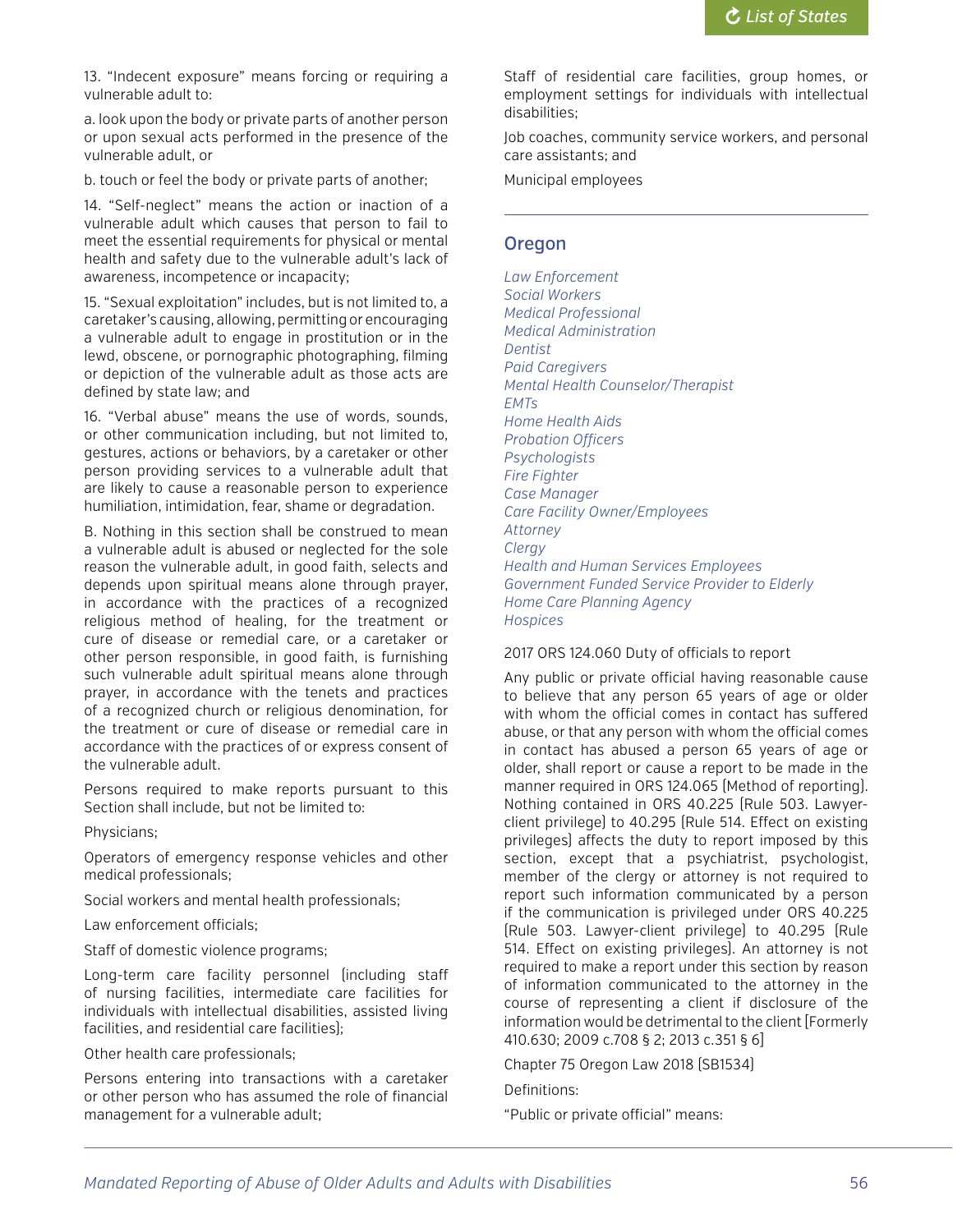(a)Physician or physician assistant licensed under ORS chapter 677, naturopathic physician or chiropractor, including any intern or resident.

(b)Licensed practical nurse, registered nurse, nurse practitioner, nurse's aide, home health aide or employee of an in-home health service.

(c)Employee of the Department of Human Services or community developmental disabilities program.

(d)Employee of the Oregon Health Authority, local health department or community mental health program.

(e)Peace officer.

(f)Member of the clergy.

(g)Regulated social worker.

(h)Physical, speech or occupational therapist.

(i)Senior center employee.

(j)Information and referral or outreach worker.

(k)Licensed professional counselor or licensed marriage and family therapist.

(L)Member of the Legislative Assembly.

(m)Firefighter or emergency medical services provider.

(n)Psychologist.

(o)Provider of adult foster care or an employee of the provider.

(p)Audiologist.

(q)Speech-language pathologist.

(r)Attorney.

(s)Dentist.

(t)Optometrist.

(u)Chiropractor.

(v)Personal support worker, as defined by rule adopted by the Home Care Commission.

(w)Home care worker, as defined in ORS 410.600 (Definitions for ORS 410.595 to 410.625).

(x)Referral agent, as defined in ORS 443.370 (Definitions for ORS 443.370 to 443.376).

(10)"Services" includes but is not limited to the provision of food, clothing, medicine, housing, medical services, assistance with bathing or personal hygiene or any other service essential to the well-being of an elderly person.

## **Pennsylvania**

## *Care Facility Owner/Employees*

https://www.dhs.pa.gov/about/Fraud-And-Abuse/ Documents/Act%2070.pdf

CHAPTER 5 REPORTING SUSPECTED ABUSE BY

EMPLOYEES Section 501. Reporting by employees.

a) Mandatory reporting to agency.-¬

(1) An employee or an administrator who has reasonable cause to suspect that a recipient is a victim of abuse or neglect shall immediately make an oral report to an agency. If applicable, the agency shall advise the employee or administrator of additional reporting requirements that may pertain under subsection (b) . An employee shall notify the administrator immediately following the report to the agency. (2) Within 48 hours of making the oral report, the employee or administrator shall make a written report to the agency. The agency shall notify the administrator that a report of abuse has been made with the agency. (3) The provisions of this section shall be satisfied when the administrator or employee- submits a report to the incident reporting system. Nothing in this subsection shall prohibit an employee or administrator who has reasonable cause to suspect that a recipient is a victim of abuse or neglect from also making a report to the agency.

(b) Mandatory reports to law enforcement officials. $-\eta$ [1] An employee or an administrator who has reasonable cause to suspect that a recipient is the victim of sexual abuse, serious injury or serious bodily injury or that a death is suspicious shall, in addition to contacting the agency and the department, immediately contact appropriate law enforcement officials to make an oral report. An employee shall notify the administrator immediately following the report to law enforcement officials, unless such notification would jeopardize the investigation or subject the recipient to further risk. (2) Within 48 hours of making the oral report, the employee and the administrator shall make a joint written report to appropriate law enforcement officials. (3) The law enforcement officials shall notify the administrator that a report has been made with the law enforcement officials, unless such notification would jeopardize the investigation or subject the recipient to further risk. (4) The employee may request the administrator to make or to assist the employee to make the oral and written reports to law enforcement officials required by this subsection.

# Rhode Island

### *Everyone*

§ 42-66-4.1. Definitions.

As used in this chapter:

(1) "Abuse" means physical abuse, sexual abuse, and/or emotional abuse of an elderly person by a caregiver as defined in subsection (5).

(a) "Physical abuse" means the willful infliction of physical pain or injury (e.g. slapping, bruising or restraining) upon an elderly person.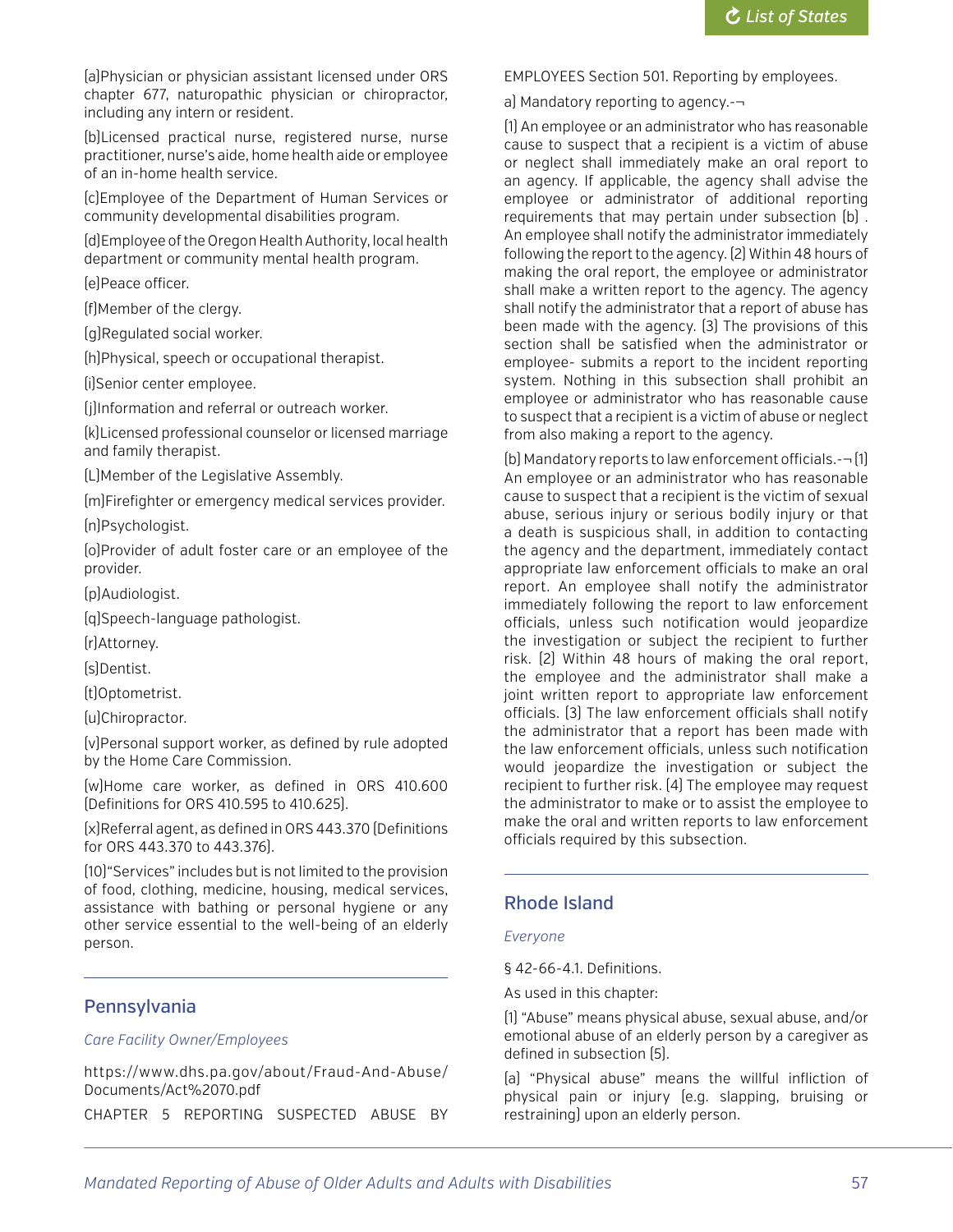(b) "Sexual abuse" means the infliction of nonconsensual sexual contact of any kind upon an elderly person. Sexual abuse includes, but is not limited to, sexual assault, rape, sexual misuse or exploitation of an elder, as well as threats of sexual abuse where the perpetrator has the intent and the capacity to carry out the threatened abuse.

(c) "Emotional abuse" means a pattern of willful infliction of mental or emotional harm upon an elder by threat, intimidation, isolation or other abusive conduct.

(2) "Exploitation" means the fraudulent or otherwise illegal, unauthorized or improper act or process of an individual, including, but not limited to, a caregiver or fiduciary, that uses the resources of an elder for monetary or personal benefit, profit, gain, or that results in depriving an elder of rightful access to, or use of, benefits, resources, belongings, or assets by use of undue influence, harassment, duress, deception, false representation or false pretenses.

(3) "Neglect" means the willful failure by a caregiver or other person with a duty of care to provide goods or services necessary to avoid physical harm, mental harm or mental illness to an elderly person, including, but not limited to, "abandonment" (withdrawal of necessary assistance) and denial of food or health related services.

(4) "Willful" means intentional, conscious and directed toward achieving a purpose.

(5) "Caregiver" means a person who has assumed the responsibility for the care of the elderly person voluntarily, by contract or by order of a court of competent jurisdiction, or who is otherwise legally responsible for the care of the elderly person.

(6) "Self-neglect" means a pattern of behavior in an elderly person that directly, imminently and significantly threatens his/her own health and/or, safety. Self-neglect includes, but is not limited to, an inability or an incapacity to provide self with food, water, shelter, or safety to the point of establishing imminent risk of any of the harm(s) described in the immediately preceding sentence.

(7) "Protective services" means services and/ or action intended to prevent and/or alleviate the abuse, neglect, exploitation or self-neglect of elderly persons. Protective services may include supervision, counseling, and assistance in securing health and supportive services, safe living accommodations and legal intervention.

(8) "Elderly person" or "elder" means any person sixty (60) years of age or older.

§ 42-66-8. Abuse, neglect, exploitation, and selfneglect of elderly persons – Duty to report.

(a) Any person who has reasonable cause to believe that any person sixty (60) years of age or older has been abused, neglected, or exploited, or is self-neglecting, shall make an immediate report to the director of the office of healthy aging, or his or her designee. The office of healthy aging may then notify law enforcement if appropriate. This section applies to any person sixty (60) years of age or older regardless of where he or she lives in the community.

(b) Any physician, physician assistant, medical intern, registered nurse, licensed practical nurse, nurse's aide, orderly, certified nursing assistant, medical examiner, dentist, optometrist, optician, chiropractor, podiatrist, coroner, police officer, probation officer, emergency medical technician, firefighter, speech pathologist, audiologist, social worker, pharmacist, physical or occupational therapist, or health officer, who has reasonable cause to believe that any person sixty (60) years of age or older has been abused, neglected, or exploited, or is self-neglecting, shall make an immediate report to the director of the office of healthy aging, or his or her designee. The office of healthy aging may then notify law enforcement if appropriate. This section applies to any person sixty (60) years of age or older regardless of where he or she lives in the community. Reporting requirements relating to individuals in healthcare facilities are further set forth in § 23-17.8-2. The report pursuant to this section shall contain:

(1) The name, address, telephone number, occupation, and employer's address and the phone number of the person reporting;

(2) The name and address of the patient or resident who is believed to be the victim of the abuse, mistreatment, or neglect;

(3) The details, observations, and beliefs concerning the incident(s);

(4) Any statements regarding the incident made by the patient or resident and to whom they were made;

(5) The date, time, and place of the incident;

(6) The name of any individual(s) believed to have knowledge of the incident;

(7) The name of any individual(s) believed to have been responsible for the incident;

(8) The name of the individual's caretaker, if known;

(9) Any medical treatment being received if immediately required and need to coordinate care, if known;

(10) Any other information the reporter believes relevant to the investigation; and

(11) The name and address of the reporter and where the reporter can be contacted. The reporter's identity shall remain confidential unless disclosure is consented to by the reporter or by court order.

(c) Individuals required to report pursuant to the provisions of subsection (b) of this section shall, whenever practical and if known, provide twenty-four hour (24) notice of discharge to the department and shall include the address and telephone number of the individual being discharged.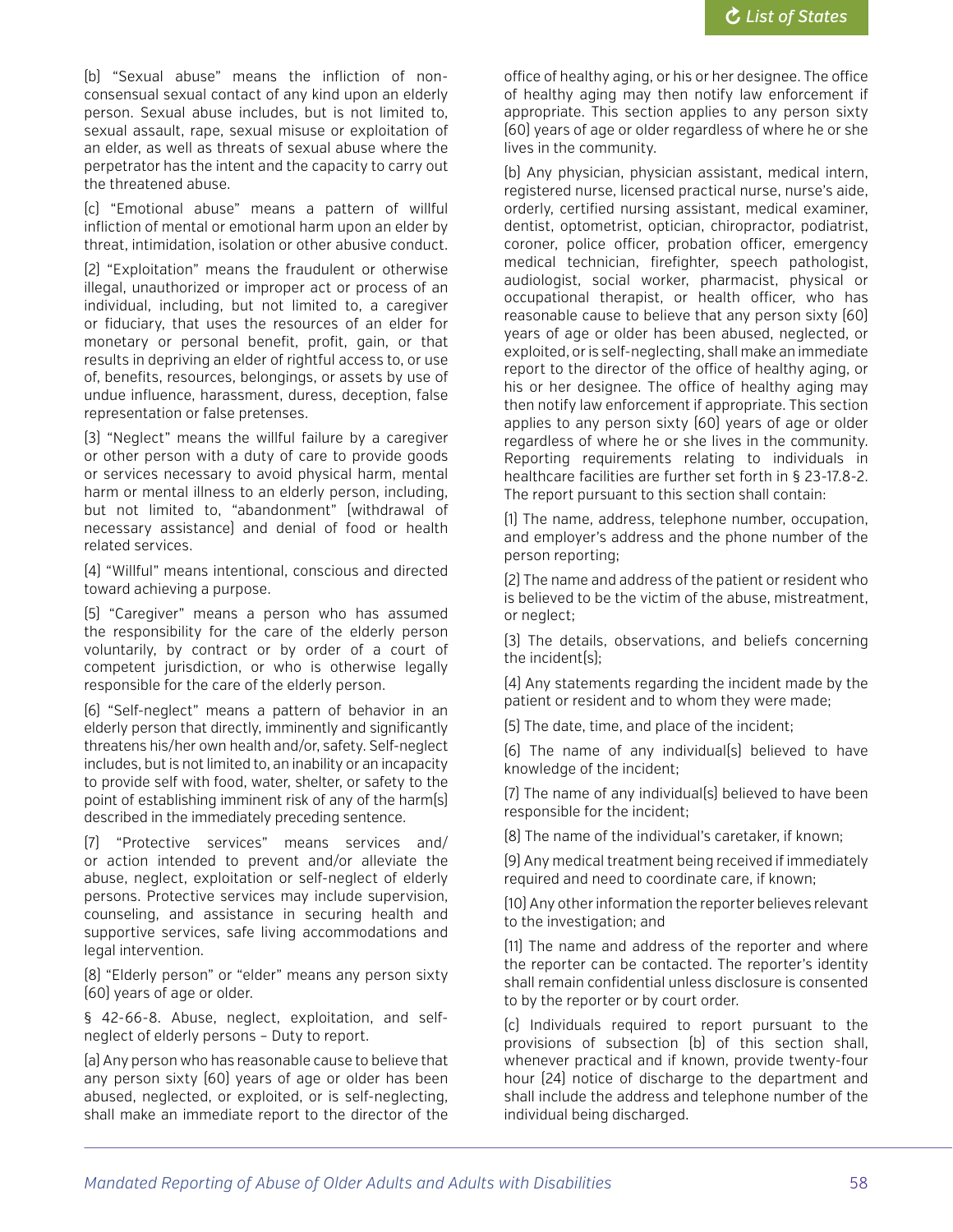(d) In cases of abuse, neglect, or exploitation, any person who fails to make the report shall be punished by a fine of not more than one thousand dollars (\$1,000). Nothing in this section shall require an elder who is a victim of abuse, neglect, exploitation or who is self neglecting, to make a report regarding such abuse, neglect, exploitation, or self-neglect to the director of the office of healthy aging, or his or her designee. The office of healthy aging may then notify law enforcement if appropriate.

(e) No person required to report pursuant to the provisions of this section shall be liable in any civil or criminal action by reason of the report; provided, however, that such person did not perpetrate, inflict, or cause the abuse. No employer or supervisor may discharge, demote, transfer, reduce pay, benefits, or work privileges; prepare a negative work performance evaluation; or take any other action detrimental to an employee or supervisee who files a report in accordance with the provisions of this section by reason of such report.

§ 42-66-11. Immunity from liability.

Any person participating in good faith in making a report pursuant to § 42-66-8, excluding any perpetrator or conspirator of those acts, has immunity from any liability, civil or criminal, that might otherwise be incurred or imposed.

§ 23-17.8-1. Definitions.

(a)(1) "Abuse" means:

(i) Any assault as defined in chapter 5 of title 11, including, but not limited to, hitting, kicking, pinching, slapping, or the pulling of hair; provided, however, unless it is required as an element of the offense charged, it shall not be necessary to prove that the patient or resident was injured by the assault;

(ii) Any assault as defined in chapter 37 of title 11;

(iii) Any offense under chapter 10 of title 11;

(iv) Any conduct which harms or is likely to physically harm the patient or resident except where the conduct is a part of the care and treatment, and in furtherance of the health and safety of the patient or resident; or

(v) Intentionally engaging in a pattern of harassing conduct which causes or is likely to cause emotional or psychological harm to the patient or resident, including but not limited to, ridiculing or demeaning a patient or resident, making derogatory remarks to a patient or resident or cursing directed towards a patient or resident, or threatening to inflict physical or emotional harm on a patient or resident.

(2) Nothing in this section shall be construed to prohibit the prosecution of any violator of this section under any other chapter.

(b) "Department" means the department of health when the incident occurs in a health care facility, and the

department of behavioral healthcare, developmental disabilities and hospitals when the incident occurs in a community residence for people who are mentally retarded or persons with developmental disabilities.

(c) "Facility" means any health care facility or community residence for persons who are mentally retarded, or persons with developmental disabilities as those terms are defined in this section. "Health care facility" means any hospital or facility which provides long-term health care required to be licensed under chapter 17 of this title, and any assisted living residence required to be licensed under chapter 17.4 of this title, and any community residence whether privately or publicly owned. "Community residence" for persons who are mentally retarded or persons with developmental disabilities means any residential program licensed by the department of behavioral healthcare, developmental disabilities and hospitals which meets the definition of a community residence as defined in § 40.1-24-1(2) and provides services to people who are mentally retarded or persons with developmental disabilities.

(d) "High Managerial Agent" means an officer of a facility, the administrator and assistant administrator of the facility, the director and assistant director of nursing services, or any other agent in a position of comparable authority with respect to the formulation of the policies of the facility or the supervision in a managerial capacity of subordinate employees.

(e) "Mistreatment" means the inappropriate use of medications, isolation, or use of physical or chemical restraints:

(1) As punishment;

(2) For staff convenience;

(3) As a substitute for treatment or care;

(4) In conflict with a physician's order; or

(5) In quantities which inhibit effective care or treatment, or which harms or is likely to harm the patient or resident.

(f) "Neglect" means the intentional failure to provide treatment, care, goods, and services necessary to maintain the health and safety of the patient or resident, or the intentional failure to carry out a plan of treatment or care prescribed by the physician of the patient or resident, or the intentional failure to report patient or resident health problems or changes in health problems or changes in health conditions to an immediate supervisor or nurse, or the intentional lack of attention to the physical needs of a patient or resident including, but not limited to toileting, bathing, meals, and safety. No person shall be considered to be neglected for the sole reason that he or she relies on or is being furnished treatment in accordance with the tenets and teachings of a well-recognized church or denomination by a duly-accredited practitioner of a well-recognized church or denomination.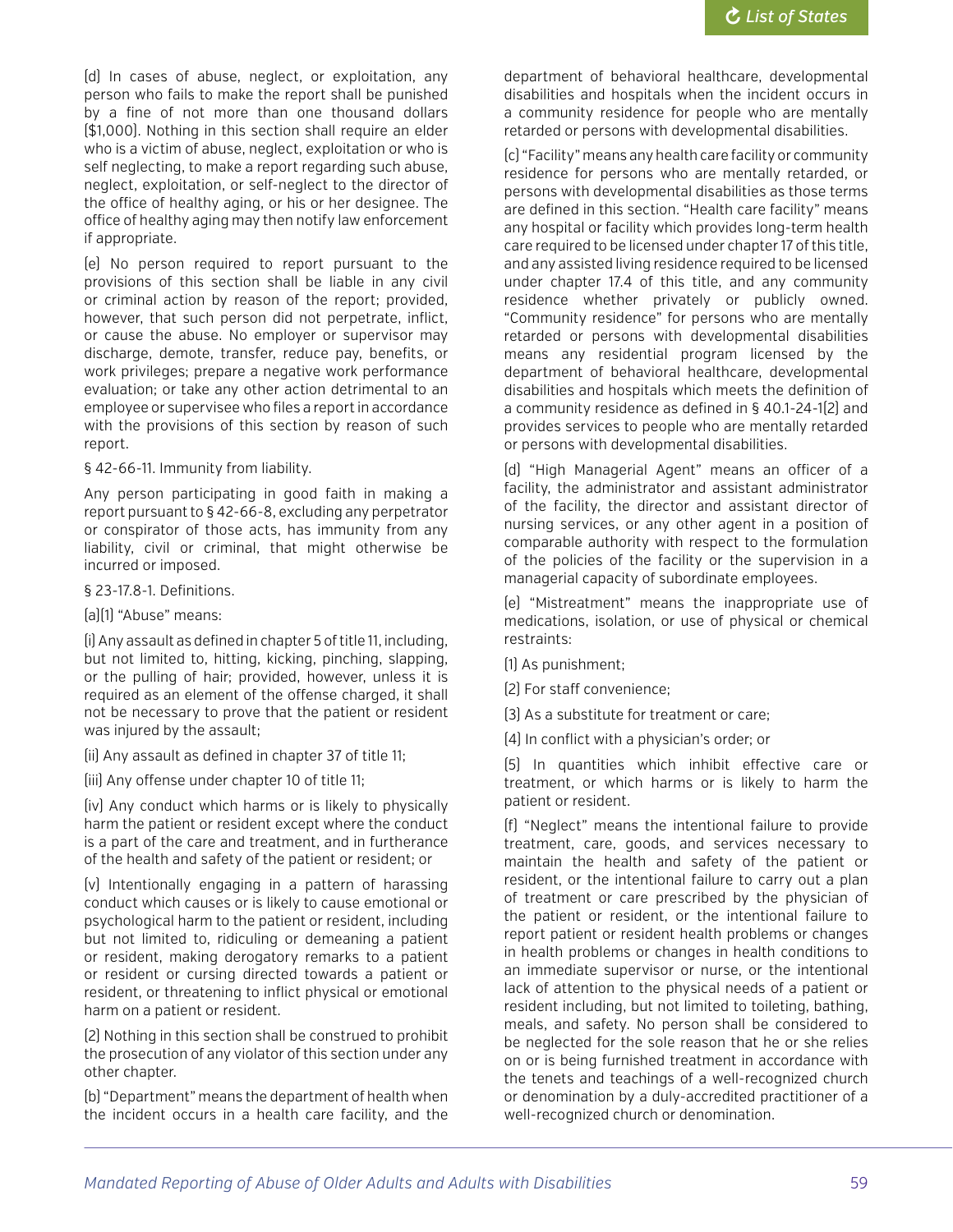(g) "Patient" means any person who is admitted to a facility for treatment or care, while "resident" means any person who maintains their residence or domicile, on either a temporary or permanent basis, in a facility.

(h) "Person" means any natural person, corporation, partnership, unincorporated association, or other business entity.

(i) "Immediate jeopardy" means a situation in which the nursing facility's alleged noncompliance with one or more state or federal requirements or conditions has caused, or is likely to cause serious injury, harm, impairment or death to a resident; or shall be defined in accordance with 42 CFR 489 or any subsequent applicable federal regulations.

(j) "Non-immediate jeopardy – high potential for harm" means a situation in which a nursing facility's alleged noncompliance with one or more state or federal requirements or conditions may have caused harm that negatively impacts the individual's mental, physical and/or psychosocial status; or shall be defined in accordance with 42 CFR 489 or any subsequent applicable federal regulations.

(k) "Non-immediate jeopardy – medium potential for harm" means a situation in which a nursing facility's alleged noncompliance with one or more state or federal requirements or conditions has caused or may have caused harm that is of limited consequence and does not significantly impair the individual's mental, physical and/or psychosocial status to function; or shall be defined in accordance with 42 CFR 489 or any subsequent applicable federal regulations.

(l) "Non-immediate jeopardy – low potential for harm" means a situation in which a nursing facility's alleged noncompliance with one or more state or federal requirements or conditions may have caused mental, physical and/or psychosocial discomfort that does not constitute injury or damage; or shall be defined in accordance with 42 CFR 489 or any subsequent applicable federal regulations.

### § 23-17.8-2. Duty to report.

(a) Any physician, physician assistant, medical intern, registered nurse, licensed practical nurse, nurse's aide, orderly, certified nursing assistant, medical examiner, dentist, optometrist, optician, chiropractor, podiatrist, coroner, police officer, probation officer, emergency medical technician, firefighter, speech pathologist, audiologist, social worker, pharmacist, physical or occupational therapist, or health officer, or any person, within the scope of their employment at a facility or in their professional capacity, who has knowledge of or reasonable cause to believe that a patient or resident in a facility has been abused, mistreated, or neglected, either while in the facility or prior to being admitted, shall make, within twenty-four (24) hours or by the end of the next business day, a telephone report to the director of the department of health, or his or

her designee, for those incidents involving healthcare facilities, and in addition to the office of the state longterm care ombudsperson for those incidents involving nursing facilities, assisted living residences, home-care and home nursing-care providers, veterans' homes and long-term care units in Eleanor Slater hospital, or to the director of the department of behavioral healthcare, developmental disabilities and hospitals, or his or her designee, for those incidents involving community residences for people with developmental disabilities or the director of the office of healthy aging for individuals aged sixty (60) years or older. The report shall contain:

(1) The name, address, telephone number, occupation, and employer's address and the phone number of the person reporting;

(2) The name and address of the patient or resident who is believed to be the victim of the abuse, mistreatment, or neglect;

(3) The details, observations, and beliefs concerning the incident(s);

(4) Any statements regarding the incident made by the patient or resident and to whom they were made;

(5) The date, time, and place of the incident;

(6) The name of any individual(s) believed to have knowledge of the incident;

(7) The name of any individual(s) believed to have been responsible for the incident;

(8) The name of the individual's caregiver, if known;

(9) Any medical treatment being received if immediately required and need to coordinate care, if known;

(10) Any other information the reporter believes relevant to the investigation; and

(11) The name and address of the reporter and where the reporter can be contacted. The reporter's identity shall remain confidential unless disclosure is consented to by the reporter or by court order.

(b) In addition to those persons required to report pursuant to this section, any other person may make a report if that person has reasonable cause to believe that a patient or resident of a facility has been abused, mistreated, or neglected. Additional provisions for the reporting of abuse of individuals regardless of where they reside in the community are set forth in § 42-66-8.

(c) Any person required to make a report pursuant to this section shall be deemed to have complied with these requirements if a report is made to a high managerial agent of the facility in which the alleged incident occurred. Once notified, the high managerial agent shall be required to meet all reporting requirements of this section within the time frames specified by this chapter.

(d) Telephone reports made pursuant to this section shall be followed-up within three (3) business days with a written report.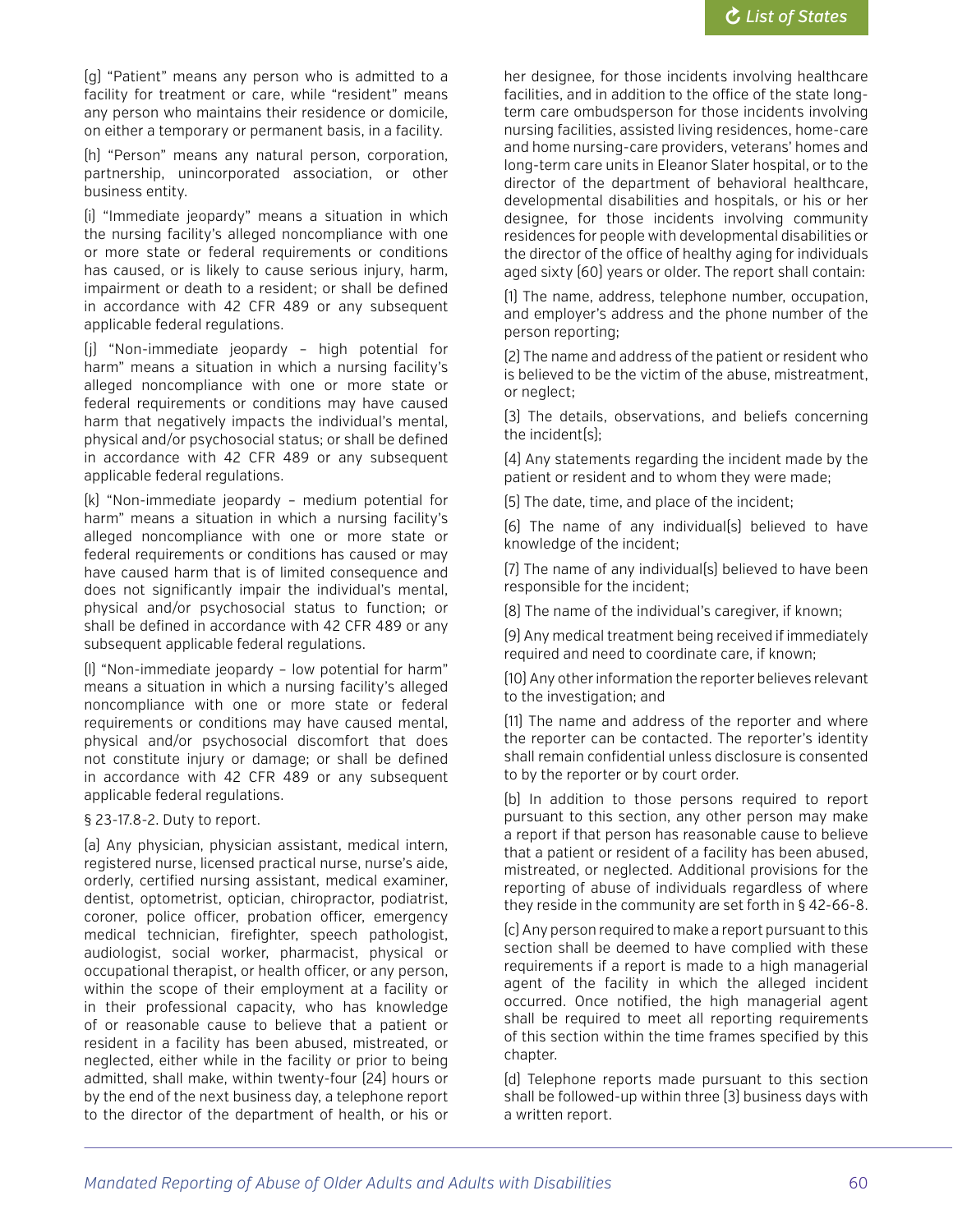(e) Individuals required to report pursuant to this section shall, whenever practical and if known, provide the office of healthy aging twenty-four hour (24) notice of the discharge from a facility, of any person subject to abuse or neglect and shall include any relevant address and telephone number(s).

(f) No person required to report pursuant to this section shall be liable in any civil or criminal action by reason of the report; provided, however, that the person did not perpetrate, inflict, or cause the abuse. No employer or supervisor may discharge, demote, transfer, reduce pay, benefits, or work privileges; prepare a negative work performance evaluation; or take any other action detrimental to an employee or supervisee who files a report in accordance with the provisions of this section by reason of the report.

§ 23-17.8-3. Penalty - Failure to report.

(a) Any person required to make a report as provided by § 23-17.8-2 and who fails to do so, shall be guilty of a misdemeanor and be punished by a fine of not more than five hundred dollars (\$500).

(b) Any person who alters or changes without authorization or destroys or renders unavailable a report made by another pursuant to § 23-17.8-2 shall be deemed guilty of a misdemeanor and be fined not more than five hundred dollars (\$500).

(c) Any person who attempts to induce another to fail to report an incident of abuse, mistreatment, or neglect shall be deemed guilty of a misdemeanor and be punished by a fine of not more than one thousand dollars (\$1,000), or imprisoned not more than one year, or both.

(d) Any person being a high managerial agent who fails to report an incident of abuse, mistreatment, or neglect after another has reported an incident of abuse, neglect or mistreatment to an appropriate agent pursuant to § 23-17.8-2 shall be guilty of a misdemeanor and shall be fined not more than one thousand dollars (\$1,000), or imprisoned for more than one year, or both.

§ 23-17.8-3.1. Physician's, certified registered nurse practitioner's and physician assistant's report of examination – Duty of facility.

Whenever a facility shall receive a report by a person other than a physician or a certified registered nurse practitioner or physician assistant that a patient or resident of the facility has been harmed as a result of abuse, neglect, or mistreatment, the facility shall have the patient examined by a licensed physician or a certified registered nurse practitioner or physician assistant. It shall be mandatory for the physician or certified registered nurse practitioner or physician assistant to make a preliminary report of his or her findings to the department of health for a health care facility, or to the department of behavioral healthcare, developmental disabilities and hospitals for a community residence for people who are mentally

retarded or persons with developmental disabilities and to the facility within forty-eight (48) hours after his or her examination, and a written report within five (5) days after his or her examination.

§ 23-17.8-4. Immunity from liability.

(a) Any person who in good faith makes an oral or written report pursuant to § 23-17.8-2, excluding any perpetrator or conspirator of the patient abuse, mistreatment, or neglect, shall have immunity from any liability, civil or criminal, that might be incurred as a result of having made the report. No facility shall discharge or in any manner discriminate or retaliate against any person who in good faith makes a report, testifies, or is about to testify in any proceeding about the abuse, mistreatment, or neglect of patients or residents in the facilities.

(b) No facility shall discharge, threaten, or in any manner discriminate or retaliate against any employee regarding the employee's compensation, terms, conditions, location, duration, or privileges of employment because:

(1) The employee, or a person acting on behalf of the employee, reports or is about to report to a public body, verbally or in writing, or who, in good faith, makes a report, testifies, or is about to testify in any proceeding, about the abuse, mistreatment, or neglect of patients or residents in the facility, unless the employee knows or has reason to know that the report is false; or

(2) An employee is requested by a public body to testify or participate in an investigation, hearing, or inquiry held by that public body, or a court action.

(c) For the purposes of this section, "public body" means all of the following:

(1) A state officer, employee, agency, department, division, bureau, board, commission, council, authority, or other body in the executive branch of state government.

(2) An agency, board, commission, council, member, or employee of the legislative branch of state government.

(3) A law enforcement agency or any member or employee of a law enforcement agency.

(4) The judiciary and any member or employee of the judiciary.

§ 40.1-27-1. Definitions.

(a) "Abuse" means:

(1) Any assault as defined in chapter 5 of title 11;

(2) Any assault as defined in chapter 37 of title 11;

(3) Any offense under chapter 10 of title 11;

(4) Any conduct which harms or is likely to physically harm the participant except where the conduct is a part of the care and treatment, and in furtherance of the health and safety of the participant; or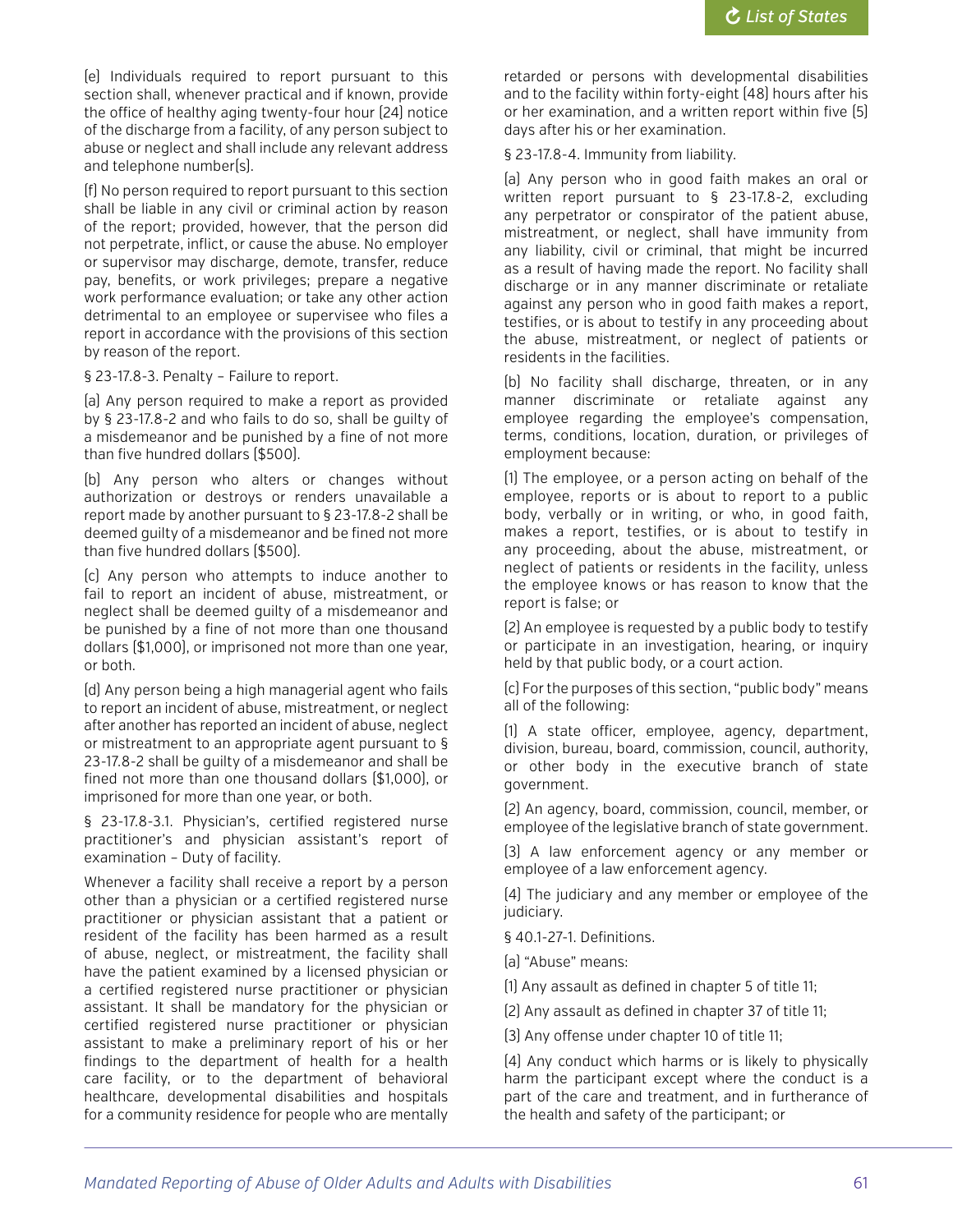(5) Intentionally engaging in a pattern of harassing conduct, which is intended to cause psychological harm to the participant; provided, however, nothing herein shall be construed to prohibit the prosecution of any violator of this section under any other section.

(b) "Mistreatment" means the inappropriate use of medications, isolation, or use of physical or chemical restraints as punishment, for staff convenience, as a substitute for treatment or care, in conflict with a physician's order, or in quantities, which inhibit effective care or treatment, which harms or is likely to harm the participant.

(c) "Neglect" means the failure to provide treatment, care, goods, and services necessary to maintain the health and safety of the participant, or the failure to carry out a plan of treatment or care prescribed by the physician of the participant; provided, however, no person shall be considered to be neglected for the sole reason that he or she relies or is being furnished treatment in accordance with the tenets and teachings of a well recognized church or denomination by a duly accredited practitioner thereof.

(d) "Participant" means any person with developmental disabilities who participates in a program.

(e) "Program" means any day treatment program, habilitation program, rehabilitation program or other program for persons with developmental disabilities licensed by the department of behavioral healthcare, developmental disabilities and hospitals pursuant to § 40.1-24-1 et seq.

§ 40.1-27-2. Duty to report.

(a) Any person within the scope of their employment at a program or in their professional capacity who has knowledge of or reasonable cause to believe that a participant in a program has been abused, mistreated or neglected shall make, within twenty-four (24) hours or by the end of the next business day, a written report to the director of the department of behavioral healthcare, developmental disabilities and hospitals or his or her designee. The report shall contain:

(1) The name, address, telephone number, occupation, and employer's address and the phone number of the person reporting;

(2) The name and address of the participant who is believed to be the victim of the abuse, mistreatment, or neglect;

(3) The details, observations, and beliefs concerning the incident(s);

(4) Any statements regarding the incident made by the participant and to whom they were made;

(5) The date, time, and place of the incident;

(6) The name of any individual(s) believed to have knowledge of the incident; and

(7) The name of any individual(s) believed to have been responsible for the incident.

(b) In addition to those persons required to report pursuant to this section, any other person may make a report if that person has reasonable cause to believe that a participant has been abused, mistreated, or neglected.

§ 40.1-27-4. Penalty - Failure to report.

(a) Any person so required to make a report as provided by § 40.1-27-2 and who fails to do so, shall be guilty of a misdemeanor and be punished by a fine of not more than five hundred dollars (\$500).

(b) Any person who alters or changes without authorization or destroys or renders unavailable a report made by another pursuant to § 40.1-27-2 shall be guilty of a misdemeanor and be fined not more than five hundred dollars (\$500).

(c) Any person who shall attempt, with or without threats or promises of benefit, to induce another to fail to report an incident of abuse, mistreatment, or neglect shall be guilty of a misdemeanor and be punished by a fine of not more than one thousand dollars (\$1,000) or imprisoned for more than one year, or both.

(d) Any person who fails to report an incident of abuse, mistreatment, or neglect after another has indicated a reliance on the reporting pursuant to § 40.1-27-2 shall be guilty of a misdemeanor and shall be fined not more than one thousand dollars (\$1,000) or imprisoned for more than one year, or both.

§ 40.1-27-6. Immunity from liability.

Any person who, in good faith, makes an oral or written report pursuant to § 40.1-27-2, excluding any perpetrator or conspirator of the acts described in § 40.1-27-1, shall have immunity from any liability, civil or criminal, that might be incurred as a result of having made such a report. No program shall discharge, or in any manner discriminate or retaliate against any person who, in good faith, makes a report, testifies, or is about to testify in any proceeding about the abuse, mistreatment, or neglect of participants.

# South Carolina

*Law Enforcement Social Workers Medical Professional Dentist Mental Health Counselor/Therapist Coroners Psychologists Care Facility Owner/Employees Health and Human Services Employees Government Funded Service Provider to Elderly School Personnel*

## CODE 1976 §43-35-25

Persons required to report abuse, neglect, or exploitation of adult; reporting methods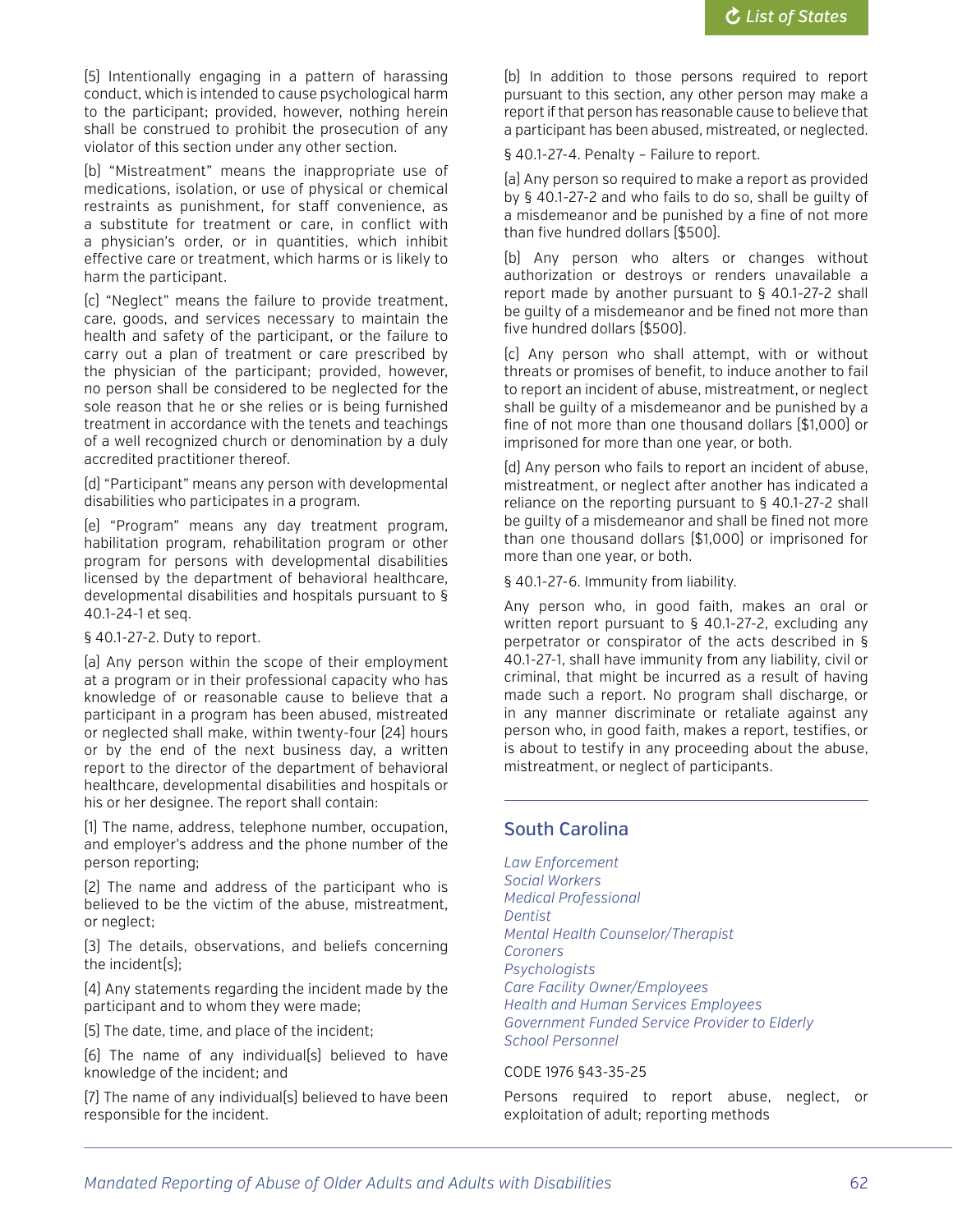(A) A physician, nurse, dentist, optometrist, medical examiner, coroner, other medical, mental health or allied professional, Christian Science practitioner, religious healer, school teacher, counselor, psychologist, mental health or mental retardation specialist, social or public assistance worker, caregiver, staff or volunteer of an adult day care center or of a facility, or law enforcement officer having reason to believe that a vulnerable adult has been or is likely to be abused, neglected, or exploited shall report the incident in accordance with this section. Any other person who has actual knowledge that a vulnerable adult has been abused, neglected, or exploited shall report the incident in accordance with this section.

(B) Except as provided in subsection (A), any other person who has reason to believe that a vulnerable adult has been or may be abused, neglected, or exploited may report the incident.

(C) A person required to report pursuant to this section is personally responsible for making the report; however, a state agency may make a report on behalf of an agency employee if the procedure the agency uses for reporting has been approved in writing by the Vulnerable Adults Investigations Unit of the South Carolina Law Enforcement Division or the investigative entity to which the report is to be made.

(D) A person required to report under this section must report the incident within twenty-four hours or the next working day. A report must be made in writing or orally by telephone or otherwise to:

(1) the Vulnerable Adults Investigations Unit of the South Carolina Law Enforcement Division for incidents occurring in facilities operated or contracted for operation by the Department of Mental Health or the Department of Disabilities and Special Needs;

(2) the Long Term Care Ombudsman Program for incidents occurring in facilities, except those facilities provided for in Item (1); and (3) the Adult Protective Services Program for incidents occurring in all other settings.

(E) If the Vulnerable Adults Investigations Unit of the South Carolina Law Enforcement Division or an investigative entity receives a report that is not within its investigative jurisdiction, the unit or investigative entity shall forward the report to the appropriate unit or investigative entity not later than the next working day.

(F) No facility may develop policies or procedures that interfere with the reporting requirements of this section.

(G) Provided the mandatory reporting requirements of this section are met, nothing in this section precludes a person also from reporting directly to law enforcement, and in cases of an emergency, serious injury, or suspected sexual assault law enforcement must be contacted immediately.

# South Dakota

*Law Enforcement Social Workers Medical Professional Dentist Paid Caregivers Mental Health Counselor/Therapist EMTs Home Health Aids Probation Officers Psychologists Care Facility Owner/Employees Government Funded Service Provider to Elderly Home Care Planning Agency Hospices*

22-46-9. Mandatory reporting of abuse, neglect, or exploitation--Violation as misdemeanor. Any:

(1) Physician, dentist, doctor of osteopathy, chiropractor, optometrist, podiatrist, religious healing practitioner, hospital intern or resident, nurse, paramedic, emergency medical technician, social worker, or any health care professional;

(2) Psychologist, licensed mental health professional, or counselor engaged in professional counseling; or

(3) State, county, or municipal criminal justice employee or law enforcement officer;

who knows, or has reasonable cause to suspect, that an elder or adult with a disability has been or is being abused, neglected, or exploited, shall, within twentyfour hours, report such knowledge or suspicion orally or in writing to the state's attorney of the county in which the elder or adult with a disability resides or is present, to the Department of Human Services, or to a law enforcement officer. Any person who knowingly fails to make the required report is guilty of a Class 1 misdemeanor.

A person described in this section is not required to report the abuse, neglect, or exploitation of an elder or adult with a disability if the person knows that another person has already reported to a proper agency the same abuse, neglect, or exploitation that would have been the basis of the person's own report.

22-46-10. Mandatory reporting of abuse or neglect by staff and by person in charge of residential facility or entity providing services to elderly or disabled adult- -Violation as misdemeanor. Any staff member of a nursing facility, assisted living facility, adult day care center, or community support provider, or any residential care giver, individual providing homemaker services, victim advocate, or hospital personnel engaged in the admission, examination, care, or treatment of elderly or disabled adults who knows, or has reasonable cause to suspect, that an elderly or disabled adult has been or is being abused or neglected, shall, within twentyfour hours, notify the person in charge of the institution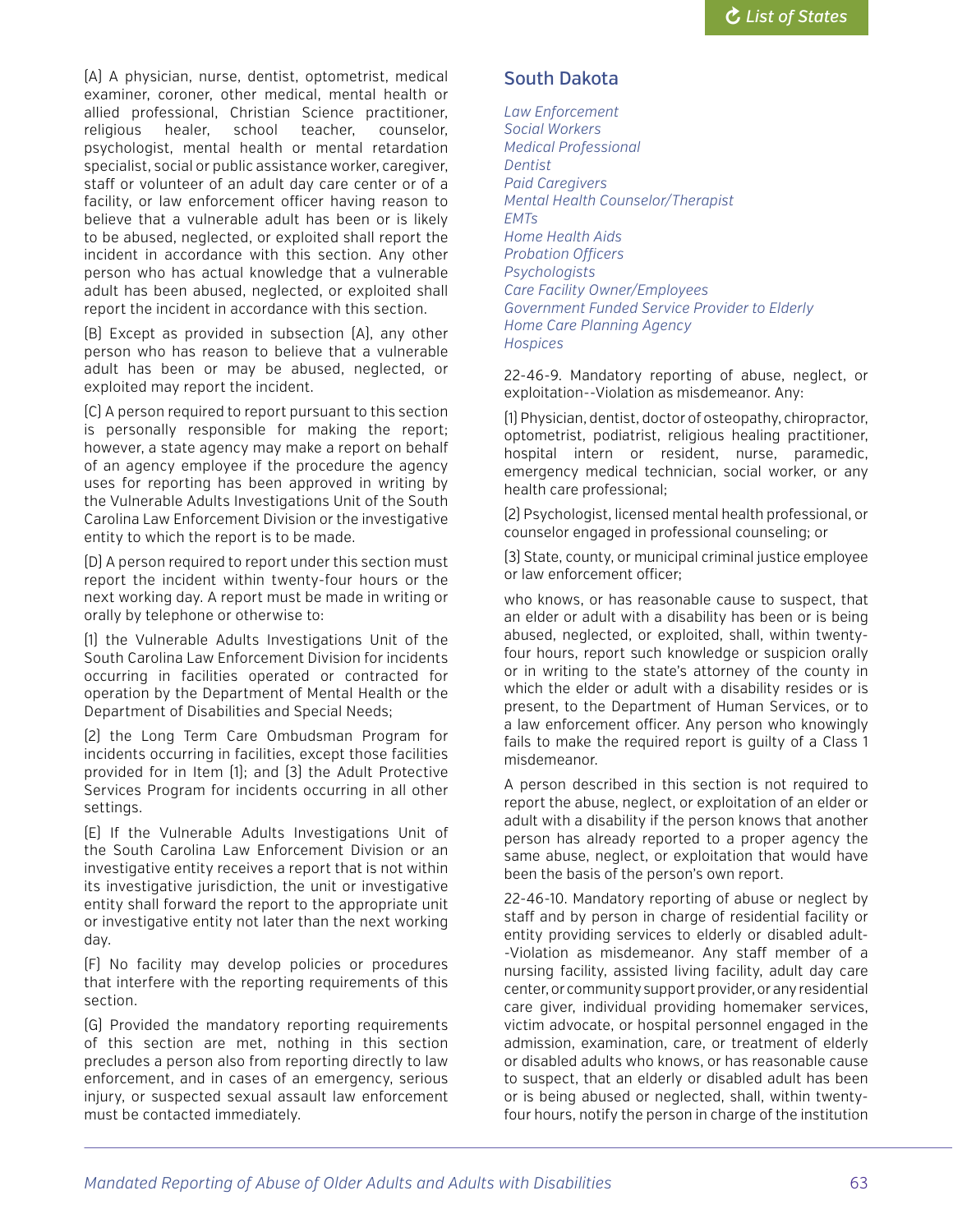where the elderly or disabled adult resides or is present, or the person in charge of the entity providing the service to the elderly or disabled adult, of the suspected abuse or neglect. The person in charge shall report the information in accordance with the provisions of § 22-46-9. Any person who knowingly fails to make the required report is guilty of a Class 1 misdemeanor.

# Tennessee

## *Everyone*

§ 71-6-103. Rules and regulations; reports; investigations; providing protection

(a) The commissioner has the discretion to adopt such rules, regulations, procedures, guidelines, or any other expressions of policy necessary to effect the purpose of this part insofar as such action is reasonably calculated to serve the public interest.

(b)(1) Any person, including, but not limited to, a physician, nurse, social worker, department personnel, coroner, medical examiner, alternate care facility employee, or caretaker, having reasonable cause to suspect that an adult has suffered abuse, neglect, or exploitation, shall report or cause reports to be made in accordance with the provisions of this part. Death of the adult does not relieve one of the responsibility for reporting the circumstances surrounding the death. However, unless the report indicates that there are other adults in the same or similar situation and that an investigation and provision of protective services are necessary to prevent their possible abuse, neglect or exploitation, it shall not be necessary for the department to make an investigation of the circumstances surrounding the death; provided, that the appropriate law-enforcement agency is notified.

(2) If a hospital, clinic, school, or any other organization or agency responsible for the care of adults has a specific procedure, approved by the director of the county office of the department, for the protection of adults who are victims of abuse, neglect, or exploitation, any member of its staff whose duty to report under the provisions of this part arises from the performance of the staff member's services as a member of the staff of the organization may, at the staff member's option, fulfill that duty by reporting instead to the person in charge of the organization or the organization head's designee who shall make the report in accordance with the provisions of this chapter.

(c) An oral or written report shall be made immediately to the department upon knowledge of the occurrence of suspected abuse, neglect, or exploitation of an adult. Any person making such a report shall provide the following information, if known: the name and address of the adult, or of any other person responsible for the adult's care; the age of the adult; the nature and extent of the abuse, neglect, or exploitation, including any evidence of previous abuse, neglect, or exploitation; the identity of the perpetrator, if known; the identity of the complainant, if possible; and any other information that the person believes might be helpful in establishing the cause of abuse, neglect, or exploitation. Each report of known or suspected abuse of an adult involving a sexual offense that is a violation of §§ 39-13-501--39-13-506 that occurs in a facility licensed by the department of mental health and developmental disabilities as defined in § 33-5-402, or any hospital shall also be made to the local law enforcement agency in the jurisdiction where such offense occurred.

# Texas

### *Everyone*

Texas Human Resources Code 48.051.

### https://statutes.capitol.texas.gov/Docs/HR/htm/ HR.48.htm

Sec. 48.051. REPORT. (a) Except as prescribed by Subsection (b), a person having cause to believe that an elderly person, a person with a disability, or an individual receiving services from a provider as described by Subchapter F is in the state of abuse, neglect, or exploitation shall report the information required by Subsection (d) immediately to the department.

(b) If a person has cause to believe that an elderly person or a person with a disability, other than an individual receiving services from a provider as described by Subchapter F, has been abused, neglected, or exploited in a facility operated, licensed, certified, or registered by a state agency, the person shall report the information to the state agency that operates, licenses, certifies, or registers the facility for investigation by that agency.

(c) The duty imposed by Subsections (a) and (b) applies without exception to a person whose knowledge concerning possible abuse, neglect, or exploitation is obtained during the scope of the person's employment or whose professional communications are generally confidential, including an attorney, clergy member, medical practitioner, social worker, employee or member of a board that licenses or certifies a professional, and mental health professional.

(d) The report may be made orally or in writing. It shall include:

(1) the name, age, and address of the elderly person or person with a disability;

(2) the name and address of any person responsible for the care of the elderly person or person with a disability;

(3) the nature and extent of the condition of the elderly person or person with a disability;

(4) the basis of the reporter's knowledge; and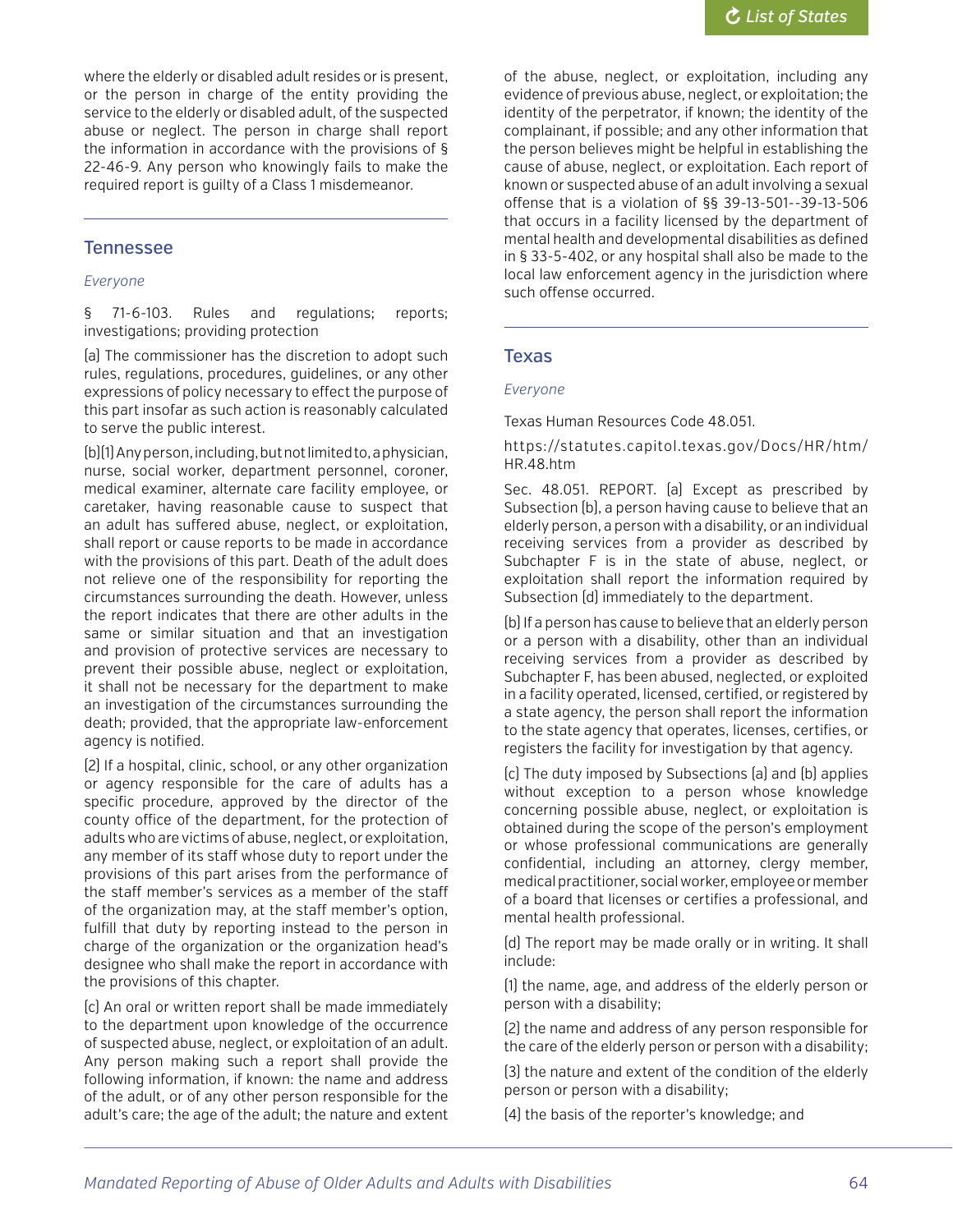(5) any other relevant information.

(e) If a person who makes a report under this section chooses to give self-identifying information, the caseworker who investigates the report shall contact the person if necessary to obtain any additional information required to assist the person who is the subject of the report.

## Utah

## *Everyone*

62A-3-305. Reporting requirements -- Investigation -- Immunity -- Violation -- Penalty -- Nonmedical healing.

(1) A person who has reason to believe that a vulnerable adult has been the subject of abuse, neglect, or exploitation shall immediately notify Adult Protective Services intake or the nearest law enforcement agency. When the initial report is made to law enforcement, law enforcement shall immediately notify Adult Protective Services intake. Adult Protective Services and law enforcement shall coordinate, as appropriate, their efforts to provide protection to the vulnerable adult.

(2) When the initial report or subsequent investigation by Adult Protective Services indicates that a criminal offense may have occurred against a vulnerable adult:

(a) Adult Protective Services shall notify the nearest local law enforcement agency regarding the potential offense; and

(b) the law enforcement agency may initiate an investigation in cooperation with Adult Protective Services.

(3) A person who in good faith makes a report or otherwise notifies a law enforcement agency or Adult Protective Services of suspected abuse, neglect, or exploitation is immune from civil and criminal liability in connection with the report or other notification.

(4) (a) A person who willfully fails to report suspected abuse, neglect, or exploitation of a vulnerable adult is guilty of a class B misdemeanor.

(b) A covered provider or covered contractor, as defined in Section 26-21-201, that knowingly fails to report suspected abuse or neglect, as required by this section, is subject to a private right of action and liability for the abuse or neglect of another person that is committed by the individual who was not reported to Adult Protective Services in accordance with this section.

(5) Under circumstances not amounting to a violation of Section 76-8-508, a person who threatens, intimidates, or attempts to intimidate a vulnerable adult who is the subject of a report, a witness, the person who made the report, or any other person cooperating with an investigation conducted pursuant to this chapter is guilty of a class B misdemeanor.

(6) An adult is not considered abused, neglected, or a vulnerable adult for the reason that the adult has chosen to rely solely upon religious, nonmedical forms of healing in lieu of medical care.

## Vermont

*Law Enforcement Social Workers Medical Professional Dentist Paid Caregivers Mental Health Counselor/Therapist Home Health Aids Psychologists Case Manager Care Facility Owner/Employees Health and Human Services Employees Government Funded Service Provider to Elderly Home Care Planning Agency School Personnel Senior Transportation Services Hospices Funeral Home Operator*

Title 33: Human Services

Chapter 069: Reports Of Abuse, Neglect, And Exploitation Of Vulnerable Adults

Subchapter 001: Reports Of Abuse Of Vulnerable Adults

(Cite as: 33 V.S.A. § 6903)

§ 6903. Reporting suspected abuse, neglect, and exploitation of vulnerable adults

(a) Any of the following, other than a crisis worker acting pursuant to 12 V.S.A. § 1614 and the State Long-Term Care Ombudsman or a representative of the Office, as defined in section 7501 of this title, who knows of or has received information of abuse, neglect, or exploitation of a vulnerable adult or who has reason to suspect that any vulnerable adult has been abused, neglected, or exploited shall report or cause a report to be made in accordance with the provisions of section 6904 of this title within 48 hours:

(1) all employees, contractors, and grantees of the Agency of Human Services who are involved in caregiving;

(2) a physician, osteopath, chiropractor, physician assistant, nurse, medical examiner, licensed nursing assistant, emergency medical services personnel, dentist, or psychologist;

(3) a school teacher, school librarian, school administrator, school guidance counselor, school aide, school bus driver, or school employee or school contractor who works regularly with students;

(4) a mental health professional, social worker, person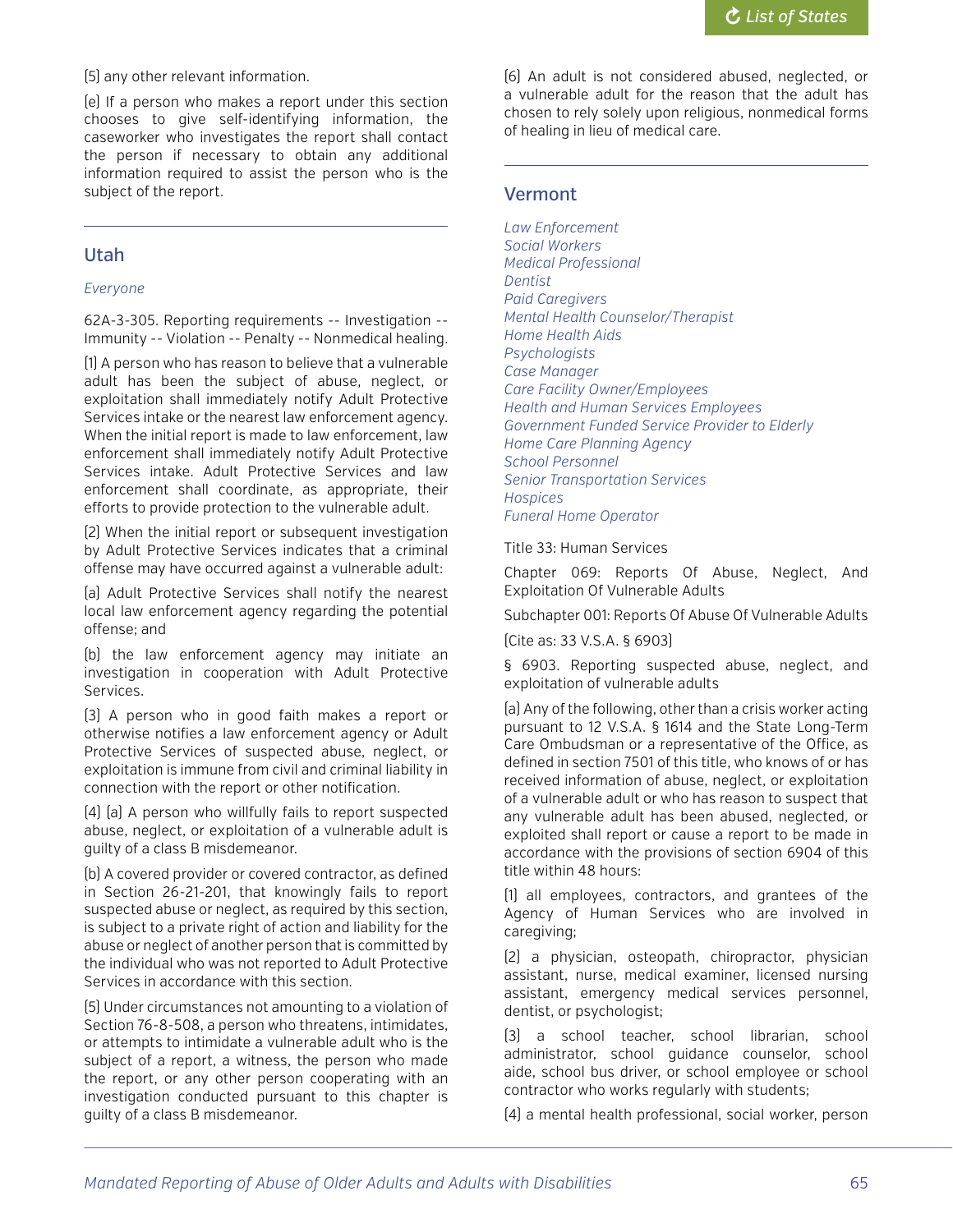or organization that offers, provides, or arranges for personal care for vulnerable adults; caregiver employed by a vulnerable adult; employee of or contractor involved in caregiving for a community mental health center; law enforcement officer; or individual who works regularly with vulnerable adults and who is an employee of an adult day care center, area agency on aging, senior center, or meal program designed primarily to serve vulnerable adults;

(5) a hospital, nursing home, residential care home, home health agency, or any entity providing nursing or nursing-related developmental disabilities; services for remuneration; intermediate care facility for adults with developmental disabilities; therapeutic community residence, group home, developmental home, school or contractor involved in caregiving; or an operator or employee of any of these facilities or agencies.

(b) Any other concerned person not listed in subsection (a) of this section who knows of or has received a complaint of abuse, neglect, or exploitation of a vulnerable adult or who has reason to suspect that any vulnerable adult has been abused, neglected, or exploited may report or cause a report to be made in accordance with the provisions of section 6904 of this title.

(c) The identity of a person who makes a report under this section shall be kept confidential unless:

(1) the person making the report consents to disclosure;

(2) a judicial proceeding results from the report; or

(3) a court, after a hearing, finds probable cause to believe the report was not made in good faith and orders the Department to disclose the person's identity. (Added 1979, No. 150 (Adj. Sess.); amended 1985, No. 78, § 3; 1985, No. 151 (Adj. Sess.), § 15; 1985, No. 208 (Adj. Sess.), § 20, eff. June 30, 1986; 1989, No. 76, § 1; 1993, No. 100, § 2; 2001, No. 135 (Adj. Sess.), § 4, eff. June 13, 2002; 2013, No. 34, § 30a; 2013, No. 96 (Adj. Sess.), § 216; 2013, No. 131 (Adj. Sess.), § 85, eff. May 20, 2014; 2017, No. 23, § 2.)

§ 6904. Nature and content of report; to whom made

A report shall be made orally or in writing to the Commissioner or designee as soon as possible, but in no event later than 48 hours thereafter. The report may also be made to a law enforcement officer. If an oral report is made by telephone or otherwise, the Commissioner or designee shall request that it be followed within one week by a report in writing. Reports shall contain the name and address of the reporter as well as the names and addresses of the vulnerable adult and persons responsible for his or her care, if known; the age of the vulnerable adult; the nature of his or her disability; the nature and extent of the vulnerable adult's abuse, neglect, or exploitation together with any evidence of previous abuse, neglect, or exploitation of the vulnerable adult; and any other information that the reporter believes might be helpful in establishing the cause of any injuries or reasons for the abuse, neglect, or exploitation as well as in protecting the vulnerable adult. If a report of abuse, neglect, or exploitation involves the acts or omissions of the Commissioner or employees of that Department, then such reports shall be directed to the Secretary of the Human Services who shall cause the report to be investigated by appropriate staff other than staff of the Department. (Added 1979, No. 150 (Adj. Sess.); amended 1985, No. 78, § 4; 1989, No. 76, § 2; 1993, No. 100, § 3; 2001, No. 135 (Adj. Sess.), § 17, eff. June 13, 2002.)

# Virginia

*Law Enforcement Social Workers Medical Professional Medical Administration Dentist Paid Caregivers Mental Health Counselor/Therapist EMTs Home Health Aids Probation Officers Psychologists Fire Fighter Case Manager Care Facility Owner/Employees Pharmacists Health and Human Services Employees Guardian/Conservator Government Funded Service Provider to Elderly Home Care Planning Agency Senior Transportation Services Hospices Funeral Home Operator Sheltered Workshop*

§ 63.2-1606. Protection of aged or incapacitated adults; mandated and voluntary reporting

A. Matters giving reason to suspect the abuse, neglect or exploitation of adults shall be reported immediately upon the reporting person's determination that there is such reason to suspect. Medical facilities inspectors of the Department of Health are exempt from reporting suspected abuse immediately while conducting federal inspection surveys in accordance with § 1864 of Title XVIII and Title XIX of the Social Security Act, as amended, of certified nursing facilities as defined in § 32.1-123. Reports shall be made to the local department or the adult protective services hotline in accordance with requirements of this section by the following persons acting in their professional capacity:

1. Any person licensed, certified, or registered by health regulatory boards listed in § 54.1-2503, with the exception of persons licensed by the Board of Veterinary Medicine;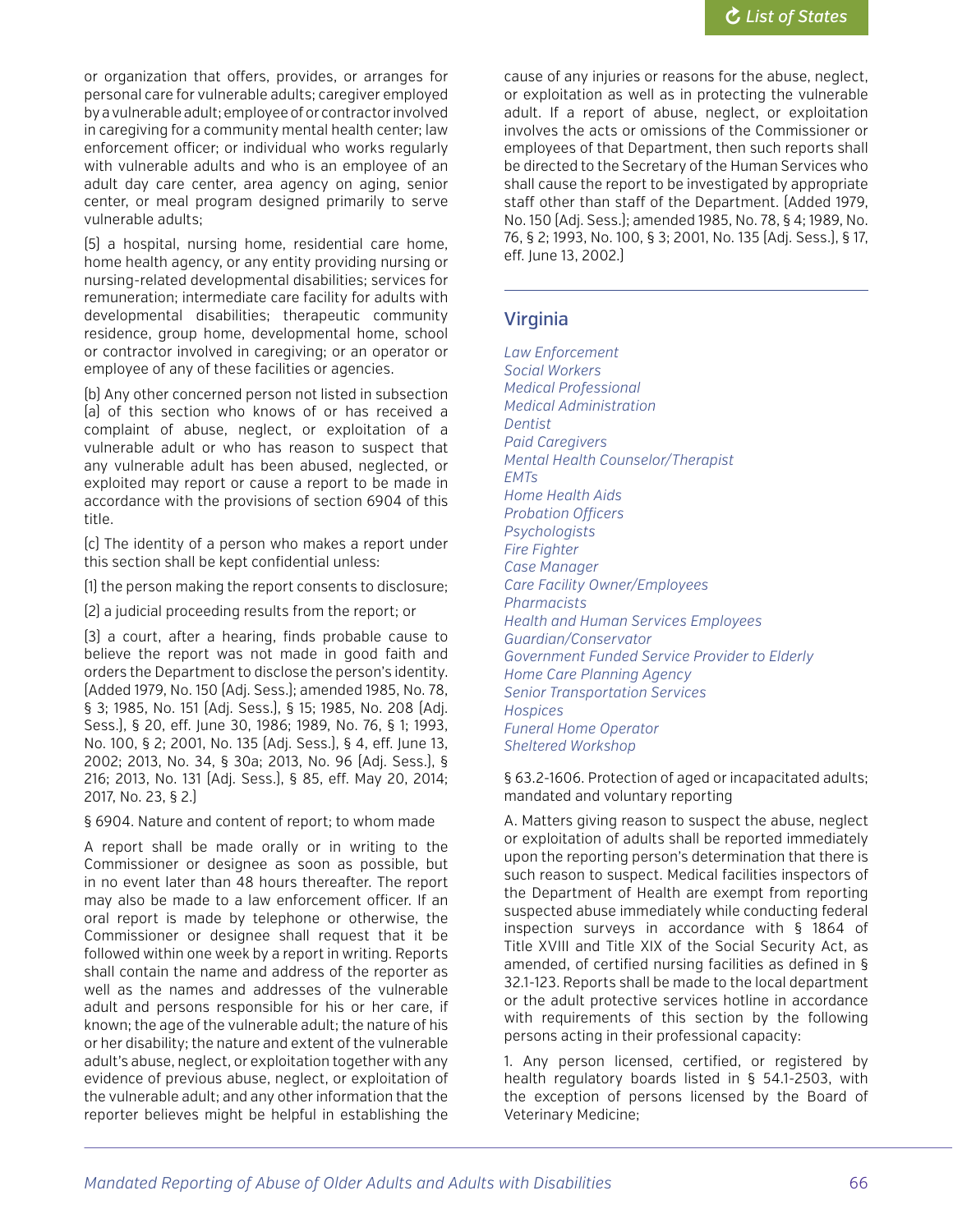2. Any mental health services provider as defined in § 54.1-2400.1;

3. Any emergency medical services provider certified by the Board of Health pursuant to § 32.1- 111.5, unless such provider immediately reports the suspected abuse, neglect or exploitation directly to the attending physician at the hospital to which the adult is transported, who shall make such report forthwith;

4. Any guardian or conservator of an adult; 5. Any person employed by or contracted with a public or private agency or facility and working with adults in an administrative, supportive or direct care capacity;

6. Any person providing full, intermittent or occasional care to an adult for compensation, including, but not limited to, companion, chore, homemaker, and personal care workers; and

7. Any law-enforcement officer.

B. The report shall be made in accordance with subsection A to the local department of the county or city wherein the adult resides or wherein the adult abuse, neglect or exploitation is believed to have occurred or to the adult protective services hotline. Nothing in this section shall be construed to eliminate or supersede any other obligation to report as required by law. If a person required to report under this section receives information regarding abuse, neglect or exploitation while providing professional services in a hospital, nursing facility or similar institution, then he may, in lieu of reporting, notify the person in charge of the institution or his designee, who shall report such information, in accordance with the institution's policies and procedures for reporting such matters, immediately upon his determination that there is reason to suspect abuse, neglect or exploitation. Any person required to make the report or notification required by this subsection shall do so either orally or in writing and shall disclose all information that is the basis for the suspicion of adult abuse, neglect or exploitation. Upon request, any person required to make the report shall make available to the adult protective services worker and the local department investigating the reported case of adult abuse, neglect or exploitation any information, records or reports which document the basis for the report. All persons required to report suspected adult abuse, neglect or exploitation shall cooperate with the investigating adult protective services worker of a local department and shall make information, records and reports which are relevant to the investigation available to such worker to the extent permitted by state and federal law. Criminal investigative reports received from law-enforcement agencies shall not be further disseminated by the investigating agency nor shall they be subject to public disclosure; such reports may, however, be disclosed to the Adult Fatality Review Team as provided in § 32.1-283.5 or to a local or regional adult fatality review team as provided in § 32.1- 283.6 and, if reviewed by the Team or a local or regional adult fatality review team, shall be subject to applicable

confidentiality requirements of the Team or a local or regional adult fatality review team.

C. Any financial institution staff who suspects that an adult has been exploited financially may report such suspected financial exploitation and provide supporting information and records to the local department of the county or city wherein the adult resides or wherein the exploitation is believed to have occurred or to the adult protective services hotline. For purposes of this section:

"Financial exploitation" means the illegal, unauthorized, improper, or fraudulent use of the funds, property, benefits, resources, or other assets of an adult, as defined in § 63.2-1603, for another's profit, benefit, or advantage, including a caregiver or person serving in a fiduciary capacity, or that deprives the adult of his rightful use of or access to such funds, property, benefits, resources, or other assets. "Financial exploitation" includes (i) an intentional breach of a fiduciary obligation to an adult to his detriment or an intentional failure to use the financial resources of an adult in a manner that results in neglect of such adult; (ii) the acquisition, possession, or control of an adult's financial resources or property through the use of undue influence, coercion, or duress; and (iii) forcing or coercing an adult to pay for goods or services against his will for another's profit, benefit, or advantage if the adult did not agree, or was tricked, misled, or defrauded into agreeing, to pay for such goods or services.

"Financial institution staff" means any employee, agent, qualified individual, or representative of a bank, trust company, savings institution, loan association, consumer finance company, credit union, investment company, investment advisor, securities firm, accounting firm, or insurance company.

D. Any person other than those specified in subsection A who suspects that an adult is an abused, neglected or exploited adult may report the matter to the local department of the county or city wherein the adult resides or wherein the abuse, neglect or exploitation is believed to have occurred or to the adult protective services hotline.

E. Any person who makes a report or provides records or information pursuant to subsection A, C, or D, or who testifies in any judicial proceeding arising from such report, records or information, or who takes or causes to be taken with the adult's or the adult's legal representative's informed consent photographs, video recordings, or appropriate medical imaging of the adult who is subject of a report shall be immune from any civil or criminal liability on account of such report, records, information, photographs, video recordings, appropriate medical imaging or testimony, unless such person acted in bad faith or with a malicious purpose.

F. An employer of a mandated reporter shall not prohibit a mandated reporter from reporting directly to the local department or to the adult protective services hotline. Employers whose report.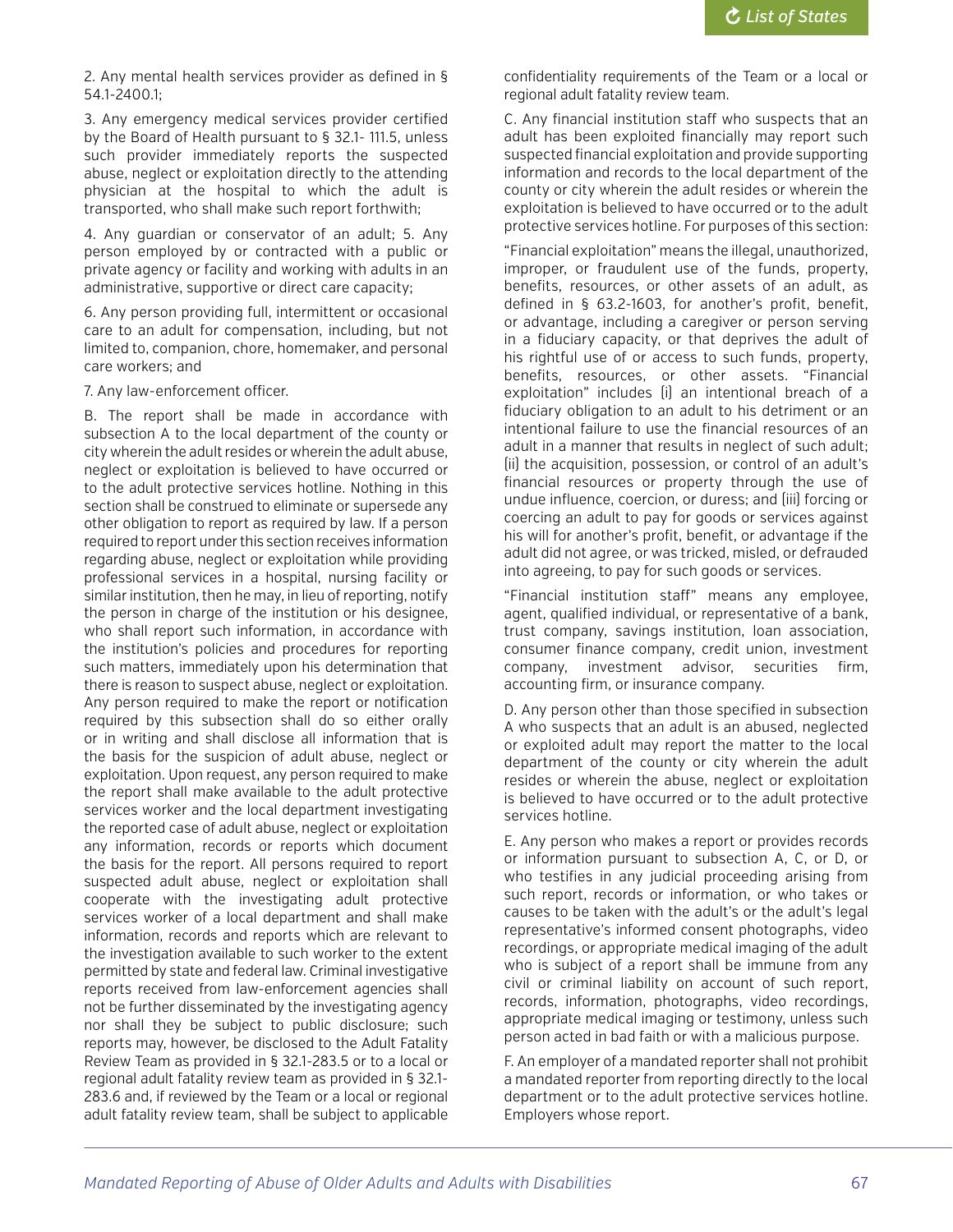G. Any person 14 years of age or older who makes or causes to be made a report of adult abuse, neglect, or exploitation that he knows to be false is guilty of a Class 4 misdemeanor. Any subsequent conviction of this provision is a Class 2 misdemeanor.

H. Any person who fails to make a required report or notification pursuant to subsection A shall be subject to a civil penalty of not more than \$500 for the first failure and not less than \$100 nor more than \$1,000 for any subsequent failures. Civil penalties under subdivision A 7 shall be determined by a court of competent jurisdiction, in its discretion. All other civil penalties under this section shall be determined by the Commissioner for Aging and Rehabilitative Services or his designee. The Commissioner for Aging and Rehabilitative Services shall establish by regulation a process for imposing and collecting civil penalties, and a process for appeal of the imposition of such penalty pursuant to § 2.2-4026 of the Administrative Process Act.

I. Any mandated reporter who has reasonable cause to suspect that an adult died as a result of abuse or neglect shall immediately report such suspicion to the appropriate medical examiner and to the appropriate law-enforcement agency, notwithstanding the existence of a death certificate signed by a licensed physician. The medical examiner and the law-enforcement agency shall receive the report and determine if an investigation is warranted. The medical examiner may order an autopsy. If an autopsy is conducted, the medical examiner shall report the findings to law enforcement, as appropriate, and to the local department or to the adult protective services hotline.

J. No person or entity shall be obligated to report any matter if the person or entity has actual knowledge that the same matter has already been reported to the local department or to the adult protective services hotline.

K. All law-enforcement departments and other state and local departments, agencies, authorities and institutions shall cooperate with each adult protective services worker of a local department in the detection, investigation and prevention of adult abuse, neglect and exploitation.

L. Financial institution staff may refuse to execute a transaction, may delay a transaction, or may refuse to disburse funds if the financial institution staff (i) believes in good faith that the transaction or disbursement may involve, facilitate, result in, or contribute to the financial exploitation of an adult or (ii) makes, or has actual knowledge that another person has made, a report to the local department or adult protective services hotline stating a good faith belief that the transaction or disbursement may involve, facilitate, result in, or contribute to the financial exploitation of an adult. The financial institution staff may continue to refuse to execute a transaction, delay a transaction, or refuse to disburse funds for a period no longer than 30 business days after the date upon which such transaction or

disbursement was initially requested based on a good faith belief that the transaction or disbursement may involve, facilitate, result in, or contribute to the financial exploitation of an adult, unless otherwise ordered by a court of competent jurisdiction. Upon request, and to the extent permitted by state and federal law, financial institution staff making a report to the local department of social services may report any information or records relevant to the report or investigation. Absent gross negligence or willful misconduct, the financial institution and its staff shall be immune from civil or criminal liability for refusing to execute a transaction, delaying a transaction, or refusing to disburse funds pursuant to this subsection. The authority of a financial institution staff to refuse to execute a transaction, to delay a transaction, or to refuse to disburse funds pursuant to this subsection shall not be contingent upon whether financial institution staff has reported suspected financial exploitation of the adult pursuant to subsection C.

## **Washington**

*Law Enforcement Social Workers Medical Professional Dentist Paid Caregivers Mental Health Counselor/Therapist EMTs Coroners Home Health Aids Psychologists Case Manager Care Facility Owner/Employees Health and Human Services Employees Government Funded Service Provider to Elderly Home Care Planning Agency School Personnel Hospices Sheltered Workshop*

### RCW 74.34.020

### Definitions.

(14) "Mandated reporter" is an employee of the department; law enforcement officer; social worker; professional school personnel; individual provider; an employee of a facility; an operator of a facility; an employee of a social service, welfare, mental health, adult day health, adult day care, home health, home care, or hospice agency; county coroner or medical examiner; Christian Science practitioner; or health care provider subject to chapter 18.130 RCW.

17) "Permissive reporter" means any person, including, but not limited to, an employee of a financial institution, attorney, or volunteer in a facility or program providing services for vulnerable adults.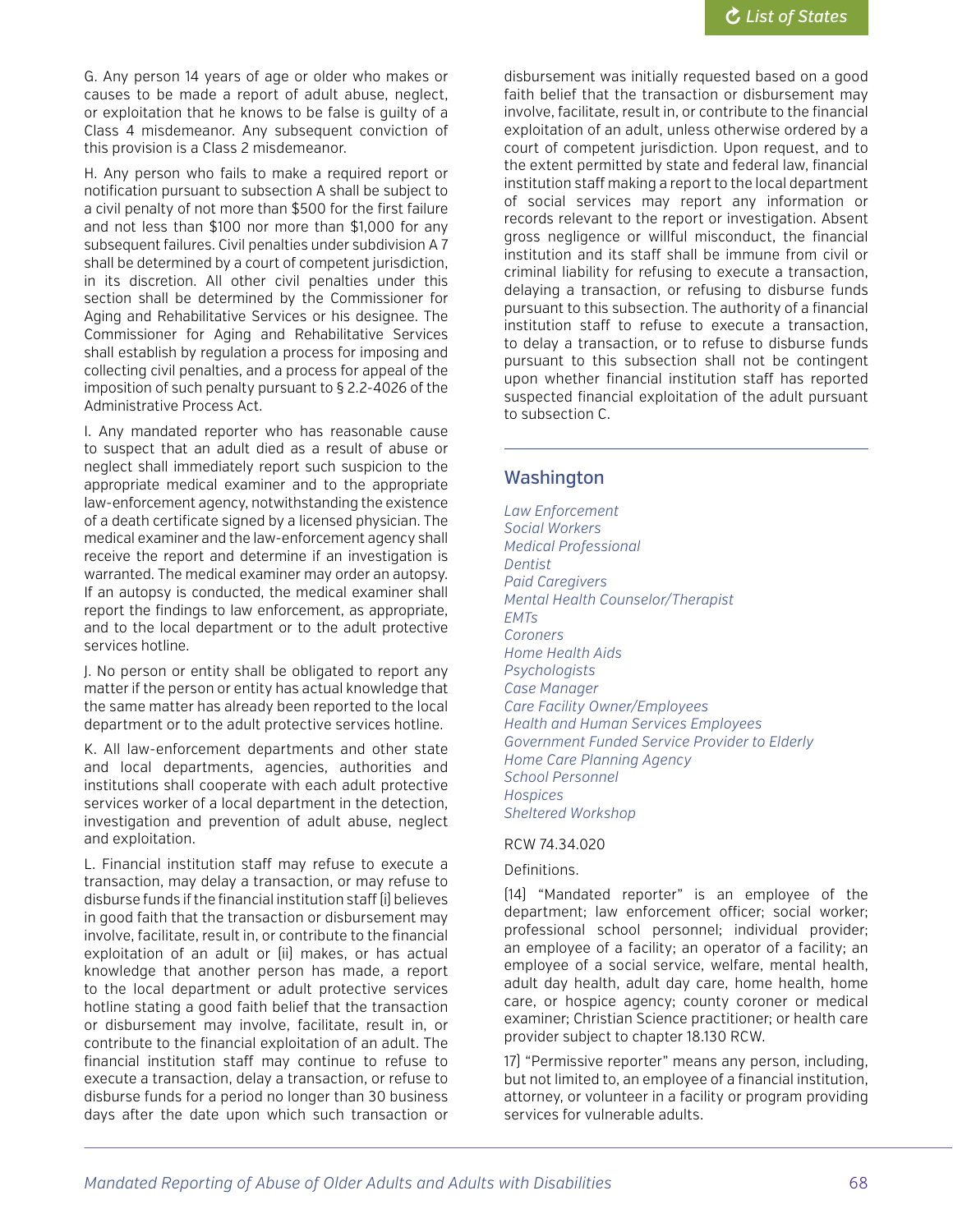### RCW 74.34.035

Reports-Mandated and permissive-Contents Confidentiality.

(1) When there is reasonable cause to believe that abandonment, abuse, financial exploitation, or neglect of a vulnerable adult has occurred, mandated reporters shall immediately report to the department.

(2) When there is reason to suspect that sexual assault has occurred, mandated reporters shall immediately report to the appropriate law enforcement agency and to the department.

(3) When there is reason to suspect that physical assault has occurred or there is reasonable cause to believe that an act has caused fear of imminent harm:

(a) Mandated reporters shall immediately report to the department; and

(b) Mandated reporters shall immediately report to the appropriate law enforcement agency, except as provided in subsection (4) of this section.

(4) A mandated reporter is not required to report to a law enforcement agency, unless requested by the injured vulnerable adult or his or her legal representative or family member, an incident of physical assault between vulnerable adults that causes minor bodily injury and does not require more than basic first aid, unless:

(a) The injury appears on the back, face, head, neck, chest, breasts, groin, inner thigh, buttock, genital, or anal area;

(b) There is a fracture;

(c) There is a pattern of physical assault between the same vulnerable adults or involving the same vulnerable adults; or

(d) There is an attempt to choke a vulnerable adult.

(5) When there is reason to suspect that the death of a vulnerable adult was caused by abuse, neglect, or abandonment by another person, mandated reporters shall, pursuant to RCW 68.50.020, report the death to the medical examiner or coroner having jurisdiction, as well as the department and local law enforcement, in the most expeditious manner possible. A mandated reporter is not relieved from the reporting requirement provisions of this subsection by the existence of a previously signed death certificate. If abuse, neglect, or abandonment caused or contributed to the death of a vulnerable adult, the death is a death caused by unnatural or unlawful means, and the body shall be the jurisdiction of the coroner or medical examiner pursuant to RCW 68.50.010.

(6) Permissive reporters may report to the department or a law enforcement agency when there is reasonable cause to believe that a vulnerable adult is being or has been abandoned, abused, financially exploited, or neglected.

(7) No facility, as defined by this chapter, agency

licensed or required to be licensed under chapter 70.127 RCW, or facility or agency under contract with the department to provide care for vulnerable adults may develop policies or procedures that interfere with the reporting requirements of this chapter.

(8) Each report, oral or written, must contain as much as possible of the following information:

(a) The name and address of the person making the report;

(b) The name and address of the vulnerable adult and the name of the facility or agency providing care for the vulnerable adult;

(c) The name and address of the legal guardian or alternate decision maker;

(d) The nature and extent of the abandonment, abuse, financial exploitation, neglect, or self-neglect;

(e) Any history of previous abandonment, abuse, financial exploitation, neglect, or self-neglect;

(f) The identity of the alleged perpetrator, if known; and

(g) Other information that may be helpful in establishing the extent of abandonment, abuse, financial exploitation, neglect, or the cause of death of the deceased vulnerable adult.

(9) Unless there is a judicial proceeding or the person consents, the identity of the person making the report under this section is confidential.

(10) In conducting an investigation of abandonment, abuse, financial exploitation, self-neglect, or neglect, the department or law enforcement, upon request, must have access to all relevant records related to the vulnerable adult that are in the possession of mandated reporters and their employees, unless otherwise prohibited by law. Records maintained under RCW 4.24.250, 18.20.390, 43.70.510, 70.41.200, 70.230.080, and 74.42.640 shall not be subject to the requirements of this subsection. Providing access to records relevant to an investigation by the department or law enforcement under this provision may not be deemed a violation of any confidential communication privilege. Access to any records that would violate attorney-client privilege shall not be provided without a court order unless otherwise required by court rule or caselaw.

[ 2013 c 263 § 2; 2010 c 133 § 4; 2003 c 230 § 2; 1999 c 176 § 5.]

NOTES:

Effective date—2003 c 230: See note following RCW 74.34.020.

Findings—Purpose—Severability—Conflict with federal requirements—1999 c 176: See notes following RCW 74.34.005.

RCW 74.34.040

Reports—Contents—Identity confidential.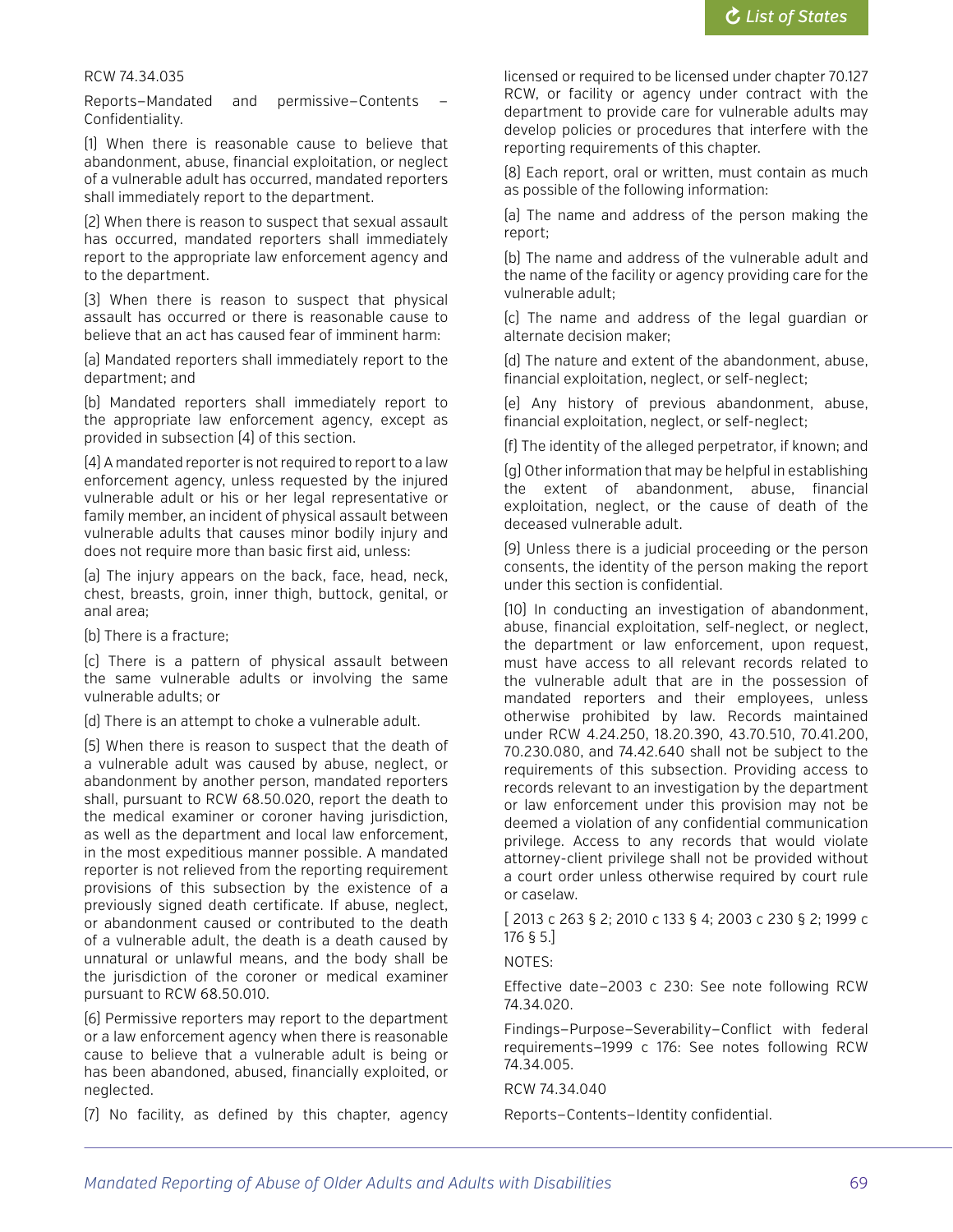The reports made under \*RCW 74.34.030 shall contain the following information if known:

(1) Identification of the vulnerable adult;

(2) The nature and extent of the suspected abuse, neglect, exploitation, or abandonment;

(3) Evidence of previous abuse, neglect, exploitation, or abandonment;

(4) The name and address of the person making the report; and

(5) Any other helpful information.

Unless there is a judicial proceeding or the person consents, the identity of the person making the report is confidential.

[ 1986 c 187 § 2; 1984 c 97 § 10.]

NOTES:

\*Reviser's note: RCW 74.34.030 was repealed by 1999 c 176 § 35.

RCW 74.34.050

Immunity from liability.

(1) A person participating in good faith in making a report under this chapter or testifying about alleged abuse, neglect, abandonment, financial exploitation, or self-neglect of a vulnerable adult in a judicial or administrative proceeding under this chapter is immune from liability resulting from the report or testimony. The making of permissive reports as allowed in this chapter does not create any duty to report and no civil liability shall attach for any failure to make a permissive report as allowed under this chapter.

(2) Conduct conforming with the reporting and testifying provisions of this chapter shall not be deemed a violation of any confidential communication privilege. Nothing in this chapter shall be construed as superseding or abridging remedies provided in chapter 4.92 RCW.

[ 1999 c 176 § 6; 1997 c 386 § 34; 1986 c 187 § 3; 1984 c 97 § 11.]

NOTES:

Findings—Purpose—Severability—Conflict with federal requirements—1999 c 176: See notes following RCW 74.34.005.

Application—Effective date—1997 c 386: See notes following RCW 13.50.010.

### RCW 74.34.053

Failure to report—False reports—Penalties.

(1) A person who is required to make a report under this chapter and who knowingly fails to make the report is guilty of a gross misdemeanor.

(2) A person who intentionally, maliciously, or in bad faith makes a false report of alleged abandonment, abuse, financial exploitation, or neglect of a vulnerable adult is guilty of a misdemeanor.

[ 1999 c 176 § 7.]

NOTES:

Findings—Purpose—Severability—Conflict with federal requirements—1999 c 176: See notes following RCW 74.34.005.

You can view our entire statute (RCW 74.34) at https:// app.leg.wa.gov/RCW/default.aspx?cite=74.34

# West Virginia

*Medical Professional Medical Administration Dentist Mental Health Counselor/Therapist Psychologists Care Facility Owner/Employees*

WV Code §9-6-9. Mandatory reporting of incidences of abuse, neglect or emergency situation.

(a) If any medical, dental or mental health professional, Christian Science practitioner, religious healer, social service worker, law-enforcement officer, humane officer, state or regional ombudsman or any employee of any nursing home or other residential facility has reasonable cause to believe that an incapacitated adult or facility resident is or has been neglected, abused or placed in an emergency situation, or if such person observes an incapacitated adult or facility resident being subjected to conditions that are likely to result in abuse, neglect or an emergency situation, the person shall immediately report the circumstances pursuant to the provisions of section eleven of this article: Provided, That nothing in this article is intended to prevent individuals from reporting on their own behalf.

(b) In addition to those persons and officials specifically required to report situations involving suspected abuse or neglect of an incapacitated adult or facility resident or the existence of an emergency situation, any other person may make such a report.

(c) The secretary shall develop a form for the filing of written complaints, as provided by section eleven of this article, and provide these forms to all nursing homes or other residential facilities, hospitals, ombudsmen and adult protective service agencies in this state. The forms shall be designed to protect the identity of the complainant, if desired, and to facilitate the prompt filing of complaints.

(d) The Department of Health and Human Resources shall develop and implement a procedure to notify any person mandated to report suspected abuse and neglect of an incapacitated adult or facility resident of whether an investigation into the reported suspected abuse or neglect has been initiated and when the investigation is completed.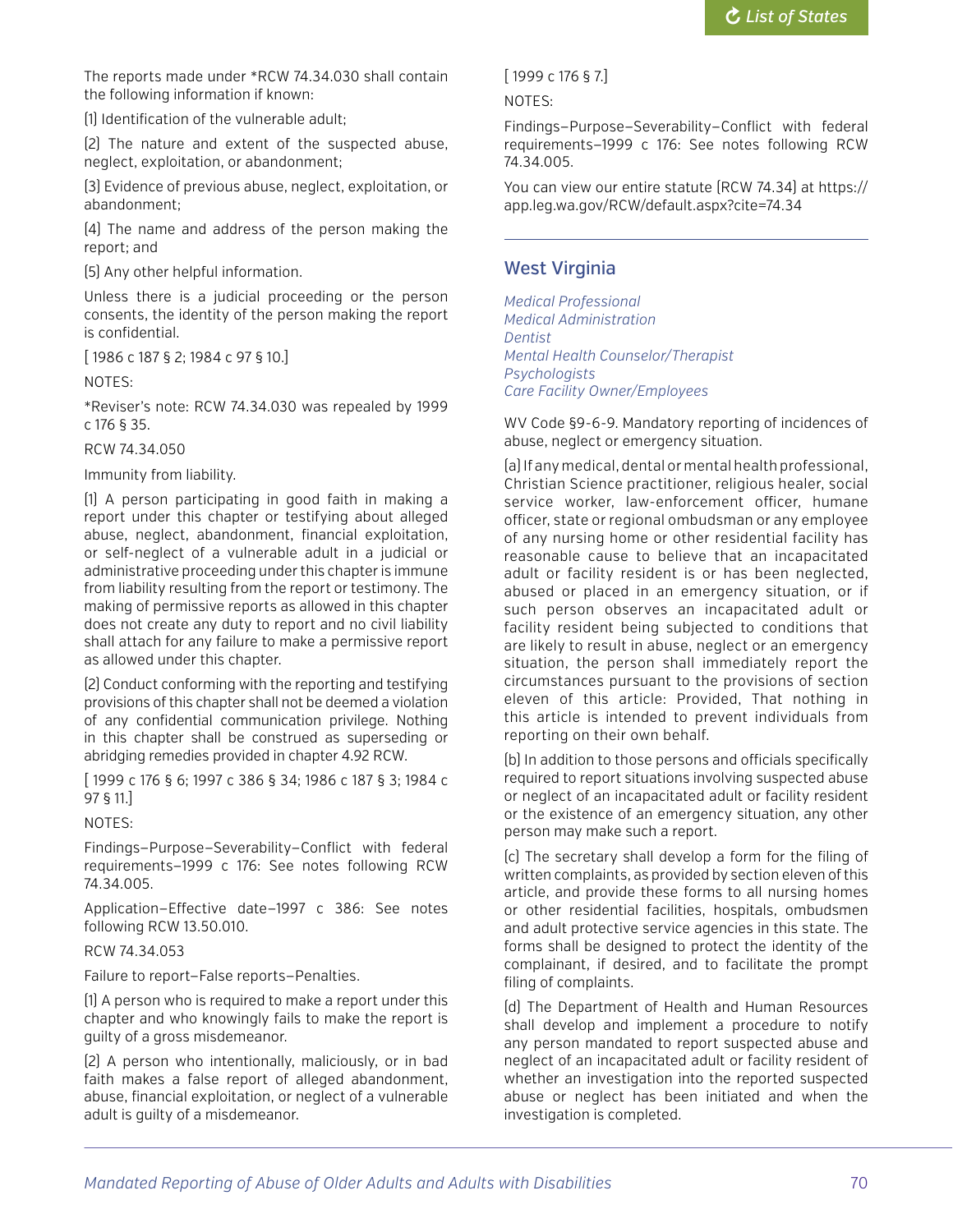§9-6-10. Mandatory reporting to medical examiner or coroner; postmortem investigation.

(a) Any person or official who is required under section nine of this article to report cases of suspected abuse or neglect and who has probable cause to believe that an incapacitated adult or facility resident has died as a result of abuse or neglect shall report that fact to the appropriate medical examiner or coroner.

(b) Upon the receipt of such a report, the medical examiner or coroner shall cause an investigation to be made and shall report the findings to the local lawenforcement agency, the local prosecuting attorney, the department's local adult protective services agency, and, if the institution making a report is a hospital, nursing home or other residential facility, to the administrator of the facility, the state and regional long-term care ombudsman and the office of health facility licensure and certification.

§9-6-11. Reporting procedures.

(a) A report of neglect or abuse of an incapacitated adult or facility resident or of an emergency situation involving such an adult shall be made immediately to the department's adult protective services agency by a method established by the department: Provided, That if the method for reporting is web-based, the Department of Health and Human Resources shall maintain a system for addressing emergency situations that require immediate attention and shall be followed by a written report by the complainant or the receiving agency within 48 hours. The department shall, upon receiving any such report, take such action as may be appropriate and shall maintain a record thereof. The department shall receive telephonic reports on its 24 hour, seven-day-a-week, toll-free number established to receive calls reporting cases of suspected or known adult abuse or neglect.

(b) A copy of any report of abuse, neglect, or emergency situation shall be immediately filed with the following agencies:

(1) The Department of Health and Human Resources;

(2) The appropriate law-enforcement agency and the prosecuting attorney, if necessary; or

(3) In case of a death, to the appropriate medical examiner or coroner's office.

(c) If the person who is alleged to be abused or neglected is a resident of a nursing home or other residential facility, a copy of the report shall also be filed with the state or regional ombudsman and the administrator of the nursing home or facility.

(d) The department shall omit from such report in the first instance, the name of the person making a report, when requested by such person.

(e) Reports of known or suspected institutional abuse or neglect of an incapacitated adult or facility resident or the existence of an emergency situation in an institution, nursing home, or other residential facility shall be made, received, and investigated in the same manner as other reports provided for in this article. In the case of a report regarding an institution, nursing home, or residential facility, the department shall immediately cause an investigation to be conducted.

(f) Upon receipt of a written complaint, the department shall coordinate an investigation pursuant to §9-6-3 of this code and applicable state or federal laws, rules, or regulations.

# Wisconsin

*Social Workers Medical Professional Mental Health Counselor/Therapist Psychologists Health and Human Services Employees Government Funded Service Provider to Elderly*

46.90 Elder abuse reporting system.

(1) Definitions. In this section:

(a) "Abuse" means any of the following:

- 1. Physical abuse.
- 2. Emotional abuse.
- 3. Sexual abuse.
- 4. Treatment without consent.

5. Unreasonable confinement or restraint.

(ag) "Aging unit" has the meaning given under s. 46.82  $[1]$   $[a]$ .

(aj) "Bodily harm" means physical pain or injury, illness, or any impairment of physical condition.

(an) "Caregiver" means a person who has assumed responsibility for all or a portion of an individual's care voluntarily, by contract, or by agreement, including a person acting or claiming to act as a legal guardian.

(ar) "Case management" means an assessment of need for direct services, development of a direct service plan and coordination and monitoring of the provision of direct services.

(bm) "Direct services" includes temporary shelter, relocation assistance, housing, respite care, emergency funds for food and clothing and legal assistance.

(br) "Elder adult at risk" means any person age 60 or older who has experienced, is currently experiencing, or is at risk of experiencing abuse, neglect, self-neglect, or financial exploitation.

(bt) "Elder-adult-at-risk agency" means the agency designated by the county board of supervisors under sub. (2) to receive, respond to, and investigate reports of abuse, neglect, self-neglect, and financial exploitation under sub. (4).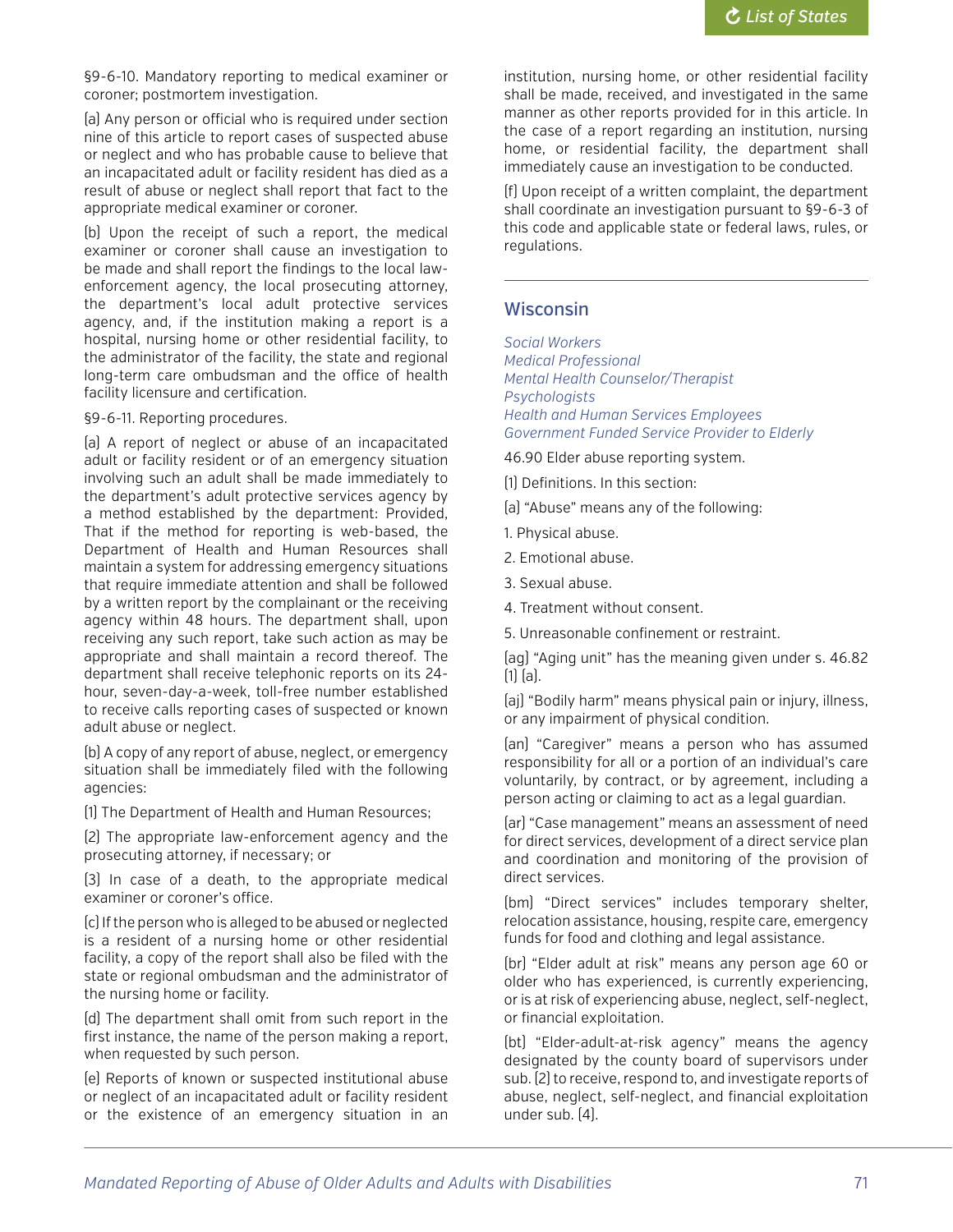(cm) "Emotional abuse" means language or behavior that serves no legitimate purpose and is intended to be intimidating, humiliating, threatening, frightening, or otherwise harassing, and that does or reasonably could intimidate, humiliate, threaten, frighten, or otherwise harass the individual to whom the conduct or language is directed.

(ed) "Financial exploitation" means any of the following:

1. Obtaining an individual's money or property by deceiving or enticing the individual, or by forcing, compelling, or coercing the individual to give, sell at less than fair market value, or in other ways convey money or property against his or her will without his or her informed consent.

2. Theft, as prohibited in s. 943.20.

3. The substantial failure or neglect of a fiscal agent to fulfill his or her responsibilities.

4. Unauthorized use of an individual's personal identifying information or documents, as prohibited in s. 943.201.

5. Unauthorized use of an entity's identifying information or documents, as prohibited in s. 943.203.

6. Forgery, as prohibited in s. 943.38.

7. Financial transaction card crimes, as prohibited in s. 943.41.

(eg) "Fiscal agent" includes any of the following:

1. A guardian of the estate appointed under s. 54.10.

2. A conservator appointed under s. 54.76.

3. An agent under a power of attorney under ch. 244.

4. A representative payee under 20 CFR 416.635.

5. A conservatorship under the U.S. department of veterans affairs.

(er) "Investigative agency" means a law enforcement or a city, town, village, county, or state governmental agency or unit with functions relating to protecting health, welfare, safety, or property, including an agency concerned with animal protection, public health, building code enforcement, consumer protection, or insurance or financial institution regulation.

(f) "Neglect" means the failure of a caregiver, as evidenced by an act, omission, or course of conduct, to endeavor to secure or maintain adequate care, services, or supervision for an individual, including food, clothing, shelter, or physical or mental health care, and creating significant risk or danger to the individual's physical or mental health. "Neglect" does not include a decision that is made to not seek medical care for an individual, if that decision is consistent with the individual's previously executed declaration or do-not-resuscitate order under ch. 154, a power of attorney for health care under ch. 155, or as otherwise authorized by law.

(fg) "Physical abuse" means the intentional or reckless infliction of bodily harm.

(g) "Self-neglect" means a significant danger to an individual's physical or mental health because the individual is responsible for his or her own care but fails to obtain adequate care, including food, shelter, clothing, or medical or dental care.

(gd) "Sexual abuse" means a violation of s. 940.225 (1), (2), (3), or (3m).

(gf) "State governmental agency" has the meaning given for "agency" in s. 16.417 (1) (a).

(gr) "State official" means any law enforcement officer employed by the state or an employee of one of the following:

1. The department of health services.

2. The department of justice.

3. The department of safety and professional services.

4. The board on aging and long-term care.

5. A state governmental agency other than those specified in subds. 1. to 4. with functions relating to protecting health and safety.

(h) "Treatment without consent" means the administration of medication to an individual who has not provided informed consent, or the performance of psychosurgery, electroconvulsive therapy, or experimental research on an individual who has not provided informed consent, with the knowledge that no lawful authority exists for the administration or performance.

(i) "Unreasonable confinement or restraint" includes the intentional and unreasonable confinement of an individual in a locked room, involuntary separation of an individual from his or her living area, use on an individual of physical restraining devices, or the provision of unnecessary or excessive medication to an individual, but does not include the use of these methods or devices in entities regulated by the department if the methods or devices are employed in conformance with state and federal standards governing confinement and restraint.

(2) Elder-adult-at-risk agency designation. Each county board shall designate an agency in the county as the elder-adult-at-risk agency for the purposes of this section.

(3) Elder-adult-at-risk agency duties.

(a) Each elder-adult-at-risk agency shall develop a policy for notifying other investigative agencies, including law enforcement officials in appropriate cases, and shall establish an elder abuse reporting system to carry out the purposes of this section. Each elderadult-at-risk agency shall enter into a memorandum of understanding regarding the operation of the system with the county department under s. 46.215 or 46.22 and with any private or public agency, including a county department under s. 51.42 or 51.437, within the county that is participating in the elder abuse reporting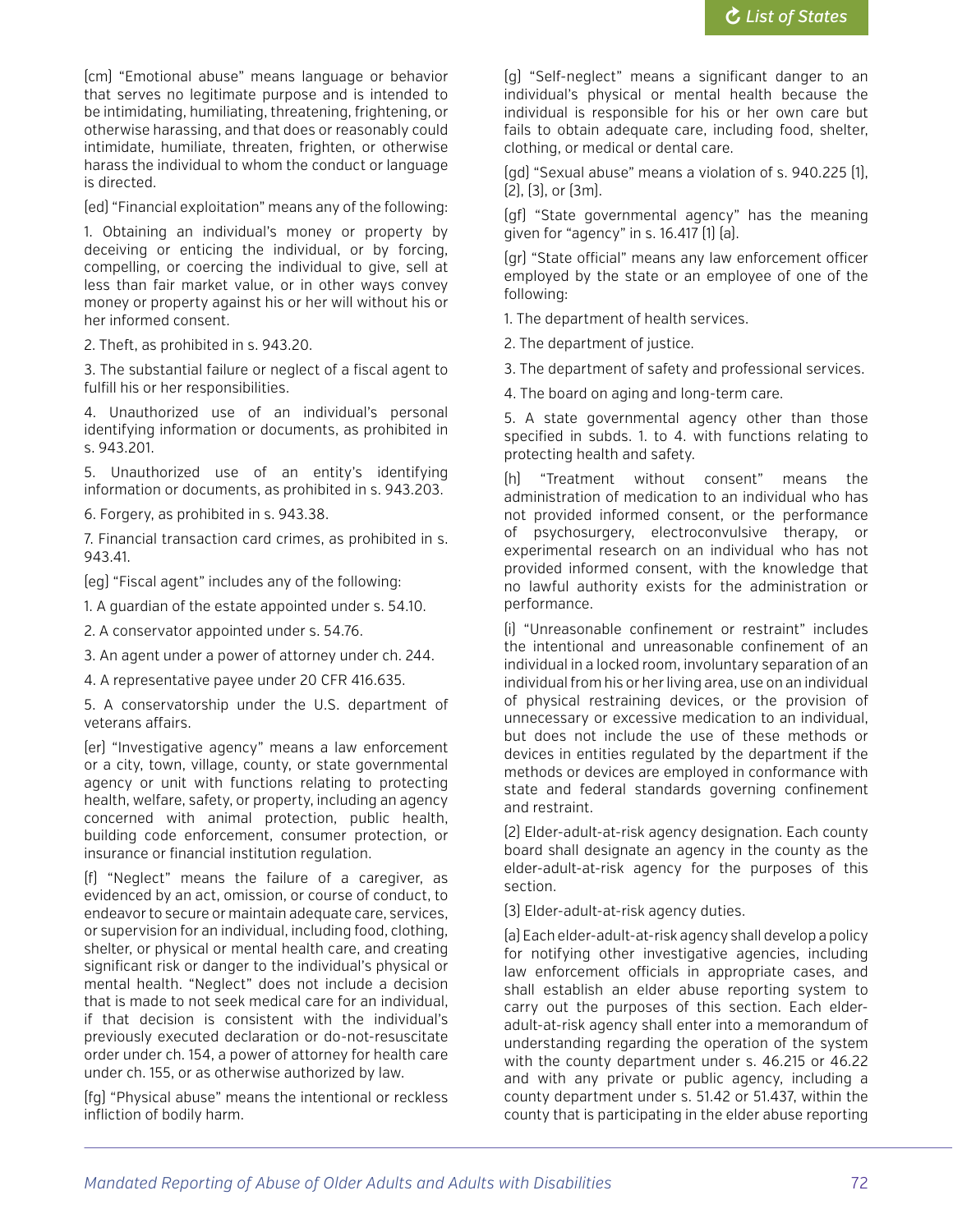system. The memorandum of understanding shall, at a minimum, identify the agencies that are responsible for the investigation of reports of abuse, financial exploitation, neglect, or self-neglect of elder adults at risk and for the provision of specific direct services.

(b) Each elder-adult-at-risk agency shall receive reports of abuse, financial exploitation, neglect, or self-neglect of elder adults at risk.

(c) Each elder-adult-at-risk agency shall publicize the existence of an elder abuse reporting system in the county and shall provide a publicized telephone number that can be used by persons wishing to report suspected cases of abuse, financial exploitation, neglect, or selfneglect of elder adults at risk. Each elder-adult-at-risk agency shall also provide a telephone number that can be used to make reports after the elder-adult-at-risk agency's regular business hours.

(4) Reporting.

(ab) The following persons shall file reports as specified in par. (ad):

1. An employee of any entity that is licensed, certified, or approved by or registered with the department.

3. A health care provider, as defined in s. 155.01 (7).

4. A social worker, professional counselor, or marriage and family therapist certified under ch. 457.

(ad) Except as provided in par. (ae), a person specified in par. (ab) who has seen an elder adult at risk in the course of the person's professional duties shall file a report with the county department, the elder-adult-atrisk agency, a state or local law enforcement agency, the department, or the board on aging and long-term care if the elder adult at risk has requested the person to make the report, or if the person has reasonable cause to believe that any of the following situations exist:

1. The elder adult at risk is at imminent risk of serious bodily harm, death, sexual assault, or significant property loss and is unable to make an informed judgment about whether to report the risk.

2. An elder adult at risk other than the subject of the report is at risk of serious bodily harm, death, sexual assault, or significant property loss inflicted by a suspected perpetrator.

(ae) A person specified in par. (ab) to whom any of the following applies is not required to file a report as provided in par. (ad):

1. If the person believes that filing a report would not be in the best interest of the elder adult at risk. If the person so believes, the person shall document the reasons for this belief in the case file that the person maintains on the elder adult at risk.

2. If a health care provider provides treatment by spiritual means through prayer for healing in lieu of medical care in accordance with his or her religious tradition and his or her communications with patients are required by his or her religious denomination to be held confidential.

(ar) Any person, including an attorney or a person working under the supervision of an attorney, may report to the county department, the elder-adult-atrisk agency, a state or local law enforcement agency, the department, or the board on aging and long-term care that he or she believes that abuse, financial exploitation, neglect, or self-neglect of an elder adult at risk has occurred if the person is aware of facts or circumstances that would lead a reasonable person to believe or suspect that abuse, financial exploitation, neglect, or self-neglect of an elder adult at risk has occurred. The person shall indicate the facts and circumstances of the situation as part of the report.

(b) 1. a. No person may discharge or otherwise retaliate or discriminate against any person for reporting in good faith under this subsection.

b. No person may discharge or otherwise retaliate or discriminate against any individual on whose behalf another person has reported in good faith under this subsection.

cm. Any discharge of a person or act of retaliation or discrimination that is taken against a person who makes a report under this subsection, within 120 days after the report is made, establishes a rebuttable presumption that the discharge or act is made in response to the report. This presumption may be rebutted by a preponderance of evidence that the discharge or act was not made in response to the report.

55.043 Adult-at-risk agency.

(1m) Reporting.

(a) The following persons shall file reports as specified in par. (b):

1. An employee of any entity that is licensed, certified, or approved by or registered with the department.

3. A health care provider, as defined in s. 155.01 (7).

4. A social worker, professional counselor, or marriage and family therapist certified under ch. 457.

(b) Except as provided in par. (be), a person specified in par. (a) who has seen an adult at risk in the course of the person's professional duties shall file a report with the county department, the adult-at-risk agency, a state or local law enforcement agency, the department, or the board on aging and long-term care if the adult at risk has requested the person to make the report, or if the person has reasonable cause to believe that any of the following situations exist:

1. The adult at risk is at imminent risk of serious bodily harm, death, sexual assault, or significant property loss and is unable to make an informed judgment about whether to report the risk.

2. An adult at risk other than the subject of the report